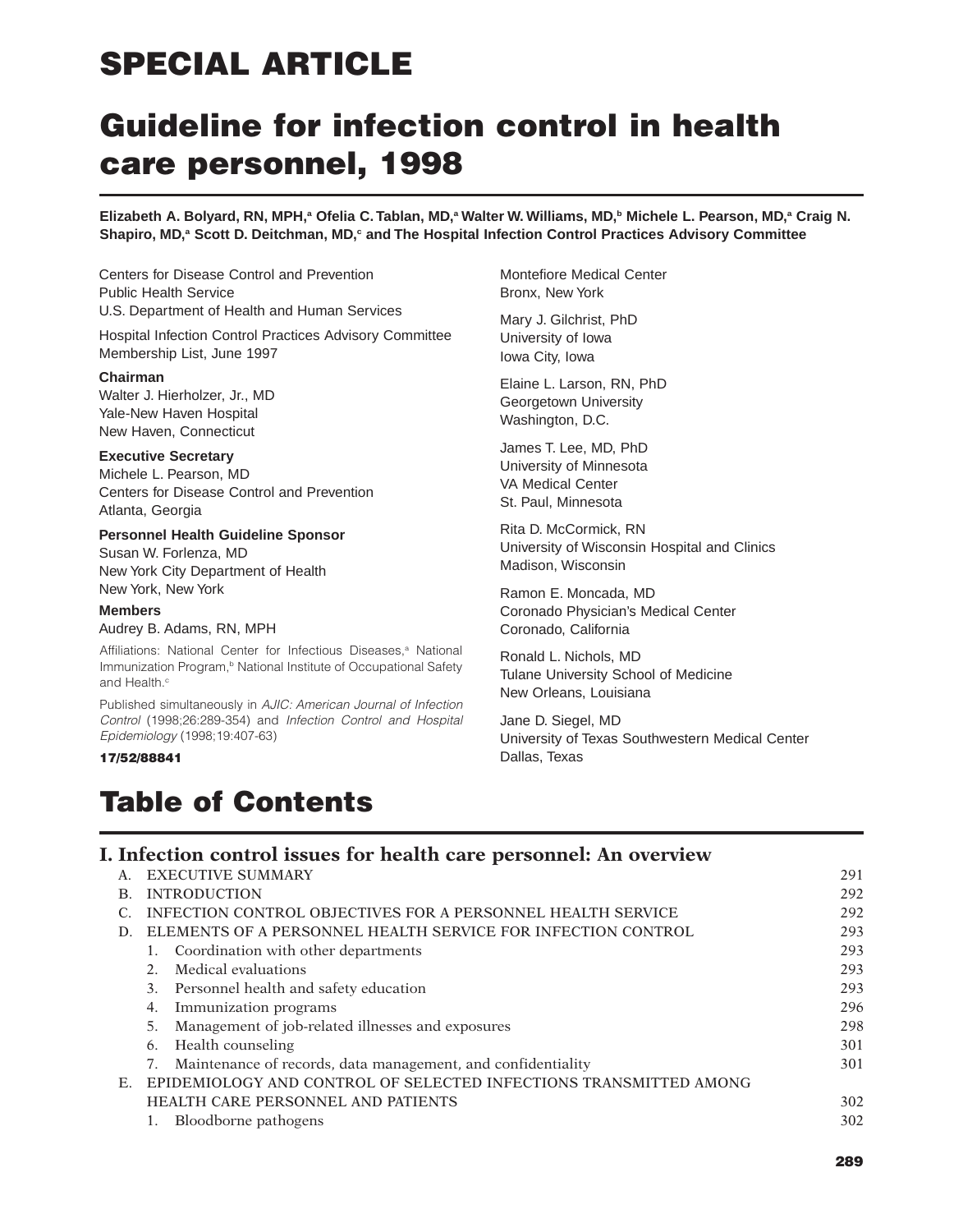|           | Overview<br>a.                                                           | 302 |
|-----------|--------------------------------------------------------------------------|-----|
|           | Hepatitis B<br>b.                                                        | 302 |
|           | Hepatitis C<br>c.                                                        | 304 |
|           | d.<br>Human immunodeficiency virus                                       | 305 |
|           | Conjunctivitis<br>2.                                                     | 305 |
|           | Cytomegalovirus<br>3.                                                    | 305 |
|           | Diphtheria<br>4.                                                         | 306 |
|           | 5.<br>Gastrointestinal infections, acute                                 | 307 |
|           | Hepatitis A<br>6.                                                        | 308 |
|           | Herpes simplex<br>7.                                                     | 309 |
|           | Measles<br>8.                                                            | 309 |
|           | Meningococcal disease<br>9.                                              | 310 |
|           | 10. Mumps                                                                | 311 |
|           | 11. Parvovirus                                                           | 311 |
|           | 12. Pertussis                                                            | 312 |
|           | 13. Poliomyelitis                                                        | 313 |
|           | 14. Rabies                                                               | 313 |
|           | 15. Rubella                                                              | 314 |
|           | 16. Scabies and pediculosis                                              | 315 |
|           | 17. Staphylococcus aureus infection and carriage                         | 316 |
|           | 18. Streptococcus, group A infection                                     | 316 |
|           | 19. Tuberculosis                                                         | 316 |
|           | 20. Vaccinia (smallpox)                                                  | 320 |
|           | 21. Varicella                                                            | 320 |
|           | 22. Viral respiratory infections                                         | 323 |
|           | Influenza<br>a.                                                          | 323 |
|           | b.<br>Respiratory syncytial virus                                        | 323 |
|           | Work restrictions<br>$C_{\star}$                                         | 324 |
| F.        | PREGNANT PERSONNEL                                                       | 324 |
| G.        | LABORATORY PERSONNEL                                                     | 324 |
|           | H. EMERGENCY-RESPONSE PERSONNEL                                          | 325 |
| Ι.        | <b>LATEX HYPERSENSITIVITY</b>                                            | 325 |
| J.        | THE AMERICANS WITH DISABILITIES ACT                                      | 327 |
| П.        | Recommendations for prevention of infections in health care personnel    | 328 |
| А.        | <b>INTRODUCTION</b>                                                      | 328 |
| <b>B.</b> | ELEMENTS OF A PERSONNEL HEALTH SERVICE FOR INFECTION CONTROL             | 328 |
|           | Coordinated planning and administration<br>1.                            | 328 |
|           | 2.<br>Placement evaluation                                               | 328 |
|           | Personnel health and safety education<br>3.                              | 329 |
|           | Job-related illnesses and exposures<br>4.                                | 329 |
|           | Record keeping, data management, and confidentiality<br>5.               | 329 |
| C.        | PROTECTION OF PERSONNEL AND OTHER PATIENTS FROM PATIENTS WITH INFECTIONS | 330 |
| D.        | IMMUNIZATION OF HEALTH CARE PERSONNEL, GENERAL RECOMMENDATIONS           | 330 |
| Ε.        | PROPHYLAXIS AND FOLLOW-UP AFTER EXPOSURE, GENERAL RECOMMENDATIONS        | 330 |
| F.        | PERSONNEL RESTRICTION BECAUSE OF INFECTIOUS ILLNESSES OR SPECIAL         | 330 |
|           | CONDITIONS, GENERAL RECOMMENDATIONS                                      |     |
| G.        | PREVENTION OF NOSOCOMIAL TRANSMISSION OF SELECTED INFECTIONS             | 330 |
|           | Bloodborne pathogens, general recommendation<br>1.                       | 330 |
|           | Hepatitis B<br>a.                                                        | 331 |
|           | Hepatitis C<br>b.                                                        | 331 |
|           | Human immunodeficiency virus<br>c.                                       | 331 |
|           | Conjunctivitis<br>2.                                                     | 331 |
|           | Cytomegalovirus<br>3.                                                    | 331 |
|           | Diphtheria<br>4.                                                         | 331 |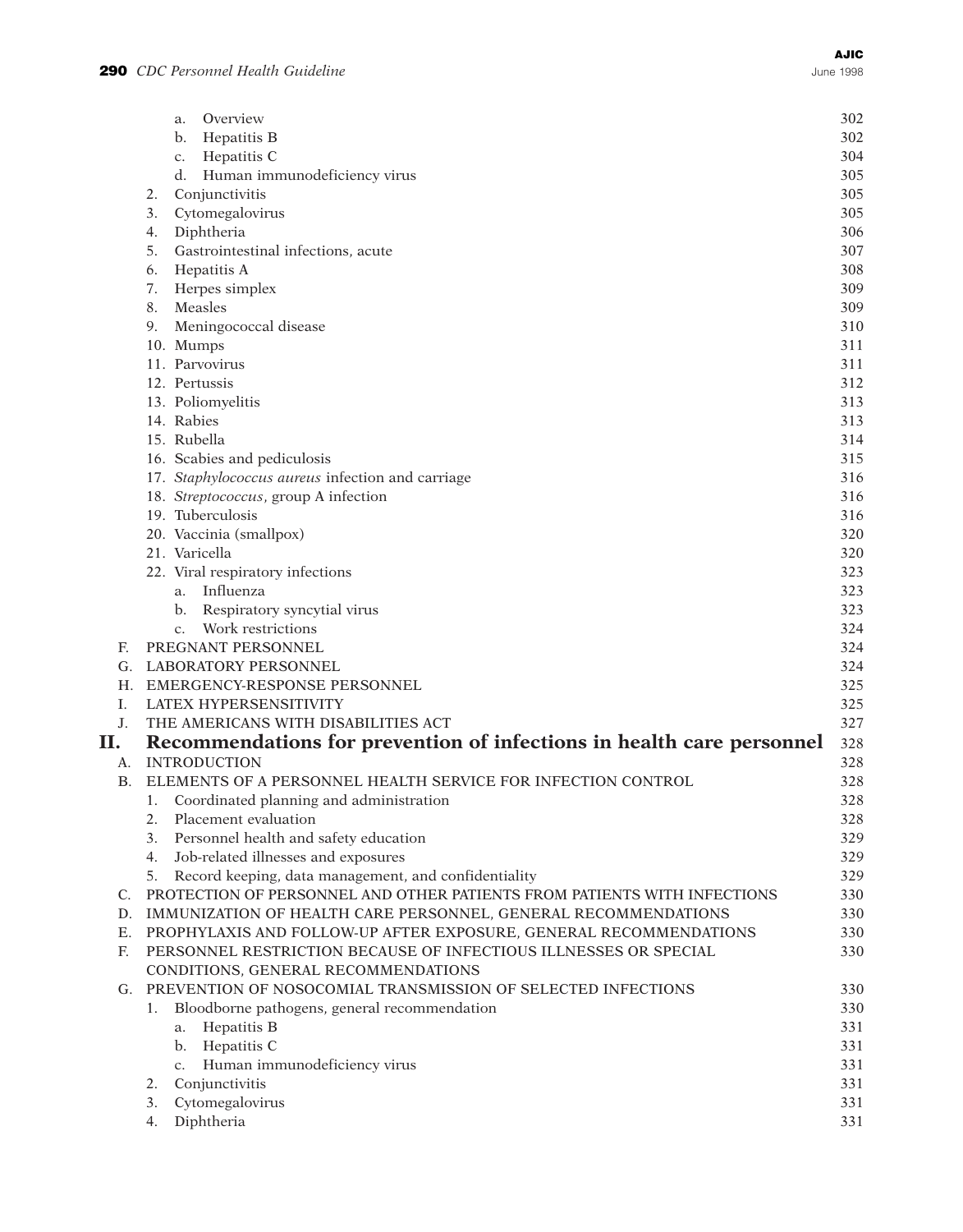<span id="page-2-0"></span>

|            | 5. | Gastroenteritis                                                                                                                | 332 |
|------------|----|--------------------------------------------------------------------------------------------------------------------------------|-----|
|            | 6. | Hepatitis A                                                                                                                    | 332 |
|            | 7. | Herpes simplex                                                                                                                 | 332 |
|            | 8. | Measles                                                                                                                        | 332 |
|            | 9. | Meningococcal disease                                                                                                          | 333 |
|            |    | 10. Mumps                                                                                                                      | 333 |
|            |    | 11. Parvovirus                                                                                                                 | 333 |
|            |    | 12. Pertussis                                                                                                                  | 333 |
|            |    | 13. Poliomyelitis                                                                                                              | 333 |
|            |    | 14. Rabies                                                                                                                     | 334 |
|            |    | 15. Rubella                                                                                                                    | 334 |
|            |    | 16. Scabies and pediculosis                                                                                                    | 334 |
|            |    | 17. Staphylococcal infection or carriage                                                                                       | 334 |
|            |    | 18. Group A Streptococcus infections                                                                                           | 334 |
|            |    | 19. Tuberculosis                                                                                                               | 335 |
|            |    | 20. Vaccinia                                                                                                                   | 337 |
|            |    | 21. Varicella                                                                                                                  | 337 |
|            |    | 22. Viral respiratory infections                                                                                               | 337 |
| H.         |    | <b>SPECIAL ISSUES</b>                                                                                                          | 338 |
|            | 1. | Pregnancy                                                                                                                      | 338 |
|            | 2. | Emergency-response employees                                                                                                   | 338 |
|            | 3. | Personnel linked to outbreaks of bacterial infection                                                                           | 338 |
|            | 4. | Latex hypersensitivity                                                                                                         | 338 |
| References |    |                                                                                                                                | 339 |
|            |    | Table 1. Immunobiologics and schedules for health care personnel                                                               | 294 |
|            |    | Table 2. Summary of ACIP recommendations on immunization of health care workers with special conditions                        | 298 |
|            |    | Table 3. Summary of suggested work restrictions for health care personnel exposed to or infected with                          |     |
|            |    | infectious diseases of importance in health care settings, in the absence of state and local regulations                       | 299 |
|            |    | Table 4. Recommendation for postexposure prophylaxis for percutaneous or permucosal exposure to                                |     |
|            |    | hepatitis B virus, United States                                                                                               | 303 |
|            |    | Table 5. Selected reported etiologic agents causing community or nosocomially acquired gastrointestinal                        | 307 |
|            |    | infections in developed countries                                                                                              |     |
|            |    | Table 6. Pregnant health care personnel: Pertinent facts to guide management of occupational exposures to<br>infectious agents | 322 |
|            |    | Appendix A. Recommended readings for infection control in health care personnel                                                | 354 |
|            |    |                                                                                                                                |     |

# **Part I. Infection control issues for health care personnel: An overview**

# **A. EXECUTIVE SUMMARY**

This guideline updates and replaces the previous edition of the Centers for Disease Control and Prevention (CDC) "Guideline for Infection Control in Hospital Personnel," published in 1983. The revised guideline, designed to provide methods for reducing the transmission of infections from patients to health care personnel and from personnel to patients, also provides an overview of the evidence for recommendations considered prudent by consensus of the Hospital Infection

Control Practices Advisory Committee members. A working draft of this guideline was also reviewed by experts in infection control, occupational health, and infectious diseases; however, all recommendations contained in the guideline may not reflect the opinion of all reviewers.

This document focuses on the epidemiology of and preventive strategies for infections known to be transmitted in health care settings and those for which there are adequate scientific data on which to base recommendations for prevention.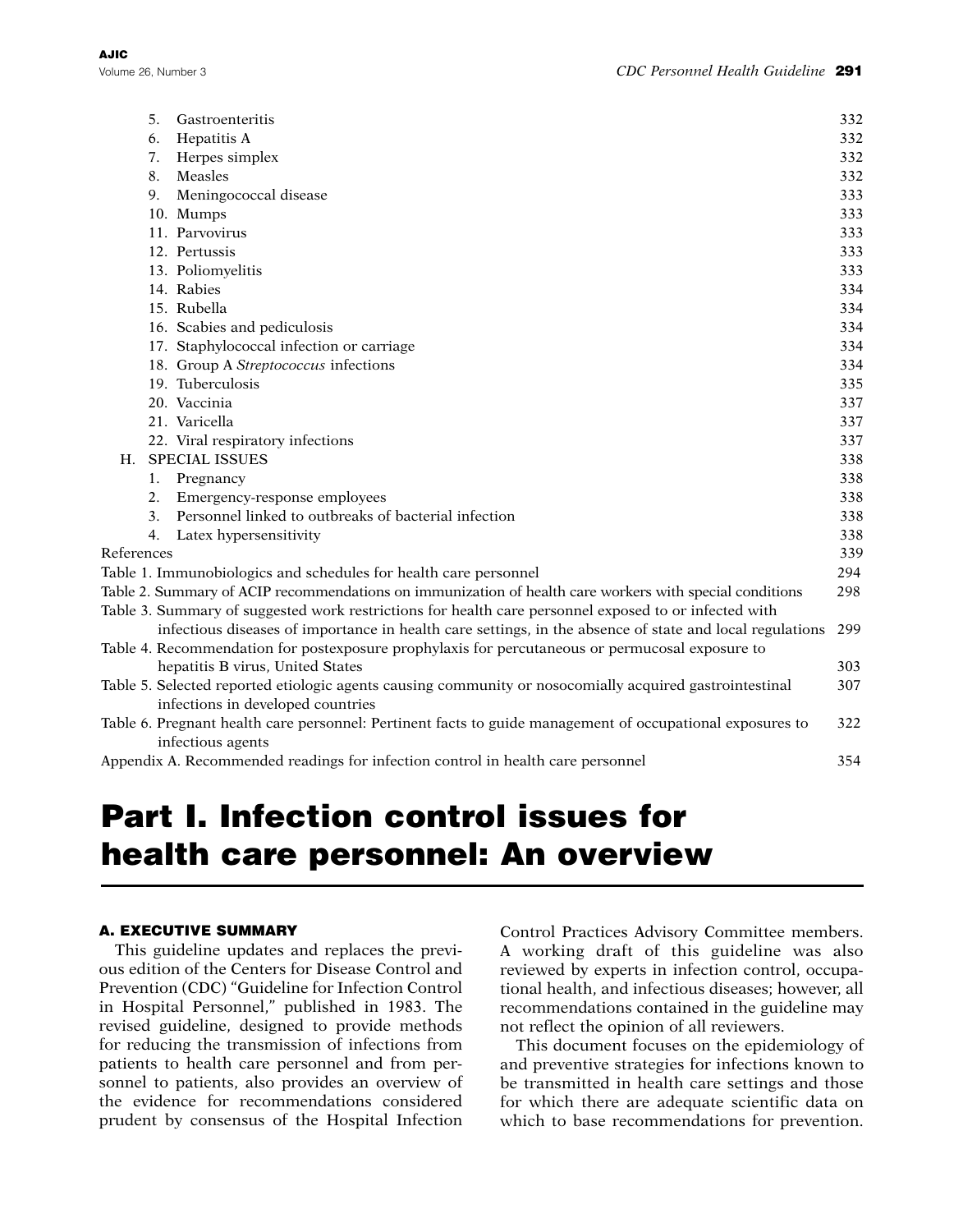<span id="page-3-0"></span>The prevention strategies addressed in this document include immunizations for vaccine-preventable diseases, isolation precautions to prevent exposures to infectious agents, management of health care personnel exposure to infected persons, including postexposure prophylaxis, and work restrictions for exposed or infected health care personnel. In addition, because latex barriers are frequently used to protect personnel against transmission of infectious agents, this guideline addresses issues related to latex hypersensitivity and provides recommendations to prevent sensitization and reactions among health care personnel.

#### **B. INTRODUCTION**

In the United States, there are an estimated 8.8 million persons who work in health care professions and about 6 million persons work in more than 6000 hospitals. However, health care is increasingly being provided outside hospitals in facilities such as nursing homes, freestanding surgical and outpatient centers, emergency care clinics, and in patients' homes or during prehospital emergency care. Hospital-based personnel and personnel who provide health care outside hospitals may acquire infections from or transmit infections to patients, other personnel, household members, or other community contacts.<sup>1,2</sup>

In this document, the term *health care personnel* refers to all paid and unpaid persons working in health care settings who have the potential for exposure to infectious materials, including body substances, contaminated medical supplies and equipment, contaminated environmental surfaces, or contaminated air. These personnel may include but are not limited to emergency medical service personnel, dental personnel, laboratory personnel, autopsy personnel, nurses, nursing assistants, physicians, technicians, therapists, pharmacists, students and trainees, contractual staff not employed by the health care facility, and persons not directly involved in patient care but potentially exposed to infectious agents (e.g., clerical, dietary, housekeeping, maintenance, and volunteer personnel). In general, health care personnel in or outside hospitals who have contact with patients, body fluids, or specimens have a higher risk of acquiring or transmitting infections than do other health care personnel who have only brief casual contact with patients and their environment (e.g., beds, furniture, bathrooms, food trays, medical equipment).

Throughout this document, terms are used to describe routes of transmission of infections. These terms have been fully described in the "Guideline for Isolation Precautions in Hospitals."3 They are summarized as follows: *direct contact* refers to body surface–to–body surface contact and physical transfer of microorganisms between a susceptible host and an infected or colonized person (e.g., while performing oral care or procedures); *indirect contact* refers to contact of a susceptible host with a contaminated object (e.g., instruments, hands); *droplet contact*  refers to conjunctival, nasal, or oral mucosa contact with droplets containing microorganisms generated from an infected person (by coughing, sneezing, and talking, or during certain procedures such as suctioning and bronchoscopy) that are propelled a short distance; *airborne transmission* refers to contact with droplet nuclei containing microorganisms that can remain suspended in the air for long periods or to contact with dust particles containing an infectious agent that can be widely disseminated by air currents; and, finally, *common vehicle transmission* refers to contact with contaminated items such as food, water, medications, devices, and equipment.

In 1983 the CDC published the "Guideline for Infection Control in Hospital Personnel."4 The document focused on the prevention of infections known to be transmitted to and from health care personnel. This revision of the guideline has been expanded to include (a) recommendations for non–patient care personnel, both in and outside hospitals, (b) management of exposures, (c) prevention of transmission of infections in microbiologic and biomedical laboratories, and, because of the common use of latex barriers to prevent infections, (d) prevention of latex hypersensitivity reactions. As in the 1983 guideline, readers are frequently referred to the "Guideline for Isolation Precautions in Hospitals"3 and other published guidelines and recommendations for precautions that health care personnel may use when caring for patients or handling patient equipment or specimens.5,6

## **C. INFECTION CONTROL OBJECTIVES FOR A PERSONNEL HEALTH SERVICE**

The infection control objectives of the personnel health service should be an integral part of a health care organization's general program for infection control. The objectives usually include the following: (a) educating personnel about the principles of infection control and stressing indi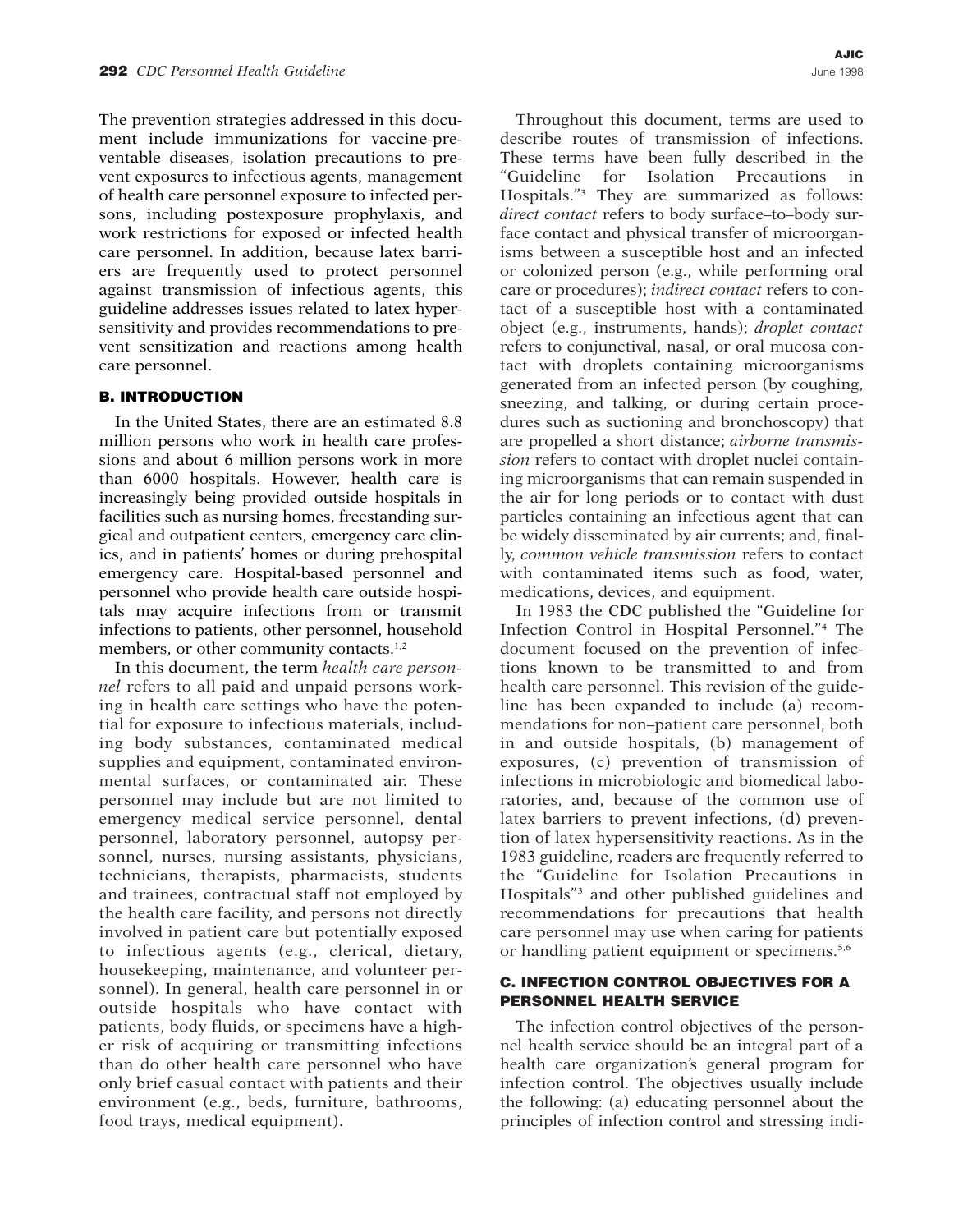<span id="page-4-0"></span>vidual responsibility for infection control, (b) collaborating with the infection control department in monitoring and investigating potentially harmful infectious exposures and outbreaks among personnel, (c) providing care to personnel for work-related illnesses or exposures, (d) identifying work-related infection risks and instituting appropriate preventive measures, and (e) containing costs by preventing infectious diseases that result in absenteeism and disability. These objectives cannot be met without the support of the health care organization's administration, medical staff, and other health care personnel. Documents that provide more detailed information regarding infection control issues for personnel health are listed in Appendix A.

# **D. ELEMENTS OF A PERSONNEL HEALTH SERVICE FOR INFECTION CONTROL**

Certain elements are necessary to attain the infection control goals of a personnel health service: (a) coordination with other departments, (b) medical evaluations, (c) health and safety education, (d) immunization programs, (e) management of job-related illnesses and exposures to infectious diseases, including policies for work restrictions for infected or exposed personnel, (f) counseling services for personnel on infection risks related to employment or special conditions, and (g) maintenance and confidentiality of personnel health records.

The organization of a personnel health service may be influenced by the size of the institution, the number of personnel, and the services offered. To ensure that contractual personnel who are not paid by the health care facility receive appropriate personnel health services, contractual agreements with their employers should contain provisions consistent with the policies of the facility that uses those employees. Personnel with specialized training and qualifications in occupational health can facilitate the provision of effective services.

# **1. Coordination with other departments**

For infection control objectives to be achieved, the activities of the personnel health service must be coordinated with infection control and other appropriate departmental personnel. This coordination will help ensure adequate surveillance of infections in personnel and provision of preventive services. Coordinating activities will also help to ensure that investigations of exposures and outbreaks are conducted efficiently and preventive measures implemented promptly.

# **2. Medical evaluations**

Medical evaluations before placement can ensure that personnel are not placed in jobs that would pose undue risk of infection to them, other personnel, patients, or visitors. An important component of the placement evaluation is a health inventory. This usually includes determining immunization status and obtaining histories of any conditions that might predispose personnel to acquiring or transmitting communicable diseases. This information will assist in decisions about immunizations or postexposure management.

A physical examination, another component of the medical evaluation, can be used to screen personnel for conditions that might increase the risk of transmitting or acquiring work-related diseases and can serve as a baseline for determining whether future diseases are work related. However, the cost-effectiveness of routine physical examinations, including laboratory testing (such as complete blood cell counts, serologic tests for syphilis, urinalysis, and chest radiographs) and screening for enteric or other pathogens for infection control purposes, has not been demonstrated. Conversely, screening for some vaccine-preventable diseases, such as hepatitis B, measles, mumps, rubella, or varicella, may be cost-effective. In general, the health inventory can be used to guide decisions regarding physical examinations or laboratory tests. However, some local public health ordinances may mandate that certain screening procedures be used.

Periodic evaluations may be done as indicated for job reassignment, for ongoing programs (e.g., TB screening), or for evaluation of workrelated problems.

# **3. Personnel health and safety education**

Personnel are more likely to comply with an infection control program if they understand its rationale. Thus, personnel education is a cardinal element of an effective infection control program. Clearly written policies, guidelines, and procedures ensure uniformity, efficiency, and effective coordination of activities. However, because the risk of infection varies by job category, infection control education should be modified accordingly. In addition, some personnel may need specialized education on infection risks related to their employment and on preventive measures that will reduce those risks. Furthermore, educational materials need to be appropriate in content and vocabulary to the educational level, literacy, and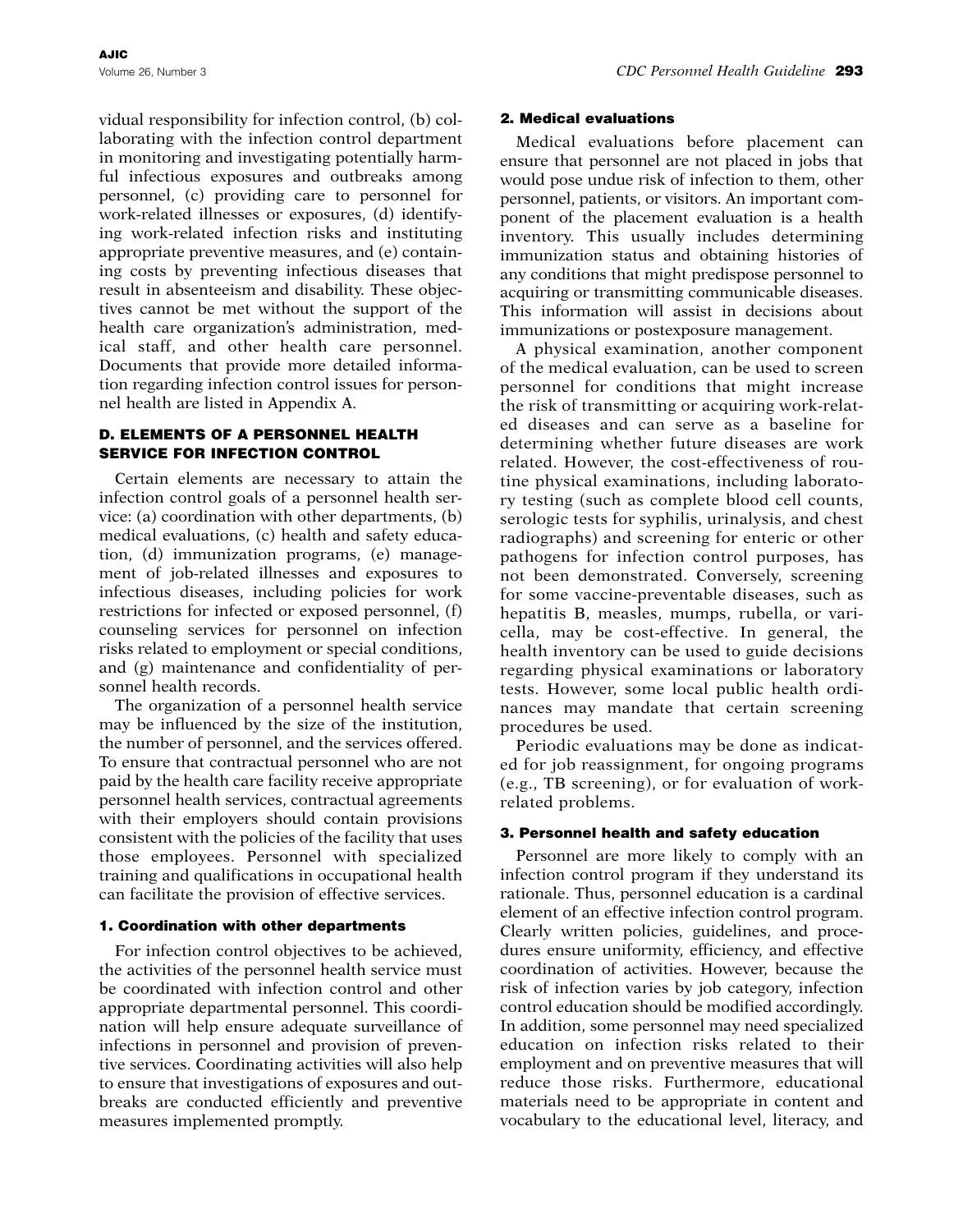**Table 1A.** Immunobiologics and schedules for health care personnel (modified from ACIP recommendations<sup>9</sup>): Immunizing agents strongly recommended for health care personnel

| Generic name                                                     | <b>Primary booster</b><br>dose schedule                                                                                     | <b>Indications</b>                                                                                                                                                                                                                                                                                                                                                          | <b>Major precautions</b><br>and contraindications                                                                                                                                                                                                                   | <b>Special considerations</b>                                                                                                                                                                                                                                                                                                                                                                                                                              |
|------------------------------------------------------------------|-----------------------------------------------------------------------------------------------------------------------------|-----------------------------------------------------------------------------------------------------------------------------------------------------------------------------------------------------------------------------------------------------------------------------------------------------------------------------------------------------------------------------|---------------------------------------------------------------------------------------------------------------------------------------------------------------------------------------------------------------------------------------------------------------------|------------------------------------------------------------------------------------------------------------------------------------------------------------------------------------------------------------------------------------------------------------------------------------------------------------------------------------------------------------------------------------------------------------------------------------------------------------|
| <b>Hepatitis B</b><br>recombinant<br>vaccine                     | Two doses IM<br>in the deltoid<br>muscle 4 wk<br>apart; 3rd<br>dose 5 mo<br>after 2nd;<br>booster<br>doses not<br>necessary | Health care personnel at<br>risk of exposure to blood<br>and body fluids                                                                                                                                                                                                                                                                                                    | No apparent adverse<br>effects to developing<br>fetuses, not<br>contraindicated in<br>pregnancy; history of<br>anaphylactic reac-<br>tion to common<br>baker's yeast                                                                                                | No therapeutic or adverse effects on HBV-infect-<br>ed persons; cost-effectiveness of prevaccination<br>screening for susceptibility to HBV depends on<br>costs of vaccination and antibody testing and<br>prevalence of immunity in the group of potential<br>vaccinees; health care personnel who have<br>ongoing contact with patients or blood should<br>be tested 1-2 mo after completing the vaccina-<br>tion series to determine serologic response |
| Influenza<br>vaccine<br>(inactivated<br>whole or<br>split virus) | Annual single-<br>dose vaccin-<br>ation IM with<br>current<br>(either whole-<br>or split-virus)<br>vaccine                  | Health care personnel with<br>contact with high-risk<br>patients or working in chron-<br>ic care facilities; personnel<br>with high-risk medical con-<br>ditions and/or ≥65 yr                                                                                                                                                                                              | History of<br>anaphylactic<br>hypersensitivity after<br>egg ingestion                                                                                                                                                                                               | No evidence of maternal or fetal risk when<br>vaccine was given to pregnant women with<br>underlying conditions that render them at<br>high risk for serious influenza complications.                                                                                                                                                                                                                                                                      |
| Measles live-<br>virus vaccine                                   | One dose SC;<br>2nd dose at<br>least 1 mo<br>later                                                                          | Health care personnel born in<br>or after 1957 without docu-<br>mentation of (a) receipt of<br>two doses of live vaccine on<br>or after their 1st birthday, (b)<br>physician-diagnosed<br>measles, or (c) laboratory<br>evidence of immunity; vac-<br>cine should be considered<br>for all personnel, including<br>those born before 1957, who<br>have no proof of immunity | Pregnancy; immuno-<br>compromised* state;<br>(including HIV-infect-<br>ed persons with<br>severe immunosup-<br>pression) history of<br>anaphylactic reac-<br>tions after gelatin<br>ingestion or receipt<br>of neomycin; or<br>recent receipt of<br>immune globulin | MMR is the vaccine of choice if recipients<br>are also likely to be susceptible to rubella<br>and/or mumps; persons vaccinated<br>between 1963 and 1967 with (a) a killed<br>measles vaccine alone, (b) killed vaccine<br>followed by live vaccine, or (c) a vaccine<br>of unknown type should be revaccinated<br>with two doses of live measles vaccine                                                                                                   |
| Mumps live-<br>virus vaccine                                     | One dose SC:<br>no booster                                                                                                  | Health care personnel<br>believed to be susceptible<br>can be vaccinated; adults<br>born before 1957 can be<br>considered immune                                                                                                                                                                                                                                            | Pregnancy; immuno-<br>compromised* state;<br>history of anaphylac-<br>tic reaction after<br>gelatin ingestion or<br>receipt of neomycin                                                                                                                             | MMR is the vaccine of choice if recipients<br>are also likely to be susceptible to<br>measles and rubella                                                                                                                                                                                                                                                                                                                                                  |
| Rubella live-<br>virus vaccine                                   | One dose SC:<br>no booster                                                                                                  | Health care personnel, both<br>male and female, who lack<br>documentation of receipt of<br>live vaccine on or after their<br>1st birthday, or of laboratory<br>evidence of immunity; adults<br>born before 1957 can be<br>considered immune, except<br>women of childbearing age                                                                                            | Pregnancy; immuno-<br>compromised* state;<br>history of anaphylac-<br>tic reaction after<br>receipt of neomycin                                                                                                                                                     | Women pregnant when vaccinated or who<br>become pregnant within 3 mo of vaccina-<br>tion should be counseled on the theoretic<br>risks to the fetus, the risk of rubella vac-<br>cine-associated malformations in these<br>women is negligible; MMR is the vaccine<br>of choice if recipients are also likely to be<br>susceptible to measles or mumps                                                                                                     |
| Varicella-<br>zoster live-<br>virus vac-<br>cine                 | Two 0.5 ml<br>doses SC.<br>4-8 wk apart<br>if ≥13 yr                                                                        | Health care personnel with-<br>out reliable history of vari-<br>cella or laboratory evidence<br>of varicella immunity                                                                                                                                                                                                                                                       | Pregnancy, immuno-<br>compromised* state.<br>history of anaphylactic<br>reaction after receipt<br>of neomycin or<br>gelatin; salicylate use<br>should be avoided for<br>6 wk after vaccination                                                                      | Because 71%-93% of persons without a his-<br>tory of varicella are immune, serologic test-<br>ing before vaccination may be cost-effective                                                                                                                                                                                                                                                                                                                 |

IM, Intramuscularly; SC, subcutaneously.

\*Persons immunocompromised because of immune deficiencies, HIV infection, leukemia, lymphoma, generalized malignancy, or immunosuppressive therapy with corticosteroids, alkylating drugs, antimetabolites, or radiation.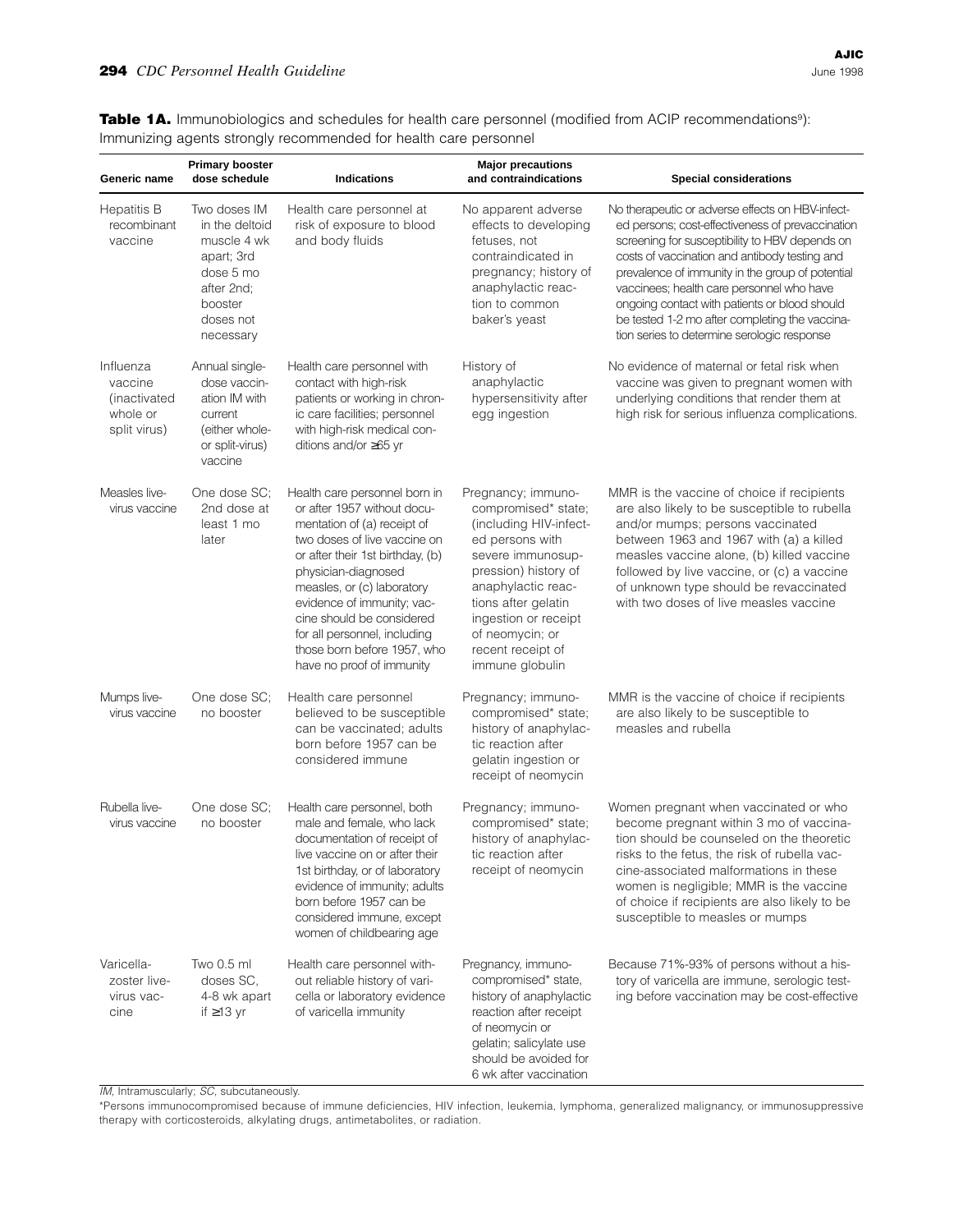**Table 1B.** Immunobiologics and schedules for health care personnel (modified from ACIP recommendations<sup>9</sup>): Other immunizing agents available for health care personnel in special circumstances

| Generic name                                                                                  | Primary/booster<br>dose schedule                                                                                                                                                                                                                                  | <b>Indications</b>                                                                                                                                                                                                                                                                                                                                                       | <b>Major precautions</b><br>and contraindications                                                                                                                                                                                                                                             | <b>Special considerations</b>                                                                                                                                                                                 |
|-----------------------------------------------------------------------------------------------|-------------------------------------------------------------------------------------------------------------------------------------------------------------------------------------------------------------------------------------------------------------------|--------------------------------------------------------------------------------------------------------------------------------------------------------------------------------------------------------------------------------------------------------------------------------------------------------------------------------------------------------------------------|-----------------------------------------------------------------------------------------------------------------------------------------------------------------------------------------------------------------------------------------------------------------------------------------------|---------------------------------------------------------------------------------------------------------------------------------------------------------------------------------------------------------------|
| <b>BCG</b> vaccine<br>(for tuber-<br>culosis)                                                 | One percutaneous<br>dose of 0.3 ml; no<br>booster dose recom-<br>mended                                                                                                                                                                                           | Health care personnel in com-<br>munities where (a) MDR-TB is<br>prevalent, (b) strong likelihood<br>of infection exists, and (c) full<br>implementation of TB infection<br>control precautions has been<br>inadequate in controlling the<br>spread of infection (NOTE:<br><b>BCG</b> should be used after<br>consultation with local and/or<br>state health department) | Immunocompromised* state<br>and pregnancy                                                                                                                                                                                                                                                     | In the United States, TB con-<br>trol efforts are directed<br>toward early identification<br>and treatment of cases of<br>active TB and toward pre-<br>ventive therapy with isoni-<br>azid for PPD converters |
| <b>Hepatitis A</b><br>vaccine                                                                 | Two doses of vaccine<br>IM, either (HAVRIXTM)<br>6-12 mo apart or<br>(VAQTA™) 6 mo apart                                                                                                                                                                          | Not routinely indicated for<br>U.S. health care personnel;<br>persons who work with<br>HAV-infected primates or<br>with HAV in a laboratory set-<br>ting should be vaccinated                                                                                                                                                                                            | History of anaphylactic reaction to<br>alum or the preservative 2-phe-<br>noxy ethanol; vaccine safety in<br>pregnant women has not been<br>evaluated, risk to fetus is likely<br>low and should be weighed<br>against the risk of hepatitis A in<br>women at high risk                       | Health care personnel who<br>travel internationally to<br>endemic areas should be<br>evaluated for vaccination                                                                                                |
| Meningo-<br>coccal poly-<br>saccharide<br>(quadriva-<br>lent A, C,<br>W135, and<br>Y) vaccine | One dose in volume<br>and by route speci-<br>fied by manufacturer;<br>need for boosters is<br>unknown                                                                                                                                                             | Not routinely indicated for<br>health care workers in the<br><b>United States</b>                                                                                                                                                                                                                                                                                        | Vaccine safety in pregnant<br>women has not been evalu-<br>ated; vaccine should not be<br>given during pregnancy<br>unless risk of infection is high                                                                                                                                          | May be useful in certain out-<br>break situations (see text)                                                                                                                                                  |
| Polio vac-<br>cine                                                                            | IPV, two doses SC<br>given 4-8 wk apart<br>followed by 3rd dose<br>6-12 mo after 2nd<br>dose; booster doses<br>may be IPV or OPV                                                                                                                                  | Health care personnel in<br>close contact with persons<br>who may be excreting wild<br>virus and laboratory per-<br>sonnel handling speci-<br>mens that may contain<br>wild poliovirus                                                                                                                                                                                   | History of anaphylactic reaction<br>after receipt of streptomycin<br>or neomycin; because safety<br>of vaccine has not been eval-<br>uated in pregnant women, it<br>should not be given during<br>pregnancy                                                                                   | Use only IPV for immunosup-<br>pressed persons or personnel<br>who care for immunosup-<br>pressed patients; if immediate<br>protection against<br>poliomyelitis is needed, OPV<br>should be used.             |
| Rabies vac-<br>cine                                                                           | Primary, HDCV or RVA,<br>IM, 1.0 ml (deltoid area)<br>one each on days 0, 7,<br>21, or 28, or HDCV, ID,<br>1.0 ml, one each on<br>days 0, 7, 21, and 28;<br>booster, HDCV or RVA,<br>IM, 0.1 ml (deltoid area),<br>day 0 only, or HDCV, ID,<br>0.1 ml, day 0 only | Personnel who work with<br>rabies virus or infected<br>animals in diagnostic or<br>research activities                                                                                                                                                                                                                                                                   |                                                                                                                                                                                                                                                                                               | The frequency of booster<br>doses should be based on<br>frequency of exposure. See<br>CDC reference for Rabies<br>Prevention for postexposure<br>recommendations. <sup>22</sup>                               |
| Tetanus and<br>diphtheria<br>(Td)                                                             | Two doses IM 4 wk<br>apart; 3rd dose 6-12<br>mo after 2nd dose;<br>booster every 10 yr                                                                                                                                                                            | All adults; tetanus prophylax-<br>is in wound management                                                                                                                                                                                                                                                                                                                 | First trimester of pregnancy; history<br>of a neurologic reaction or imme-<br>diate hypersensitivity reaction;<br>individuals with severe local<br>(Arthus-type) reaction after previ-<br>ous dose of Td vaccine should<br>not be given further routine or<br>emergency doses of Td for 10 yr | Continued                                                                                                                                                                                                     |

HDCV, Human diploid cell rabies vaccine; RVA, rabies vaccine absorbed; IPV, inactivated poliovirus vaccine; OPV, oral poliovirus vaccine; ID, intradermally. \*Persons immunocompromised because of immune deficiencies, HIV infection, leukemia, lymphoma, generalized malignancy, or immunosuppressive therapy with corticosteroids, alkylating drugs, antimetabolites, or radiation.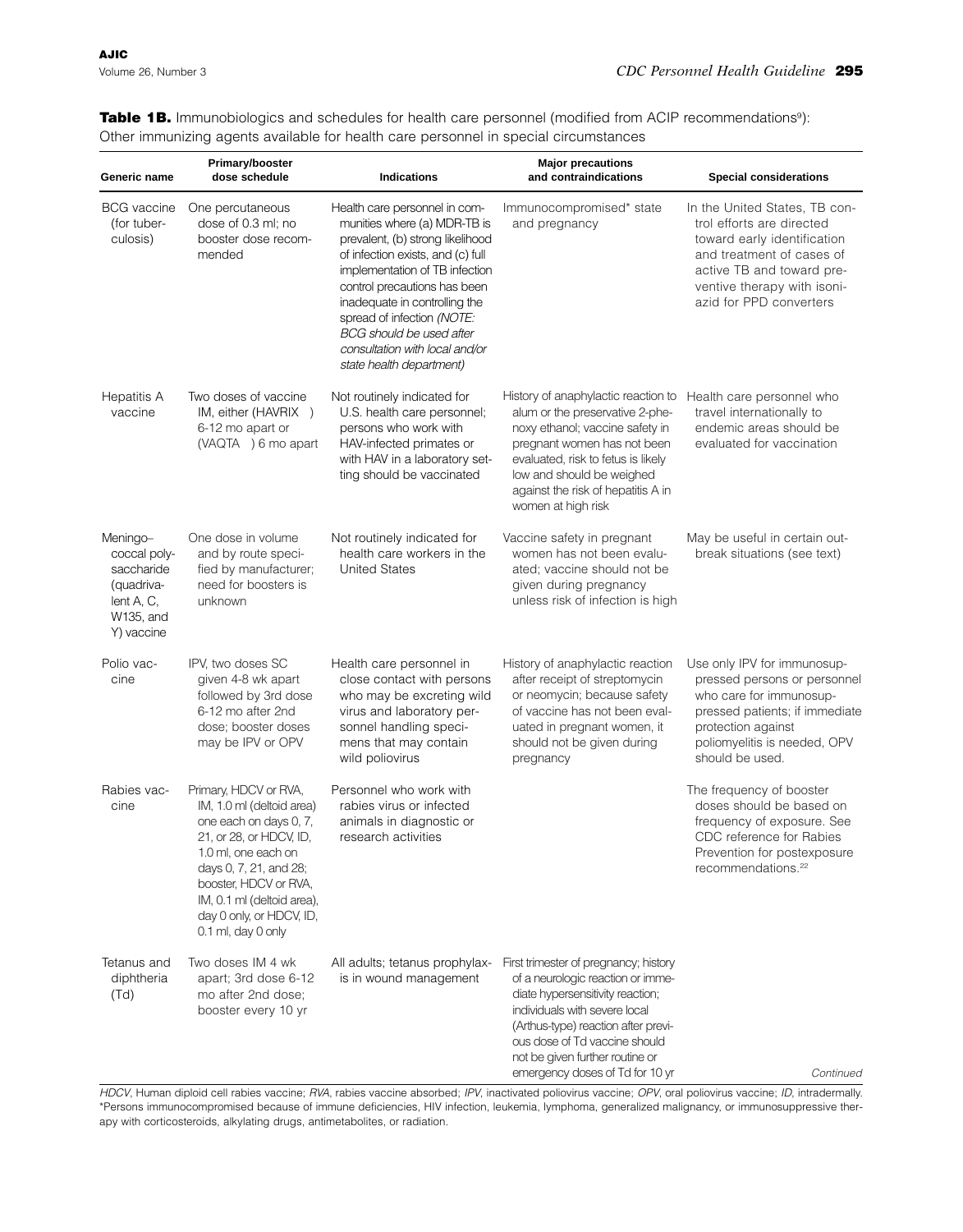| Generic name                               | Primary/booster<br>dose schedule                                                                                                                                                                                                                                                                                                                                                                           | <b>Indications</b>                                                                                                                                                                                           | <b>Major precautions</b><br>and contraindications                                                                                                                        | <b>Special considerations</b>                                                                                                                                                                                                             |
|--------------------------------------------|------------------------------------------------------------------------------------------------------------------------------------------------------------------------------------------------------------------------------------------------------------------------------------------------------------------------------------------------------------------------------------------------------------|--------------------------------------------------------------------------------------------------------------------------------------------------------------------------------------------------------------|--------------------------------------------------------------------------------------------------------------------------------------------------------------------------|-------------------------------------------------------------------------------------------------------------------------------------------------------------------------------------------------------------------------------------------|
| Typhoid vac-<br>cines: IM.<br>SC, and oral | One 0.5 ml dose IM;<br>booster doses of 0.5 ml<br>every 2 yr; (Vi capsular<br>polysaccharide) or two<br>0.5 ml doses SC, 4 or<br>more wk apart; boost-<br>ers of 0.5 ml $SC$ or 0.1<br>ml ID every 3 yr if<br>exposure continues or<br>four oral doses on alter-<br>nate days; (Ty21a) vac-<br>cine manufacturer's<br>recommendation is<br>revaccination with the<br>entire four-dose series<br>every 5 yr | Personnel in laboratories<br>who frequently work with<br>Salmonella typhi                                                                                                                                    | History of severe local or sys-<br>temic reaction to a previous<br>dose of typhoid vaccine;<br>Ty21a vaccine should not be<br>given to immunocompro-<br>mised* personnel | Vaccination should not be con-<br>sidered as an alternative to<br>the use of proper procedures<br>when handling specimens<br>and cultures in the laboratory                                                                               |
| Vaccinia<br>vaccine<br>(smallpox)          | One dose adminis-<br>tered with a bifurcat-<br>ed needle; boosters<br>every 10 yr                                                                                                                                                                                                                                                                                                                          | Personnel who directly han-<br>dle cultures of or animals<br>contaminated with recombi-<br>nant vaccinia viruses or<br>orthopox viruses (monkey-<br>pox, cowpox, vaccinia, etc.)<br>that infect human beings | Pregnancy, presence or histo-<br>ry of eczema, or immuno-<br>compromised* status in<br>potential vaccinees or in their<br>household contacts                             | Vaccination may be considered<br>for health care personnel who<br>have direct contact with conta-<br>minated dressings or other<br>infectious material from volun-<br>teers in clinical studies involv-<br>ing recombinant vaccinia virus |

language of the employee. The training should comply with existing federal, state, and local regulations regarding requirements for employee education and training. All health care personnel need to be educated about the organization's infection control policies and procedures.

#### **4. Immunization programs**

Ensuring that personnel are immune to vaccine-preventable diseases is an essential part of successful personnel health programs. Optimal use of vaccines can prevent transmission of vaccine-preventable diseases and eliminate unnecessary work restriction. Prevention of illness through comprehensive personnel immunization programs is far more cost-effective than case management and outbreak control. Mandatory immunization programs, which include both newly hired and currently employed persons, are more effective than voluntary programs in ensuring that susceptible persons are vaccinated.7

National guidelines for immunization of and postexposure prophylaxis for health care personnel are provided by the U.S. Public Health Service's Advisory Committee on Immunization Practices (ACIP; Table 1).<sup>8,9</sup> ACIP guidelines also contain (a) detailed information on the epidemiology of vaccine-preventable diseases, (b) data on

the safety and efficacy of vaccines and immune globulin preparations, $8-22$  and (c) recommendations for immunization of immunocompromised persons\* (Table 2).16,23 The recommendations in this guideline have been adapted from the ACIP recommendations.9 In addition, individual states and professional organizations have regulations or recommendations on the vaccination of health care personnel.<sup>24</sup>

Decisions about which vaccines to include in immunization programs have been made by considering (a) the likelihood of personnel exposure to vaccine-preventable diseases and the potential consequences of not vaccinating personnel, (b) the nature of employment (type of contact with patients and their environment), and (c) the characteristics of the patient population within the health care organization. Immunization of personnel before they enter high-risk situations is the most efficient and effective use of vaccines in health care settings.

Screening tests are available to determine susceptibility to certain vaccine-preventable diseases

<sup>\*</sup>The term immunocompromised includes persons who are immunocompromised from immune deficiency diseases, HIV infection, leukemia, lymphoma, or generalized malignancy, or immunosuppressed as a result of therapy with corticosteroids, alkylating drugs, antimetabolites, or radiation.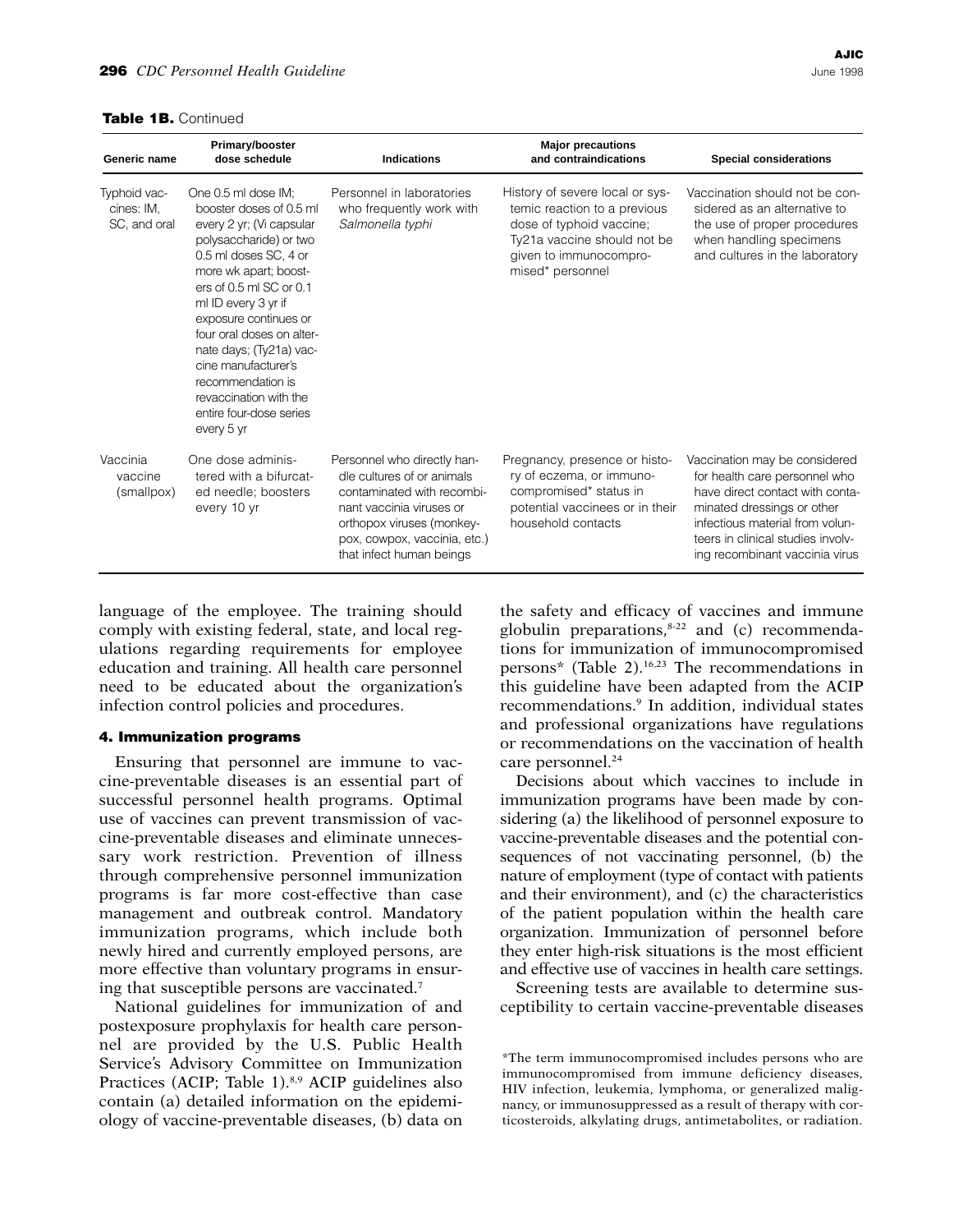**Table 1C.** Immunobiologics and schedules for health care personnel (modified from ACIP recommendations<sup>9</sup>): Diseases for which postexposure prophylaxis may be indicated for health care personnel

| <b>Disease</b>             | Prophylaxis                                                                                                                                                                                                                                                         | <b>Indications</b>                                                                                                                                                                                                                                                              | <b>Major precautions and</b><br>contraindications                                                                    | <b>Special considerations</b>                                                                                                                                      |
|----------------------------|---------------------------------------------------------------------------------------------------------------------------------------------------------------------------------------------------------------------------------------------------------------------|---------------------------------------------------------------------------------------------------------------------------------------------------------------------------------------------------------------------------------------------------------------------------------|----------------------------------------------------------------------------------------------------------------------|--------------------------------------------------------------------------------------------------------------------------------------------------------------------|
| Diphtheria                 | Benzathine penicillin, 1.2<br>mU IM, single dose, or<br>erythromycin (1<br>gm/day) $PO \times 7$ days                                                                                                                                                               | For health care personnel<br>exposed to diphtheria or identi-<br>fied as carriers                                                                                                                                                                                               |                                                                                                                      | Also administer one dose<br>Td to previously immu-<br>nized if no Td has been<br>given in $\geq$ 5 yr                                                              |
| Hepatitis A                | One IM dose IG 0.02 ml/kg<br>given within 2 wk of<br>exposure in large muscle<br>mass (deltoid, gluteal)                                                                                                                                                            | May be indicated for health care<br>personnel exposed to feces of<br>infected persons during out-<br>breaks                                                                                                                                                                     | Persons with IgA deficiency;<br>do not administer within 2<br>wk after MMR or within 3<br>wk after varicella vaccine |                                                                                                                                                                    |
| <b>Hepatitis B</b>         | HBIG 0.06 ml/kg IM as<br>soon as possible (and<br>within 7 days) after<br>exposure (with dose 1 of<br>hepatitis B vaccine given<br>at different body site); if<br>hepatitis B series has not<br>been started, 2nd dose<br>of HBIG should be given<br>1 mo after 1st | HBV-susceptible health care per-<br>sonnel with percutaneous or<br>mucous-membrane exposure to<br>blood known to be HBsAg<br>seropositive (see Table 5)                                                                                                                         |                                                                                                                      |                                                                                                                                                                    |
| Meningococ-<br>cal disease | Rifampin, 600 mg PO<br>every 12 hours for 2<br>days, or ceftriaxone,<br>250 mg IM, single<br>dose, or ciprofloxacin,<br>500 mg PO, single<br>dose                                                                                                                   | Personnel with direct contact with<br>respiratory secretions from infect-<br>ed persons without the use of<br>proper precautions (e.g., mouth-<br>to-mouth resuscitation, endotra-<br>cheal intubation, endotracheal<br>tube management, or close<br>examination of oropharynx) | Rifampin and<br>ciprofloxacin not rec-<br>ommended during<br>pregnancy                                               |                                                                                                                                                                    |
| Pertussis                  | Erythromycin, 500 mg<br>qid PO, or trimetho-<br>prim-sulfamethoxazole,<br>1 tablet bid PO, for 14<br>days after exposure                                                                                                                                            | Personnel with direct contact with<br>respiratory secretions or large<br>aerosol droplets from respiratory<br>tract of infected persons.                                                                                                                                        |                                                                                                                      |                                                                                                                                                                    |
| Rabies                     | For those never vacci-<br>nated: HRIG 20 IU/kg,<br>half infiltrated around<br>wound, and HDCV or<br>RVA vaccine, 1.0 ml,<br>IM (deltoid area), 1<br>each on days 0, 3, 7,<br>14, and 28                                                                             | Personnel who have been bitten<br>by human being or animal with<br>rabies or have had scratches.<br>abrasions, open wounds, or<br>mucous membranes contami-<br>nated with saliva or other poten-<br>tially infective material (e.g.,<br>brain tissue)                           |                                                                                                                      | Personnel who have previ-<br>ously been vaccinated,<br>give HDCV or RVA vac-<br>cine, 1.0 ml, IM, on days<br>0 and 3; no HRIG is nec-<br>essary                    |
| Varicella-<br>zoster virus | VZIG for persons ≤50 kg:<br>125 U/10kg IM; for per-<br>sons >50 kg: 625 U†                                                                                                                                                                                          | Personnel known or likely to be<br>susceptible to varicella and who<br>have close and prolonged expo-<br>sure to an infectious health care<br>worker or patient, particularly<br>those at high risk for complica-<br>tions, such as pregnant or<br>immunocompromised persons    |                                                                                                                      | Serologic testing may help<br>in assessing whether to<br>administer VZIG; if vari-<br>cella is prevented by the<br>use of VZIG, vaccine<br>should be offered later |

PO, Orally; Td, tetanus-diphtheria toxoid; IG, immune globulin; IgA, immunoglobulin A; qid, four times daily; bid, twice daily; HRIG, human rabies immunoglobulin; HDCV, human diploid cell rabies vaccine; RVA, rabies vaccine absorbed.

\*Persons immunocompromised because of immune deficiencies, HIV infection, leukemia, lymphoma, generalized malignancy, or immunosuppressive therapy with corticosteroids, alkylating drugs, antimetabolites, or radiation.

†Some persons have recommended 125 U/10 kg regardless of total body weight.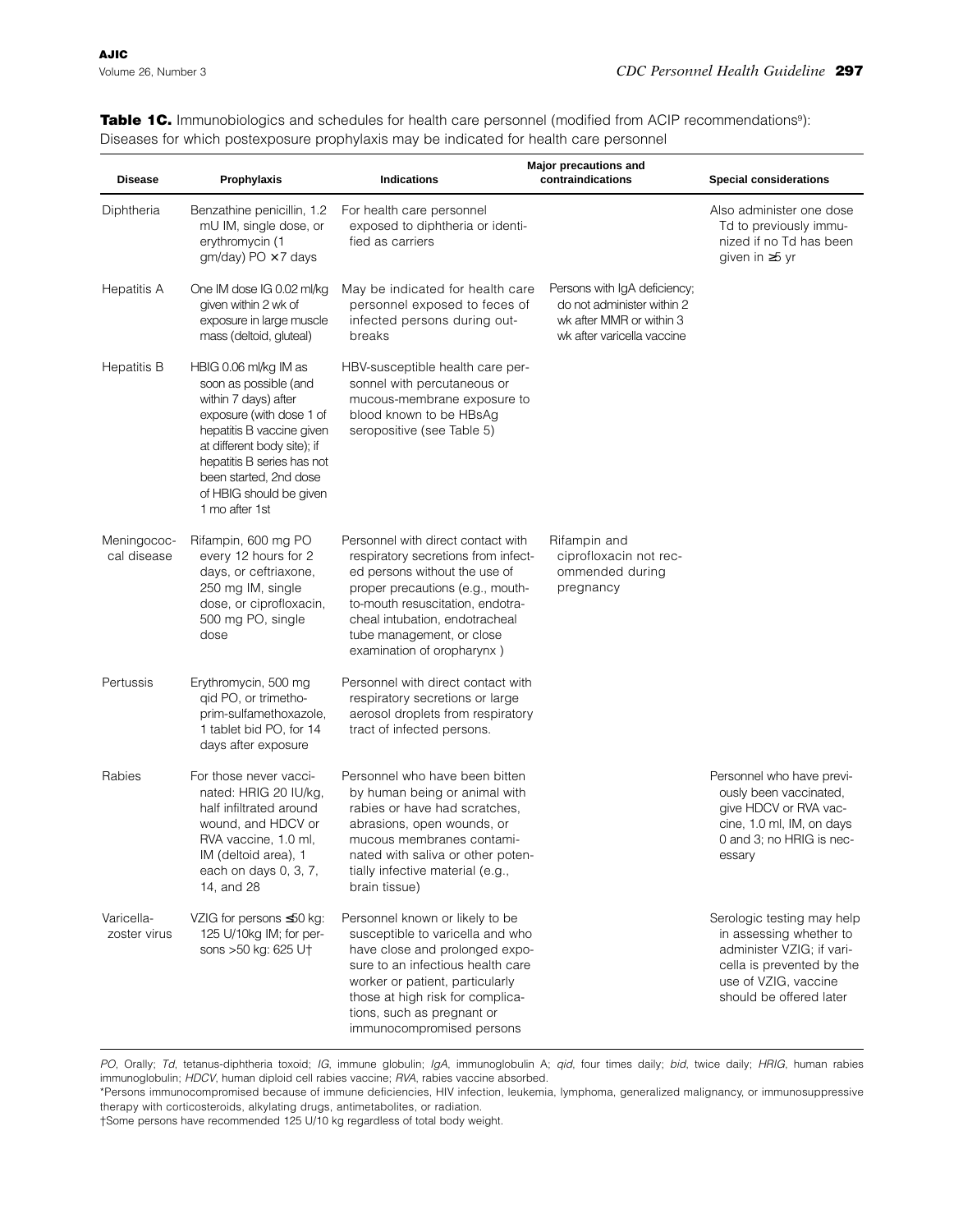**Table 2.** Summary of ACIP recommendations on immunization of health care workers with special conditions (modified from ACIP recommendations<sup>9</sup>)

| Vaccine                               | Pregnancy   | <b>HIV infection</b> | Severe<br>immunosuppression* | Asplenia       | <b>Renal failure</b> | <b>Diabetes</b> | Alcoholism &<br>alcoholic cirrhosis |
|---------------------------------------|-------------|----------------------|------------------------------|----------------|----------------------|-----------------|-------------------------------------|
| <b>BCG</b>                            | UI          |                      |                              | UI             | UI                   | UI              | UI                                  |
| Hepatitis A                           | UI          | UI                   | UI                           | UI             | UI                   | UI              | R <sup>+</sup>                      |
| <b>Hepatitis B</b>                    | R           | R                    | R                            | R              | R                    | R               | R                                   |
| Influenza                             | R‡          | R                    | R                            | R              | R                    | R               | R                                   |
| Measles, mumps, rubella               | C           | R§                   |                              | R              | R                    | R               | R                                   |
| Meningococcus                         | UI          | Ul                   | ال                           | R <sup>+</sup> | UI                   | UI              | UI                                  |
| Polio, IPV II                         | UI          | UI                   | UI                           | U              | UI                   | UI              | Ul                                  |
| Polio, OPV II                         | UI          |                      |                              | UI             | UI                   | UI              | Ul                                  |
| Pneumococcust                         | UI          | R                    | R                            | R              | R                    | R               | R                                   |
| Rabies                                | UI          | ال                   | UI                           | UI             | UI                   | UI              | UI                                  |
| Tetanus/diphtheria <sup>+</sup>       | R           | R                    | R                            | R              | R                    | R               | R                                   |
| Typhoid, inactivated & V <sub>i</sub> | UI          | ال                   | Ul                           | UI             | UI                   | UI              | UI                                  |
| Typhoid, Ty21a                        | UI          |                      |                              | UI             | UI                   | UI              | Ul                                  |
| Varicella                             | $\sim$<br>◡ |                      |                              | R              | R                    | R               | R                                   |
| Vaccinia                              | UI          |                      |                              | U              | UI                   | UI              | U                                   |

UI, Use if indicated; C, contraindicated; R, recommended.

\*Severe immunosuppression can be the result of congenital immunodeficiency, leukemia, lymphoma, generalized malignancy or therapy with alkylating agents, antimetabolites, radiation, or large amounts of corticosteroids.

†Recommendation is based on the person's underlying condition rather than occupation.

‡Women who will be in the second or third trimester of pregnancy during influenza season.

§Contraindicated in persons with HIV infection and severe immunosuppression; see text.

|| Vaccination is recommended for unvaccinated health care workers who have close contact with patients who may be excreting wild polioviruses. Primary vaccination with IPV is recommended because the risk for vaccine-associated paralysis after administration of OPV is higher among adults than among children. Health care workers who have had a primary series of OPV or IPV who are directly involved with the provision of care to patients who may be excreting poliovirus may receive another dose of either IPV or OPV. Any suspected case of poliomyelitis should be investigated immediately. If evidence suggests transmission of wild poliovirus, control measures to contain further transmission should be instituted immediately, including an OPV vaccination campaign.

(e.g., hepatitis B, measles, mumps, rubella, and varicella). Such screening programs need to be combined with tracking systems to ensure accurate maintenance of personnel immunization records. Accurate immunization records ensure that susceptible personnel are promptly identified and appropriately vaccinated.

#### **5. Management of job-related illnesses and exposures**

Primary functions of the personnel health service are to arrange for prompt diagnosis and management of job-related illnesses and to provide appropriate postexposure prophylaxis after jobrelated exposures.

It is the responsibility of the health care organization to implement measures to prevent further transmission of infection, which sometimes warrants exclusion of personnel from work or patient contact.<sup>25</sup> Decisions on work restrictions are based on the mode of transmission and the epidemiology of the disease (Table 3). The term *exclude from duty* in this document should be interpreted as exclusion from the health care facility and from health care activities outside the facility. Personnel who are excluded should avoid contact with susceptible persons both in the facility and in the community. Exclusion policies should include a statement of authority defining who may exclude personnel. The policies also need to be designed to encourage personnel to report their illnesses or exposures and not to penalize them with loss of wages, benefits, or job status. Workers' compensation laws do not cover exclusion from duty for exposures to infectious diseases; policies therefore should include a method for providing wages during the period that personnel are not able to work. In addition, exclusion policies must be enforceable and all personnel, especially department heads, supervisors, and nurse managers, should know which infections may warrant exclusion and where to report the illnesses 24 hours a day. Health care personnel who have contact with infectious patients outside of hospitals also need to be included in the postexposure program and encouraged to report any suspected or known exposures promptly. Notification of emergency-response personnel possibly exposed to selected infectious disease is mandatory (1990 Ryan White Act, Subtitle B, 42 USC 300ff-80).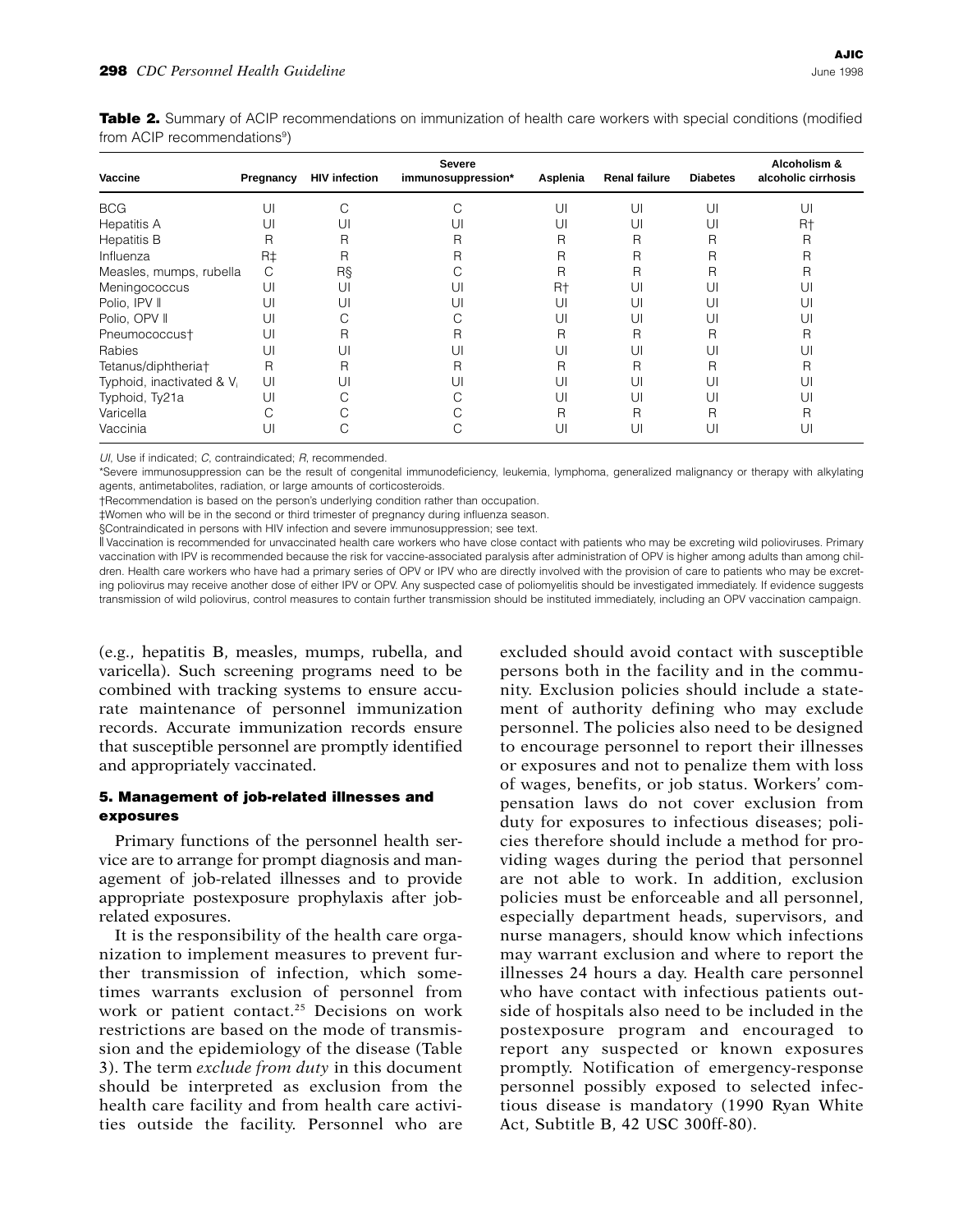| Disease/problem                                                                                                          | <b>Work restriction</b>                                                                                                                                                                                                                                                                                                                                               | <b>Duration</b>                                                                                                          | Category                  |
|--------------------------------------------------------------------------------------------------------------------------|-----------------------------------------------------------------------------------------------------------------------------------------------------------------------------------------------------------------------------------------------------------------------------------------------------------------------------------------------------------------------|--------------------------------------------------------------------------------------------------------------------------|---------------------------|
| Conjunctivitis                                                                                                           | Restrict from patient contact and contact with the                                                                                                                                                                                                                                                                                                                    |                                                                                                                          | $\mathbf{I}$              |
|                                                                                                                          | patient's environment                                                                                                                                                                                                                                                                                                                                                 | Until discharge ceases                                                                                                   |                           |
| Cytomegalovirus infections                                                                                               | No restriction                                                                                                                                                                                                                                                                                                                                                        |                                                                                                                          | $\mathbf{I}$              |
| Diarrheal diseases                                                                                                       |                                                                                                                                                                                                                                                                                                                                                                       |                                                                                                                          |                           |
| Acute stage (diarrhea<br>with other symptoms)                                                                            | Restrict from patient contact, contact with the<br>patient's environment, or food handling                                                                                                                                                                                                                                                                            | Until symptoms resolve                                                                                                   | IB                        |
| Convalescent stage,<br>Salmonella spp.                                                                                   | Restrict from care of high-risk patients                                                                                                                                                                                                                                                                                                                              | Until symptoms resolve; consult with local<br>and state health authorities regarding<br>need for negative stool cultures | IB                        |
| Diphtheria                                                                                                               | Exclude from duty                                                                                                                                                                                                                                                                                                                                                     | Until antimicrobial therapy completed<br>and 2 cultures obtained ≥24 hours<br>apart are negative                         | IB                        |
| Enteroviral infections                                                                                                   | Restrict from care of infants, neonates, and immuno-<br>compromised patients and their environments                                                                                                                                                                                                                                                                   | Until symptoms resolve                                                                                                   | $\mathbf{I}$              |
| <b>Hepatitis A</b>                                                                                                       | Restrict from patient contact, contact with patient's<br>environment, and food handling                                                                                                                                                                                                                                                                               | Until 7 days after onset of jaundice                                                                                     | IB                        |
| <b>Hepatitis B</b>                                                                                                       |                                                                                                                                                                                                                                                                                                                                                                       |                                                                                                                          |                           |
| Personnel with acute or<br>chronic hepatitis B sur<br>face antigemia who do<br>not perform exposure-<br>prone procedures | No restriction*; refer to state regulations; standard<br>precautions should always be observed                                                                                                                                                                                                                                                                        |                                                                                                                          | Ш                         |
| Personnel with acute or<br>chronic hepatitis B e anti-<br>genemia who perform<br>exposure-prone<br>procedures            | Do not perform exposure-prone invasive proce-<br>dures until counsel from an expert review panel<br>has been sought; panel should review and recom-<br>mend procedures the worker can perform, taking<br>into account specific procedure as well as skill<br>and technique of worker; refer to state regulations                                                      | Until hepatitis B e antigen is negative                                                                                  | Ш                         |
| Hepatitis C                                                                                                              | No recommendation                                                                                                                                                                                                                                                                                                                                                     |                                                                                                                          | Unresolved<br>issue       |
| Herpes simplex                                                                                                           |                                                                                                                                                                                                                                                                                                                                                                       |                                                                                                                          |                           |
| Genital                                                                                                                  | No restriction                                                                                                                                                                                                                                                                                                                                                        |                                                                                                                          | $\mathbf{H}$              |
| Hands (herpetic whitlow)                                                                                                 | Restrict from patient contact and contact with the<br>patient's environment                                                                                                                                                                                                                                                                                           | Until lesions heal                                                                                                       | IA                        |
| Orofacial                                                                                                                | Evaluate for need to restrict from care of high-risk patients                                                                                                                                                                                                                                                                                                         |                                                                                                                          | $\mathbf{H}$              |
| Human immunodeficiency<br>virus                                                                                          | Do not perform exposure-prone invasive procedures<br>until counsel from an expert review panel has been<br>sought; panel should review and recommend proce-<br>dures the worker can perform, taking into account<br>specific procedure as well as skill and technique of<br>the worker; standard precautions should always be<br>observed; refer to state regulations |                                                                                                                          | $\mathbf{I}$<br>Continued |

Table 3. Summary of suggested work restrictions for health care personnel exposed to or infected with infectious diseases of importance in health care settings, in the absence of state and local regulations (modified from ACIP recommendations<sup>9</sup>)

\*Unless epidemiologically linked to transmission of infection

†Those susceptible to varicella and who are at increased risk of complications of varicella, such as neonates and immunocompromised persons of any age. ‡ High-risk patients as defined by the ACIP for complications of influenza.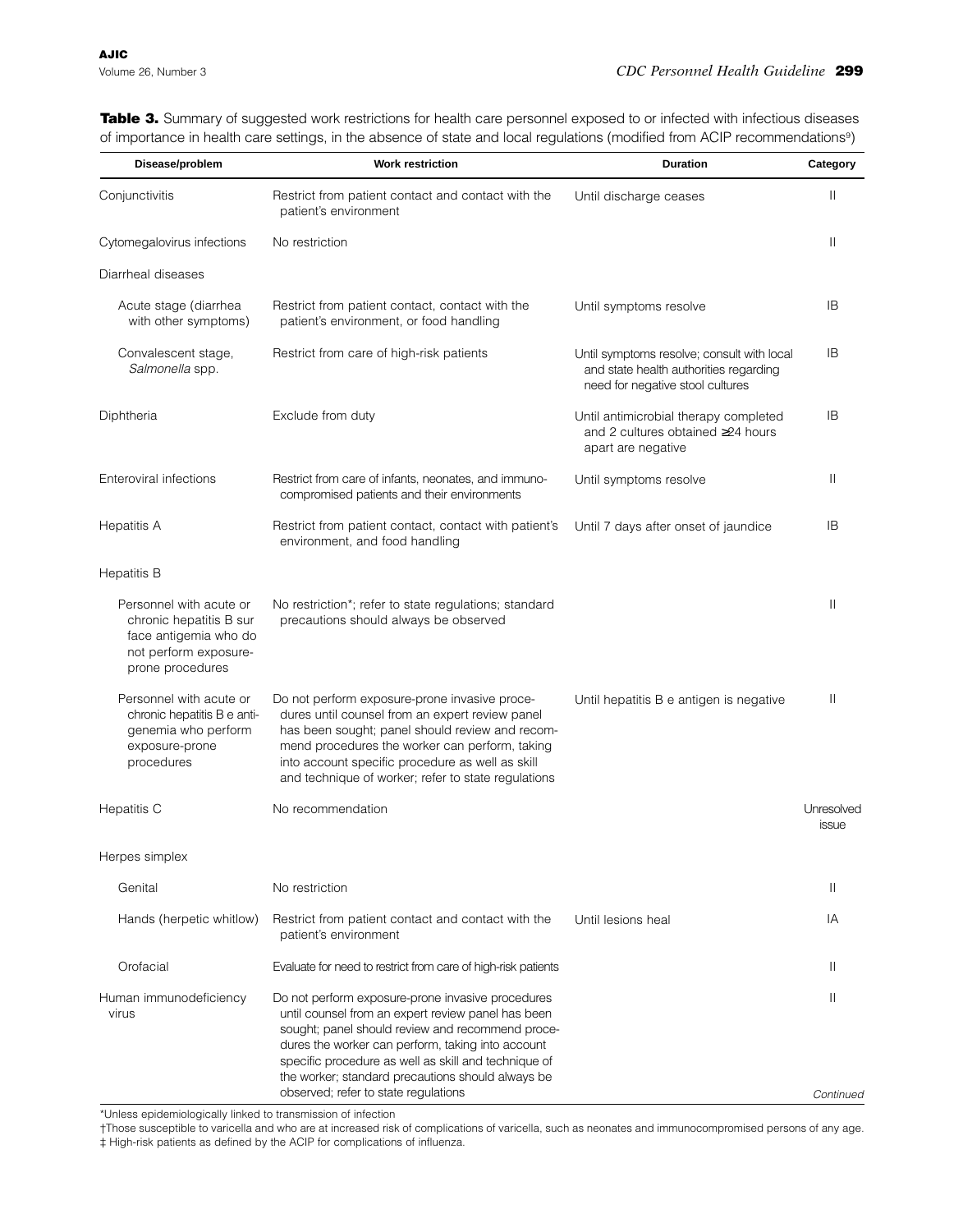| Disease/problem                            | <b>Work restriction</b>                                                                            | <b>Duration</b>                                                                                                                                     | Category     |
|--------------------------------------------|----------------------------------------------------------------------------------------------------|-----------------------------------------------------------------------------------------------------------------------------------------------------|--------------|
| Measles                                    |                                                                                                    |                                                                                                                                                     |              |
| Active                                     | Exclude from duty                                                                                  | Until 7 days after the rash appears                                                                                                                 | IA           |
| Postexposure (susceptible<br>personnel)    | Exclude from duty                                                                                  | From 5th day after 1st exposure<br>through 21st day after last exposure<br>and/or 4 days after rash appears                                         | IB           |
| Meningococcal infections                   | Exclude from duty                                                                                  | Until 24 hours after start of effective<br>therapy                                                                                                  | IA           |
| Mumps                                      |                                                                                                    |                                                                                                                                                     |              |
| Active                                     | Exclude from duty                                                                                  | Until 9 days after onset of parotitis                                                                                                               | IB           |
| Postexposure (susceptible<br>personnel)    | Exclude from duty                                                                                  | From 12th day after 1st exposure<br>through 26th day after last exposure<br>or until 9 days after onset of parotitis                                | $\mathbf{H}$ |
| Pediculosis                                | Restrict from patient contact                                                                      | Until treated and observed to be free<br>of adult and immature lice                                                                                 | IB           |
| Pertussis                                  |                                                                                                    |                                                                                                                                                     |              |
| Active                                     | Exclude from duty                                                                                  | From beginning of catarrhal stage<br>through 3rd wk after onset of parox-<br>ysms or until 5 days after start of<br>effective antimicrobial therapy | IB           |
| Postexposure (asympto-<br>matic personnel) | No restriction, prophylaxis recommended                                                            |                                                                                                                                                     | Ш            |
| Postexposure (sympto-<br>matic personnel)  | Exclude from duty                                                                                  | Until 5 days after start of effective<br>antimicrobial therapy                                                                                      | IB           |
| Rubella                                    |                                                                                                    |                                                                                                                                                     |              |
| Active                                     | Exclude from duty                                                                                  | Until 5 days after rash appears                                                                                                                     | IA           |
| Postexposure (suscepti-<br>ble personnel)  | Exclude from duty                                                                                  | From 7th day after 1st exposure<br>through 21st day after last exposure                                                                             | IB           |
| Scabies                                    | Restrict from patient contact                                                                      | Until cleared by medical evaluation                                                                                                                 | ΙB           |
| Staphylococcus aureus<br>infection         |                                                                                                    |                                                                                                                                                     |              |
| Active, draining skin<br>lesions           | Restrict from contact with patients and patient's<br>environment or food handling                  | Until lesions have resolved                                                                                                                         | IB           |
| Carrier state                              | No restriction, unless personnel are epidemiologi-<br>cally linked to transmission of the organism |                                                                                                                                                     | IB           |
| Streptococcal infection,<br>group A        | Restrict from patient care, contact with patient's<br>environment, or food handling                | Until 24 hours after adequate treat-<br>ment started                                                                                                | IB           |
| Tuberculosis                               |                                                                                                    |                                                                                                                                                     |              |
| Active disease                             | Exclude from duty                                                                                  | Until proved noninfectious                                                                                                                          | IA           |
| PPD converter                              | No restriction                                                                                     |                                                                                                                                                     | IA           |
|                                            |                                                                                                    |                                                                                                                                                     | Continued    |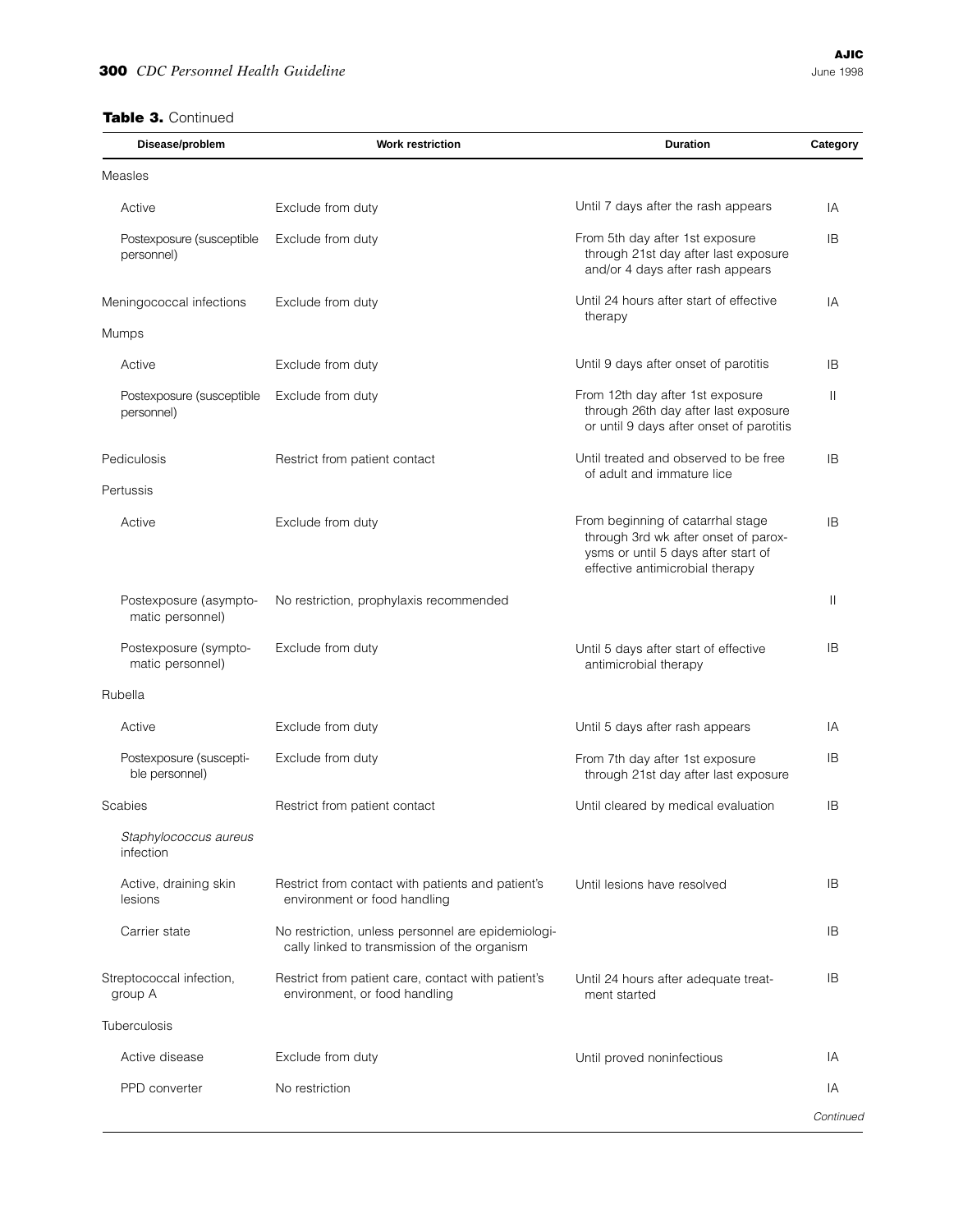#### **Table 3.** Continued

| Disease/problem                                           | <b>Work restriction</b>                                                                                                                          | <b>Duration</b>                                                                                                                                                       | Category  |
|-----------------------------------------------------------|--------------------------------------------------------------------------------------------------------------------------------------------------|-----------------------------------------------------------------------------------------------------------------------------------------------------------------------|-----------|
| Varicella                                                 |                                                                                                                                                  |                                                                                                                                                                       |           |
| Active                                                    | Exclude from duty                                                                                                                                | Until all lesions dry and crust                                                                                                                                       | IA        |
| Postexposure (susceptible<br>personnel)                   | Exclude from duty                                                                                                                                | From 10th day after 1st exposure<br>through 21st day (28th day if VZIG<br>given) after last exposure                                                                  | IA        |
| Zoster                                                    |                                                                                                                                                  |                                                                                                                                                                       |           |
| Localized, in healthy<br>person                           | Cover lesions; restrict from care of high-risk<br>patients <sup>+</sup>                                                                          | Until all lesions dry and crust                                                                                                                                       | Ш         |
| Generalized or localized<br>in immunosuppressed<br>person | Restrict from patient contact                                                                                                                    | Until all lesions dry and crust                                                                                                                                       | <b>IB</b> |
| Postexposure<br>(Susceptible personnel)                   | Restrict from patient contact                                                                                                                    | From 10th day after 1st exposure<br>through 21st day (28th day if VZIG<br>given) after last exposure or, if varicel-<br>la occurs, until all lesions dry and<br>crust | IA        |
| Viral respiratory infections,<br>acute febrile            | Consider excluding from the care of high risk<br>patients‡ or contact with their environment dur-<br>ing community outbreak of RSV and influenza | Until acute symptoms resolve                                                                                                                                          | ΙB        |

## **6. Health counseling**

Access to adequate health counseling for personnel is another crucial element of an effective personnel health service. Health counseling allows personnel to receive individually targeted information regarding (a) the risk and prevention of occupationally acquired infections, (b) the risk of illness or other adverse outcome after exposures, (c) management of exposures, including the risks and benefits of postexposure prophylaxis regimens, and (d) the potential consequences of exposures or communicable diseases for family members, patients, or other personnel, both inside and outside the health care facility.

#### **7. Maintenance of records, data management, and confidentiality**

Maintenance of records on medical evaluations, immunizations, exposures, postexposure prophylaxis, and screening tests in a retrievable, preferably computerized, database allows efficient monitoring of the health status of personnel. Such record keeping also helps to ensure that the organization will provide consistent and appropriate services to health care personnel.

Individual records for all personnel should be maintained in accordance with the Occupational Safety and Health Administration

(OSHA) medical records standard, which requires the employer to retain records, maintain employee confidentiality, and provide records to employees when they ask to review them.26 In addition, the 1991 OSHA "Occupational Exposure to Bloodborne Pathogens; Final Rule"<sup>27</sup> requires employers, including health care facilities, to establish and maintain an accurate record for each employee with occupational exposure to bloodborne pathogens. The standard also requires that each employer ensure that the employee medical records are (a) kept confidential, (b) not disclosed or reported without the employee's express written consent to any person within or outside the workplace, except as required by law, and (c) maintained by the employer for at least the duration of the worker's employment plus 30 years.

OSHA's record keeping regulation also requires employers to record work-related injuries and illnesses on the OSHA 200 log and the OSHA 101 form. The records include all occupational fatalities, all occupational illnesses, and occupational injuries that result in loss of consciousness, restriction of work or motion, transfer to another job, or medical treatment beyond first aid. Infectious diseases are recordable if they are work related and result in illness.28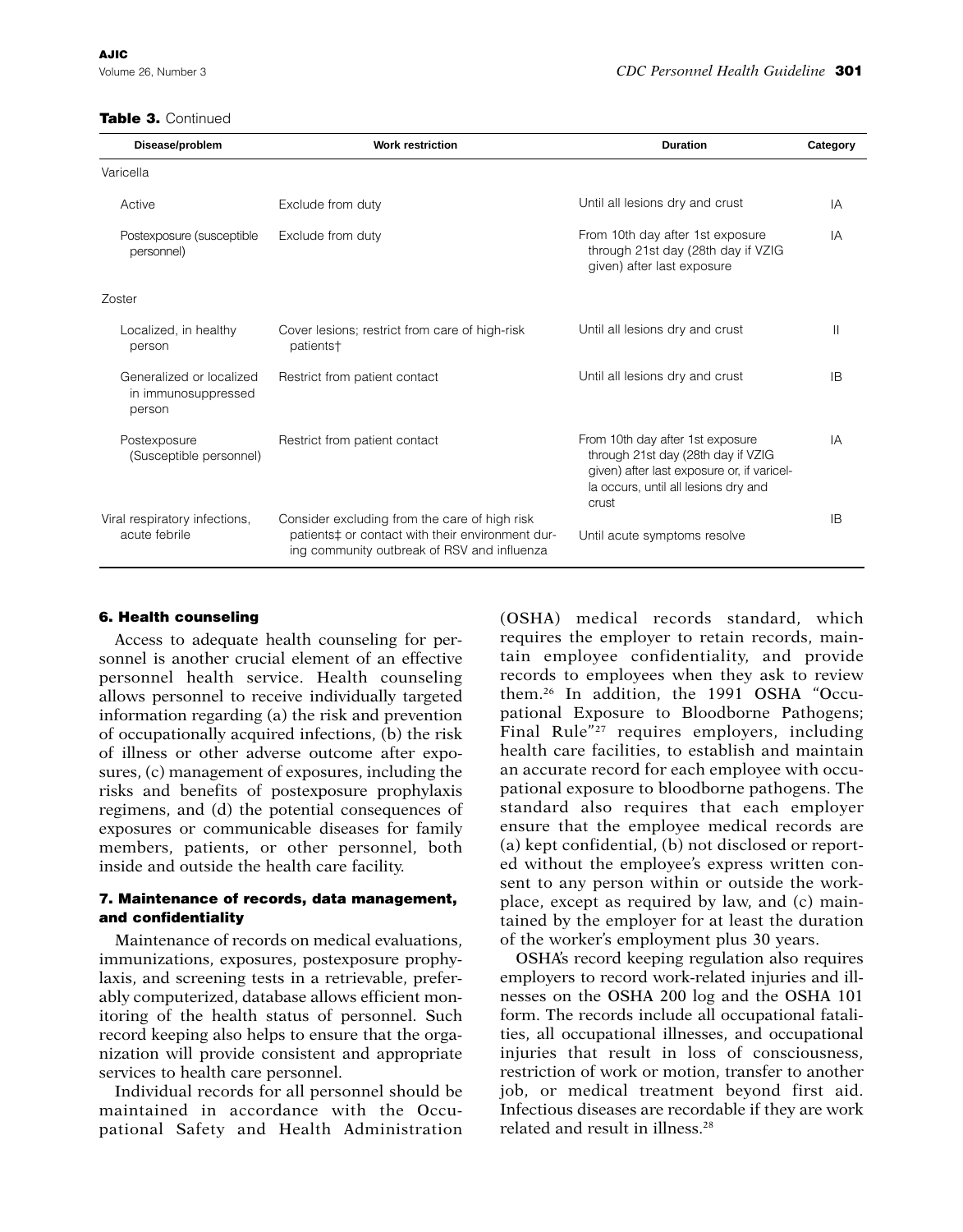<span id="page-13-0"></span>More recently, OSHA developed policies that require the recording of positive tuberculin skintest results.29 It would be beneficial to health care organizations and personnel if the principles of record keeping and confidentiality mandated by OSHA were to be expanded to other work-related exposures and incidents, immunizations, TB screening, and investigation and management of nosocomial outbreaks.

# **E. EPIDEMIOLOGY AND CONTROL OF SELECTED INFECTIONS TRANSMITTED AMONG HEALTH CARE PERSONNEL AND PATIENTS**

Almost any transmissible infection may occur in the community at large or within health care organizations and can affect both personnel and patients. Only those infectious diseases that occur frequently in the health care setting or are most important to personnel are discussed here.

#### **1. Bloodborne pathogens**

#### **a. Overview**

Assessment of the risk and prevention of transmission of bloodborne pathogens, such as hepatitis B virus (HBV), hepatitis C virus (HCV), and human immunodeficiency virus (HIV), in health care settings are based on information from a variety of sources, including surveillance and investigation of suspected cases of transmission to health care personnel and patients, seroprevalence surveys of health care personnel and patients, and studies of the risk of seroconversion after exposure to blood or other body fluids from infected persons. In this document, the emphasis of the discussion of bloodborne pathogens will be on patient-to-personnel transmission.

The CDC has periodically issued and updated recommendations for prevention of transmission of bloodborne pathogens in health care settings; these provide detailed information and guidance.30-40 Also, in 1991 OSHA published a bloodborne pathogen standard that was based on the concept of universal precautions to prevent occupational exposure to bloodborne pathogens.27 The use of standard precautions (which incorporates universal precautions), including appropriate handwashing and barrier precautions, will reduce contact with blood and body fluids.<sup>3,30,31,41</sup> The use of engineering controls (e.g., safety devices) and changes in work practices (e.g., techniques to reduce handling of sharp instruments) can reduce the frequency of percutaneous injuries.41,42 In settings such as the operating room, changes in

instrument design and techniques for performing surgical procedures and modified personal barriers have been shown to reduce blood contacts.<sup>43,44</sup> Despite adherence to standard precautions and implementation of some new techniques and devices, percutaneous injuries continue to occur. This is of concern because percutaneous injuries represent the greatest risk of transmission of bloodborne pathogens to health care personnel.<sup>45</sup> Only a few studies evaluating a limited number of safety devices have demonstrated a reduction in percutaneous injuries among health care workers.46,47 This document will not address the use of safety devices, because the Public Health Service is assessing the need for further guidance on selection, implementation, and evaluation of such devices in health care settings.

The risk posed to patients by health care personnel infected with bloodborne pathogens such as HBV and HIV has been the subject of much concern and debate. There are no data to indicate that infected workers who do not perform invasive procedures pose a risk to patients. Consequently, work restrictions for these workers are not appropriate. However, the extent to which infected workers who perform certain types of invasive procedures pose a risk to patients and the restrictions that should be imposed on these workers have been much more controversial. In 1991, CDC recommendations on this issue were published.<sup>48</sup> Subsequently, Congress mandated that each state implement the CDC guidelines or equivalent as a condition for continued federal public health funding to that state. Although all states have complied with this mandate, there is a fair degree of state-tostate variation regarding specific provisions. Local or state public health officials should be contacted to determine the regulations or recommendations applicable in a given area. CDC is currently in the process of reviewing relevant data regarding health care personnel–to–patient transmission of bloodborne pathogens.

#### **b. Hepatitis B**

Nosocomial transmission of HBV is a serious risk for health care personnel.<sup>49-53</sup> Approximately 1000 health care personnel were estimated to have become infected with HBV in 1994. This 90% decline since 1985 is attributable to the use of vaccine and adherence to other preventive measures (e.g., standard precautions).<sup>54</sup> During the past decade, an estimated 100 to 200 health care personnel annually have died of occupationally acquired HBV infection.54 The risk of acquiring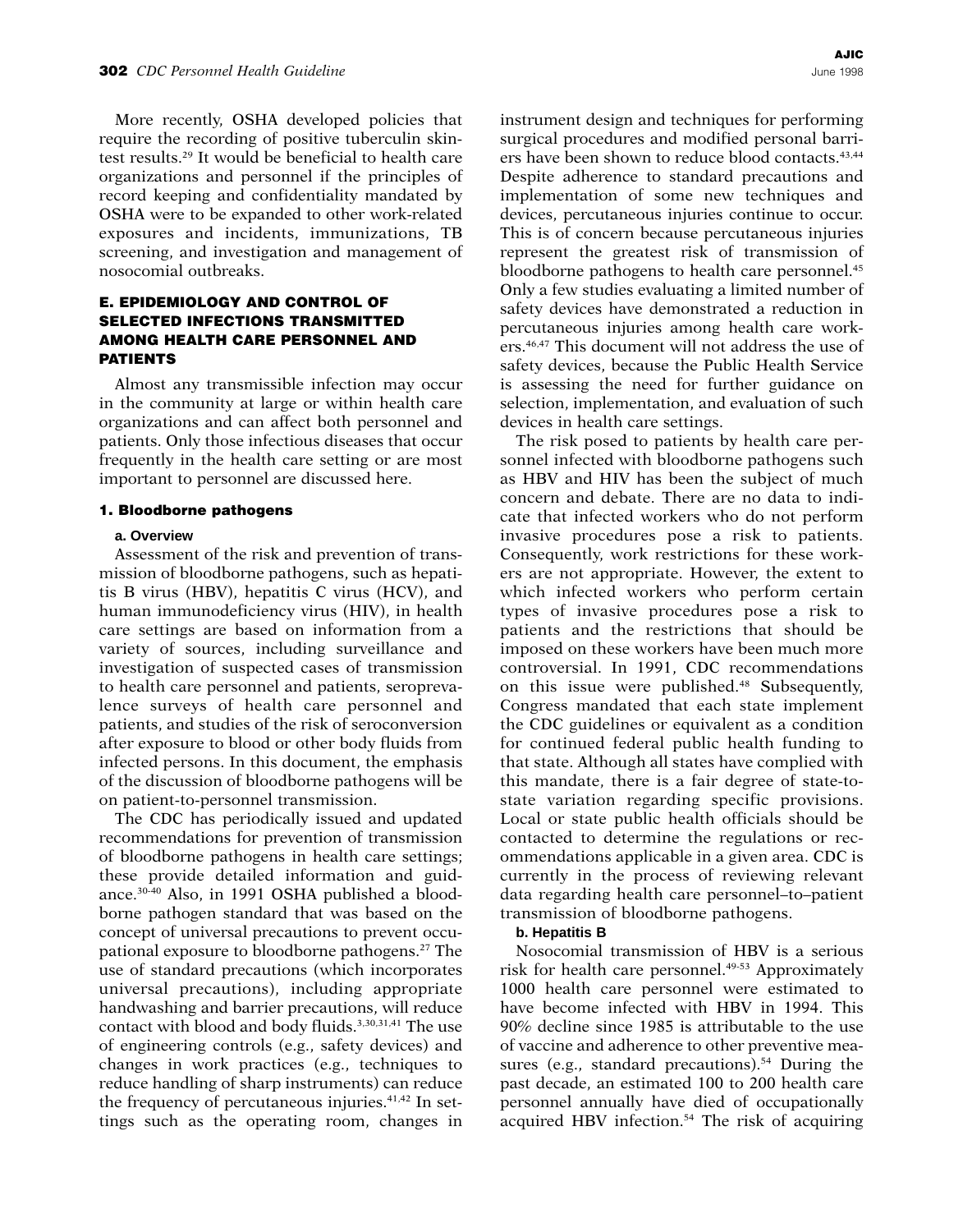| Vaccination and antibody<br>status of exposed person | <b>HBsAg seropositive</b>                                                                                                                    | Treatment when source is<br><b>HBsAg negative</b> | Treatment when source is not tested<br>or status is unknown                                                             |  |
|------------------------------------------------------|----------------------------------------------------------------------------------------------------------------------------------------------|---------------------------------------------------|-------------------------------------------------------------------------------------------------------------------------|--|
| Unvaccinated                                         | HBIG <sup>*</sup> $\times$ 1 and initiate HB<br>vaccine series                                                                               | Initiate HB<br>vaccine series                     | Initiate HB                                                                                                             |  |
| Previously vaccinated                                |                                                                                                                                              |                                                   |                                                                                                                         |  |
| Known respondert                                     | No treatment                                                                                                                                 | No treatment                                      |                                                                                                                         |  |
| Known nonresponder                                   | HBIG* $\times$ 2 or HBIG* $\times$ 1 and<br>initiate revaccination                                                                           | No treatment                                      | If known high-risk source, treat<br>as if source were HBsAg positive                                                    |  |
| Antibody response unknown                            | Test exposed person for anti-HBs:<br>(1) if adequate, t no treatment:<br>(2) if inadequate, $\dagger$ HBIG $\times$ 1 and<br>vaccine booster | No treatment                                      | Test exposed person for anti-HBs:<br>(1) if adequate, t no treatment;<br>(2) if inadequate, † initiate<br>revaccination |  |

Table 4. Recommendation for postexposure prophylaxis for percutaneous or permucosal exposure to hepatitis B virus, United States

HBsAg, Hepatitis B surface antigen; HBIG, hepatitis B immune globulin; HB, hepatitis vaccine; anti-HBs, antibody to hepatitis B surface antigen. \*Dose 0.06 mg/kg IM.

†Responder is defined as a person with adequate serum levels of anti-HBs (≥ 10 mIU/ml); inadequate vaccination defined as serum anti-HBs <10 mIU/ml.

HBV infection from occupational exposure is dependent on the nature and frequency of exposure to blood or to body fluids containing blood.49,53 The risk of infection is at least 30% after a percutaneous exposure to blood from a hepatitis B e antigen–seropositive source.54

HBV is transmitted by percutaneous or mucosal exposure to blood and serum-derived body fluids from persons who have either acute or chronic HBV infection. The incubation period is 45 to 180 days (average 60 to 90 days). Any person seropositive for hepatitis B surface antigen (HBsAg) is potentially infectious.

Hepatitis B vaccination of health care personnel who have contact with blood and body fluids can prevent transmission of HBV and is strongly recommended.9,10,40 The OSHA bloodborne pathogen standard mandates that hepatitis B vaccine be made available, at the employer's expense, to all health care personnel with occupational exposure to blood or other potentially infectious materials.<sup>27</sup> Provision of vaccine during training of health care professionals before such blood exposure occurs may both increase the vaccination rates among personnel and prevent infection among trainees, who are at increased risk for unintentional injuries while they are learning techniques.

Prevaccination serologic screening for susceptibility to HBV infection is not indicated for persons being vaccinated, unless the health care organization considers such screening to be costeffective. Postvaccination screening for antibody to HBsAg (anti-HBs) is advised for personnel at ongoing risk for blood exposure to determine whether response to vaccinations has occurred and to aid in determining the appropriate postexposure prophylaxis or the need for revaccination. Personnel who do not respond to or do not complete the primary vaccination series should be revaccinated with a second three-dose vaccine series or evaluated to determine whether they are HBsAg seropositive. Revaccinated persons should be tested for anti-HBs at the completion of the second vaccine series.<sup>9</sup> If they do not respond, no further vaccination series should be given and they should be evaluated for the presence of HBsAg (possible chronic HBV infection). No specific work restrictions are recommended for nonresponders; in the event of percutaneous exposure to blood or body fluids, however, they should see their health care providers as soon as possible to evaluate the need for postexposure prophylaxis. Personnel in chronic dialysis centers who do not respond to vaccine need to be screened for HBsAg and anti-HBs every 6 months.55

Vaccine-induced antibodies decline gradually with time, and as many as 60% of those who initially respond to vaccination will lose detectable anti-HBs by 8 years.<sup>56</sup> Booster doses of vaccine are not routinely recommended, because persons who respond to the initial vaccine series remain protected against clinical hepatitis and chronic infection even when their anti-HBs levels become low or undetectable.57

The need for postexposure prophylaxis, vaccination, or both depends on the HBsAg status of the source of the exposure as well as the immunization status of the person exposed (Table 4).<sup>40</sup>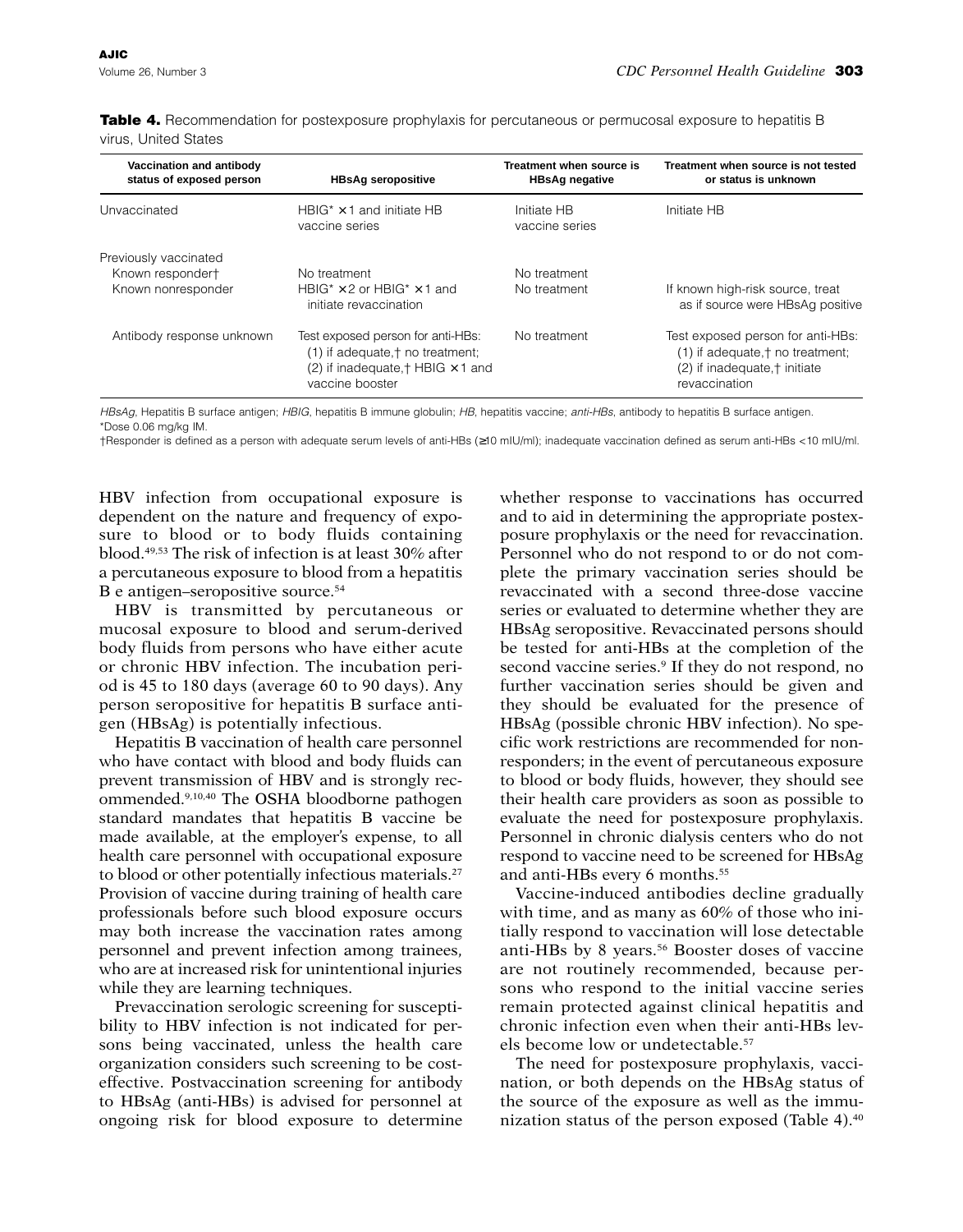Vaccine should be offered after any exposure in an unvaccinated person; if the source is known to be HBsAg seropositive, hepatitis B immune globulin (HBIG) should be given, preferably within 24 hours. The effectiveness of HBIG given later than 7 days after HBV exposure is unknown.8,10,40 If the source is HBsAg seropositive and the exposed person is known not to have responded to a threedose vaccine series, a single dose of HBIG and a dose of hepatitis B vaccine need to be given as soon as possible after the exposure with subsequent vaccine doses given at 1 month and 6 months after the initial dose. If the exposed person is known not to have responded to a threedose vaccine series and to revaccination, two doses of HBIG need to be given, one dose as soon as possible after exposure and the second dose 1 month later.

#### **c. Hepatitis C**

HCV is the etiologic agent in most cases of parenterally transmitted non-A, non-B hepatitis in the United States.58,59 During the past decade, the annual number of newly acquired HCV infections has ranged from an estimated 180,000 in 1984 to an estimated 28,000 in 1995. Of these, an estimated 2% to 4% occurred among health care personnel who were occupationally exposed to blood.59

A case-control study of patients with acute non-A, non-B hepatitis, conducted before the identification of HCV, showed a significant association between acquisition of disease and health care employment, specifically patient care or laboratory work.<sup>60</sup> Seroprevalence studies among hospital-based health care personnel have shown seroprevalence rates of antibody to HCV (anti-HCV) ranging from  $1\%$  to  $2\%$ .<sup>61-64</sup> In a study that assessed risk factors for infection in health care personnel, a history of accidental needlesticks was independently associated with anti-HCV seropositivity.<sup>61</sup>

Several case reports have documented transmission of HCV infection from anti-HCV–seropositive patients to health care personnel as a result of accidental needlesticks or cuts with sharp instruments.65,66 In follow-up studies of health care personnel who sustained percutaneous exposures to blood from anti-HCV–seropositive patients, the rate of anti-HCV seroconversion averaged 1.8% (range  $0\%$  to  $7\%$ ).<sup>67-70</sup> In a study in which HCV RNA polymerase chain reaction methods were used to measure HCV infection, the rate of HCV transmission was 10%.70

The incubation period for hepatitis C is 6 to 7 weeks, and nearly all persons with acute infection will have chronic HCV infection occur with persistent viremia and the potential for transmission of HCV to others.

Serologic assays to detect anti-HCV are commercially available. The interpretation of anti-HCV test results is limited by several factors: (a) these assays will not detect anti-HCV in approximately 5% of persons infected with HCV; (b) these assays do not distinguish between acute, chronic, and past infection; (c) there may be a prolonged interval between the onset of acute illness with HCV and seroconversion; and (d) when the assays are used in populations with a low prevalence of HCV infection, commercial screening assays for anti-HCV yield a high proportion (as great as 50%) of false-positive results.34,59 Although no true confirmatory test has been developed, supplemental tests for specificity are available and should be used to judge the validity of repeatedly reactive results by screening assays.

Although the value of immune globulin for postexposure prophylaxis after occupational exposure to HCV has been difficult to assess, $71-73$ postexposure prophylaxis with immune globulin does not appear to be effective in preventing HCV infection. Current immune globulin preparations are manufactured from plasma that has been screened for HCV antibody; positive lots are excluded from use. An experimental study in chimpanzees found that administration 1 hour after exposure to HCV of immune globulin manufactured from anti-HCV–screened plasma did not prevent infection or disease.74 Thus, available data do not support the use of immune globulin for postexposure prophylaxis against hepatitis C, and its use is not recommended. There is no information regarding the use of antiviral agents, such as interferon alfa, in the postexposure setting, and such prophylaxis is not recommended.<sup>37</sup>

Health care institutions should consider implementing recommended policies and procedures for follow-up for HCV infection after percutaneous or mucosal exposures to blood. At a minimum, such policies can include (1) baseline testing of the source for anti-HCV, (2) baseline and follow-up testing (e.g., 6 months) for anti-HCV and alanine aminotransferase activity of the person exposed to an anti-HCV seropositive source, (3) confirmation by supplemental anti-HCV testing of all anti-HCV results reported as repeatedly active by enzyme immunoassay, (4) recommendation against postexposure prophylaxis with immune globulin or antiviral agents (e.g., interferon), and (5) education of health care personnel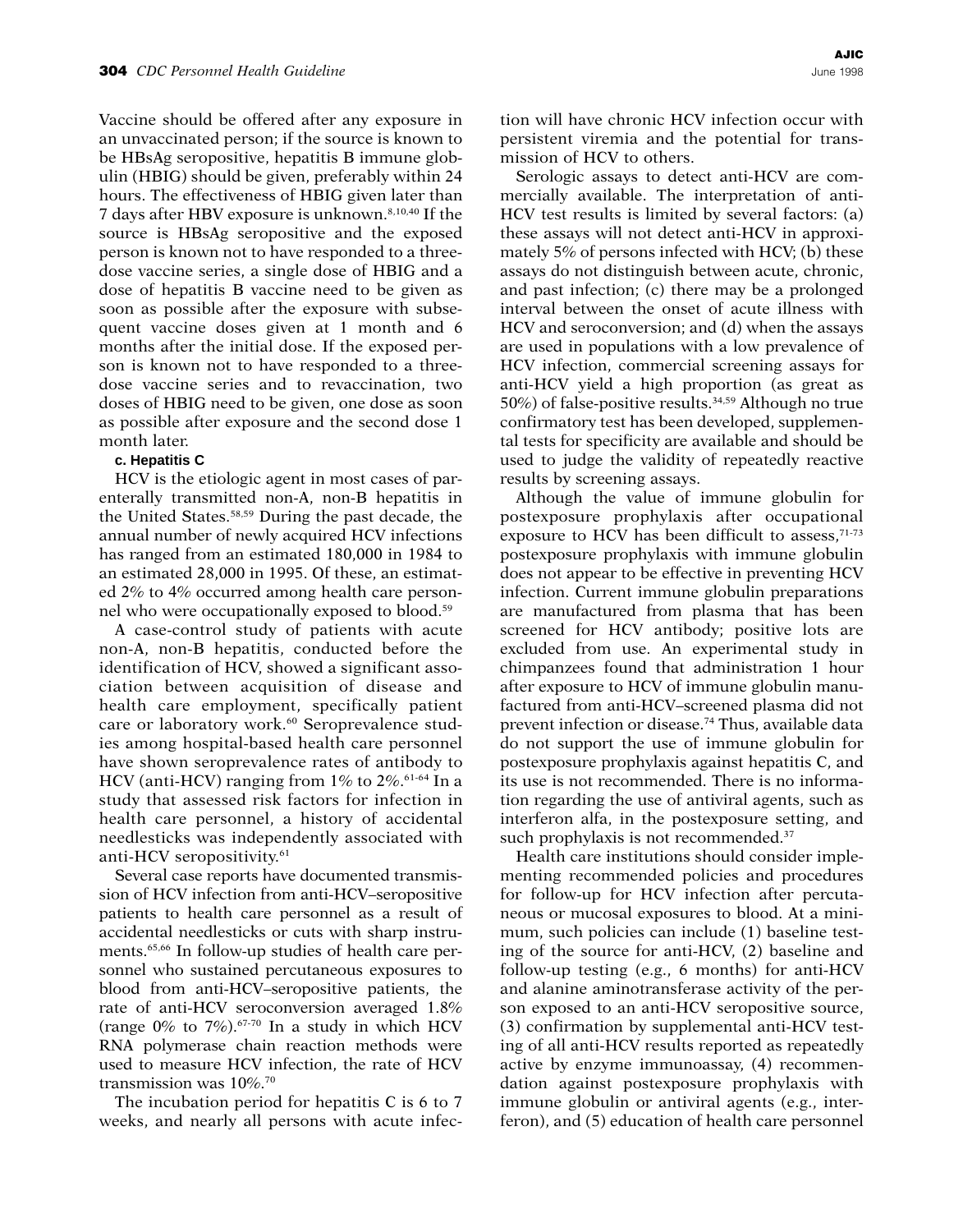about the risk for and prevention of bloodborne infections, including HCV, in occupational settings, with the information routinely updated to ensure accuracy.37 Among health care personnel in the postexposure period, onset of HCV infection may be detected earlier by measuring HCV RNA with polymerase chain reaction rather than by measuring anti-HCV with enzyme immunoassay. However, polymerase chain reaction is not a licensed assay, and the accuracy of the results are highly variable.<sup>37</sup>

## **d. Human immunodeficiency virus**

Nosocomial transmission of human immunodeficiency virus (HIV) infection from patients to health care personnel may occur after percutaneous or, infrequently, mucocutaneous exposure to blood or body fluids containing blood. According to prospective studies of health care personnel percutaneously exposed to HIV-infected blood, the average risk for HIV infection has been estimated to be  $0.3\%$ .<sup>45,75-78</sup> A retrospective case-control study to identify risk factors for HIV seroconversion among health care personnel after a percutaneous exposure to HIV-infected blood found that they were more likely to become infected if they were exposed to a larger quantity of blood, represented in the study as (1) presence of visible blood on the device before injury, (2) a procedure that involved a needle placed directly in the patient's vein or artery, or  $(3)$  deep injury.<sup>45</sup> Transmission of HIV infection also was associated with injuries in which the source patient was terminally ill with AIDS; this may be attributable to the increased titer of HIV in blood that is known to accompany late stages of illness or possibly to other factors, such as the presence of syncytia-inducing strains of HIV in these patients. In addition, the findings of this study suggested that the postexposure use of zidovudine may be protective for health care personnel.45

Factors that determine health care personnel's risk of infection with HIV include the prevalence of infection among patients, the risk of infection transmission after an exposure, and the frequency and nature of exposures.79 Most personnel who acquire infection after percutaneous exposure have HIV antibody develop within 6 months of exposure. HIV-infected persons are likely to transmit virus from the time of early infection throughout life.

In 1990, CDC published guidelines for postexposure management of occupational exposure to HIV,33 and provisional recommendations for postexposure chemoprophylaxis were published in 1996.<sup>80</sup> In 1998, both of these documents were updated and consolidated to reflect current scientific knowledge on the efficacy of postexposure prophylaxis and the use of antiretroviral therapies.81 The U.S. Public Health Service will periodically review scientific information on antiretroviral therapies and publish updated recommendations for their use as postexposure prophylaxis as necessary.

## **2. Conjunctivitis**

Although conjunctivitis can be caused by a variety of bacteria and viruses, adenovirus has been the primary cause of nosocomial outbreaks of conjunctivitis. Nosocomial outbreaks of conjunctivitis caused by other pathogens are rare.

Adenoviruses, which can cause respiratory, ocular, genitourinary, and gastrointestinal infections, are a major cause of epidemic keratoconjunctivitis in the community and health care settings. Nosocomial outbreaks have primarily occurred in eye clinics or offices but have also been reported in neonatal intensive care units and long-term care facilities.82-86 Patients and health care personnel have acquired and transmitted epidemic keratoconjunctivitis during these outbreaks. The incubation period ranges from 5 to 12 days, and shedding of virus occurs from late in the incubation period to as long as 14 days after onset of disease.83 Adenovirus survives for long periods on environmental surfaces; ophthalmologic instruments and equipment can become contaminated and transmit infection. Contaminated hands are also a major source of person-to-person transmission of adenovirus, both from patients to health care personnel and from health care personnel to patients. Handwashing, glove use, and disinfection of instruments can prevent the transmission of adenovirus.<sup>82,83</sup>

Infected personnel should not provide patient care for the duration of symptoms after onset of epidemic keratoconjunctivitis<sup>82,83</sup> or purulent conjunctivitis caused by other pathogens.

#### **3. Cytomegalovirus**

There are two principal reservoirs of cytomegalovirus (CMV) in health care institutions: (a) infants and young children infected with CMV and (b) immunocompromised patients, such as those undergoing solid-organ or bone-marrow transplantation or those with AIDS.<sup>87-94</sup> However, personnel who provide care to such high-risk patients have a rate of primary CMV infection that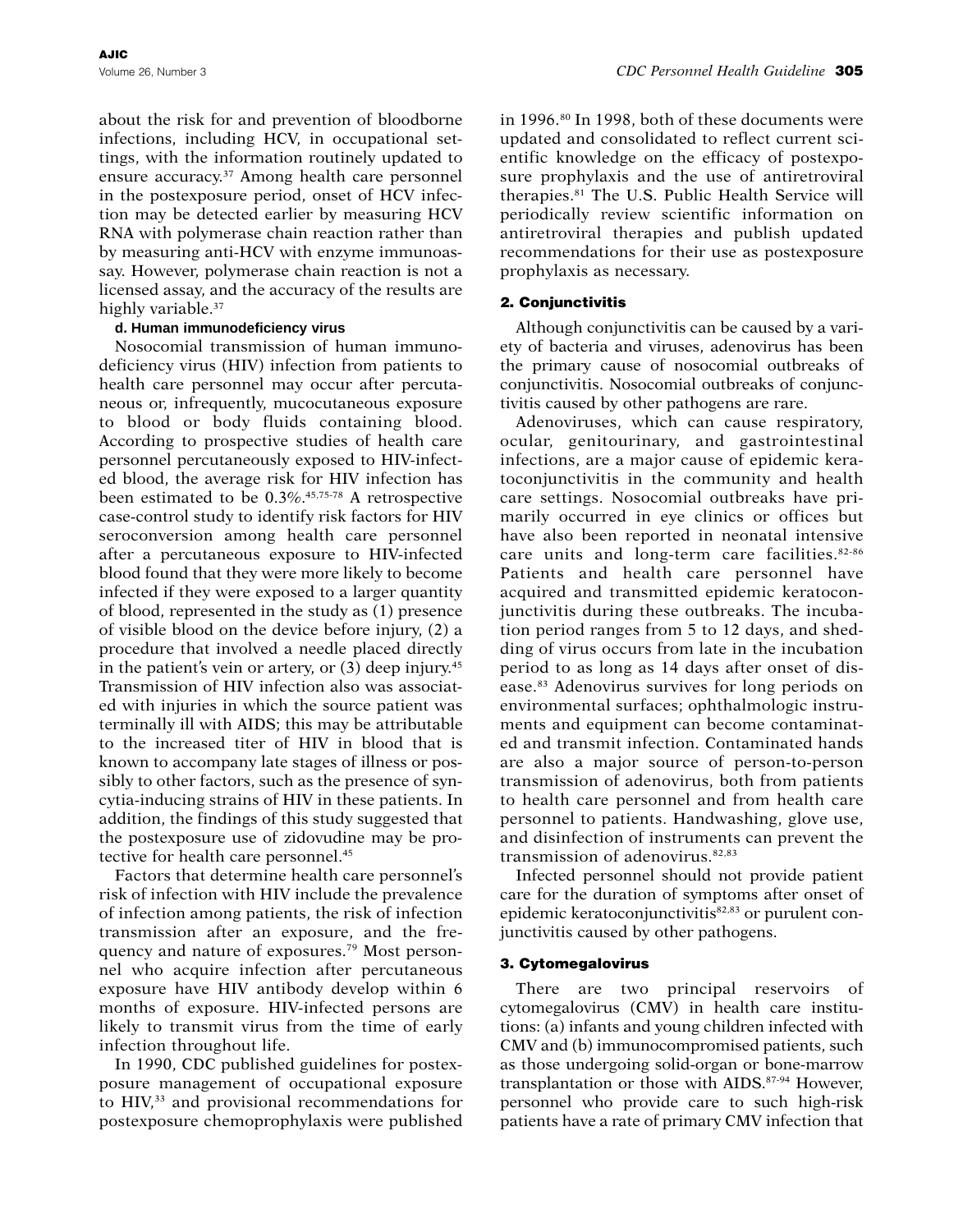is no higher than that among personnel without such patient contact  $(3\% \text{ vs } 2\%)$ .<sup>95-101</sup> In areas where there are patient populations with a high prevalence of CMV, seroprevalence studies and epidemiologic investigations have also demonstrated that personnel who care for patients have no greater risk of acquiring CMV than do personnel who have no patient contact.92,95-98,100,102-107 In addition, epidemiologic studies that included DNA testing of viral strains have demonstrated that personnel who acquired CMV infections while providing care to CMV-infected infants had not acquired their infections from the CMV-infected patients.88,92,96,108-110

CMV transmission appears to occur directly either through close, intimate contact with an excreter of CMV or through contact with contaminated secretions or excretions, especially saliva or urine.<sup>101,111-114</sup> Transmission by the hands of personnel or infected persons has also been suggested.<sup>92,115</sup> The incubation period for person-to-person transmission is not known. Although CMV can survive on environmental surfaces and other objects for short periods,<sup>116</sup> there is no evidence that the environment plays a role in the transmission of infection.<sup>92</sup>

Because infection with CMV during pregnancy may have adverse effects on the fetus, women of childbearing age need to be counseled regarding the risks and prevention of transmission of CMV in both nonoccupational and occupational settings.117 Although most fetal infections follow primary maternal infection, fetal infection may follow maternal reinfection or reactivation.<sup>118,119</sup> There are no studies that clearly indicate that seronegative personnel may be protected from infection by transfer to areas with less contact with patients likely to be reservoirs for CMV infection. 88,92,95-97,102,105,106,119,120

Serologic or virologic screening programs to identify CMV-infected patients or seronegative female personnel of childbearing age are impractical and costly for the following reasons: (a) the virus can be intermittently shed,<sup>121</sup> and repeated screening tests may be needed to identify shedders; (b) seropositivity for CMV does not offer complete protection against maternal reinfection or reactivation and subsequent fetal infection<sup>118,119</sup>; and (c) no currently available vaccines<sup>122-125</sup> or prophylactic therapy<sup>90,126-129</sup> can provide protection against primary infection.

Work restrictions for personnel who contract CMV illnesses are not necessary. The risk of transmission of CMV can be reduced by careful adherence to handwashing and standard precautions.<sup>3,119,130</sup>

#### **4. Diphtheria**

Nosocomial transmission of diphtheria among patients and personnel has been reported.131-133 Diphtheria is currently a rare disease in the United States. During 1980 through 1994, only 41 diphtheria cases were reported<sup>134</sup>; however, community outbreaks of diphtheria have occurred in the past,<sup>135</sup> and clusters of infection may occur in communities where diphtheria was previously endemic.<sup>136</sup> In addition, diphtheria epidemics have been occurring since 1990 in the new independent states of the former Soviet Union<sup>137-139</sup> and in Thailand.<sup>140</sup> At least 20 imported cases of diphtheria have been reported in countries in Europe,<sup>139,141</sup> and two cases occurred in U.S. citizens visiting or working in the Russian Federation and Ukraine.<sup>142</sup> Health care personnel are not at substantially higher risk than the general adult population for acquiring diphtheria; however, there is a potential for sporadic or imported cases to require medical care in the United States.

Diphtheria, caused by *Corynebacterium diphtheriae*, is transmitted by contact with respiratory droplets or contact with skin lesions of infected patients. The incubation period is usually 2 to 5 days. Patients with diphtheria are usually infectious for 2 weeks or less, but communicability can persist for several months.143 Droplet precautions are recommended for patients with pharyngeal symptoms, and contact precautions are recommended for patients with cutaneous lesions. Precautions need to be maintained until antibiotic therapy is completed and results of two cultures taken at least 24 hours apart are negative.<sup>3</sup>

Limited serosurveys conducted since 1977 in the United States indicate that 22% to 62% of adults 18 to 39 years old may lack protective diphtheria antibody levels.144-148 Prevention of diphtheria is best accomplished by maintaining high levels of diphtheria immunity among children and adults.19,137,138 Immunization with tetanus and diphtheria toxoid (Td) is recommended every 10 years for all adults who have completed the primary immunization series (Table 1).<sup>9,19</sup> Health care personnel need to consider obtaining Td immunization from their health care providers.<sup>9</sup>

To determine whether health care personnel directly exposed to oral secretions of patients infected with toxigenic strains of *C. diphtheriae* are carriers, cultures of the nasopharynx may be obtained. Exposed personnel need to be evaluated for evidence of disease daily for 1 week.<sup>149</sup> Although the efficacy of antimicrobial prophylaxis in preventing secondary disease has not been proved, prophylaxis with either a single intramuscular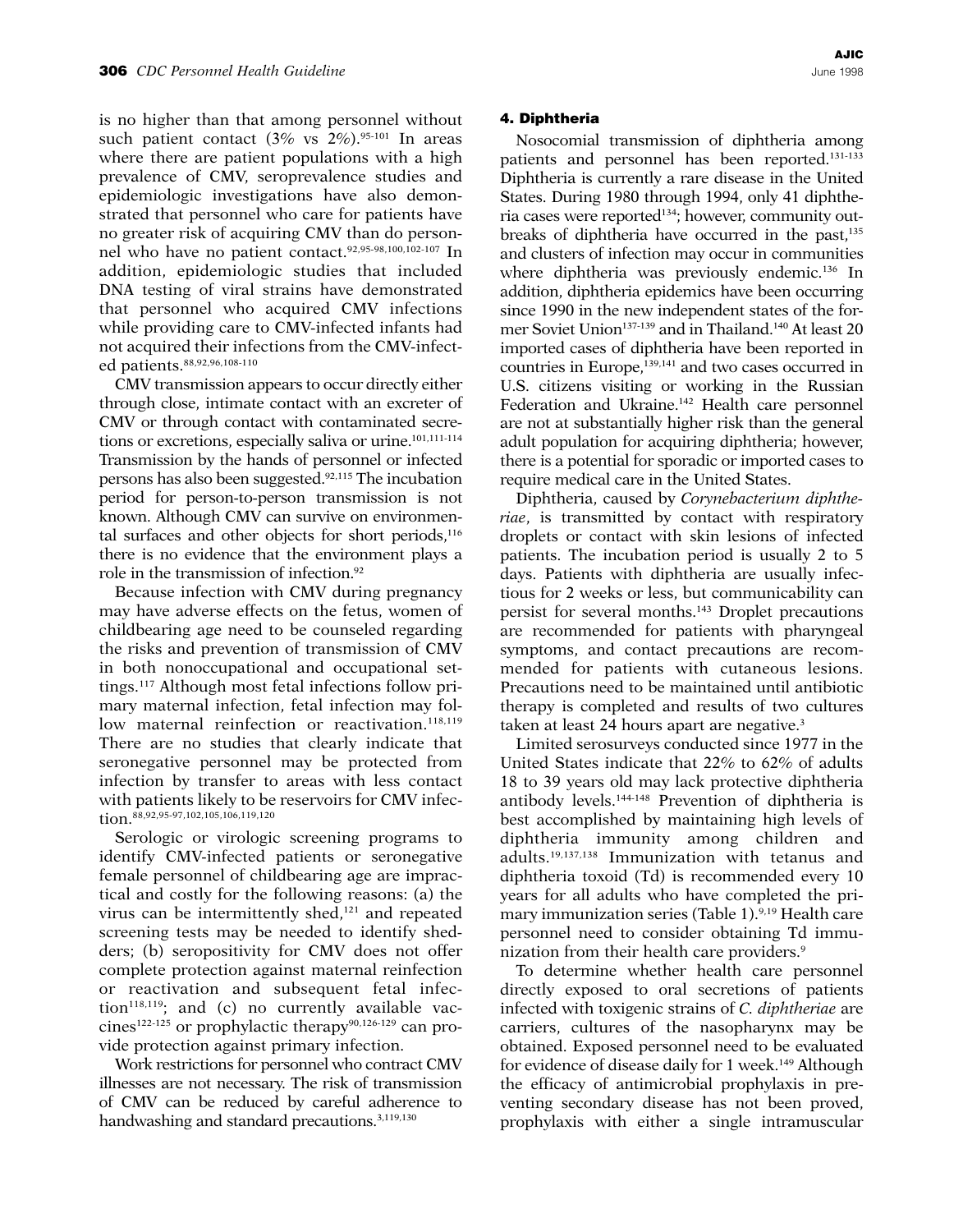**Table 5.** Selected reported etiologic agents causing community-acquired or nosocomially acquired gastrointestinal infections in developed countries

| Agent                                                   | Community-<br>acquired,<br>patients | Nosocomially<br>acquired,<br>patients | Nosocomially<br>acquired, health<br>care personnel |
|---------------------------------------------------------|-------------------------------------|---------------------------------------|----------------------------------------------------|
| <b>Bacterial</b>                                        |                                     |                                       |                                                    |
| <b>Bacillus cereus</b>                                  | $++$                                | $\mathbf 0$                           | 0                                                  |
| Campylobacter species                                   | $+++++$                             | $\ddot{}$                             | $\Omega$                                           |
| Clostridium difficile                                   | $+$                                 | $+++++$                               | $\,^+$                                             |
| Clostridium perfringens                                 | $\ddot{}$                           | $+$                                   | $\Omega$                                           |
| Diarrheogenic Escherichia coli                          | $+++++$                             | $++$                                  |                                                    |
| Salmonella species                                      | $+++$                               | $++$                                  | $\pm$                                              |
| Shigella species                                        | $++$                                | $+$                                   | $\,{}^+$                                           |
| S. aureus, toxigenic                                    | $+++$                               | $+++$                                 | 0                                                  |
| Yersinia enterocolitica                                 | $+$                                 | $+$                                   | $^{+}$                                             |
| Viral                                                   |                                     |                                       |                                                    |
| Adenovirus                                              | $++$                                | $\overline{+}$                        | $\ddot{}$                                          |
| Astrovirus                                              | $\star$                             |                                       | ?                                                  |
| Calicivirus (Norwalk and Norwalk-like viruses or SRSVs) |                                     |                                       |                                                    |
| Coxsackievirus                                          | $++$                                |                                       |                                                    |
| Rotavirus                                               | $++++$                              | $+++++$                               | $++$                                               |
| Fungal                                                  |                                     |                                       |                                                    |
| Candida species                                         | $^{+}$                              | $+$                                   | 0                                                  |
| Cryptococcus neoformans                                 | $++$                                | $^{+}$                                | $\Omega$                                           |
| Parasitic                                               |                                     |                                       |                                                    |
| Cryptosporidium                                         | $++$                                | $\overline{+}$                        | $\ddot{}$                                          |
| Cyclospora                                              | $++$                                | O                                     | 0                                                  |
| Entamoeba histolytica                                   | $++$                                | $^+$                                  | O                                                  |
| Giardia lamblia                                         | $++$                                |                                       | O                                                  |
| Isospora belli                                          | $^{+}$                              | 0                                     | 0                                                  |
| Strongyloides                                           |                                     | O                                     | $\Omega$                                           |

++++, Most frequently reported; +++, reported often; ++, occasionally reported; +, rarely reported; 0, never reported; \*, common but rarely reported because of limited availability of diagnostic assays; ?, unknown; SRSV, small round-structured viruses.

injection of benzathine penicillin (1.2 mouse units) or oral erythromycin (1 gm/day) for 7 days has been recommended.19 Follow-up nasopharyngeal cultures for *C. diphtheriae* need to be obtained at least 2 weeks after antimicrobial therapy is completed. If the organism has not been eradicated, a 10-day course of erythromycin needs to be given.149 In addition, previously immunized exposed personnel need to receive a dose of Td if they have not been vaccinated within the previous 5 years.<sup>19</sup>

Exclusion from duty is indicated for personnel with *C. diphtheriae* infection or those determined to be asymptomatic carriers until antimicrobial therapy is completed and nasopharyngeal culture results are negative.

## **5. Gastrointestinal infections, acute**

Gastrointestinal infections may be caused by a variety of agents, including bacteria, viruses, and protozoa. However, only a few agents have been documented in nosocomial transmission (Table 5).150-168 Nosocomial transmission of agents that cause gastrointestinal infections usually results

from contact with infected individuals,<sup>150,161,163,169</sup> from consumption of contaminated food, water, or other beverages,150,166,169,170 or from exposure to contaminated objects or environmental surfaces.152,153,171 Airborne transmission of small round-structured viruses (Norwalk-like viruses) has been postulated but not proved.164,165,172-175 Inadequate handwashing by health care personnel176 and inadequate sterilization or disinfection of patient-care equipment and environmental surfaces increase the likelihood of transmission of agents that cause gastrointestinal infections. Generally, adherence to good personal hygiene by personnel before and after all contacts with patients or food and to either standard or contact precautions3 will minimize the risk of transmitting enteric pathogens.<sup>167,177</sup>

Laboratory personnel who handle infectious materials also may be at risk for occupational acquisition of gastrointestinal infections, most commonly with *Salmonella typhi*. Although the incidence of laboratory-acquired *S. typhi* infection has decreased substantially since 1955,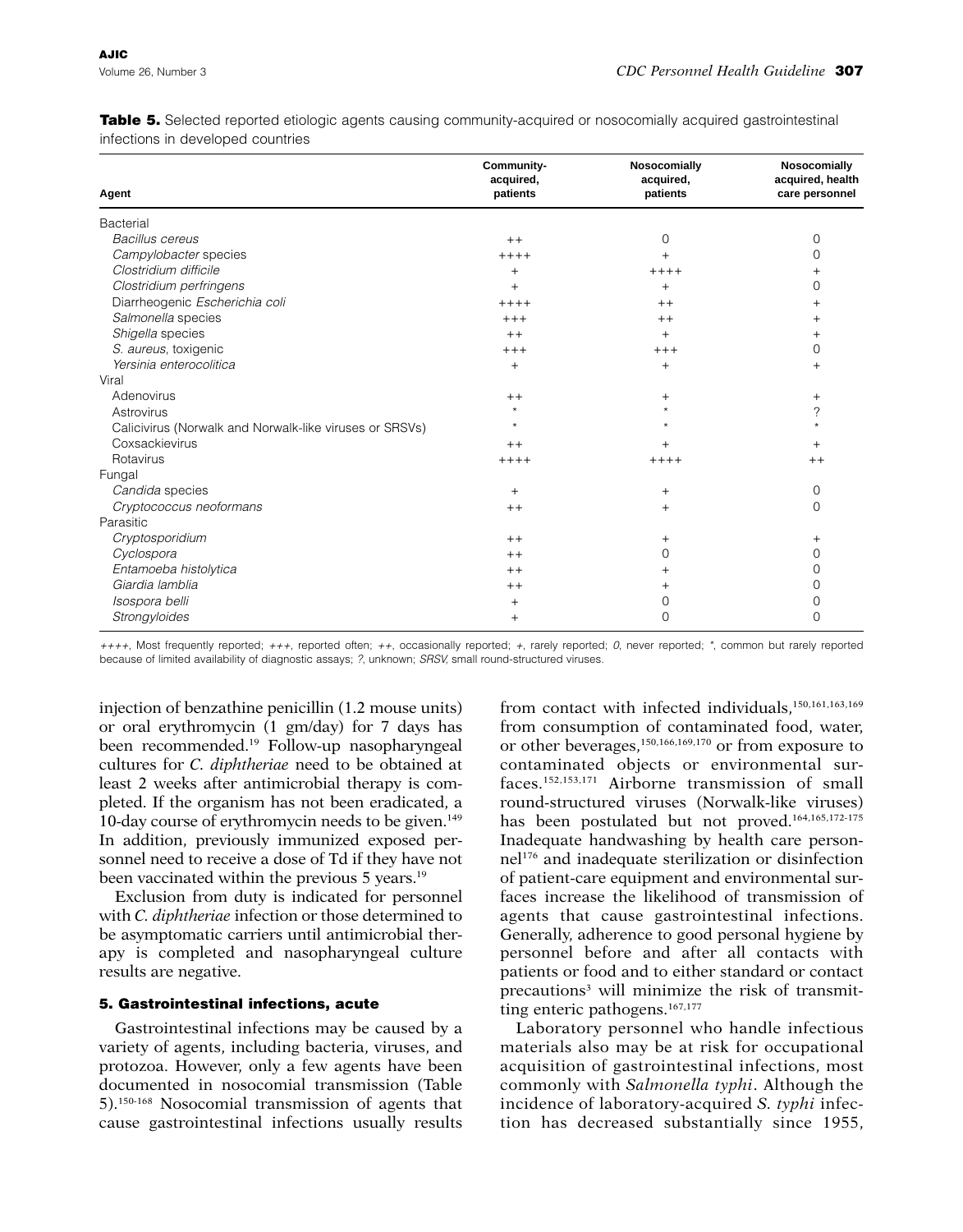infections continue to occur among laboratory workers, particularly those performing proficiency exercises or research tests.151,162 Several typhoid vaccines are available for use in laboratory workers who regularly work with cultures or clinical materials containing *S. typhi.*178 The oral live-attenuated Ty21a vaccine, the intramuscular Vi capsular polysaccharide vaccine, or the subcutaneous inactivated vaccine may be given (Table 1).178 Booster doses of vaccine are required at 2- to 5-year intervals, depending on the preparation used. The liveattenuated Ty21a vaccine should not be used for immunocompromised persons, including those known to be infected with HIV.178

Personnel who acquire an acute gastrointestinal illness (defined as vomiting, diarrhea, or both, with or without associated symptoms such as fever, nausea, and abdominal pain) are likely to have high concentrations of the infecting agent in their feces (bacteria, viruses, and parasites) or vomitus (viruses and parasites).<sup>165,179,180</sup> It is important to determine the etiology of gastrointestinal illness in health care personnel who care for patients at high risk for severe disease (e.g., neonates, elderly persons, and immunocompromised patients). The initial evaluation of personnel with gastroenteritis needs to include a thorough history and determination of the need for specific laboratory tests, such as stool or blood cultures, staining procedures, and serologic or antigenantibody tests.162,171,181,182

After resolution of some acute bacterial gastrointestinal illnesses, some personnel may have persistent carriage of the infectious agent. Once the person has clinically recovered and is having formed stools, however, the risk of transmission of enteric pathogens is minimized by adherence to standard precautions.3,167 In addition, appropriate antimicrobial therapy may eradicate fecal carriage of *Shigella*183 or *Campylobacter*. 184 In contrast, antimicrobial or antiparasitic therapy may not eliminate carriage of *Salmonella*185 or *Cryptosporidium*. Moreover, antimicrobials may prolong excretion of *Salmonella*186 and lead to emergence of resistant strains.187 However, transmission of *Salmonella* to patients from personnel who are asymptomatic carriers of *Salmonella* has not been well documented.<sup>167</sup> In general, antimicrobial therapy is not recommended, unless the person is at high risk for severe disease.188 When antibiotics are given, stool cultures

should be obtained at least 48 hours after completion of antibiotic therapy.

Restriction from patient care and the patient's environment or from food handling is indicated for personnel with diarrhea or acute gastrointestinal symptoms, regardless of the causative agent.3,171 Some local and state agencies have regulations that require work exclusion for health care personnel, food handlers, or both who have gastrointestinal infections caused by *Salmonella* or *Shigella*. These regulations may require such personnel to be restricted from duty until results of at least two consecutive stool cultures obtained at least 24 hours apart are negative.

# **6. Hepatitis A**

Nosocomial hepatitis A occurs infrequently, and transmission to personnel usually occurs when the source patient has unrecognized hepatitis and is fecally incontinent or has diarrhea.189-198 Other risk factors for hepatitis A virus (HAV) transmission to personnel include activities that increase the risk of fecal-oral contamination such as (a) eating or drinking in patient care areas, $189,191,193,199$  (b) not washing hands after handling an infected infant, $191,199,200$  and (c) sharing food, beverages, or cigarettes with patients, their families, or other staff members.189,191

HAV is transmitted primarily by the fecal-oral route. It has not been reported to occur after inadvertent needlesticks or other contact with blood, but it has rarely been reported to be transmitted by transfusion of blood products.193,201,202 The incubation period for HAV is 15 to 50 days. Fecal excretion of HAV is greatest during the incubation period of disease before the onset of jaundice.<sup>203</sup> Once disease is clinically obvious, the risk of transmitting infection is decreased. However, some patients admitted to the hospital with HAV, particularly immunocompromised patients, may still be shedding virus because of prolonged or relapsing disease, and such patients are potentially infective.<sup>190,203</sup> Fecal shedding of HAV, formerly believed to continue only as long as 2 weeks after onset of dark urine,<sup>203</sup> has been shown to occur as late as 6 months after diagnosis of infection in premature infants.189 Anicteric infection is typical in young children and infants.204

Personnel can protect themselves and others from infection with HAV by adhering to standard precautions.3 Food-borne transmission of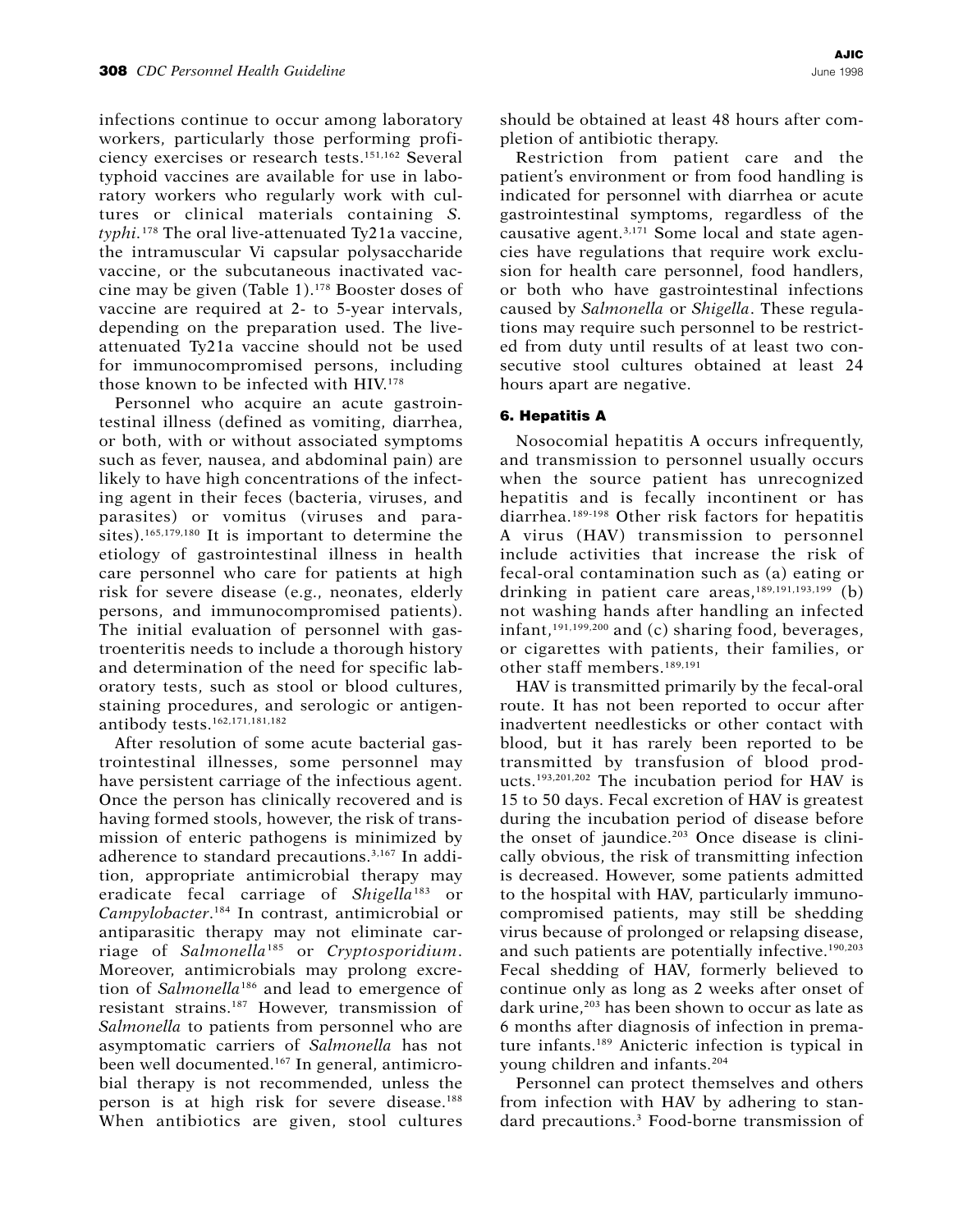hepatitis A is not discussed in this guideline, but it has occurred in health care settings.205,206

Two inactivated hepatitis A vaccines are now available and provide long-term preexposure protection against clinical infection with greater than 94% efficacy.204 Serologic surveys among health care personnel have not shown greater prevalence of HAV infection than in control populations52,192,207,208; therefore, routine administration of vaccine in health care personnel is not recommended. Vaccine may be useful for personnel working or living in areas where HAV is highly endemic and is indicated for personnel who handle HAV-infected primates or are exposed to HAV in a research laboratory. The role of hepatitis A vaccine in controlling outbreaks has not been adequately investigated.9 Immune globulin given within 2 weeks after an HAV exposure is more than 85% effective in preventing HAV infection<sup>204</sup> and may be advisable in some outbreak situations.<sup>9,204</sup>

Restriction from patient care areas or food handling is indicated for personnel with HAV infection. They may return to regular duties 1 week after onset of illness.<sup>9</sup>

# **7. Herpes simplex**

Nosocomial transmission of herpes simplex virus (HSV) is rare. Nosocomial transmission has been reported in nurseries $209-211$  and intensive care units $212,213$  where high-risk patients (e.g., neonates, patients with severe malnutrition, patients with severe burns or eczema, and immunocompromised patients) are located. Nosocomial transmission of HSV occurs primarily through contact either with primary or recurrent lesions or with virus-containing secretions, such as saliva, vaginal secretions, or amniotic fluid.210,212,214 Exposed areas of skin are the most likely sites of nosocomial infection, particularly when minor cuts, abrasions, or other skin lesions are present.213 The incubation period of HSV is 2 to 14 days.<sup>215</sup> The duration of viral shedding has not been well defined.<sup>216</sup>

Personnel may acquire a herpetic infection of the fingers (herpetic whitlow or paronychia) from exposure to contaminated oral secretions.<sup>213,214</sup> Such exposures are a distinct hazard for nurses, anesthesiologists, dentists, respiratory care personnel, and other personnel who have direct (usually hand) contact with either oral lesions or respiratory secretions from patients.<sup>213</sup> Less frequently, personnel may acquire mucocutaneous infection on other body sites from contact with infectious body secretions.<sup>217</sup>

Personnel with active infection of the hands (herpetic whitlow) can potentially transmit HSV infection to patients with whom they have contact.<sup>214</sup> Transmission of HSV from personnel with orofacial HSV infection to patients has also been infrequently documented<sup>209</sup>; however, the magnitude of this risk is unknown.211,218 Although asymptomatic infected persons can shed the virus, they are less infectious than persons with active lesions.<sup>216,219</sup>

Personnel can protect themselves from acquiring HSV by adhering to standard precautions.3 The risk of transmission of HSV from personnel with orofacial infections to patients can be reduced by handwashing before all patient care and by the use of appropriate barriers, such as a mask or gauze dressing, to prevent hand contact with the lesion.

Because personnel with orofacial lesions may touch their lesions and potentially transmit infections, they should be evaluated to determine their potential for transmitting herpes simplex to patients at high risk for serious disease (e.g., neonates, patients with severe malnutrition, patients with severe burns or eczema, and immunocompromised patients) and excluded from the care of such patients as indicated. The evaluation should consider the extent of the lesion and the severity of illness in the patient population that personnel will contact. Personnel with HSV infections of the fingers or hands can more easily transmit infection and therefore need to be excluded from patient care until their lesions have crusted. In addition, herpetic lesions may be secondarily infected by *Staphylococcus*  and *Streptococcus,* and personnel with such infections should be evaluated to determine whether they need to be excluded from patient contact until the secondary infection has resolved. There have been no reports that personnel with genital HSV infections have transmitted HSV to patients; therefore, work restrictions for personnel with genital herpes are not indicated.

#### **8. Measles**

Nosocomial transmission of measles virus (sporadic and epidemic) has been well described.220-229 From 1985 through 1991, approximately 3000 (4%) of all reported episodes of measles in the United States were probably acquired in a medical facility; of these, more than 700 (25%) occurred in health care personnel, many of whom were not vaccinated.<sup>9</sup> Data have suggested that health care personnel have a risk of measles 13-fold that of the general population.<sup>9</sup>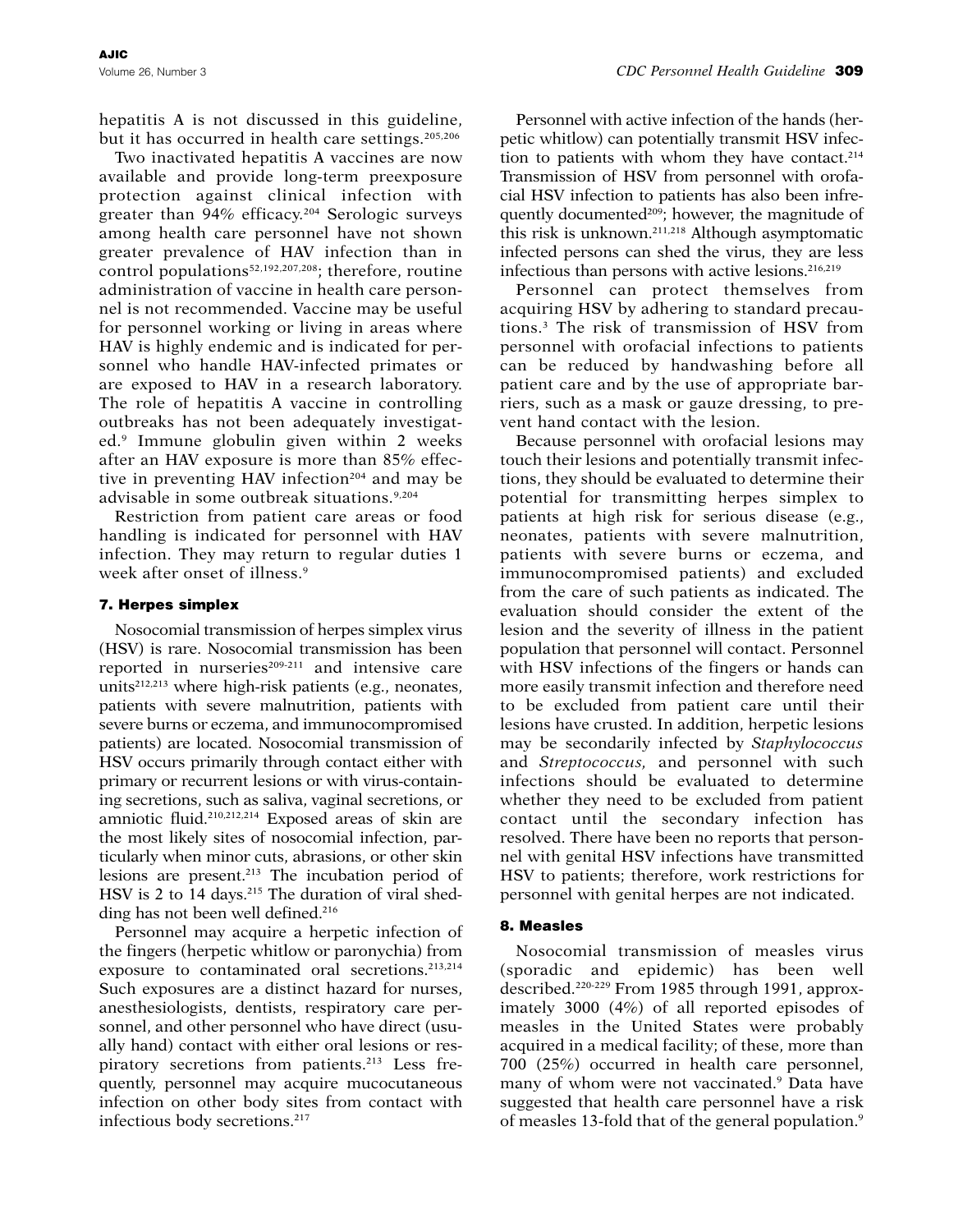Of the 2765 episodes of measles reported during 1992 through 1995, 385 (13.9%) occurred in health care settings.<sup>221,230</sup>

Measles is transmitted both by large droplets during close contact between infected and susceptible persons and by the airborne route.<sup>229,231</sup> Measles is highly transmissible and frequently misdiagnosed during the prodromal stage. The incubation period for measles is 5 to 21 days. Immunocompetent persons with measles shed the virus from the nasopharynx, beginning with the prodrome until 3 to 4 days after rash onset; immunocompromised persons with measles may shed virus for extended periods.<sup>232</sup>

Strategies to prevent nosocomial transmission of measles include (a) documentation of measles immunity in health care personnel, (b) prompt identification and isolation of persons with fever and rash, and (c) adherence to airborne precautions for suspected and proven cases of measles.3

It is essential that all personnel have documentation of measles immunity, regardless of their length of employment or whether they are involved in patient care. Further, some states have regulations requiring measles immunity for health care personnel. Although persons born before 1957 are generally considered to be immune to measles, serologic studies indicate that 5% to 9% of health care personnel born before 1957 may not be immune.<sup>9,233,234</sup> Furthermore, during 1985 through 1989, 29% of all measles cases in U.S. health care personnel occurred in those born before 1957.221 Consideration should be given to recommending a dose of measles-mumps-rubella trivalent vaccine (MMR) to personnel born before 1957 who are unvaccinated and who lack (a) a history of previous measles disease, (b) documentation of receipt of one dose of live-measles vaccine, and (c) serologic evidence of measles immunity.9 Health care personnel born during or after 1957 should be considered immune to measles when they have (a) documentation of physician-diagnosed measles, (b) documentation of two doses of live measles vaccine on or after their first birthday, or (c) serologic evidence of measles immunity (persons with an "indeterminate" level of immunity on testing should be considered susceptible). Persons born between 1957 and 1984 who received childhood measles immunization were given only one dose of vaccine during infancy and may require a second dose of vaccine.<sup>8</sup>

Serologic screening for measles immunity is not necessary before administration of measles vaccine, unless the medical facility considers it cost-effective or the person to be vaccinated requests it.235-238 When serologic screening before vaccination is done, tracking systems are needed to ensure that those identified as susceptible are subsequently vaccinated in a timely manner.<sup>237</sup> During measles outbreaks, serologic screening before vaccination is not necessary. In outbreak situations, prompt administration of vaccine is necessary to halt disease transmission.

Work restrictions are necessary for personnel who acquire measles; they need to be excluded from duty for 7 days after the rash appears. Likewise, personnel not immune to measles need to be excluded from duty from 5 days after the first exposure to 21 days after the last exposure to measles.

#### **9. Meningococcal disease**

Community-acquired meningococcal disease is typically caused by a variety of serogroups of *Neisseria meningitidis*; serogroups B and C cause 46% and 45% of the endemic cases, respectively. Serogroups A, Y, and W-135 account for nearly all the remaining endemic cases.<sup>15</sup> In contrast, epidemic meningococcal disease has, since the early 1990s, been caused increasingly by serogroup C.15,239,240

Nosocomial transmission of *N. meningitidis* is uncommon. In rare instances, when proper precautions were not used, *N. meningitidis* has been transmitted from patient to personnel, through contact with the respiratory secretions of patients with meningococcemia or meningococcal meningitis,  $241-243$  or through handling laboratory specimens.<sup>241</sup> Lower respiratory tract infections caused by *N. meningitidis* may present a greater risk of transmission than either meningococcemia or meningitis,<sup>243,244</sup> especially if the patient has an active, productive cough.244 The risk of personnel acquisition of meningococcal disease from casual contact (e.g., cleaning rooms or delivering food trays) appears to be negligible.244

*N. meningitidis* infection is probably transmitted by large droplets; the incubation period is from 2 to 10 days, and patients infected with *N. meningitidis* are rendered noninfectious by 24 hours of effective therapy. Personnel who care for patients with suspected *N. meningitidis* infection can decrease their risk of infection by adhering to droplet precautions.<sup>3</sup>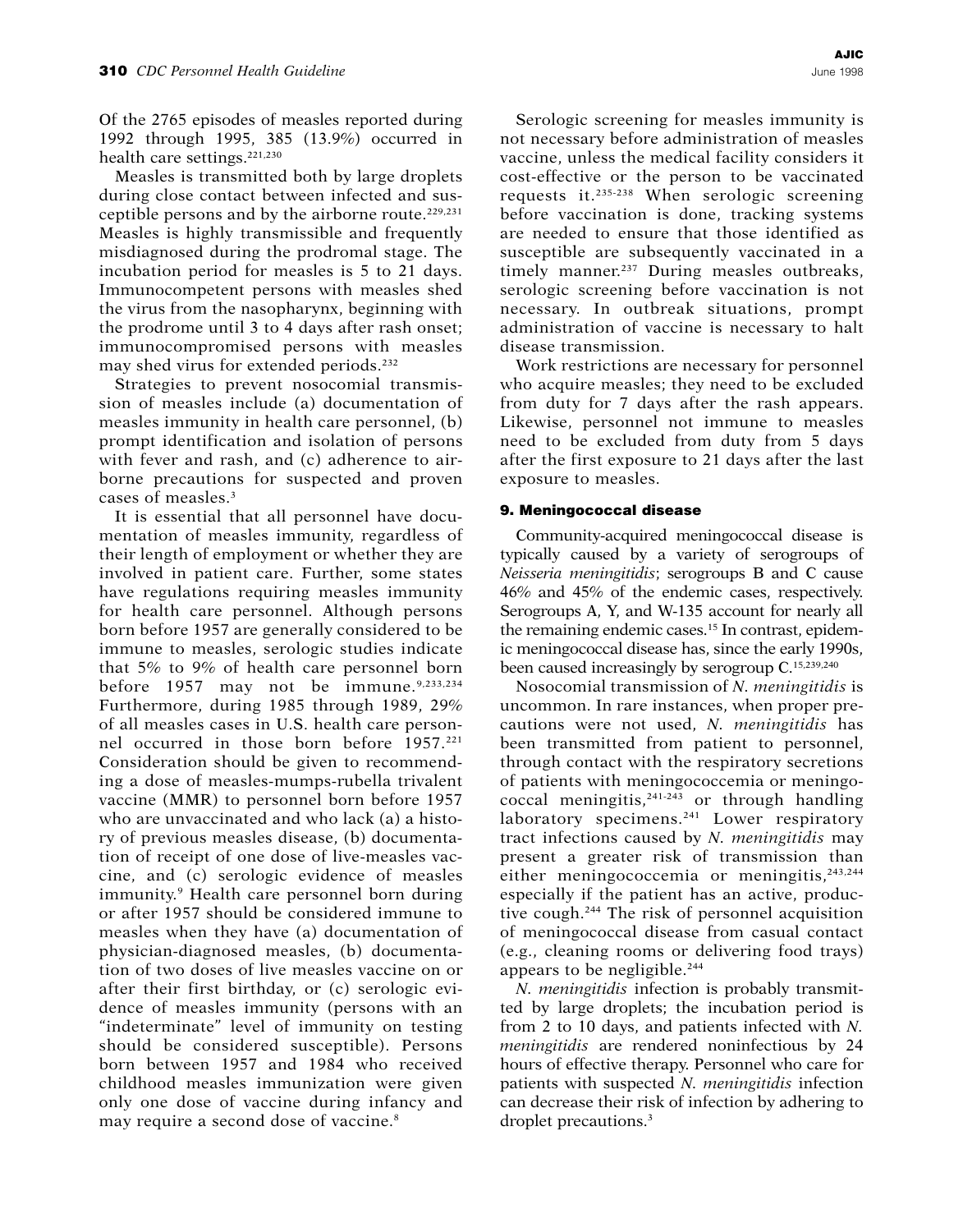Postexposure prophylaxis is advised for persons who have had intensive, unprotected contact (i.e., without wearing a mask) with infected patients (e.g., mouth-to-mouth resuscitation, endotracheal intubation, endotracheal tube management, or close examination of the oropharynx of patients).15 Antimicrobial prophylaxis can eradicate carriage of *N. meningitidis* and prevent infections in personnel who have unprotected exposure to patients with meningococcal infections.<sup>245,246</sup>

Because secondary cases of *N. meningitidis*  occur rapidly (within the first week) after exposure to persons with meningococcal disease, $247$  it is important to begin prophylactic therapy immediately after an intensive, unprotected exposure, often before results of antimicrobial testing are available. Prophylaxis administered later than 14 days after exposure is probably of limited or no value.15 Rifampin (600 mg orally every 12 hours for 2 days) is effective in eradicating nasopharyngeal carriage of *N. meningitidis*. 245 Ciprofloxacin (500 mg orally) and ceftriaxone (250 mg intramuscularly) in single-dose regimens are also effective in reducing nasopharyngeal carriage of *N. meningitidis* and are reasonable alternatives to the multidose rifampin regimen.15,246 These antimicrobials may be useful when infections are caused by rifampin-resistant meningococci or rifampin is contraindicated. Rifampin and ciprofloxacin are not recommended for pregnant women.15,106,248,249

The quadrivalent A,C,Y,W-135 polysaccharide vaccine has been used successfully to control community outbreaks caused by serogroup C,15,239,240,248 but its use is not recommended for postexposure prophylaxis in health care settings.15 However, preexposure vaccination may be considered for laboratory personnel who routinely handle soluble preparations of *N. meningitidis*.<sup>15,241</sup>

Healthy persons may have nasopharyngeal carriage of *N. meningitidis*. 245,250-252 Nosocomial transmission from carriers to personnel has not been reported. In the absence of exposures to patients with *N. meningitidis* infection, personnel who are asymptomatic carriers need not be identified, treated, or removed from patient care activities. However, personnel with meningococcal infection need to be excluded from duty until 24 hours after the start of effective therapy.

#### **10. Mumps**

Mumps transmission has occurred in hospitals and long-term care facilities housing adolescents and young adults.253,254 Most cases of mumps in health care personnel have been community acquired.

Mumps is transmitted by contact with viruscontaining respiratory secretions, including saliva; the portals of entry are the nose and mouth. The incubation period varies from 12 to 25 days and is usually 16 to 18 days. The virus may be present in saliva for 6 to 7 days before parotitis and may persist for as long as 9 days after onset of disease. Exposed personnel may be infectious for 12 to 25 days after their exposure, and many infected persons remain asymptomatic.255 Droplet precautions are recommended for patients with mumps; such precautions should be continued for 9 days after the onset of parotitis.3

An effective vaccination program is the best approach to prevention of nosocomial mumps transmission.12 Vaccination with mumps virus vaccine is recommended, unless otherwise contraindicated, for all those who are susceptible to mumps;<sup>12,256</sup> combined MMR is the vaccine of choice,257 especially when the recipient also is likely to be susceptible to measles, rubella, or both.

Personnel should be considered immune to mumps if they have (a) documentation of physician-diagnosed mumps, (b) documentation of receipt of one dose of live mumps vaccine on or after their first birthday, or (c) serologic evidence of immunity (individuals who have an "indeterminate" antibody level should be considered susceptible).12 Most persons born before 1957 are likely to have been infected naturally and may be considered to be immune, even though they may not have had clinically recognized mumps. Outbreaks among highly vaccinated populations have occurred and have been attributed to primary vaccine failure.<sup>258</sup>

Work restrictions are necessary for personnel who acquire mumps; such restrictions should be imposed for 9 days after the onset of parotitis. Likewise, susceptible personnel who are exposed to mumps need to be excluded from duty from the 12th day after the first exposure until the 26th day after the last exposure.<sup>9,255</sup>

#### **11. Parvovirus**

Human parvovirus B19 (B19) is the cause of erythema infectiosum (fifth disease), a common rash illness that is usually acquired in childhood. Immunocompetent persons infected with B19 may have an acute, self-limited arthropathy, with or without a rash or anemia of short duration. However, patients with preexisting anemia (e.g., patients with sickle-cell anemia or thalassemia)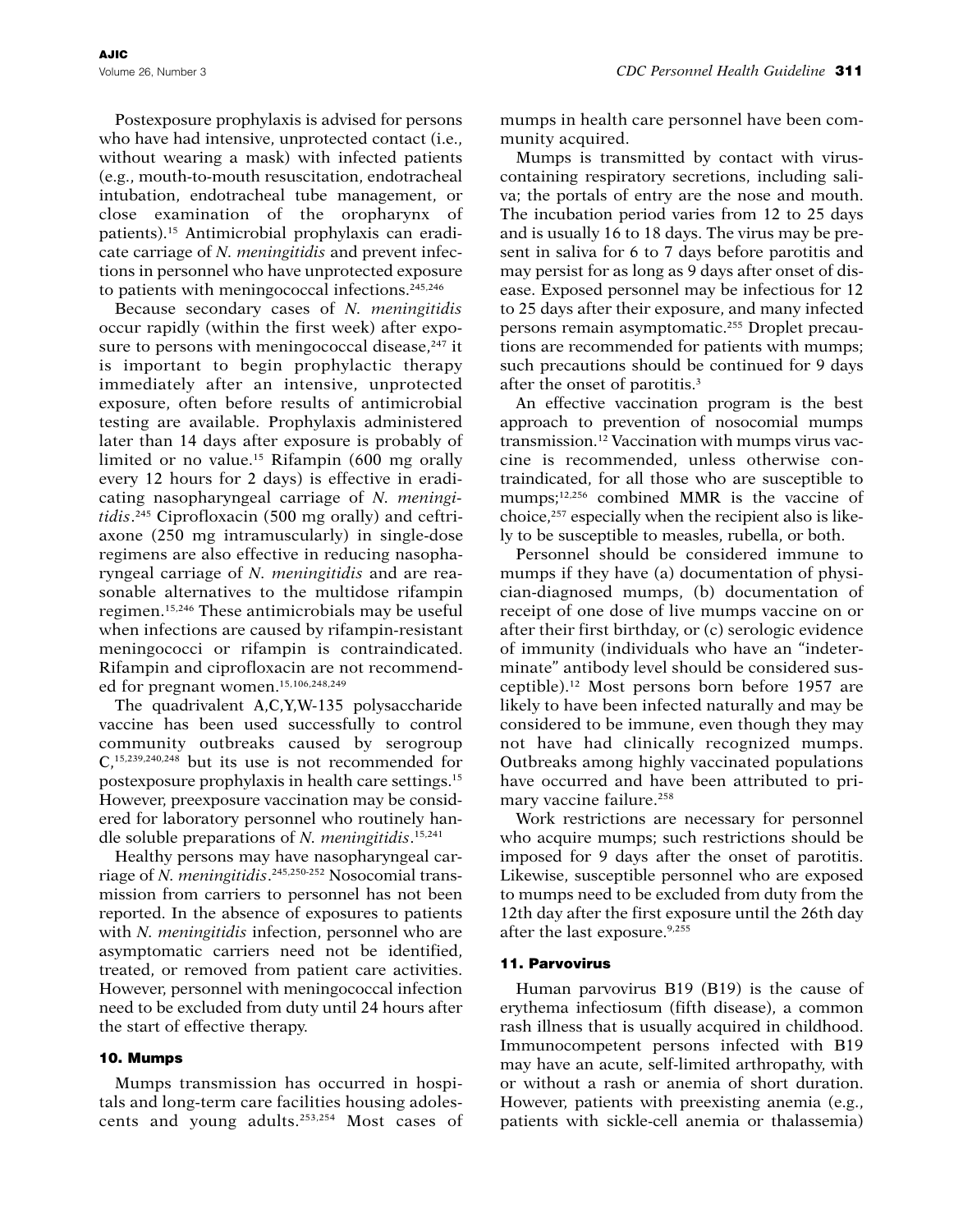may have aplastic crisis occur. Immunodeficient patients (e.g., patients with leukemia or AIDS) may become chronically infected with B19 and have chronic anemia.<sup>259,260</sup>

Transmission of B19 to health care personnel from infected patients appears to be rare but has been reported.261-265 In two investigations of health care personnel exposures to B19, the rate of infection among exposed nurses was not higher than the rate among unexposed control subjects.<sup>266,267</sup> In another investigation of health care personnel exposed to a patient with undetected chronic B19 infection, none of the susceptible employees became infected.268 Personnel have acquired infection while working in laboratories or during the care of patients with B19-associated sickle-cell aplastic crises.263-265,269-271

B19 may be transmitted through contact with infected persons, fomites, or large droplets.266,272,273 The incubation period is variable, depending on the clinical manifestation of disease, and ranges from 6 to 10 days.<sup>260</sup> The period of infectivity also varies, depending on the clinical presentation or stage of disease. Persons with erythema infectiosum are infectious before the appearance of the rash, those with infection and aplastic crises for as long as 7 days after onset of illness, and persons with chronic infection for years.

Pregnant personnel are at no greater risk of acquiring B19 infection than are nonpregnant personnel; however, if a pregnant woman does acquire B19 infection during the first half of pregnancy, the risk of fetal death (fetal hydrops, spontaneous abortion, and stillbirth) is increased.<sup>274,275</sup> Because of the serious nature of the consequences for the fetus, female personnel of childbearing age need to be counseled regarding the risk of transmission of B19 and appropriate infection control precautions.<sup>3</sup>

Isolation precautions are not indicated for most patients with erythema infectiosum because they are past their period of infectiousness at the time of clinical illness.271,274 However, patients in aplastic crisis from B19 or patients with chronic B19 infection may transmit the virus to susceptible health care personnel or other patients; therefore, patients with preexisting anemia who are admitted to the hospital with febrile illness and transient aplastic crises should remain on droplet precautions for 7 days and patients with known or suspected chronic infection with B19 should be placed on droplet precautions on admission and for the duration of hospitalization.3,263 Work restrictions are not necessary for personnel exposed to B19.

#### **12. Pertussis**

Nosocomial transmission of *Bordetella pertussis* has involved both patients and personnel; nonimmunized children are at greatest risk.276-280 Serologic studies of health care personnel indicate that personnel may be exposed to and infected with pertussis much more frequently than indicated by the occurrence of recognized clinical illness.277,279,281,282 In one such study, the level of pertussis agglutination antibodies was found to correlate with the degree of patient contact; the prevalence of such antibody was highest in pediatric house staff (82%) and ward nurses (71%) and lowest in nurses with administrative responsibilities (35%).277

Pertussis is highly contagious; secondary attack rates exceed 80% in susceptible household contacts.283-285 *B. pertussis* transmission occurs by contact with respiratory secretions or large aerosol droplets from the respiratory tracts of infected persons. The incubation period is usually 7 to 10 days. The period of communicability starts at the onset of the catarrhal stage and extends into the paroxysmal stage up to 3 weeks after onset of symptoms. Prevention of secondary transmission of pertussis is especially difficult during the early stages of the disease because pertussis is highly communicable in the catarrhal stage, when the symptoms are nonspecific and the diagnosis is uncertain.

During nosocomial pertussis outbreaks, the risk of acquiring infection among patients or personnel is often difficult to quantify because exposure is not easily determined. Furthermore, clinical symptoms in adults are less severe than in children and may not be recognized as pertussis. Pertussis should be considered for any person seeking treatment with an acute cough lasting at least 7 days, particularly if accompanied by paroxysms of coughing, inspiratory whoop, or posttussive vomiting.280,281

Prevention of transmission of *B. pertussis* in health care settings involves (a) early diagnosis and treatment of patients with clinical infection, (b) implementation of droplet precautions for infectious patients, $3$  (c) exclusion of infectious personnel from work, and (d) administration of postexposure prophylaxis to persons exposed to infectious patients.<sup>279</sup> Patients with suspected or confirmed pertussis who are admitted to the hospital need to be placed on droplet precautions until they have clinical improvement and have received antimicrobial therapy for at least 5 days.

Vaccination of adolescents and adults with whole-cell *B. pertussis* vaccine is not recommended19 because local and systemic reactions have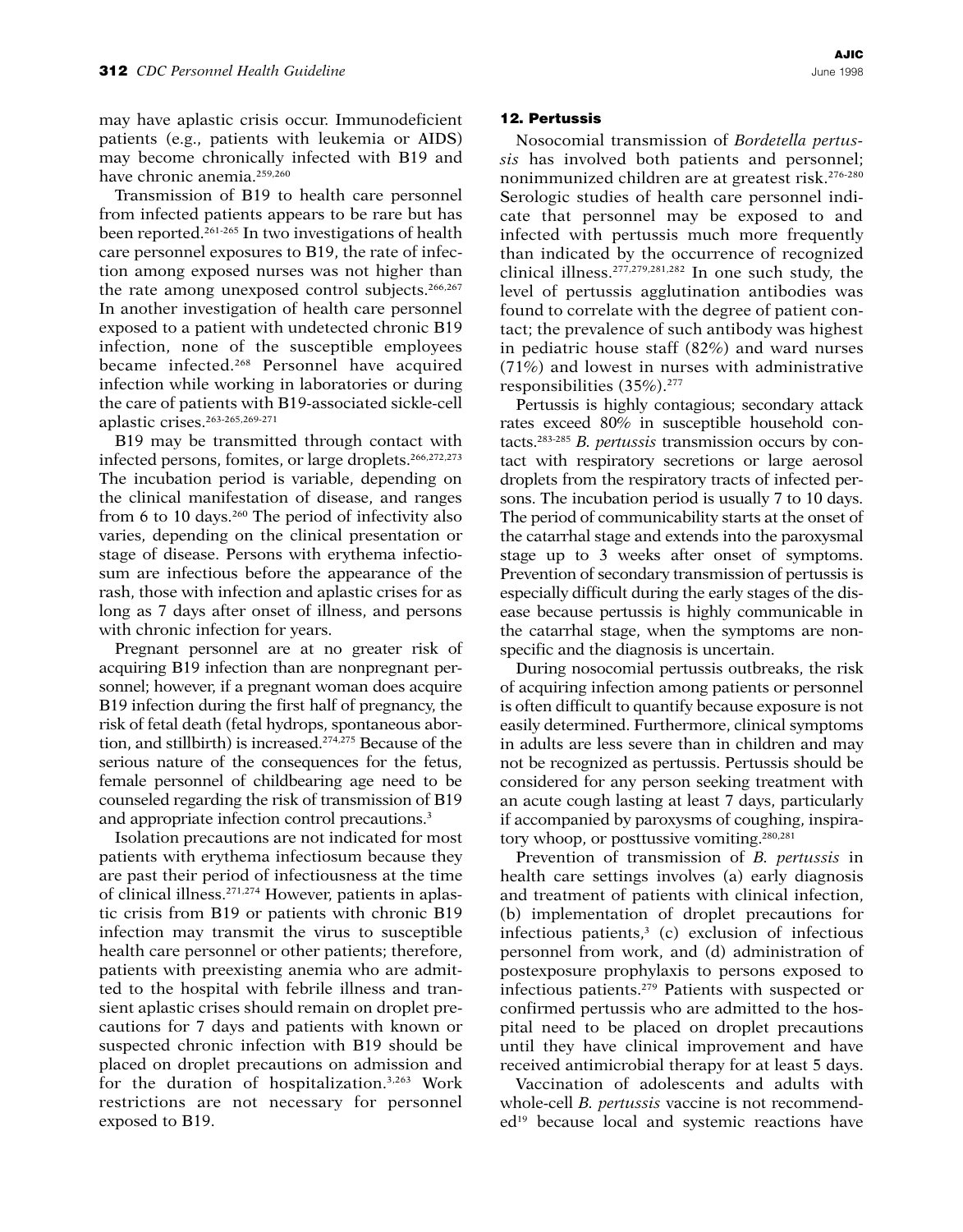been observed more frequently in these groups than in children. Acellular pertussis vaccine is immunogenic in adults and carries a lower risk of adverse events than does whole-cell vaccine.<sup>280,286</sup> However, the acellular vaccine has not been licensed for use in persons 7 years old or older. Because immunity among vaccine recipients wanes 5 to 10 years after the last vaccine dose (usually given at 4 to 6 years of age), personnel may play an important role in transmitting pertussis to susceptible infants. However, additional studies are needed to assess whether booster doses of acellular vaccines are indicated for adults.

Postexposure prophylaxis is indicated for personnel exposed to pertussis; a 14-day course of either erythromycin (500 mg orally four times daily) or trimethoprim-sulfamethoxazole (one tablet twice daily) has been used for this purpose. The efficacy of such prophylaxis has not been well documented, but studies suggest that it may minimize transmission.19,279,287,288 There are no data on the efficacy of newer macrolides (clarithromycin or azithromycin) for prophylaxis in persons exposed to pertussis.

Restriction from duty is indicated for personnel with pertussis from the beginning of the catarrhal stage through the third week after onset of paroxysms, or until 5 days after the start of effective antimicrobial therapy. Exposed personnel do not need to be excluded from duty.

#### **13. Poliomyelitis**

The last cases of indigenously acquired wildvirus poliomyelitis occurred in the United States in 1979.289 Since then, all cases of endemic poliomyelitis reported in the United States (5 to 10 endemic cases/year) have been related to the administration of oral polio vaccine  $(OPV)<sup>21</sup>$ Although the risk of transmission of poliovirus in the United States is very low, wild poliovirus may potentially be introduced into susceptible populations with low immunization levels.

Poliovirus is transmitted through contact with feces or urine of infected persons but can be spread by contact with respiratory secretions and, in rare instances, through items contaminated with feces. The incubation period for nonparalytic poliomyelitis is 3 to 6 days, but is usually 7 to 21 days for paralytic polio.<sup>290</sup> Communicability is greatest immediately before and after the onset of symptoms, when the virus is in the throat and excreted in high concentration in feces. The virus can be recovered from the throat for 1 week and from feces for several weeks to months after onset of symptoms.

Vaccine-associated poliomyelitis may occur in the recipient (7 to 21 days after vaccine administration) or susceptible contacts of the vaccine recipient (20 to 29 days after vaccine administration).289 Adults have a slightly increased risk of vaccine-associated paralytic poliomyelitis after receipt of OPV; therefore, inactivated poliovirus vaccine (IPV) should be used when adult immunization is warranted.<sup>8,16,21</sup> Also, because immunocompromised persons may be at greater risk for development of poliomyelitis after exposure to vaccine virus, IPV rather than OPV is recommended when vaccinating pregnant or immunocompromised personnel, or personnel who may have contact with immunocompromised patients.<sup>8,16,21,290</sup>

Health care personnel who may have contact with patients excreting wild virus (e.g., imported poliomyelitis case) and laboratory personnel handling specimens containing poliovirus or performing cultures to amplify virus should receive a complete series of polio vaccine; if previously vaccinated, they may require a booster dose of either IPV or OPV.8,21 For situations where immediate protection is necessary (e.g., an imported case of wild-virus poliomyelitis requiring care), additional doses of OPV should be given to adults who have previously completed a polio vaccine series.<sup>21</sup>

## **14. Rabies**

Human rabies cases occur primarily from exposure to rabid animals. Cases of human rabies have increased in the United States during the 1990s.291 Laboratory and animal care personnel who are exposed to infected animals, their tissues, and their excretions are at risk for the disease. Also, rabies transmission to laboratory personnel has been reported in vaccine production and research facilities after exposure to hightitered infectious aerosols.292,293 Theoretically, rabies may be transmitted to health care personnel from exposures (bite and nonbite) to saliva from infected patients, but no cases have been documented after these types of exposures.<sup>294</sup>

It is also possible for rabies to be transmitted when other potentially infectious material (such as brain tissue) comes into contact with nonintact skin or mucous membranes.<sup>22,294</sup> Bites that penetrate the skin, especially bites to the face and hands, pose the greatest risk of transmission of rabies virus from animals to human beings.<sup>22</sup> The incubation period for rabies is usually 1 to 3 months, but longer periods have been reported.<sup>295</sup>

Exposures to rabies can be minimized by adhering to standard precautions when caring for persons with suspected or confirmed rabies<sup>3</sup> and by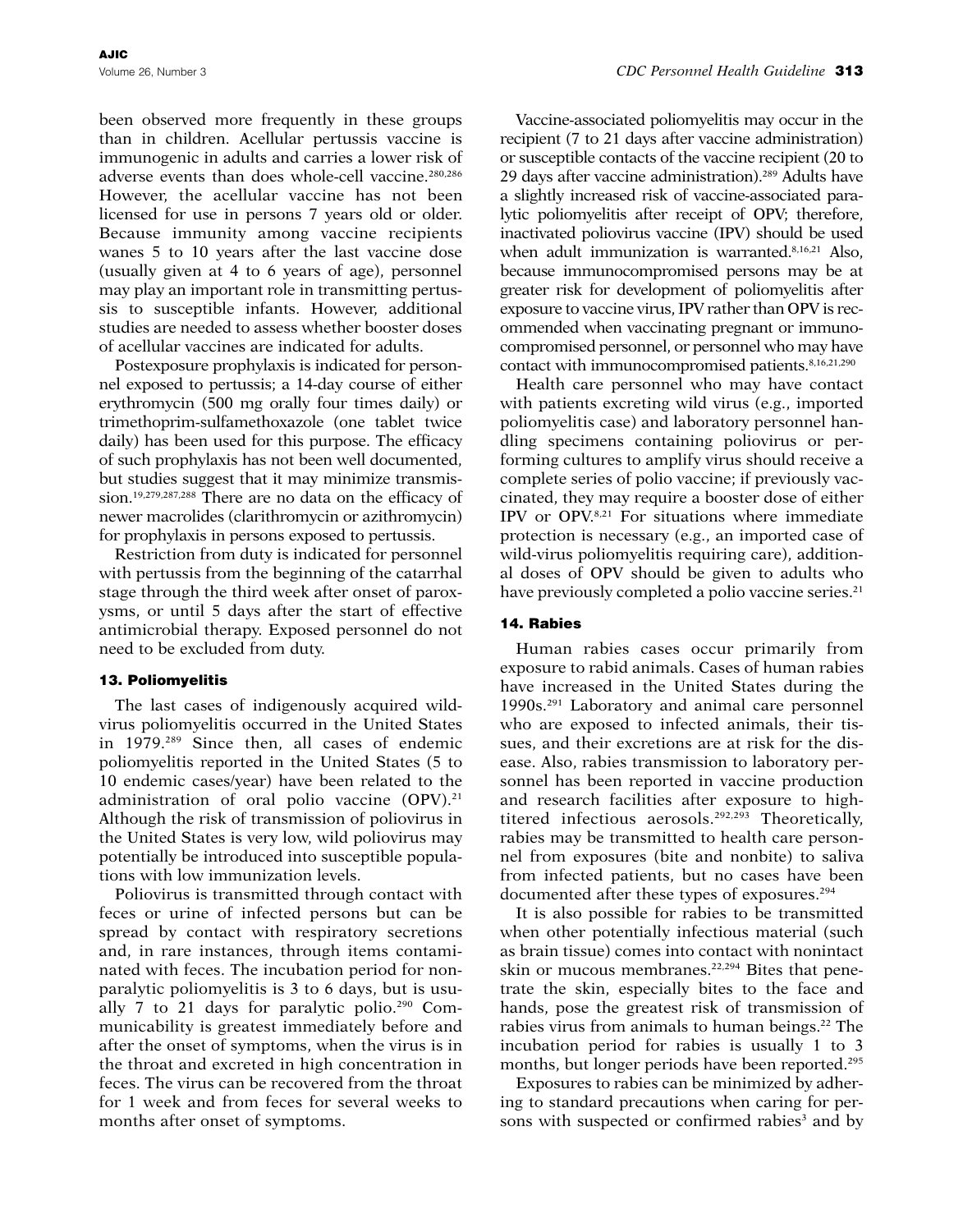using proper biosafety precautions in laboratories.5 Preexposure vaccination has been recommended for all personnel who (a) work with rabies virus or infected animals or (b) engage in diagnostic, production, or research activities with rabies virus.5,22 Consideration also may be given to providing preexposure vaccination to animal handlers when research animals are obtained from the wild, rather than from a known supplier that breeds the animals.

Postexposure prophylaxis has been administered to health care personnel after exposures to patients with rabies (Table 1), $295-297$  but decisions regarding postexposure prophylaxis should be made on a case-by-case basis after discussion with public health authorities.<sup>22</sup>

#### **15. Rubella**

Nosocomial transmission of rubella has occurred from both male and female personnel to other susceptible personnel and patients, as well as from patients to susceptible personnel and other patients.298-305

Rubella is transmitted by contact with nasopharyngeal droplets from infected persons. The incubation period is variable but may range from 12 to 23 days; most persons have the rash 14 to 16 days after exposure. The disease is most contagious when the rash is erupting, but virus may be shed from 1 week before to 5 to 7 days after the onset of the rash.306 Rubella in adults is usually a mild disease, lasting only a few days; 30% to 50% of cases may be subclinical or inapparent.

Droplet precautions are used to prevent transmission of rubella. Infants with congenital rubella may excrete virus for months to years; when caring for such patients, it is therefore advisable to use contact precautions for the first year of life, unless nasopharyngeal and urine culture results are negative for rubella virus after 3 months of age.<sup>3</sup>

Ensuring immunity among all health care personnel (male and female) is the most effective way to eliminate nosocomial transmission of rubella.8,9,14,256,307 Persons should be considered susceptible to rubella if they lack (a) documentation of one dose of live rubella vaccine on or after their first birthday and (b) laboratory evidence of immunity (persons with indeterminate levels are considered susceptible). A history of previous rubella infection is unreliable and should not be considered indicative of immunity to rubella. Although birth before 1957 is generally considered acceptable evidence of rubella immunity, a dose of MMR has been recommend-

ed for those health care personnel that do not have laboratory evidence of immunity.<sup>9</sup> In addition, birth before 1957 is not considered acceptable evidence of rubella immunity for women of childbearing age; history of vaccination or laboratory evidence of rubella immunity is particularly important for women who may become pregnant.9 Voluntary immunization programs are usually inadequate to ensure personnel protection.7,308 Because many health departments mandate rubella immunity for health care personnel, personnel health programs should consult with their local or state health departments before establishing policies for their facilities.

Serologic screening of personnel for immunity to rubella need not be done before vaccinating against rubella, unless the medical facility considers it cost-effective or the person getting vaccinated requests it.7,235-237 When serologic screening before vaccination is done, tracking systems are needed to ensure that those identified as susceptible are subsequently vaccinated in a timely manner.237 Likewise, during rubella outbreaks, serologic screening is not necessary. Pregnant women who are already immune to rubella are not at increased risk for adverse advents.309 However, for theoretic reasons, a risk to the fetus from administration of live-virus vaccines cannot be excluded. Women should be counseled to avoid pregnancy for 30 days after administration of MMR or other rubella-containing vaccines. Routine precautions for vaccinating postpubertal women include (a) asking whether they are or may be pregnant, (b) not vaccinating those who say they are or may be pregnant, and (c) vaccinating those who state they are not pregnant after the potential risk to the fetus has been explained. If a pregnant woman is vaccinated or a woman becomes pregnant within 3 months after vaccination, she should be counseled about the theoretic basis of concern for the fetus, but MMR vaccination during pregnancy should not ordinarily be a reason to consider termination of pregnancy. Rubella-susceptible women who are not vaccinated because of pregnancy should be counseled about the importance of being vaccinated as soon as they are no longer pregnant.9 MMR is the vaccine of choice for rubella, especially when the recipient also is likely to be susceptible to measles, mumps, or both (Table 2).

Work restrictions are necessary for personnel who acquire rubella; ill personnel need to be excluded from duty for 5 days after the rash appears. Likewise, personnel susceptible to rubella require exclusion from duty from the seventh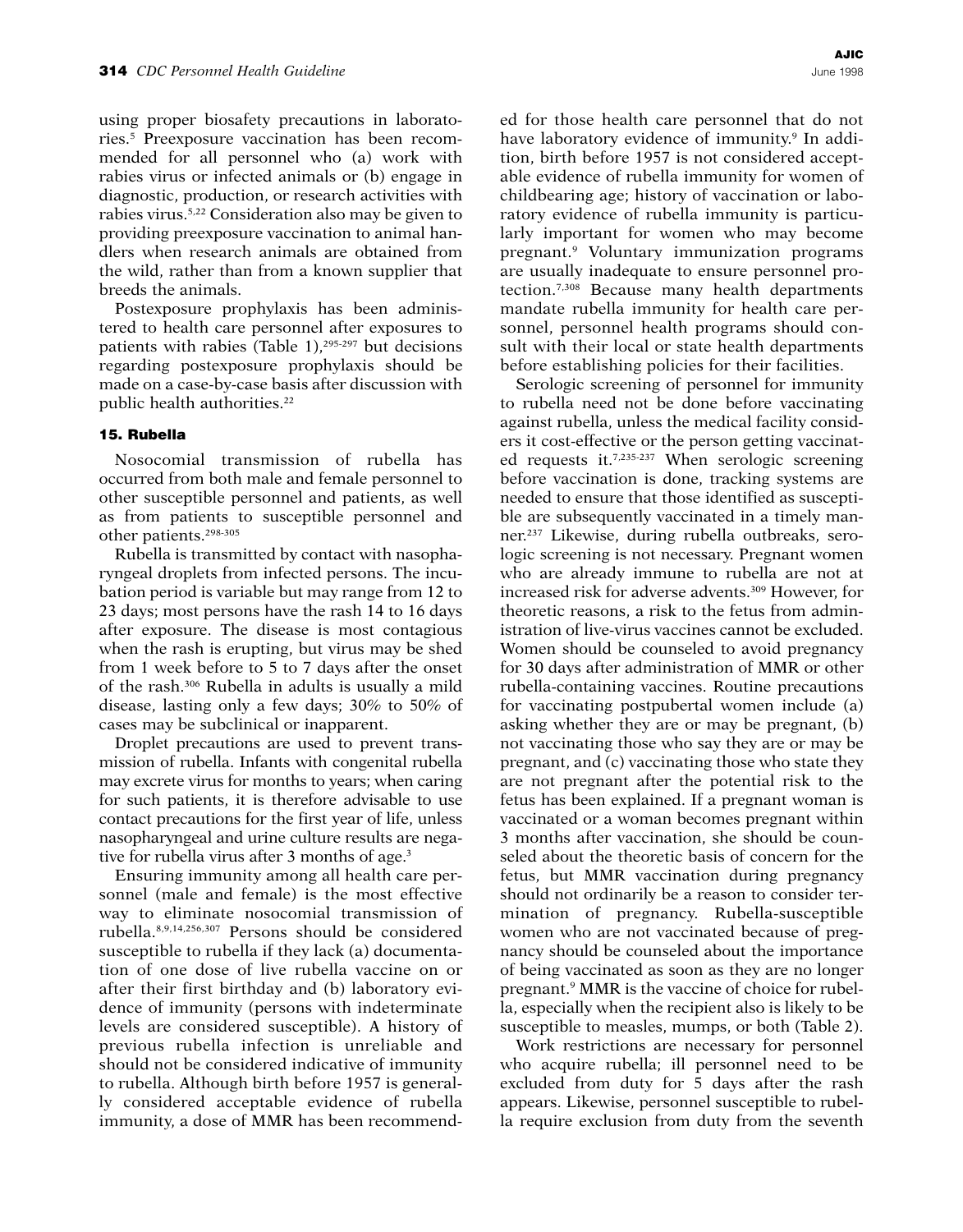day after the first exposure through the 21st day after the last exposure (Table 3).

# **16. Scabies and pediculosis**

# **a. Scabies**

Scabies is caused by infestation with the mite *Sarcoptes scabiei*. The conventional (typical) clinical presentation of scabies includes intense pruritus and cutaneous tracks, where mites have burrowed into the skin. Crusted or "Norwegian" scabies may develop among immunocompromised and elderly individuals in which their skin may become hyperkeratotic; pruritus may not be present, which also makes diagnosis difficult. In conventional scabies, 10 to 15 mites are present, whereas in crusted scabies, thousands of mites are harbored in the skin, increasing the potential for transmission.310,311

Nosocomial outbreaks of scabies have occurred in a variety of health care settings, including intensive care units, $312$  rehabilitation centers,313 long-term care facilities,314,315 hospital wards, $316$  a dialysis unit, $317$  and a health care laundry.<sup>318</sup> In recent years there has been an increase in the occurrence of crusted scabies among immunocompromised patients, particularly persons with HIV, which has led to the transmission of scabies among personnel, patients, and their families.310,312-316,319-321

Nosocomial transmission of scabies occurs primarily through prolonged skin-to-skin contact with an infested person who has conventional scabies.310,322 Shorter periods of skin-toskin contact with persons who have crusted scabies may result in transmission of scabies.<sup>323</sup> Personnel have acquired scabies while performing patient care duties such as sponge bathing, lifting, or applying body lotions.310,311,319,324 Transmission by casual contact, such as by holding hands, or through inanimate objects, such as infested bedding, clothes, or other fomites, has been reported infrequently.317,318

The use of contact precautions when taking care of infested patients before application of scabicides can decrease the risk of transmission to personnel.3,311 Routine cleaning of the environment of patients with typical scabies, especially bed linens and upholstered furniture, will aid in eliminating the mites. Additional environmental cleaning procedures may be warranted for crusted scabies.310,311,325-327

Recommendations for treatment and control of scabies in health care institutions have been published previously.310,311,327-331 The recommended topical scabicides include permethrin cream  $(5%)$ , crotamiton  $(10%)$ , and lindane  $(1%)$  lotion; resistance to and adverse effects from lindane have been reported.<sup>329</sup> Single-dose oral ivermectin has recently been shown to be an effective therapy for scabies<sup>323,330,332</sup> but has not received Food and Drug Administration (FDA) approval for this purpose.

Most infested health care workers have typical scabies with low mite loads<sup>333</sup>; a single correct application of a scabicide is adequate and immediately decreases the risk of transmission.25,315-317,319,322,324,334 There are no controlled evaluations of the efficacy of prophylactic scabicide therapy among health care personnel, and some experts recommend two applications of scabicide for all infested personnel.<sup>311,315,321</sup> If personnel continue to have symptoms after initial treatment, another application of scabicide may be needed. Persistent symptoms likely represent newly hatched mites rather than new infestation; however, pruritus after scabies infestation and treatment may persist for as long as 2 weeks, even without infestation.<sup>25</sup> Patients with crusted scabies may require repeated treatments and should be observed for recurrence of the mite infestation.310,311,314,326 Personnel who are exposed to scabies but lack signs of infestation do not usually require prophylactic treatment with scabicides. In outbreak situations where transmission continues to occur, prophylaxis may be warranted for both patients and exposed health care personnel.311, 313

Restrictions from patient care are indicated for personnel infested with scabies until after they receive initial treatment and have been medically evaluated and determined to be free of infestation. They should be advised to report for further evaluation if symptoms do not subside.

# **b. Pediculosis**

Pediculosis is caused by infestation with any of three species of lice: *Pediculus humanus capitus*  (human head louse), *Pediculus humanus corporis*  (human body louse), and *Phthirus pubis* (pubic or crab louse).

Head lice are transmitted by head-to-head contact or by contact with infested fomites such as hats, combs, or brushes. Nosocomial transmission, although not common, has occurred.<sup>310</sup>

Body lice are usually associated with poor hygiene and overcrowded conditions. Transmission occurs by contact with the skin or clothing of an infested person. Nosocomial transmission is unlikely.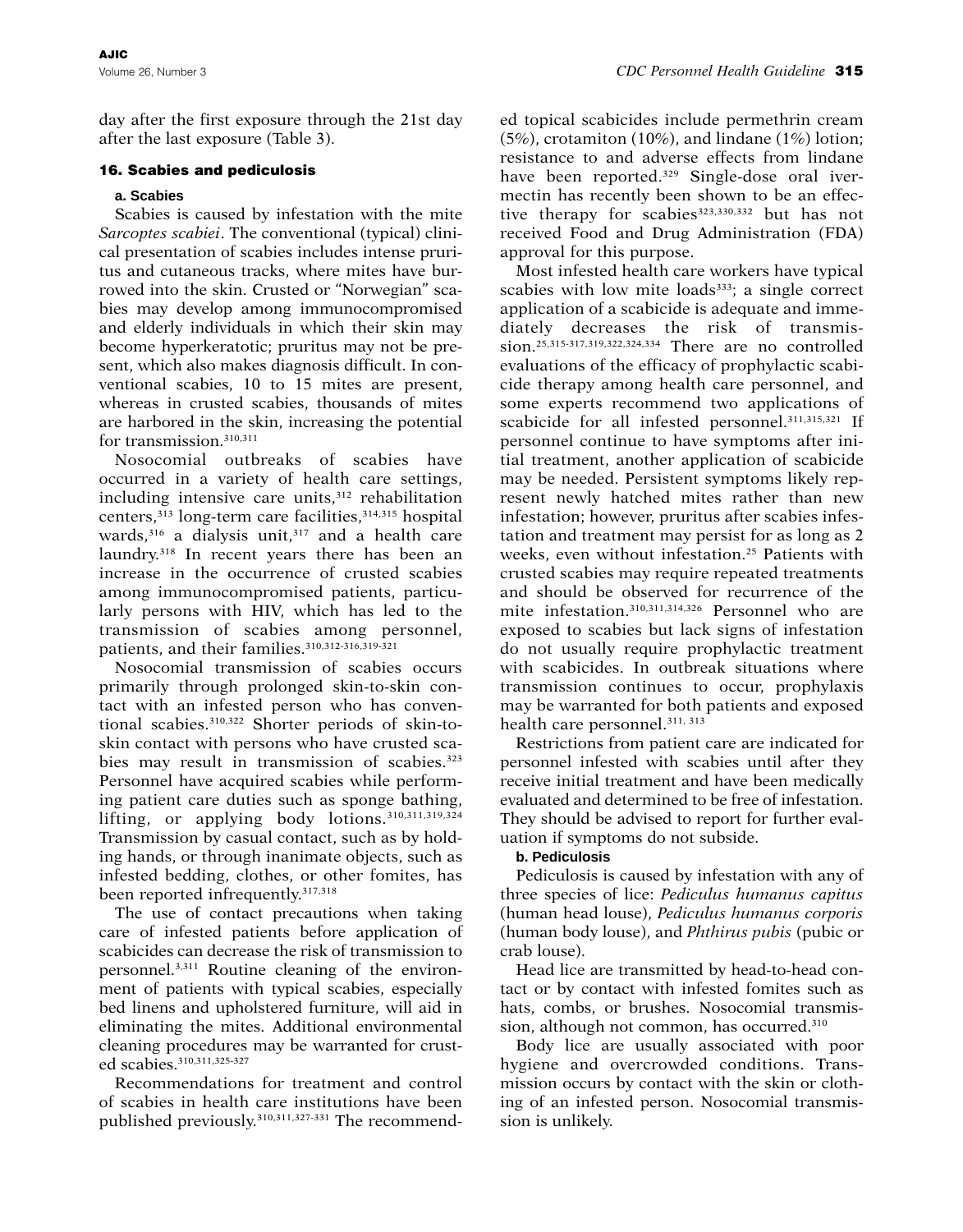Pubic lice are primarily found in the pubic hair but can be found in the axilla, eyelashes, or eyebrows. Transmission occurs primarily through intimate physical or sexual contact. Transmission by fomites, such as toilet seats or bedding, is uncommon. Nosocomial transmission is very unlikely.

Recommendations for control of pediculosis have been published previously. 310,327,335 The drugs recommended for treatment include permethrin cream 1%, pyrethrins with piperonyl butoxide, malathion 0.5%, and lindane 1%.<sup>328-330,335</sup> Resistance to various drugs has been reported. Local health departments may have information about drugs that are effective in their areas. Health care personnel exposed to patients with pediculosis do not require treatment, unless they show evidence of infestation.

Restriction from patient care is indicated for personnel with pediculosis until after they receive initial treatment and are found to be free of adult and immature lice. If symptoms do not subside after initial treatment, they should be advised to report for further evaluation.

#### **17. Staphylococcus aureus infection and carriage**

Staphylococcal infection and carriage occur frequently in human beings. In hospitals, the most important sources of *S. aureus* are infected and colonized patients. Previously, methicillin-susceptible (but penicillin-resistant) *S. aureus* accounted for most staphylococcal infections. In recent years, however, methicillin-resistant *S. aureus* has accounted for approximately 80% of all *S. aureus*  isolates reported to the National Nosocomial Infections Surveillance System.336,337 The epidemiology of methicillin-resistant *S. aureus* does not appear to differ from that of methicillin-susceptible, penicillin-resistant *S. aureus*, except that outbreaks of methicillin-resistant *S. aureus* tend to occur more frequently among elderly or immunocompromised patients or among patients with severe underlying conditions.<sup>338,339</sup>

Nosocomial transmission of *S. aureus* occurs primarily by the hands of personnel, which can become contaminated by contact with the colonized or infected body sites of patients.<sup>339,340</sup> Hospital personnel who are infected or colonized with *S. aureus* also can serve as reservoirs and disseminators of *S. aureus*,<sup>341-344</sup> and infected dietary personnel have been implicated in staphylococcal food poisoning.345 The role of contaminated environmental surfaces in transmission of *S. aureus*  has rarely been well documented<sup>346</sup> and remains controversial, although heavy contamination of fomites may facilitate transmission to patients by hands of personnel.<sup>339</sup>

The incubation period for *S. aureus* infections varies by type of disease. For food-borne illness it is 30 minutes to 6 hours, for bullous impetigo it is 1 to 10 days, for toxic shock syndrome it is usually 2 days, and for other types of infection it is variable.<sup>347</sup>

Carriage of *S. aureus* is most common in the anterior nares, but other sites, such as the hands, axilla, perineum, nasopharynx, and oropharynx, may also be involved.<sup>339</sup> The frequency of nasal carriage of *S. aureus* among health care personnel ranges between 20% and 90%, but fewer than 10% of healthy nasal carriers disperse the organisms into the air.<sup>342</sup> Nasal carriers with upper respiratory symptoms can disseminate the organism more effectively.342 Carriage of *S. aureus* in the nares has been shown to correspond to hand carriage,<sup>336</sup> and persons with skin lesions caused by *S. aureus*  are more likely than asymptomatic nasal carriers to disseminate the organism.

Culture surveys of personnel can detect carriers of *S. aureus* but do not indicate which carriers are likely to disseminate organisms. Thus, such surveys are not cost-effective and may subject personnel with positive culture results to unnecessary treatment and removal from duty. A more reasonable approach is to conduct active surveillance for nosocomial *S. aureus* infections. Culture surveys may be indicated if, after a thorough epidemiologic investigation, personnel are linked to infections. Such implicated personnel can then be removed from clinical duties until carriage has been eradicated.339,341,348-350

Several antimicrobial regimens have been used successfully to eradicate staphylococcal carriage in health care personnel. These regimens include orally administered antimicrobial agents (e.g., rifampin, clindamycin, or ciprofloxacin) alone or in combination with another oral (e.g., trimethoprim-sulfamethoxazole) or topical (mupirocin) antimicrobial.349,351-363 Resistant *S. aureus* strains have emerged after the use of these oral or topical antimicrobial agents for eradication of *S. aureus*  colonization.18,210,349,353,364-366 Thus, antimicrobial treatment to eradicate carriage may be best if limited to personnel who are carriers epidemiologically linked to disease transmission. Nosocomial transmission of *S. aureus* can be prevented by adherence to standard precautions and other forms of transmission-based precautions as needed.3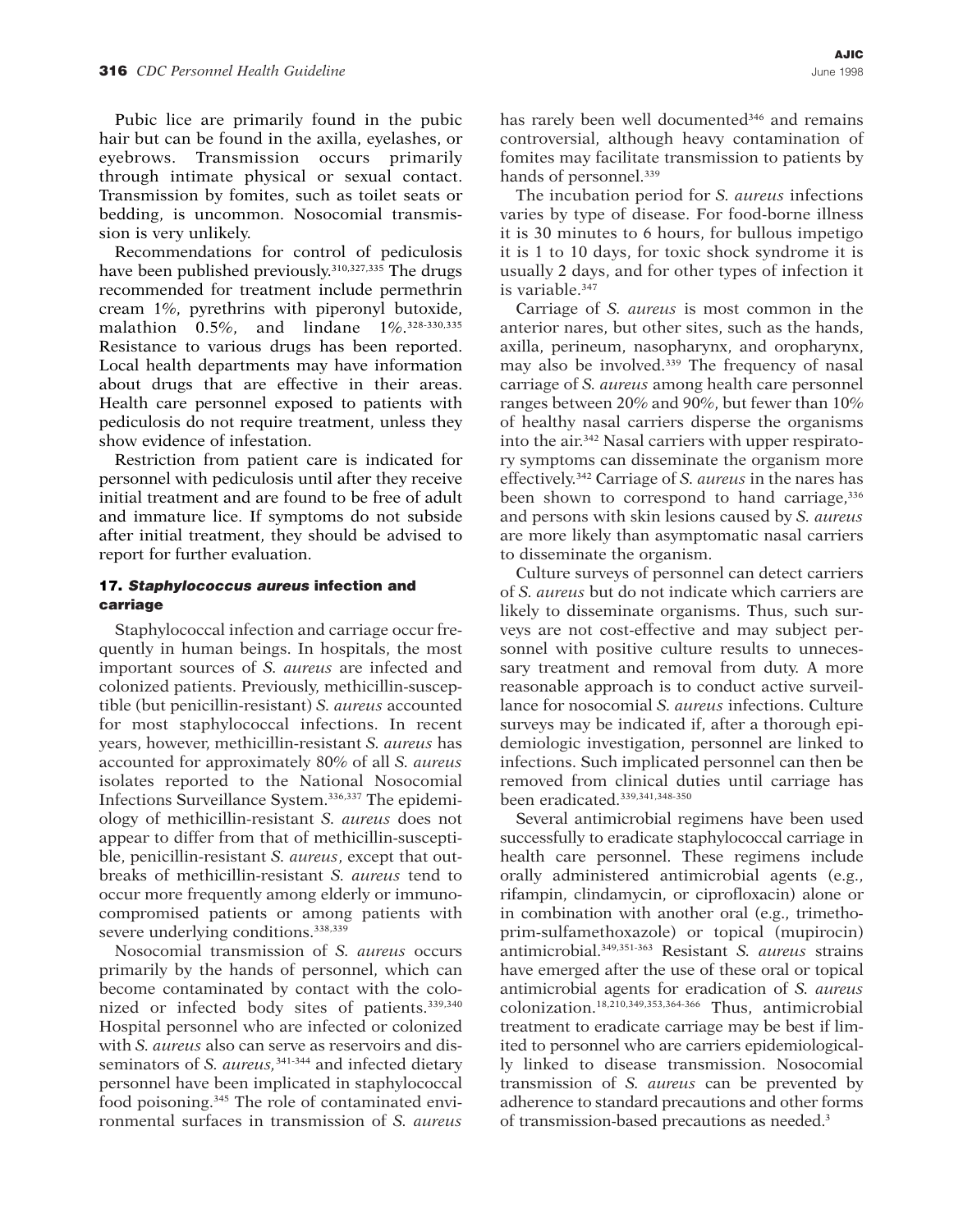Restriction from patient-care activities or food handling is indicated for personnel who have draining skin lesions that are infected with *S. aureus* until they have received appropriate therapy and the infection has resolved. No work restrictions are necessary for personnel who are colonized with *S. aureus*, unless they have been epidemiologically implicated in *S. aureus* transmission within the facility.

#### **18. Streptococcus, group A infection**

Group A *Streptococcus* (GAS) has been transmitted from infected patients to health care personnel after contact with infected secretions, 367-369 and the infected personnel have subsequently acquired a variety of GAS-related illnesses (e.g., toxic shock–like syndrome, cellulitis, lymphangitis, and pharyngitis). Health care personnel who were GAS carriers have infrequently been linked to sporadic outbreaks of surgical site, postpartum, or burn wound infections<sup>370-376</sup> and to food-borne transmission of GAS causing pharyngitis.377 In these outbreaks, GAS carriage was documented in the pharynx,  $369,372,378$  the skin,  $369,370$  the rectum,369,375 and the female genital tract of the infected personnel.369,374,379

The incubation period for GAS pharyngitis is 2 to 5 days, but for impetigo is 7 to 10 days. The incubation period is variable for other GAS infections.<sup>380</sup>

Culture surveys to detect GAS carriage among personnel are not warranted, unless personnel are epidemiologically linked to cases of nosocomial infection.378 In instances where thorough epidemiologic investigation has implicated personnel in nosocomial transmission, cultures may be obtained from skin lesions, pharynx, rectum, and vagina; GAS isolates obtained from personnel and patients can be serotyped to determine strain relatedness.373 Treatment of personnel carriers needs to be individually determined because (a) experience is limited regarding the treatment of personnel carriers implicated in GAS outbreaks and (b) carriage of the organism by personnel may be recurrent through long periods.<sup>369-371,374</sup> Contact is the major mode of transmission of GAS in these health care settings. Airborne transmission during outbreaks has been suggested by several investigators, and some have demonstrated that exercising and changing of clothing can lead to airborne dissemination of GAS from rectal and vaginal carriage.369,374,375,379 Nosocomial transmission of GAS to personnel can be prevented by adherence to standard precautions or other transmission-based precautions as needed.3

Restriction from patient care activities and food handling is indicated for personnel with GAS infections until 24 hours after they have received appropriate therapy. However, no work restrictions are necessary for personnel who are colonized with GAS, unless they have been epidemiologically linked to transmission of infection within the facility.

## **19. Tuberculosis**

Nosocomial transmission of tuberculosis (TB) is well documented, but such transmission in the United States is generally low. However, the risk may be increased in health care facilities located in communities with (a) high rates of HIV, (b) high numbers of persons from TB-endemic countries, and (c) communities with a high prevalence of TB infection.381,382 In some areas in the United States, the incidence and prevalence of multidrug-resistant *Mycobacterium tuberculosis*  (MDR-TB) have also increased, and nosocomial MDR-TB outbreaks have occurred.383-391 The increased risk of occupational acquisition of TB by health care personnel has been reported for decades, and it dramatically decreased after the introduction of effective antituberculous drugs.392,393 Skin-test conversion rates among health care personnel after routine skin testing have ranged from 0.11% to 10%.<sup>394</sup> Among health care personnel with known exposure to an infectious patient with TB or involved in prolonged nosocomial outbreaks of TB, the skin-test conversion rates have ranged from  $18\%$  to  $55\%$ <sup>383-</sup> 385,388,389,393,395-401 Health care personnel with severely compromised immune systems, especially those infected with HIV381,402 and including those with malignancies or receiving immunosuppressive therapy, are at high risk for development of active disease after acquisition of tuberculous infection. It has been estimated that persons infected with *M. tuberculosis* and coinfected with HIV have an 8% to 10% risk per year for development of active TB, whereas immunocompetent persons infected with TB have a 10% lifetime risk for active disease.<sup>403</sup>

The transmission of TB in health care facilities has been primarily caused by incomplete implementation of recommended TB infection control measures.396 In 1994, the CDC published detailed recommendations for the prevention of transmission of TB in health care settings, "Guidelines for Preventing the Transmission of *M. tuberculosis* in Health Care Facilities, 1994."382 A summary of the recommendations pertaining to personnel health follows.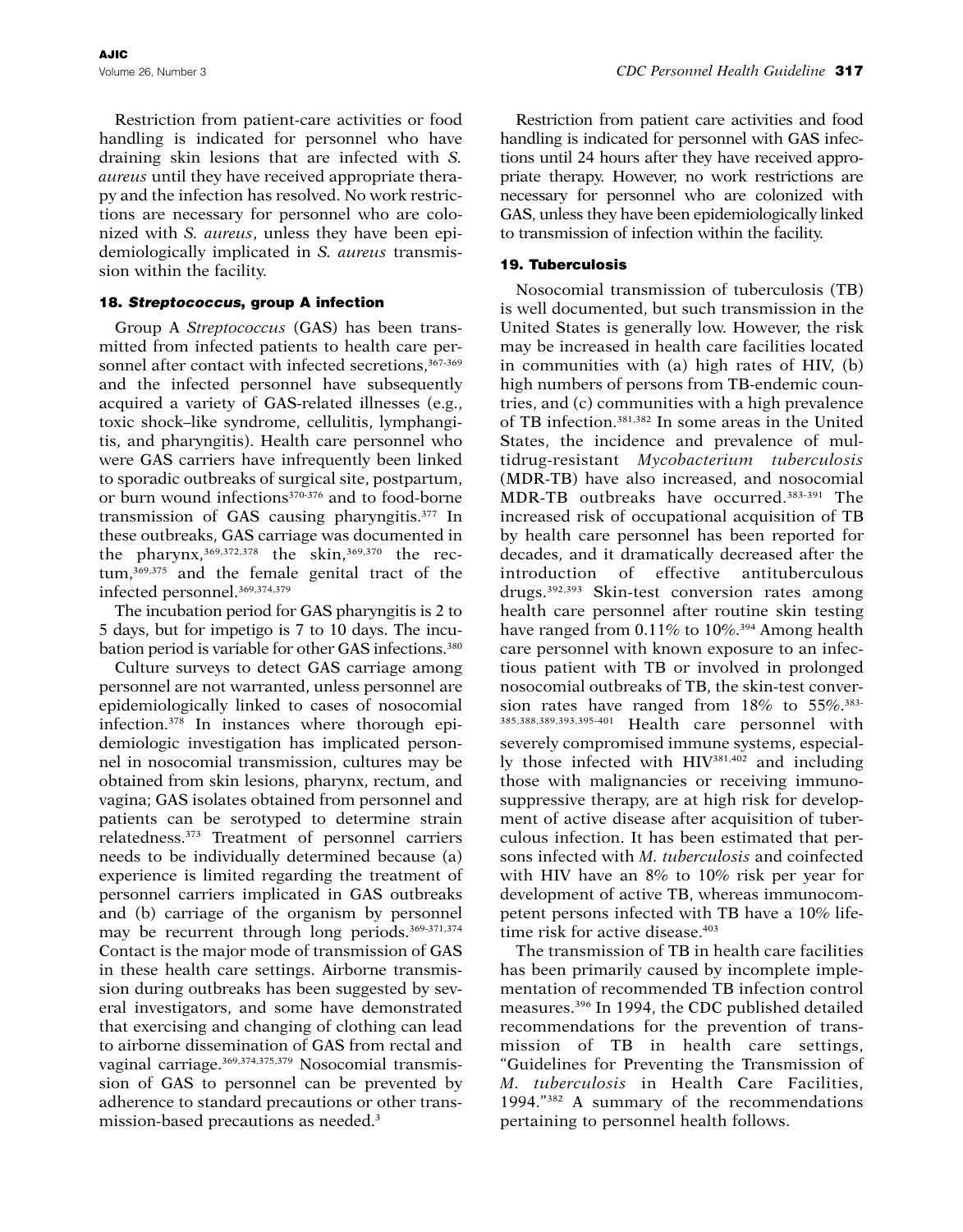#### **a. Strategies for prevention of transmission of TB**

The risk of transmission of TB to or from personnel in a health care facility varies according to the type and size of the facility, the prevalence of TB in the community, the patient population served by the facility, the occupational group the person represents, the area of the facility where the person works, and the effectiveness of the facility's TB control program. A detailed risk assessment is essential in identifying the nature of TB control measures that are appropriate for a particular facility, as well as for specific areas and occupational groups within a facility.<sup>382,404</sup> A risk assessment should include the following: (a) review of the community TB profile, (b) review of the number of patients with TB who were treated in each area of the facility, (c) review of the drug-susceptibility patterns of TB isolates from patients treated in the facility, (d) an analysis of purified protein derivative (PPD) skin-test results of health care personnel by work area or occupational group, (e) an evaluation of infection control parameters, including isolation policies, laboratory diagnostic capabilities, and antituberculous therapy regimens, (f) an observational review of TB infection control practices, and (g) evaluation of the function and maintenance of environmental controls.382

Transmission of TB can be minimized by developing and implementing an effective TB control program that is based on a hierarchy of controls: (a) administrative controls, (b) engineering controls, and (c) personal respiratory protection.382,384,386,393,396,404,405

# **b. TB screening program**

A TB screening program for personnel is an integral part of a health care facility's comprehensive TB control program. The screening program should be based on the facility-specific risk assessment. It may be advisable to screen immunocompromised personnel every 6 months.382

Baseline PPD testing of all personnel (including personnel with a history of bacille Calmette-Guérin [BCG] vaccination) during their preemployment physical examination or their application for hospital privileges will identify personnel who have been previously infected. For the baseline testing, a two-step procedure for personnel without a PPD test in the past 12 months can be used to minimize the likelihood of confusing reactivity from an old infection (boosting) with reactivity from a recent infection (conversion). Decisions concerning the use of the two-step procedure for baseline testing in a particular facility should be based on the frequency of boosting in that facility. Criteria used for interpretation of a PPD-test reaction may vary depending on (a) the purpose (diagnostic or epidemiologic) of the test, (b) the prevalence of TB infection in the population being tested, (c) the immune status of the host, and (d) any previous receipt of BCG immunization. Detailed recommendations for performing and interpreting skin tests have been published.382,406-408

#### **c. Follow-up evaluation**

The risk assessment will show which health care personnel have the potential for exposure to *M. tuberculosis* and determine how frequently they should receive PPD testing. At a minimum, annual PPD testing is indicated for personnel with the potential for exposure to TB.

It is also important to obtain an initial chest radiograph for personnel with positive PPD-test reactions, documented PPD-test conversions, or pulmonary symptoms suggestive of TB. There are no data to support the use of routine chest radiographic examinations for asymptomatic PPD-negative personnel. In addition, personnel who have positive PPD-test reactions but also received adequate preventive treatment do not need repeat chest films, unless they have pulmonary symptoms suggestive of TB. Repeat chest radiographic examinations of such persons have not been shown to be beneficial or costeffective in monitoring persons for development of disease. However, more frequent monitoring for symptoms of TB may be considered for personnel who had recent conversion of their PPD test and those persons who, if infected, are at increased risk for development of active TB (e.g., HIV-infected or otherwise severely immunocompromised persons).382 Routine anergy testing of HIV-seropositive individuals is limited in its usefulness; however, anergy testing may be useful in guiding individual decisions regarding preventive therapy in selected situations.408

## **d. Management of personnel after exposure to TB**

It is important to administer PPD tests to personnel as soon as possible after TB exposures are recognized. Such immediate PPD testing establishes a baseline with which subsequent PPD tests can be compared. A PPD test performed 12 weeks after the last exposure will indicate whether infection has occurred. Persons already known to have reactive PPD tests need not be retested. Personnel with evidence of new infection (i.e., PPD-test conversions) need to be evalu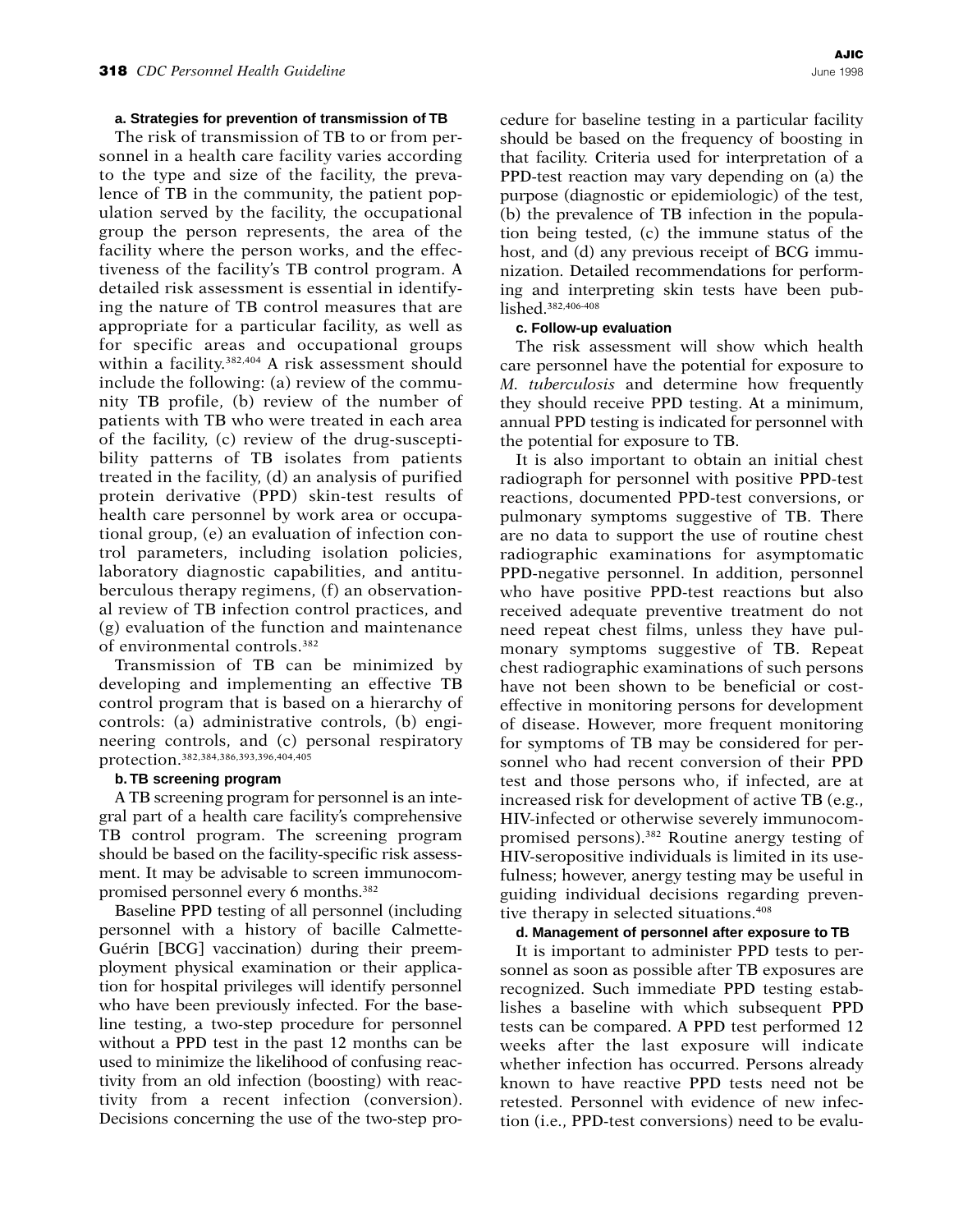ated for active TB. If active TB is not diagnosed, preventive therapy should be considered.382

#### **e. Preventive therapy**

For workers with positive PPD-test results who were probably exposed to drug-susceptible TB, preventive therapy with isoniazid is indicated, unless there are contraindications to such therapy.382,407 Alternative preventive regimens have been proposed for persons who have positive PPD-test results after exposure to drug-resistant TB.409

# **f. Work restrictions**

Personnel with active pulmonary or laryngeal TB may be highly infectious; exclusion from duty is indicated until they are noninfectious. If personnel are excluded from duty because of active TB, the facility should have documentation from their health care providers that personnel are noninfectious before they are allowed to return to duty. The documentation needs to include evidence that (a) adequate therapy is being received, (b) the cough has resolved, and (c) results of three consecutive sputum acid-fast bacilli (AFB) smears collected on different days are negative. After personnel resume duty and while they remain on anti-TB therapy, periodic documentation from their health care providers is needed to show that effective drug therapy is being maintained for the recommended period and that their sputum AFB smear results continue to be negative. If personnel discontinue their treatment, they need to be evaluated for active TB; directly observed therapy may be considered.

Work restrictions are not necessary for personnel receiving preventive treatment for latent TB (positive PPD-test result without active disease) or for personnel with latent TB who do not accept preventive therapy. However, these personnel should be instructed to seek evaluation promptly if symptoms suggestive of TB develop.

# **g. Considerations for BCG vaccine**

BCG has not been routinely used in the United States to protect health care personnel. Nevertheless, because of the resurgence of TB in the United States and new information about the protective effect of BCG,<sup>410,411</sup> the role of BCG vaccination in the prevention and control of TB in the country has been reevaluated.<sup>412</sup> The following is a summary of the joint statement by the Advisory Council for the Elimination of Tuberculosis and ACIP regarding the use of BCG in health care personnel.

Two recent metaanalyses of 18410 and 26411 BCG studies, respectively, indicate that the efficacy of BCG vaccine in preventing serious TB is high (>80%) in children and suggest 50% efficacy in adults. However, the protective efficacy of the vaccine in adolescents and adults, including health care personnel and HIV-infected children and adults, has not been determined.412

BCG vaccination should not be used as a primary TB control strategy because (a) the protective efficacy of the vaccine in health care personnel is uncertain and (b) even if vaccination is effective in an individual, other persons in the health care facility are not protected against possible exposure to and infection with drug-resistant strains of *M. tuberculosis*. However, BCG vaccination may be indicated for health care personnel in a few geographic areas where the prevalence of MDR-TB is high, transmission of TB is likely, and TB infection control measures have been implemented but have not been successful in controlling nosocomial transmission.412 Consultation with local and state health departments is advisable when determining whether to provide BCG vaccination to health care personnel.

BCG vaccination often results in local adverse effects (such as muscular soreness, erythema, purulent drainage, and axillary or cervical lymphadenopathy) for as long as 3 months after vaccination; serious long-term complications (such as musculoskeletal lesions, multiple lymphadenitis, and disseminated BCG disease) are infrequent.<sup>413-415</sup> The safety of BCG vaccination in immunocompromised populations (i.e., immunocompromised from immune deficiency diseases, HIV infection, leukemia, lymphoma, or generalized malignancy, or immunosuppressed as a result of therapy with corticosteroids, alkylating drugs, antimetabolites, or radiation) has not been determined by adequate epidemiologic studies. However, because of the possibility of disseminated BCG infection in such persons,416-419 BCG vaccination is not recommended for immunocompromised personnel.412 The safety of BCG vaccination in pregnant women has also not been evaluated; therefore, it is not recommended for pregnant personnel.412

PPD testing is not contraindicated for persons who have received BCG vaccine and can be used to support or exclude the diagnosis of infection with *M. tuberculosis.*412 PPD-test reactivity caused by BCG vaccination wanes with time<sup>420-422</sup> and is unlikely to persist longer than 10 years after vaccination in the absence of infection with *M. tuberculosis.*420,421 After a person has been vaccinated with BCG, the presence or size of a PPD-test reaction cannot be used to predict whether BCG will provide any protection against TB disease<sup>423,424</sup> or to determine whether the reaction is caused by *M. tuberculosis* infection or the previous BCG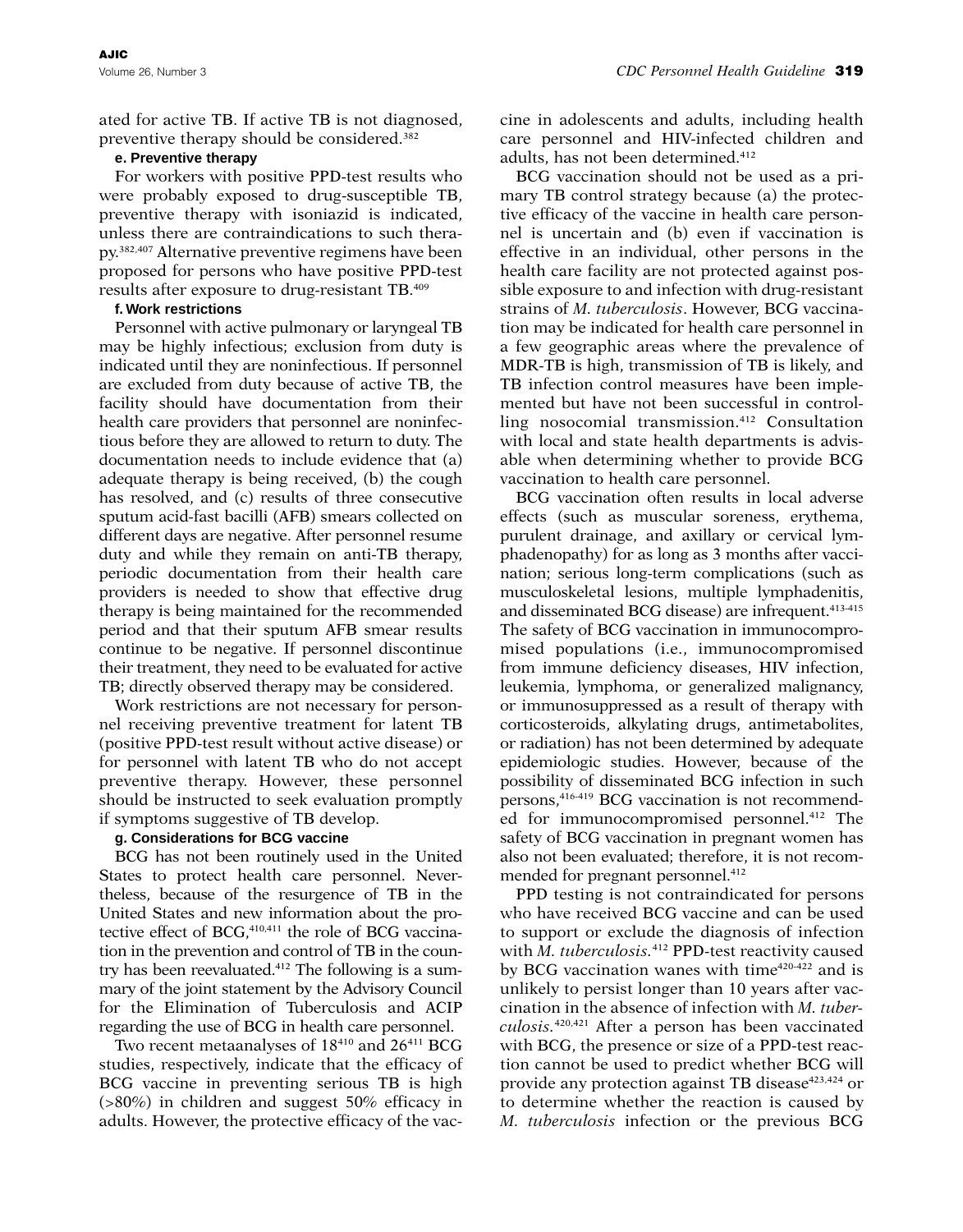vaccination.425 However, a BCG-vaccinated person who has a PPD-test reaction of  $\geq 10$  mm induration should be considered infected with TB, especially if the vaccinee (a) is a contact of a person with infectious TB, particularly if the infectious person has transmitted *M. tuberculosis*  to others, (b) is from a country with high prevalence of TB, or (c) is continually exposed to populations in which the prevalence of TB is high.412

#### **20. Vaccinia (smallpox)**

Through aggressive surveillance for smallpox combined with the effective use of smallpox vaccine (vaccinia virus vaccine), the World Health Organization was able to declare the world free of smallpox in 1980. The smallpox vaccine licensed for use in the United States is derived from infectious vaccinia virus. After vaccination, the virus can be cultured from the vaccination site until the scab has separated from the skin (2 to 21 days after vaccination); thus, susceptible persons may acquire vaccinia from a recently vaccinated person.426-429 Covering the vaccination site and washing hands after contact with the vaccination site (including bandages) will prevent transmission. Recently, recombinant vaccinia viruses have been engineered to express immunizing agents of several viruses (e.g., herpesvirus, HBV, influenza). There is a theoretic risk that transmission could occur from contact with contaminated dressings or by contact with recombinant vaccine, but no such transmission has been reported among personnel who provide care to recipients of the recombinant vaccine. Infections also have been reported among laboratory personnel who handle viral cultures or materials contaminated with vaccinia or recombinant viruses.18,162

Smallpox vaccination (every 10 years) is indicated for personnel who work directly with orthopox viruses (e.g., monkeypox, vaccinia, variola) or in animal care areas where orthopox viruses are studied. In selected instances, vaccination may be considered for personnel who provide care to recipients of recombinant vaccinia vaccine.9,18 Personnel who receive the vaccine may continue to have contact with patients if the vaccination site is covered and handwashing is strictly observed.<sup>18</sup> Vaccine is not recommended for personnel with immunosuppression or eczema or for personnel who are pregnant.

#### **21. Varicella**

Nosocomial transmission of varicella-zoster virus (VZV) is well recognized.430-441 Sources for nosocomial exposures have included patients, health care personnel, and visitors (including the children of personnel) with either varicella or herpes zoster.

All susceptible adults in health care settings are at risk for varicella and its complications. During 1990 through 1994, fewer than 5% of varicella cases occurred among adults older than 20 years, but they accounted for 55% of varicella-related deaths. Certain persons are at higher risk for severe disease and secondary complications: pregnant women, premature infants born to varicellasusceptible mothers, infants born at less than 28 weeks' gestation or weighing ≤ 1000 gm (regardless of maternal immune status), and immunocompromised patients.13

The incubation period for varicella is usually 14 to 16 days but may be from 10 to 21 days after exposure, although the incubation period may be shorter in immunocompromised persons.<sup>442</sup> In persons who receive postexposure VZV immune globulin, the incubation period may be as long as 28 days after exposure. Transmission of infection may occur from 2 days before onset of rash and usually as long as  $5$  days after rash onset.<sup>442</sup>

VZV is transmitted by the contact with infected lesions and, in hospitals, airborne transmission has occurred from patients with varicella or zoster to susceptible persons who had no direct contact with the infected patient.<sup>443-447</sup> Adherence to airborne and contact precautions when caring for patients with known or suspected VZV infection can reduce the risk of transmission to personnel.<sup>3</sup>

It is generally advisable to allow only personnel who are immune to varicella to take care of patients with VZV. Because of the possibility of transmission to and development of severe illness in high-risk patients, personnel with localized zoster should not take care of such patients until all lesions are dry and crusted.13,447 Personnel with localized zoster are not likely to transmit infection to immunocompetent patients if their lesions can be covered. However, some institutions may exclude personnel with zoster from work until their lesions dry and crust.<sup>439</sup>

#### **a. Varicella screening and vaccination**

Serologic tests have been used to assess the accuracy of reported histories of chickenpox.440,448-450 In adults, a history of varicella is highly predictive of serologic immunity (97% to 99% seropositive). Most adults who have negative or uncertain histories of varicella are also seropositive (71% to 93%). In health care institutions, serologic screening of personnel who have negative or uncertain histories is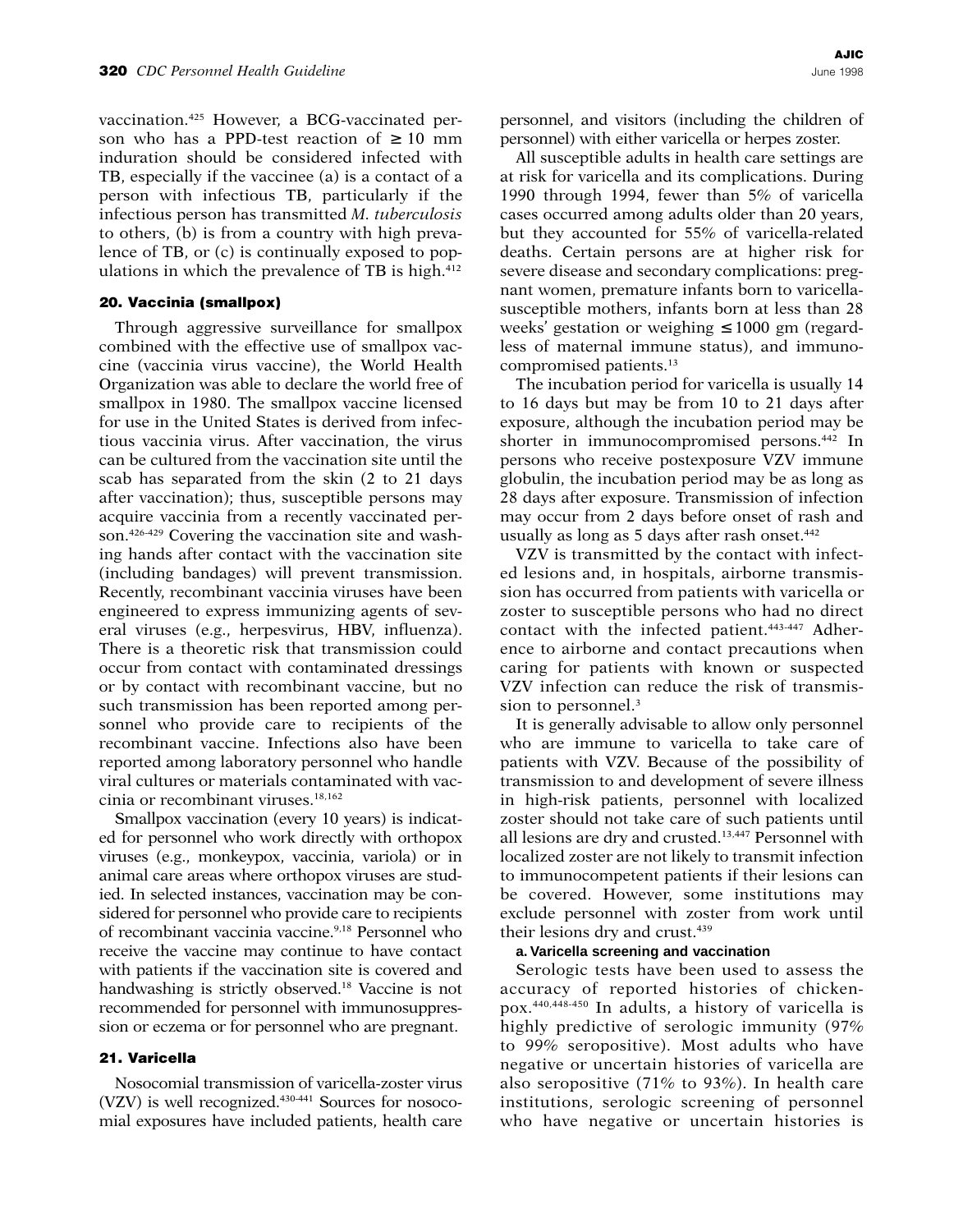likely to be cost-effective, depending on the relative costs of the test and vaccine.<sup>9,13</sup>

A variety of methods have been used for detecting varicella antibody, but a commercially available latex agglutination test provides prompt, sensitive, and specific serologic results at a reasonable cost. The latex agglutination test may not detect low levels of protective antibody that can occur after vaccination; however, a test with increased sensitivity and specificity is currently under development. Routine testing for varicella immunity after vaccination is not necessary, because 99% of persons are seropositive after the second dose. Moreover, seroconversion does not always result in full protection against disease. However, testing vaccinees after exposures may be warranted. In addition, vaccinated persons who are exposed to varicella but lack antibody may be retested in 5 to 6 days to determine whether they are antibody seropositive after the second test and therefore unlikely to acquire varicella.<sup>13</sup>

In March 1995, a live-attenuated varicella vaccine was licensed for use in the United States. Administration of varicella vaccine is recommended for all susceptible health care personnel, especially those who will have close contact with persons at high risk for serious complications.9,13,451,452 Effective varicella vaccination programs require two doses of vaccine to achieve high seroconversion rates in adults; $451$  the need for and response to booster doses of vaccine are unknown. Vaccination provides approximately 70% protection against infection and 95% protection against severe disease in follow-up from 7 to 10 years after vaccination.13 Cases of varicella have occurred among vaccinees after exposure to wild-type virus ("breakthrough infection"). Data from vaccine trials in which vaccinees of all ages were followed up for as long as 9 years indicate that 1% to 4% of vaccine recipients per year acquire varicella, depending on the vaccine lot and interval after vaccination.<sup>9,13</sup> However, vaccinated persons have milder disease (e.g., afebrile, a mean of 50 skin lesions that are often not vesicular, and shorter duration of illness) than do unvaccinated individuals (e.g., febrile with several hundred vesicular lesions)453,454 and are less likely to transmit disease than unvaccinated persons.

The rate of transmission of disease from vaccinees who contract varicella is low for vaccinated children but has not been studied in adults. Active surveillance for 1 to 8 years after vaccination of 2141 children between 1981 and

1989 in 10 different trials $9$  resulted in reports of breakthrough infections in 78 children, which further resulted in secondary cases in 12.2% (11/90) of vaccinated siblings. Illness was mild in both index and secondary cases. There also has been a report of transmission from a vaccinated child in whom breakthrough disease occurred to a susceptible mother.<sup>9</sup>

All information currently available on vaccine efficacy and the persistence of antibody in vaccinees is based on research conducted in settings where infection is highly prevalent and not affected by the wide use of vaccine. Thus, the extent to which the protection provided by vaccination has been increased by boosting from exposure to natural virus and whether longer term immunity may wane as the prevalence of natural VZV decreases are unknown.

## **b. Transmission of vaccine virus**

In clinical trials, 3.8% of children and 5.5% of adolescents and adults acquired a nonlocalized rash (median five lesions) after the first injection, and 0.9% of adolescents and adults acquired a nonlocalized rash after the second injection. Available data suggest that healthy children have limited potential to transmit vaccine virus to susceptible contacts (estimated to be  $\langle 1\% \rangle$  but that the risk of transmission from immunocompromised vaccinees is higher.13,455,456 Tertiary transmission of vaccine virus to a second healthy sibling of a vaccinated leukemic child has also occurred.456 These data suggest that healthy, vaccinated individuals have a very small risk of transmitting vaccine virus to their contacts; this risk may be higher in those who acquire a varicellalike rash after vaccination.

Although the risk of transmission of vaccine virus from vaccinees is not known, the risk if any appears to be very low, and the benefits of vaccinating susceptible health care personnel clearly outweigh this potential risk. As a safeguard, institutions may wish to consider precautions for vaccinated personnel who acquire a rash or who will have contact with susceptible persons at high risk for serious complications.

#### **c. Management of health care personnel exposed to varicella**

When unvaccinated susceptible personnel are exposed to varicella, they are potentially infectious 10 to 21 days after exposure, and exclusion from duty is indicated from the tenth day after the first exposure through the 21st day after the last exposure, or until all lesions are dry and crusted if varicella occurs (Table 3).256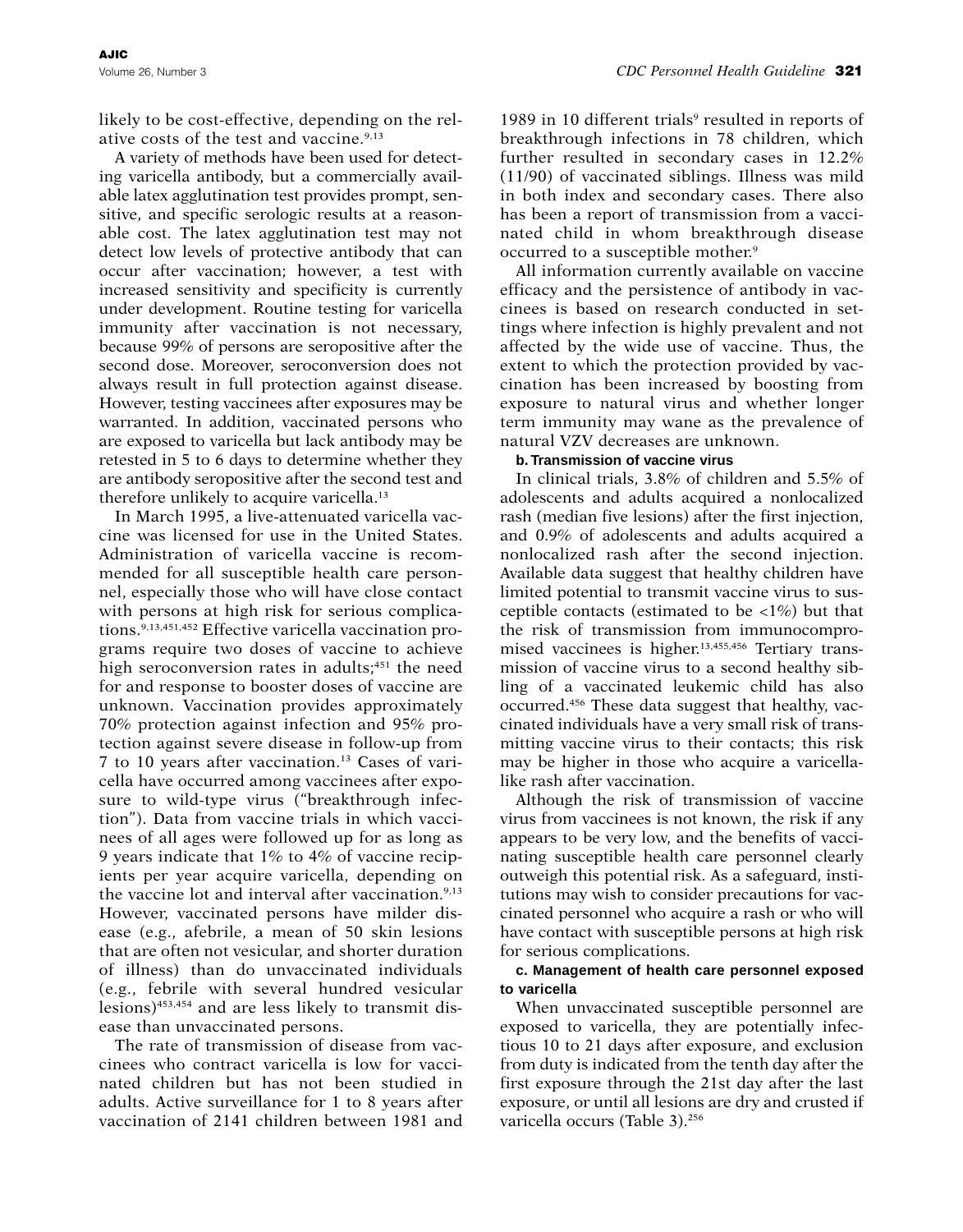| Agent                                     | <b>Potential effect</b><br>on fetus                                                  | Rate of perinatal<br>transmission                                       | <b>Maternal Screening</b>                                                                                                      | <b>Prevention</b>                                                                                                                                                                                                                        |
|-------------------------------------------|--------------------------------------------------------------------------------------|-------------------------------------------------------------------------|--------------------------------------------------------------------------------------------------------------------------------|------------------------------------------------------------------------------------------------------------------------------------------------------------------------------------------------------------------------------------------|
| 1. Cytomegalo-<br>virus                   | Hearing loss; congenital<br>syndrome*                                                | 15% after primary mater-<br>nal infection; sympto-<br>matic 5%          | Antibody provides some<br>but not complete protec-<br>tion against clinical dis-<br>ease; routine screening<br>not recommended | Standard precautions                                                                                                                                                                                                                     |
| 2. Hepatitis B                            | Hepatitis; development of<br>chronic infection in infant                             | HBeAg seropositive 90%;<br>HBeAg negative 0-25%                         | HBsAg routine screening<br>recommended                                                                                         | Vaccine and HBIG to<br>infant; standard pre-<br>cautions                                                                                                                                                                                 |
| 3. Hepatitis C                            | Hepatitis                                                                            | 2%-5%                                                                   | Anti-HCV; HCV RNA in ref-<br>erence labs; routine<br>screening not recom-<br>mended                                            | Standard precautions                                                                                                                                                                                                                     |
| 4. Herpes<br>simplex                      | Mucocutaneous lesions,<br>sepsis, encephalitis; con-<br>genital malformations (rare) | Unlikely from nosocomial<br>exposure; primary 33%-<br>50%, recurrent 4% | Antibody testing not use-<br>ful; inspection for lesions<br>at delivery                                                        | Standard precautions                                                                                                                                                                                                                     |
| 5. Human im-<br>munodefici-<br>ency virus | AIDS by 2-3 yr                                                                       | 8%-30%                                                                  | Antibody by enzyme<br>immunoassay, Western<br>blot                                                                             | Avoid high-risk behaviors;<br>consider postexposure<br>prophylaxis after high-<br>risk needlestick expo-<br>sure; intrapartum and<br>postnatal zidovudine for<br>HIV-seropositive moth-<br>ers and their babies;<br>standard precautions |
| 6. Influenza                              | Inconsistent                                                                         | Rare                                                                    | None                                                                                                                           | Vaccine (safe during<br>pregnancy); droplet pre-<br>cautions                                                                                                                                                                             |
| 7. Measles                                | Prematurity; abortion                                                                | Rare                                                                    | History, antibody                                                                                                              | Vaccine†; airborne pre-<br>cautions                                                                                                                                                                                                      |
| 8. Parvovirus<br><b>B19</b>               | Hydrops, stillbirth                                                                  | Rare, 3%-9% maximum<br>adverse outcome                                  | IgM and IgG antibody<br>prepregnancy; antibody<br>protective                                                                   | Droplet precautions                                                                                                                                                                                                                      |
| 9. Rubella                                | Congenital syndrome*                                                                 | 45%-50% overall; 90% in<br>1st 12 wk                                    | Antibody                                                                                                                       | Vaccine†; droplet precau-<br>tions for acute infection;<br>contact precautions for<br>congenital rubella                                                                                                                                 |
| 10. Tuberculosis                          | Hepatomegaly, pulmonary,<br>CNS                                                      | Rare                                                                    | Skin test                                                                                                                      | Isoniazid ± ethambutol<br>for disease; airborne<br>precautions                                                                                                                                                                           |
| 11. Varicella-<br>zoster                  | Malformations (skin, limb,<br>CNS, eye); chickenpox                                  | Total 25%; congenital syn-<br>drome (0-4%)                              | Antibody                                                                                                                       | Vaccine†; VZIG within 96<br>hours of exposure if sus-<br>ceptible; airborne and<br>contact precautions                                                                                                                                   |

**Table 6.** Pregnant health care personnel: Pertinent facts to guide management of occupational exposures to infectious agents

Modified from Siegel JD. Risk and exposure for the pregnant health-care worker. In: Olmstead RN, editor. APIC infection control and applied epidemiology: principles and practices. St Louis: Mosby; 1996. p. 22-2-22-3 (table 22-1). HBeAg, Hepatitis B e antigen; CNS, central nervous system.

\*Congenital syndrome: varying combinations of jaundice, hepatosplenomegaly, microcephaly, CNS abnormalities, thrombocytopenia, anemia, retinopathy, and skin and bone lesions.

†Live-virus vaccines are given routinely before pregnancy.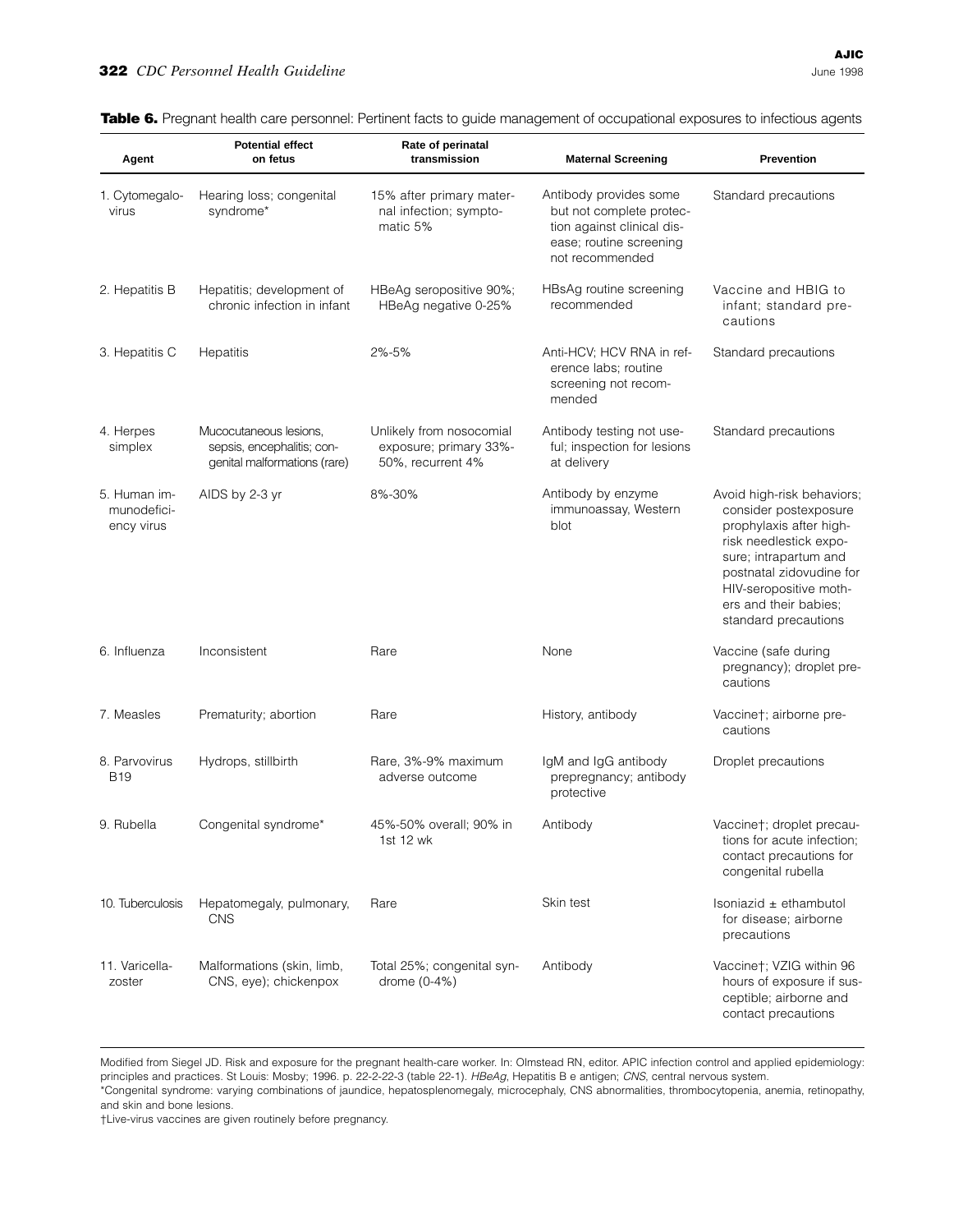If vaccinated health care personnel are exposed to varicella, they may be serotested immediately after exposure to assess the presence of antibody.452 If they are seronegative, they may be excluded from duty or monitored daily for development of symptoms. Exclusion from duty is indicated if symptoms (fever, upper respiratory tract symptoms, or rash) develop.

Vaccination should be considered for exposed unvaccinated health care personnel without documented immunity. 441,452 Because the efficacy of postexposure vaccination is unknown, however, persons vaccinated after an exposure should be managed as previously recommended for unvaccinated persons.

The routine postexposure use of VZV immune globulin (VZIG) is not recommended among immunocompetent health care personnel.<sup>13</sup> VZIG can be costly, does not necessarily prevent varicella, and may prolong the incubation period by a week or more, thus extending the time that personnel will be restricted from duty. The use of VZIG may be considered for immunocompromised (e.g., HIV infected) or pregnant health care personnel.13,457 Postexposure use of acyclovir may be effective and less costly than the use of VZIG in some susceptible persons.457 However, additional data concerning the efficacy of acyclovir for postexposure prophylaxis are needed before such use can be recommended.9,13,441,458

#### **22. Viral respiratory infections**

Viral respiratory infections are common problems in health care settings. Nosocomial respiratory infections can be caused by a number of viruses, including adenoviruses, influenza virus, parainfluenza viruses, respiratory syncytial virus (RSV), and rhinoviruses. Because influenza and RSV substantially contribute to the morbidity and mortality associated with viral pneumonia and both have been well studied epidemiologically, this section focuses on prevention of these two viral infections among personnel. Additional information on influenza and RSV can be found in the "Guideline for Prevention of Nosocomial Pneumonia." 459

#### **a. Influenza**

Nosocomial transmission of influenza has been reported in acute and long-term care facilities.460-465 Transmission has occurred from patients to health care personnel,<sup>462,464</sup> from health care personnel to patients,<sup>466</sup> and among health care personnel.465,467-472

Influenza is believed to be transmitted from person to person by direct deposition of virusladen large droplets onto the mucosal surfaces of the upper respiratory tract of an individual during close contact with an infected person, as well as by droplet nuclei or small-particle aerosols.<sup>21,290,473</sup> Although the extent of transmission by virus-contaminated hands or fomites is not known, it is not the primary mode of transmission.<sup>473</sup>

The incubation period of influenza is usually 1 to 5 days, and the period of greatest communicability is during the first 3 days of illness. However, virus can be shed before the onset of symptoms and as long as 7 days after illness onset.474-476 Persons at greatest risk for influenzarelated complications include (a) persons older than 65 years, (b) residents of nursing homes and other chronic care facilities, (c) persons with chronic pulmonary or cardiovascular conditions, and (d) persons with diabetes mellitus.<sup>17</sup> Adherence to droplet precautions may prevent nosocomial transmission.3

Administration of influenza vaccine to health care personnel, including pregnant women,<sup>9</sup> before the beginning of each influenza season can help to (a) reduce the risk to health care personnel of influenza infection, (b) prevent transmission of influenza from personnel to persons at high risk for complications, and (c) reduce personnel absenteeism during community outbreaks. Innovative methods may be needed to increase influenza immunization rates among health care personnel.477 Immunization rates may also be increased by providing data to health care personnel on the low rates of systemic reactions to influenza vaccine among healthy adults.478

During institutional outbreaks of influenza, prophylactic antiviral agents (e.g., amantadine and rimantadine) may be used in conjunction with influenza vaccine to reduce the severity and duration of illness among unvaccinated health care personnel. Amantadine and rimantadine may be administered for 2 weeks after personnel vaccination or, in unvaccinated personnel, for the duration of influenza activity in the community.17,459,465,479

#### **b. Respiratory syncytial virus**

Nosocomial transmission of respiratory syncytial virus (RSV) is greatest during the early winter when community RSV outbreaks occur; patients, visitors, and health care personnel may transmit the virus in the health care setting. RSV infection is most common among infants and children, who are likely to acquire more severe disease. Because RSV infection can also occur simultaneously with other respiratory viruses, it may go unrecog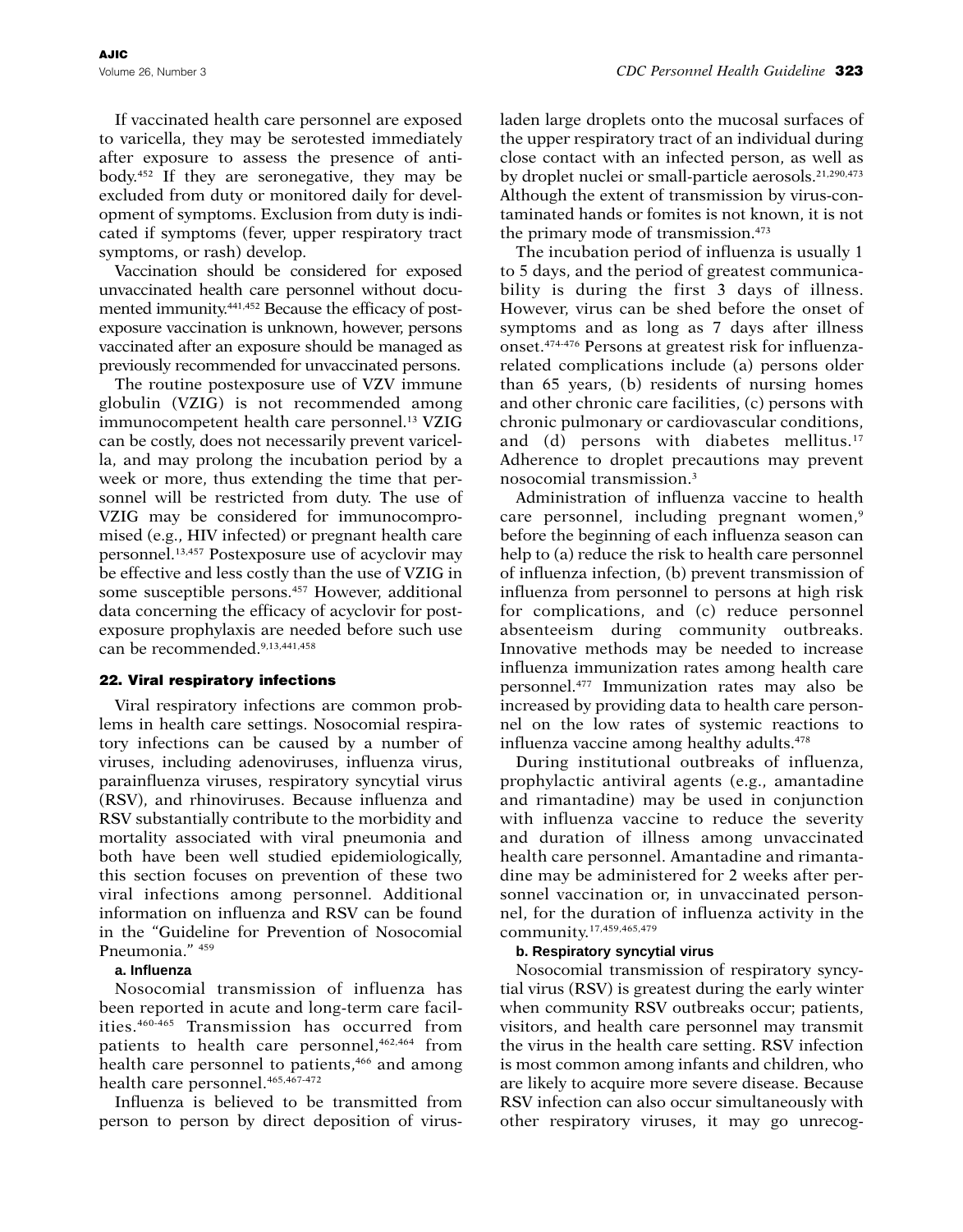nized.480,481 Nosocomial transmission has been reported most frequently among newborn and pediatric patients,482,483 but outbreaks associated with substantial morbidity and mortality have been reported among adults in bone-marrow transplant centers,<sup>484</sup> intensive care units,<sup>485</sup> and long-term care facilities.<sup>486,487</sup>

RSV is present in large numbers in the respiratory secretions of persons symptomatically infected with the virus and can be transmitted directly through large droplets during close contact with such persons or indirectly by hands or fomites that are contaminated with RSV. Hands can become contaminated through handling of infected persons' respiratory secretions or contaminated fomites and can transmit RSV by touching the eyes or nose.<sup>459</sup> The incubation period ranges from 2 to 8 days; 4 to 6 days is most common. In general, infected persons shed the virus for 3 to 8 days, but young infants may shed virus for as long as 3 to 4 weeks. Adherence to contact precautions effectively prevents nosocomial transmission.

## **c. Work restrictions**

Because large numbers of personnel may have viral respiratory illnesses during the winter, it may not be possible to restrict infected personnel from all patient care duties. Nevertheless, it may be prudent to restrict personnel with acute viral respiratory infections from the care of high-risk patients during community outbreaks of RSV and influenza.488

# **F. PREGNANT PERSONNEL**

Immunologic changes occur during pregnancy, primarily depression of certain aspects of cell-mediated immunity such as decreased levels of helper T cells. These changes permit fetal development without rejection but generally do not increase maternal susceptibility to infectious diseases. Occupational acquisition of infections is of special concern to female health care personnel of childbearing age for several reasons. Some infections, such as varicella, may be more severe during pregnancy. Transplacental infections with viruses such as parvovirus, varicella, and rubella have been associated with abortion, congenital anomaly, and mental retardation. Other diseases in which the infectious agent may be transmitted to the fetus include CMV, hepatitis B, herpes simplex, influenza, and measles. In addition, certain drugs used to treat or prevent some infections, for example tuberculosis, may be contraindicated during pregnancy.

In general, pregnant health care personnel do not have an increased risk for acquiring infections

in the workplace. The risks to pregnant personnel and methods for prevention are discussed in the various sections of this document and are summarized in Table 6. Female personnel of childbearing age should be strongly encouraged to receive immunizations for vaccine-preventable diseases before pregnancy. Such personnel may also decrease their risk of acquiring infection by adhering to appropriate infection control practices, including standard precautions when caring for all patients. Additional information on occupational risks for pregnant health care personnel has been published elsewhere.<sup>489-491</sup>

# **G. LABORATORY PERSONNEL**

Despite the availability of improved engineering controls, work practices, and personal protective equipment, laboratory personnel remain at risk for occupational acquisition of infectious agents.5,18,53,151,162,241,492,493 Furthermore, newer technologies that require the use of large or concentrated specimens may further increase the risk of occupationally acquired infections among laboratory personnel.494

In a review of laboratory-acquired infections from 1950 through 1974, more than 4000 laboratory-associated infections were documented in the United States<sup>492</sup>; the 10 most commonly reported infections were brucellosis, Q fever, hepatitis (especially hepatitis B), typhoid fever, tularemia, tuberculosis, dermatomycosis, venezuelan equine encephalitis, psittacosis, and coccidioidomycosis. However, laboratory-associated infections also have been caused by a wide variety of other pathogens.162,492,493 More recently, viral agents have accounted for a larger proportion of laboratory-associated infections than have bacterial agents.<sup>493-498</sup>

Laboratory personnel may acquire infection by aerosolization of specimens, mouth pipetting, or percutaneous injury. Information on the risks of laboratory-associated infections and appropriate biosafety procedures and precautions for laboratories have been published.<sup>5, 6, 494, 499, 500</sup>

In addition to biosafety precautions, preventive measures (e.g., immunizations and postexposure prophylaxis) may also be indicated for laboratory personnel who handle infectious agents. In this document, disease-specific information and guidance are provided for prevention of laboratoryassociated infections and for management of laboratory personnel exposed to infectious agents. Health care institutions need to ensure that laboratory personnel who may be exposed to infectious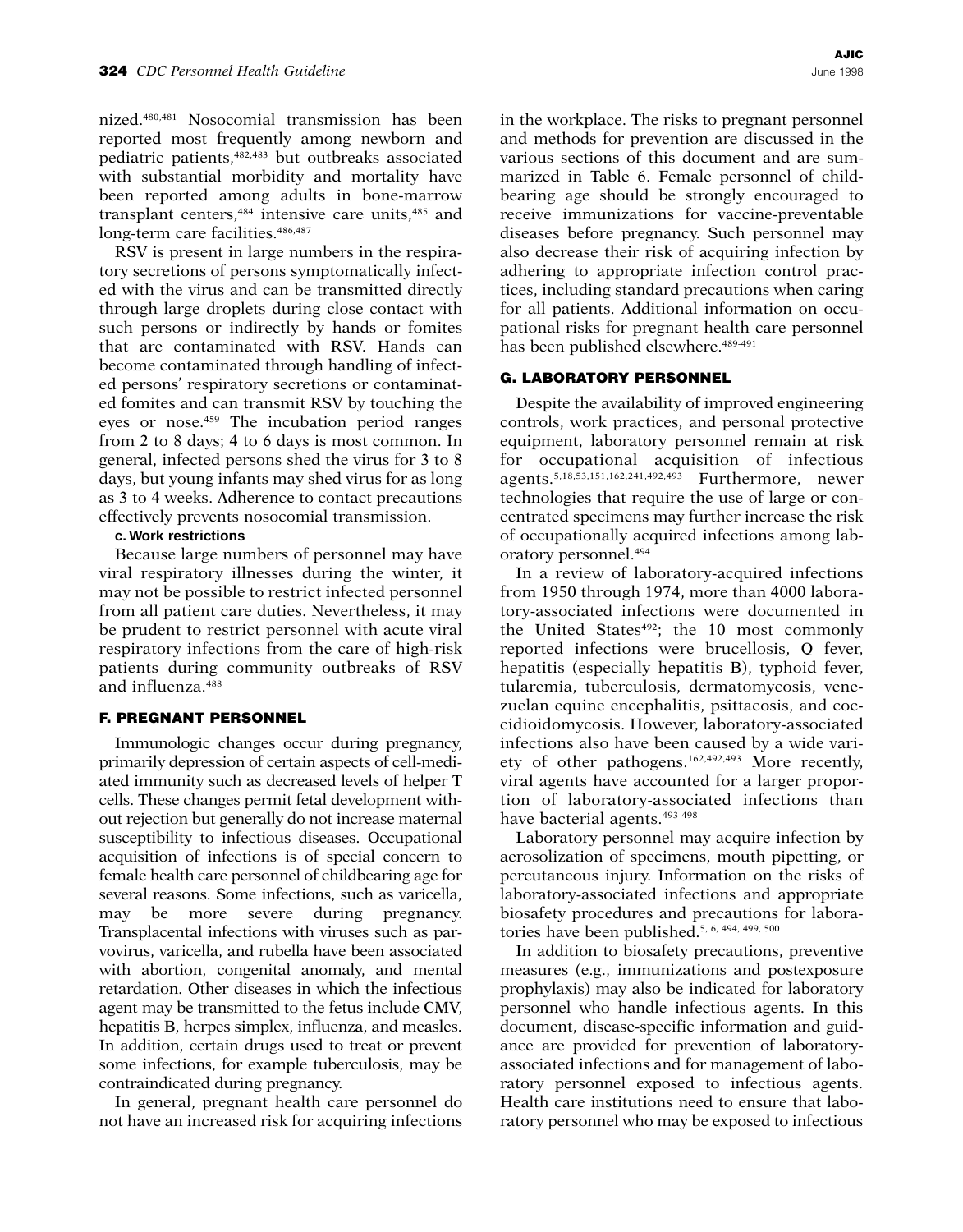agents are well informed about the risks of acquiring infections and about biosafety procedures to prevent transmission of infectious agents.

## **H. EMERGENCY-RESPONSE PERSONNEL**

Emergency medical technicians, firefighters, policemen, and others who attend to and transport patients to the hospital may be exposed to recognized or undiagnosed transmissible infectious diseases in the patients with whom they come in contact. Subtitle B (42 USC 300ff-80) of the 1990 Ryan White Comprehensive AIDS Resources Emergency Act requires the establishment of notification systems in each state to ensure that emergency-response employees (including emergency medical technicians, firefighters, and the like) are informed when they have been exposed to an emergency medical patient with an infectious, potentially fatal disease such as HIV or meningococcemia. CDC published a list of diseases for which emergency-response employees must be informed of an exposure.<sup>501</sup>

# **I. LATEX HYPERSENSITIVITY**

Since the introduction of universal precautions, the use of latex gloves has become commonplace in health care settings.<sup>31,502</sup> The increased use of latex gloves has been accompanied by increasing reports of allergic reactions to natural rubber latex among health care personnel.<sup>503-508</sup>

Natural rubber latex is a combination of heatand water-soluble proteins derived from the tree *Hevea braziliensis*. Reactions to latex gloves may be localized or systemic and include dermatitis, conjunctivitis, rhinitis, urticaria, angioedema, asthma, and anaphylaxis.509-512 Most local reactions associated with latex glove use are not immunologically mediated and result from chemicals (e.g., thiurams, carbamates, mercaptobenzothiazole, phenylenediamine), accelerants or antioxidants added to gloves during manufacturing.502, 507, 513-515 It may be clinically difficult to differentiate irritant reactions from allergic contact dermatitis reactions; both may be manifested by itching, dryness, erythema, bleeding, or scaling of the hands. Nevertheless, neither of the types of local reactions to latex gloves are good predictors of latex allergy503, 516; only a subset of health care personnel reporting glove-associated skin irritation will have immunoglobulin E (IgE) antibodies specific for latex.513, 517-519

In contrast, systemic reactions to natural rubber latex, including urticaria, are mediated by antilatex IgE antibodies $509,520,521$  and may result

from direct skin contact or from exposure to airborne latex allergen adsorbed to glove powder. Occupational asthma from latex is becoming increasingly recognized.520,522-524 Asthmatic responses to latex may occur early (<8 hours) or late (>8 hours) after exposure. $525-527$ 

Local reactions (i.e., irritant or allergic contact dermatitis) to latex gloves account for most reported reactions among health care personnel.503,506 The risk of progression from localized to systemic reactions is unknown.

Latex gloves may vary considerably in total protein content from brand to brand and from lot to lot within brands.528,529 However, the total protein concentrations and allergenicity of latex gloves are not always directly correlated,<sup>528</sup> suggesting that total protein concentrations are not necessarily a measure of the allergenic properties of latex gloves. Currently, the amount of latex allergen exposure required to produce sensitization or to elicit reactions in previously sensitized persons is unknown. The FDA has mandated labeling of all medical devices that contain natural rubber latex.530

Another recognized contributor to latex sensitization and reactions is the powder or cornstarch used as a lubricant for gloves. Levels of extractable protein and allergen in a given glove have been shown to be correlated with the presence of powder. Also, investigators have demonstrated that latex proteins adhere to the powder on gloves and that aerosolized latex protein-powder particles can provoke allergic respiratory symptoms if inhaled by a latex-sensitive individual531; similar adherence has not been detected with powdered vinyl gloves. In one study, personnel wearing powdered latex gloves had a significantly higher rate of reaction than did workers who wore washed latex gloves, from which the powder had been removed (60% vs 28%); none of these workers had positive skin-test reactions to industrial or commercial cornstarch or powder.<sup>504</sup> Although many health care personnel or clinicians may implicate the powder or cornstarch on gloves as the cause of their reactions, documented reactions to cornstarch powder are rare.

# **a. Prevalence and risk factors**

In studies of health care personnel, the reported prevalence of IgE-mediated allergy to latex varies considerably, ranging from 2.9% to 17%. The broad range of prevalence rates reported likely represent differences in the personnel groups studied and the methods used for estimating sensitization or allergy.518,519,522,532,533 The prevalence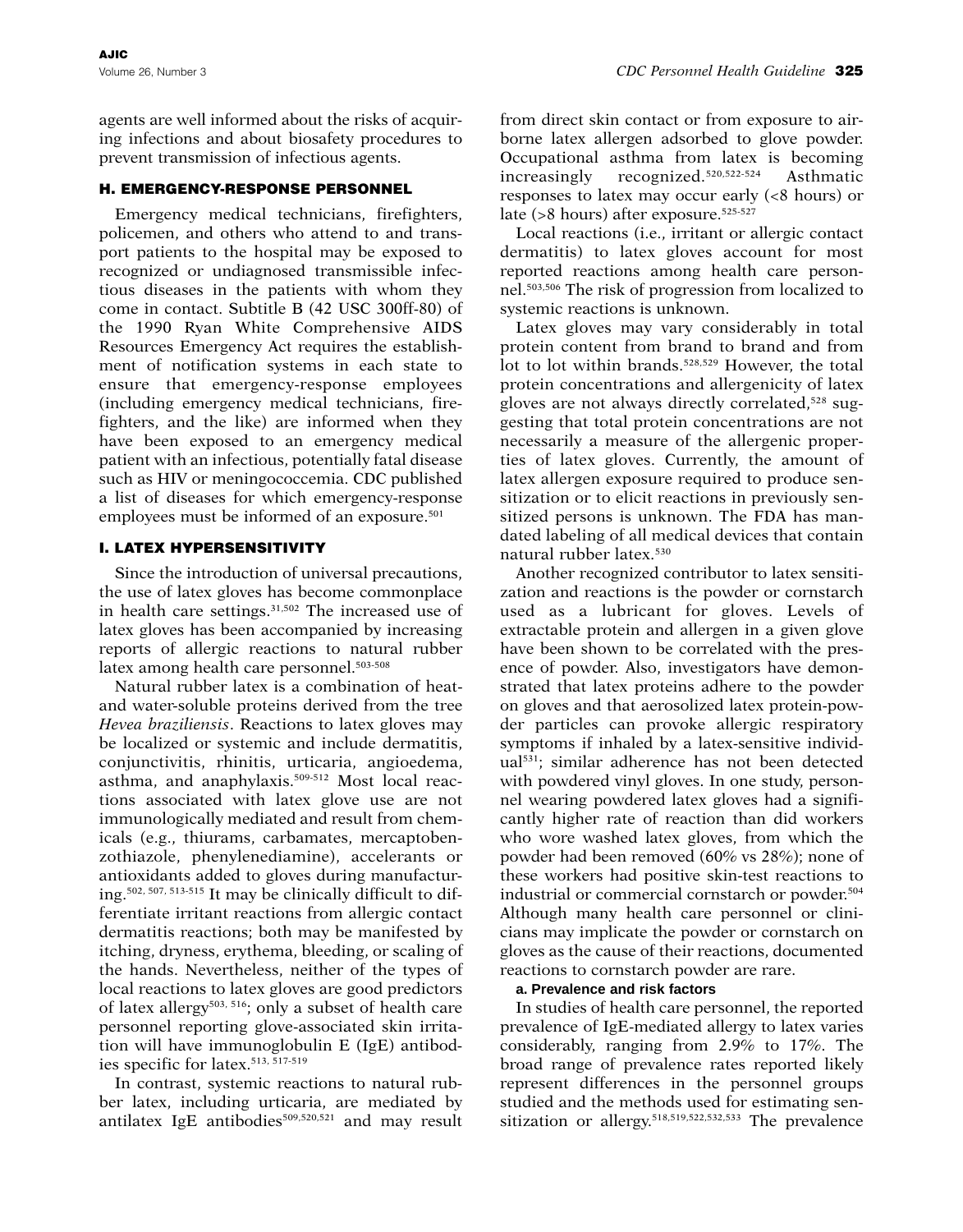detected in some studies also has been biased by enrollment or testing of only personnel with symptoms.504,508 However, it is estimated that a minority of health care personnel seek medical evaluation or treatment for latex-allergic conditions, even if they have symptoms. Thus, the true prevalence of these reactions among health care personnel is unknown.

The prevalence of sensitization to latex among health care personnel has been shown to vary by job category and by location within a facility. 506,533 In one study of 224 health care personnel, the overall prevalence of skin-prick reactivity to latex was 17% but ranged from 0% (0/17) among housekeepers and clerical workers to 38% (5/13) among dental residents and assistants.<sup>506</sup> In another survey of 512 health care personnel, the prevalence among physicians (6.5%, 7/108) was greater than that among nurses (2.2%, 7/325) or other hospital personnel (1.3%, 1/79). Also, operating room personnel (6.2%, 9/145) were significantly more likely to be sensitized than were personnel assigned to general wards or laboratories (1.6%, 6/367); operating room nurses had fourfold the prevalence of general ward nurses (5.6% vs 1.2%).<sup>533</sup> Measurable levels of latex aeroallergen have been detected in the breathing zones of operating room personnel and may vary as much as 100-fold, depending on the invasiveness of the procedure and frequency of glove changes.534

Several factors have been linked with latex sensitization among health care personnel, including the presence of other allergic conditions (e.g., asthma, eczema, hay fever), 503,516,518,519,522,532,533 nonwhite ethnicity,519,532 elevated total IgE levels,<sup>519</sup> allergy to cosmetic powders or foods,<sup>535</sup> years or status (full-time vs part-time) of employment, and frequency or duration of glove use.503,516,522,533 Coexistent allergy to certain fruits (e.g., bananas,  $536,537$  avocados,  $538,539$  and chestnuts540) also has been described in latex-allergic health care personnel.

Skin irritation and eczematous dermatitis<sup>516,533</sup> (conditions that may allow passage of latex proteins through the skin) and use of other latex products (e.g., condoms, diaphragms) have not been consistently linked to latex sensitization in health care personnel.

#### **b. Diagnosis and identification**

Diagnosis of latex allergy in personnel relies largely on a clinical history of symptoms elicited by exposure to latex products (e.g., balloons, gloves). Clinical symptoms, such as urticaria, may be good predictors of IgE-medicated allergy.<sup>516,519</sup>

A variety of methods have been used to aid in the identification of latex-allergic persons; most are experimental and have not been approved for clinical use. Skin-prick testing may be the most sensitive method for diagnosis of IgE-mediated allergy, but no standardized FDA-approved antigen is currently available in the United States for detection of latex-specific IgE antibodies. Moreover, the use of some skin-test reagents in highly sensitized persons has been associated with adverse outcomes,<sup> $541$ </sup> suggesting that these nonstandardized reagents may not be safe for routine use. In Europe, where a standardized testing antigen has been developed, skin-prick testing has been used successfully.

FDA-approved immunoassays are available for detection of latex-specific IgE antibodies in blood. The FDA has recommended that these assays be used as confirmatory tests, rather than screening tests, for persons in whom latex allergy is suspected on the basis of clinical history and findings. Levels of detectable antibody appear to be associated with symptoms,<sup>504,519</sup> but, as with other allergens, the correlation between serum concentrations of latex-specific IgE antibodies and symptom severity may not be predictable.<sup>312,504,516</sup>

#### **c. Prevention strategies**

Avoiding latex products remains the cornerstone of preventing sensitization (primary prevention) and reactions (secondary prevention) to natural rubber latex products. Proposed strategies to reduce the risk of reactions to natural rubber latex have included the use of the following: (a) nonlatex (e.g., vinyl) products alone or in combination with latex gloves, (b) powder-free latex gloves, (c) powdered latex gloves washed to remove powder, and (d) "low-protein" latex gloves. However, none of these interventions has been prospectively studied in controlled trials to assess cost-effectiveness or efficacy in preventing sensitization or reactions.

Because latex proteins can be aerosolized when powdered gloves are donned or removed, systemic symptoms caused by latex aeroallergens may not be alleviated by simply avoiding latex products, particularly if coworkers of the affected worker continue to use powdered latex gloves. Although the risk of a worker's exposure is greatest when gloves are donned or removed, allergenic proteins also may settle on environmental surfaces, surgical gowns, or other clothing and become resuspended. The use of powder-free or low-protein gloves appears more effective and less costly than either laminar-flow or high-efficiency particulate air-filtered glove-changing stations in reducing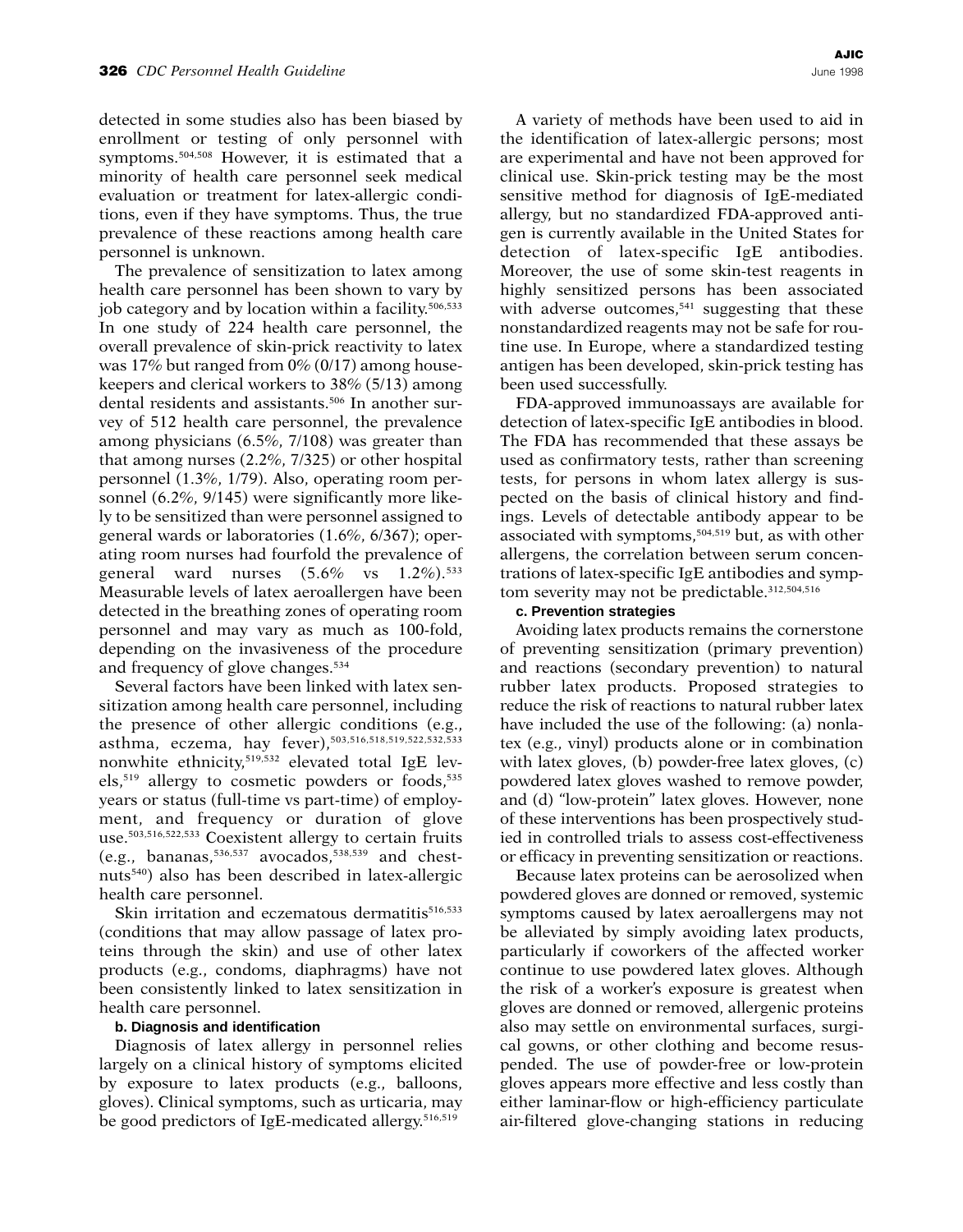latex aeroallergens.<sup>534</sup> For personnel with systemic manifestations of latex allergy, workplace restriction or reassignment may be necessary.

## **J. THE AMERICANS WITH DISABILITIES ACT**

The Americans With Disabilities Act provides guidelines for hiring and placing employees with disabilities, as defined in the Act.<sup>542-545</sup> In general, employers must assess applicants for their qualifications to perform the tasks inherent to the job for which the employee is being considered. Applicants may be asked about their ability to perform specific job functions but may not be asked about the existence, nature, or severity of a disability. Employers must make a "reasonable accommodation" to allow an individual to perform the essential functions of a job, unless the employer can prove that this would create undue hardship because of significant difficulty or expense.

The provisions of the Americans With Disabilities Act need to be incorporated into infec-

tion control policies for health care personnel. For example, applicants with a communicable disease spread by aerosol could justifiably be denied employment (until they are no longer infectious) because they could pose a direct threat to others. On the other hand, applicants who are immunocompromised may not necessarily be excluded because of an increased risk for acquiring an infection in the hospital if the employer can make reasonable accommodations that prevent exposure. Health care personnel who are known to be immunocompromised need to be referred to personnel health professionals who can individually counsel the employees on their risk for infection. At the request of the immunocompromised health care personnel, employers should offer but not compel a work setting in which health care personnel would have the lowest possible risk for occupational exposure to infectious agents. Evaluation of individual situations also needs to include consideration of the provisions of other applicable federal, state, and local laws.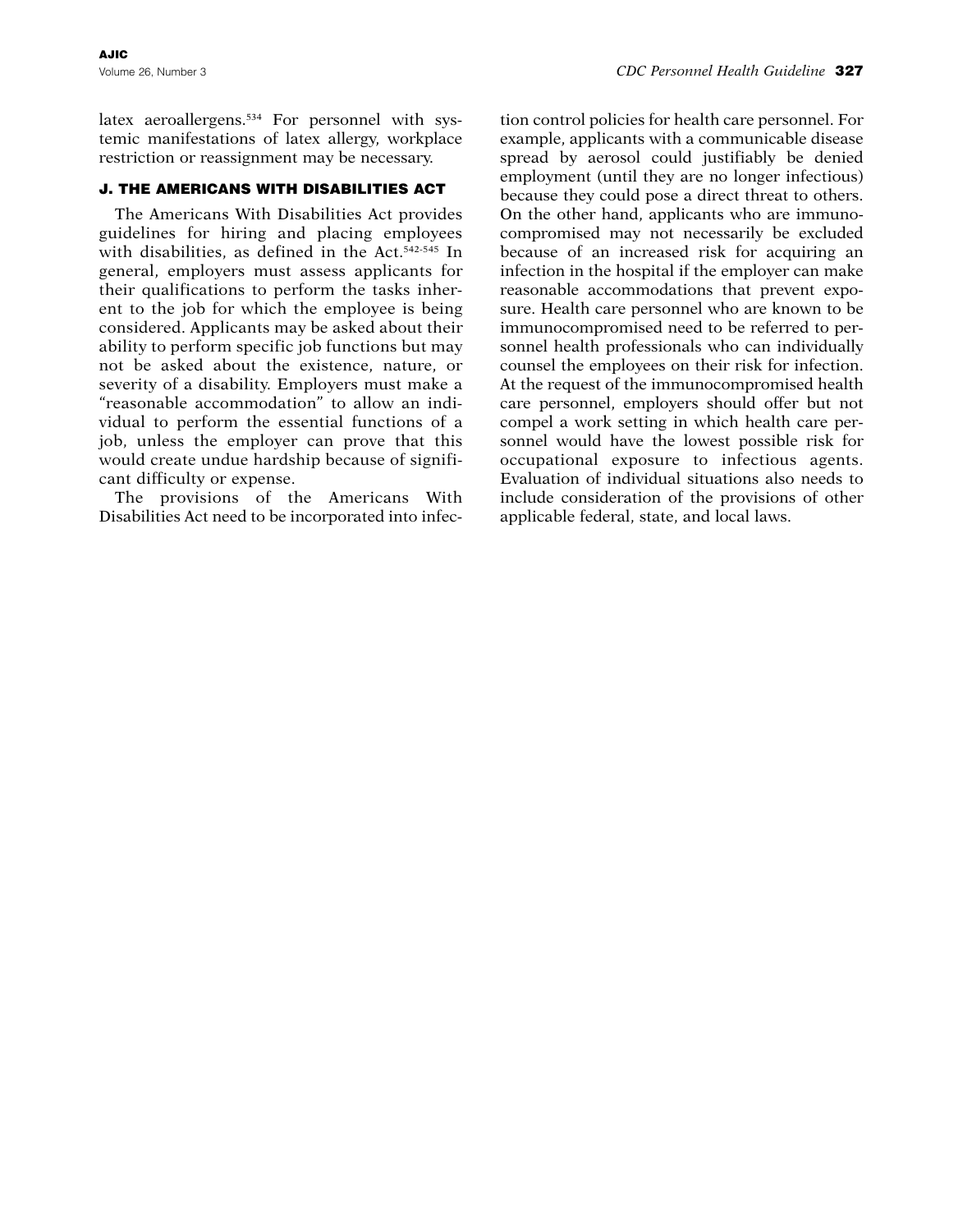# **Part II. Recommendations for prevention of infections in health care personnel**

**The Hospital Infection Control Practices Advisory Committee Centers for Disease Control and Prevention Public Health Service U.S. Department of Health and Human Services** 

# **A. INTRODUCTION**

In this document, the term *health care personnel*  refers to all paid and unpaid persons working in health care settings who have the potential for exposure to infectious materials including body substances, contaminated medical supplies and equipment, contaminated environmental surfaces, or contaminated air. These personnel may include but are not limited to physicians, nurses, technicians, therapists, pharmacists, nursing assistants, laboratory personnel, autopsy personnel, emergency medical service personnel, dental personnel, students and trainees, contractual staff not employed by the health care facility, and persons not directly involved in patient care but potentially exposed to infectious agents (e.g., volunteer, dietary, housekeeping, maintenance, and clerical personnel).

As in previous CDC guidelines, each recommendation is categorized on the basis of existing scientific data, theoretic rationale, applicability, and potential economic impact. The system for categorizing recommendations is as follows:

# **Category IA**

Strongly recommended for all hospitals and strongly supported by well-designed experimental or epidemiologic studies.

# **Category IB**

Strongly recommended for all hospitals and reviewed as effective by experts in the field and a consensus of Hospital Infection Control Practices Advisory Committee members on the basis of strong rationale and suggestive evidence, even though definitive scientific studies have not been done.

# **Category II**

Suggested for implementation in many hospitals. Recommendations may be supported by suggestive clinical or epidemiologic studies, a strong theoretic rationale, or definitive studies applicable to some but not all hospitals.

# **No recommendation; unresolved issue**

Practices for which insufficient evidence or consensus regarding efficacy exists.

# **B. ELEMENTS OF A PERSONNEL HEALTH SERVICE FOR INFECTION CONTROL**

# **1. Coordinated planning and administration**

- a. Coordinate policy making and planning for the personnel health service among the hospital administration, personnel health service, infection control personnel clinical services, pharmacy personnel, various other hospital departments, and relevant external agencies. Include paid and nonpaid personnel (e.g., volunteers, trainees, physicians, out-of-hospital and contractual personnel, and emergency responders) in the plan. *Category IB*
- b. Establish an active system and develop a written policy for notifying infection control personnel of (1) infections in personnel (including volunteers, trainees, contractual personnel, and out-of-hospital personnel) that require work restrictions or exclusion from work, (2) clearance for work after an infectious illness that required work restrictions or exclusion, (3) work-related infections and exposures, and when appropriate (4) results of epidemiologic investigations. *Category IB*
- c. Develop protocols to ensure coordination between the personnel health program, the infection control program, and other relevant departments of the facility. *Category IB*

# **2. Placement evaluation**

- a. Before personnel begin duty or are given a new work assignment, conduct health inventories. The inventories should include the following: (1) immunization status or history of vaccine-preventable diseases (e.g., chickenpox, measles, mumps, rubella, hepatitis B) and (2) history of any conditions that may predispose personnel toward acquiring or transmitting infectious diseases. *Category IB*
- b. Perform directed physical and laboratory examinations on personnel, as indicated by the results of the health inventory. Include examinations to detect conditions that might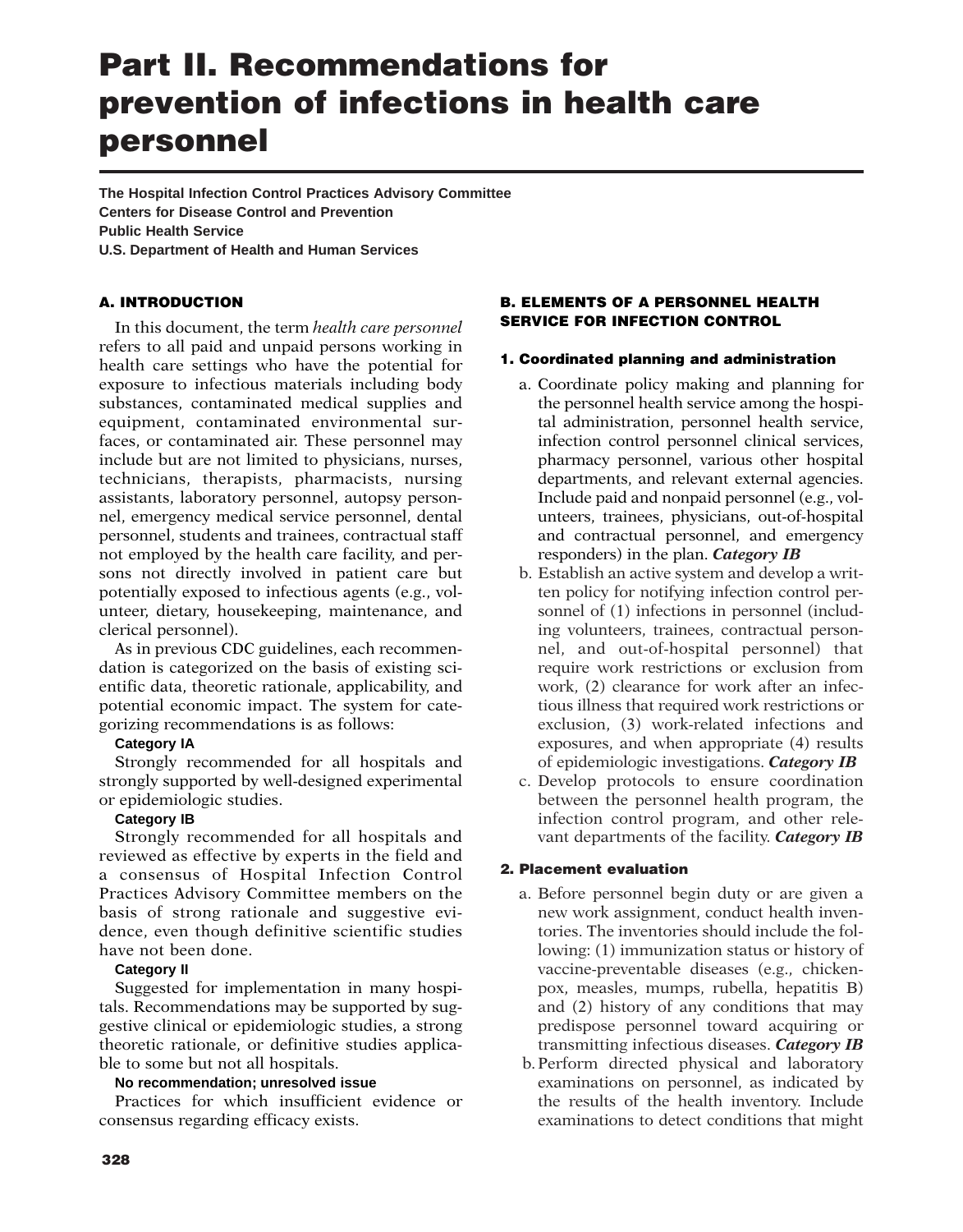increase the likelihood of transmitting disease to patients or cause unusual susceptibility to infection, and examinations to serve as a baseline for determining whether any future problems are work related. Category IB

- c. Conduct personnel health assessments other than placement evaluations on an as-needed basis, for example, as required to evaluate work-related illness or exposures to infectious diseases. Category IB
- d. Do not perform routine cultures on personnel (e.g., cultures of the nose, throat, or stool) as part of the placement evaluation.170 Category IB
- e. Conduct routine screening for TB by using the intradermal (Mantoux), intermediate-strength (5 tuberculin units) PPD test on personnel who have potential for exposure to TB. Category II
- f. Conduct routine serologic screening for some vaccine-preventable diseases, such as hepatitis B, measles, mumps, rubella, or varicella, if deemed to be cost-effective to the hospital and beneficial to the health care personnel. Category II

# **3. Personnel health and safety education**

a. Provide personnel, annually and whenever the need arises, with in-service training and education on infection control appropriate and specific for their work assignments, so that personnel can maintain accurate and up-todate knowledge about the essential elements of infection control. Ensure that the following topics are included in the initial training on infection control: (1) handwashing; (2) modes of transmission of infection and importance of complying with standard and transmissionbased precautions; (3) importance of reporting certain illnesses or conditions (whether work related or acquired outside the hospital), such as generalized rash or skin lesions that are vesicular, pustular, or weeping, jaundice, illnesses that do not resolve within a designated period (e.g., a cough that persists for >2 weeks, gastrointestinal illness, or febrile illness with fever of  $>103^\circ$  F lasting  $>2$  days), and hospitalizations resulting from febrile or other contagious diseases; (4) tuberculosis control; (5) importance of complying with standard precautions and reporting exposure to blood and body fluids to prevent transmission of bloodborne pathogens; (6) importance of cooperating with infection control personnel during outbreak investigations; and (7) importance of personnel screening and immunization programs. *Category IB* 

- b. Ensure that all personnel know whether they have medical conditions or receive medical treatment that renders them more susceptible to or more likely to transmit infections, so that they can follow recommendations to greatly reduce their risk of transmitting or acquiring infections (e.g., request for work reassignment). *Category IB*
- c. Make specific written policies and procedures for control of infections in health care personnel readily available to all personnel. *Category IB*
- d. Provide educational information appropriate, in content and vocabulary, to the educational level, literacy, and language of the employee. *Category IB*

# **4. Job-related illnesses and exposures**

- a. Maintain a record on health care personnel that includes information obtained during the medical evaluation, immunization records, results of tests obtained in any screening or control programs, and reports of work-related illnesses or exposures in accordance with state and federal regulatory requirements.
- b. Establish a readily available mechanism for personnel to obtain advice about illnesses they may acquire from or transmit to patients. *Category IB*
- c. Develop written protocols for handling jobrelated and community-acquired infectious diseases or important exposures. Record the occurrences of job-related infectious diseases or important exposures in the person's record and when applicable notify appropriate infection control personnel and members of the personnel health service. *Category IB*

# **5. Record keeping, data management, and confidentiality**

- a. Establish and keep an updated record for all personnel and maintain the confidentiality of their records while ensuring that they receive appropriate management for occupational illnesses or exposures. Ensure that individual records for volunteers, trainees, contractual personnel, and personnel who provide care outside of hospitals are similarly kept and maintained. *Category IB*
- b. Ensure that when data on personnel health are made public, the individual's confidentiality is maintained, for example, by releasing only aggregate numbers. *Category IB*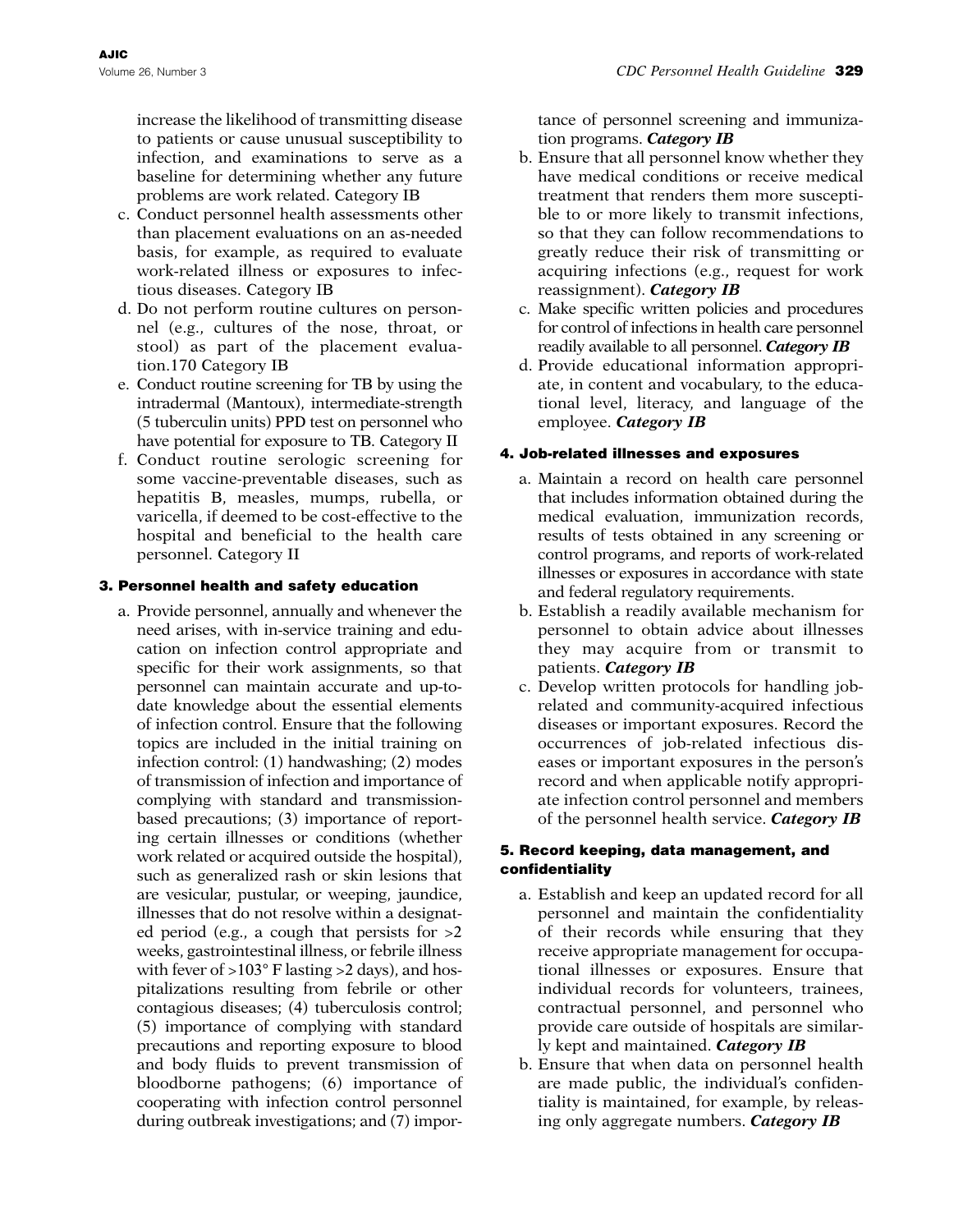- c. Maintain a personnel database, preferably computerized, that allows tracking of personnel immunizations, screening tests, and assessment of trends of infections and diseases in personnel. Copies of their individual records are to be available to personnel. *Category IB*
- d. Periodically review and assess aggregate data gathered on personnel health (e.g., rates of PPD-test conversion) to determine the need for action. *Category IB*
- e. Ensure that all federal, state, local, and community standards on medical record keeping and confidentiality are met.26,27 *Category IB*

## **C. PROTECTION OF PERSONNEL AND OTHER PATIENTS FROM PATIENTS WITH INFECTIONS**

Apply precautions described in the current "Guideline for Isolation Precautions in Hospitals"3 and other guidelines.382 *Category IB* 

## **D. IMMUNIZATION OF HEALTH CARE PER-SONNEL, GENERAL RECOMMENDATIONS**

- 1. Formulate a written comprehensive policy on immunizing health care personnel. *Category IB*
- 2. Ensure that persons administering immunizing agents are (a) familiar with ACIP recommendations,<sup>8,9</sup> (b) well informed about indications, storage, dosage, preparation, side effects, and contraindications for each of the vaccines, toxoids, and immune globulins used, $8,9,24$  and (c) kept updated on national and local recommendations regarding vaccination of health care personnel (Tables 1 and 2). *Category IB*
- 3. Ensure that immunization product information is available at all times and that a pertinent health history, especially a history of allergy and potential vaccine contraindications, is obtained from each person before an agent is given (Table 2). *Category IB*
- 4. Develop a list of needed immunizations for each employee during screening and an individual plan to provide the necessary vaccines. *Category IB*
- 5. In the absence of a known occupational exposure, provide personnel with on-site immunizations or refer personnel to their own health care providers for routine non–occupation-related immunizations against diphtheria, pneumococcal disease, hepatitis A, or tetanus (Table 1). *Category IB*
- 6. Provide vaccine to personnel who may have occupational exposure to uncommon dis-

eases such as plague, typhus, or yellow fever, or refer them to their own health care providers. *Category IB* 

# **E. PROPHYLAXIS AND FOLLOW-UP AFTER EXPOSURE, GENERAL RECOMMENDATIONS**

- 1. Ensure that when personnel are offered necessary prophylactic treatment with drugs, vaccines, or immune globulins, they are informed of (a) options for prophylaxis, (b) the risk (if known) of infection when treatment is not accepted, (c) the degree of protection provided by the therapy, and (d) the potential side effects of the therapy. *Category IB*
- 2. Ensure that when personnel are exposed to particular infectious agents, they are informed of (a) the recommended postexposure management that is based on current knowledge about the epidemiology of the infection, (b) the risk (if known) of transmitting the infection to patients, other personnel, or other contacts, and (c) the methods of preventing transmission of the infection to other persons. *Category IB*

# **F. PERSONNEL RESTRICTION BECAUSE OF INFECTIOUS ILLNESSES OR SPECIAL CONDI-TIONS, GENERAL RECOMMENDATIONS**

- 1. Develop well-defined policies concerning contact of personnel with patients when personnel have potentially transmissible conditions. These policies should govern (a) personnel responsibility in using the health service and reporting illness, (b) work restrictions, and (c) clearance for work after an illness that required work restriction. *Category IB*
- 2. Identify the persons with authority to relieve personnel of duties. *Category IB*
- 3. Develop work-exclusion policies that encourage personnel to report their illnesses or exposures and that do not penalize them with loss of wages, benefits, or job status. *Category IB*
- 4. Educate and encourage personnel who have signs and symptoms of a transmissible infectious disease to report their condition promptly to their supervisor and occupational health. *Category IB*
- 5. Provide appropriate education for personnel on the importance of good hygienic practices, especially handwashing and covering the nose and mouth when coughing and sneezing. *Category IB*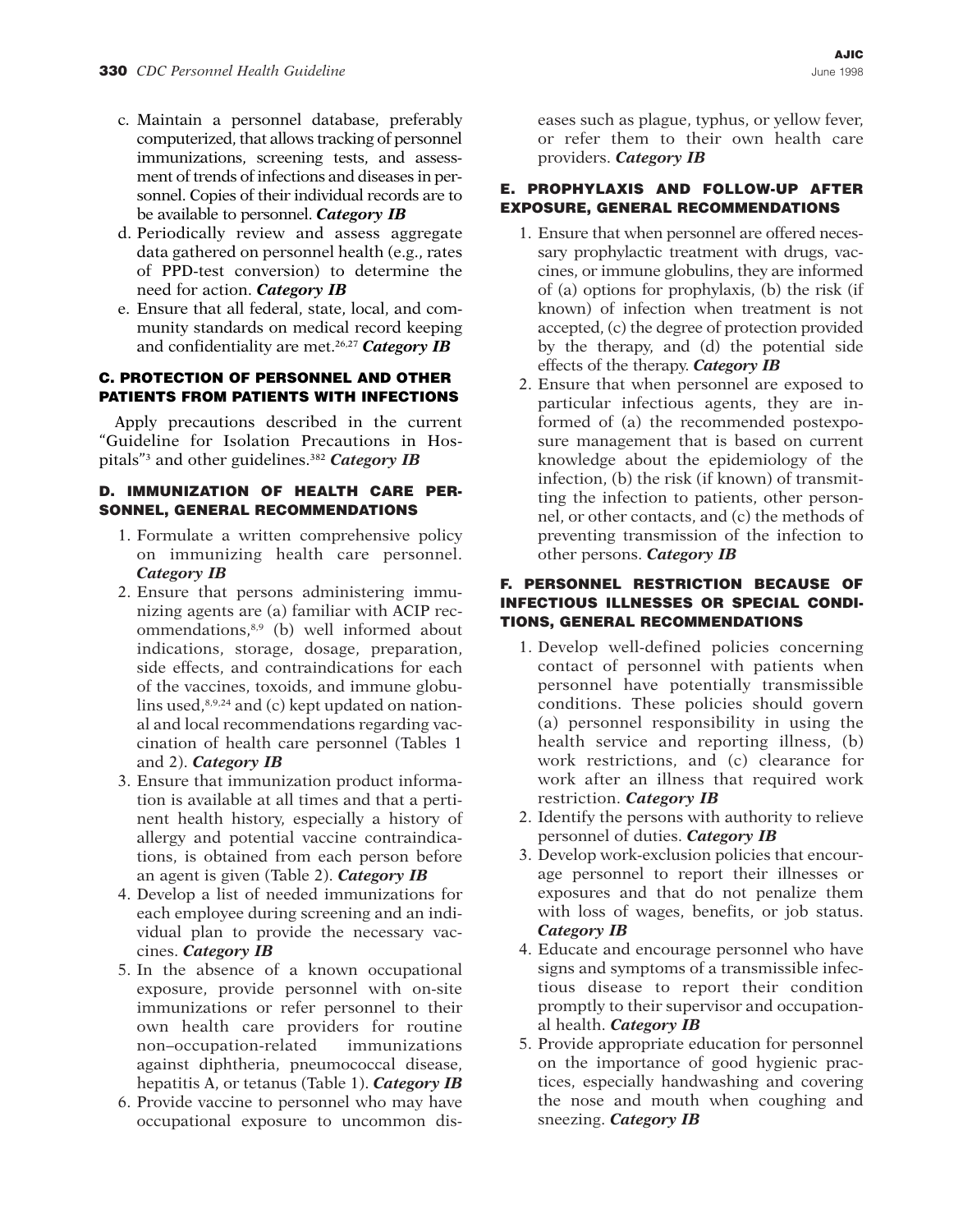# **G. PREVENTION OF NOSOCOMIAL TRANS-MISSION OF SELECTED INFECTIONS**

# **1. Bloodborne pathogens, general recommendation**

Ensure that health care personnel are familiar with precautions to prevent occupational transmission of bloodborne pathogens.3,6,30,31,39 *Category IA* 

Follow state and federal guidelines and strategies for determining the need for work restrictions for health care personnel infected with bloodborne pathogens.48 *Category IB* 

# **a. Hepatitis B**

- 1) Administer hepatitis B vaccine to personnel who perform tasks involving routine and inadvertent (e.g., as with housekeepers) contact with blood, other body fluids (including blood-contaminated fluids), and sharp medical instruments or other sharp objects.9,10,40 *Category IA*
- 2) Before vaccinating personnel, do not routinely perform serologic screening for hepatitis B, unless the health care organization considers screening cost-effective or the potential vaccinee requests it.9 *Category IA*
- 3) Conduct postvaccination screening for immunity to hepatitis B within 1 to 2 months after the administration of the third vaccine dose to personnel who perform tasks involving contact with blood, other body fluids (including blood-contaminated fluids), and sharp medical instruments or other sharp objects. *Category IA*
- 4) Revaccinate persons not found to have an antibody response after the initial hepatitis B vaccine series with a second threedose vaccine series. If persons still do not respond after revaccination, refer them for evaluation for lack of response, (e.g., possible chronic HBV infection; Tables 1 and 4).9 *Category IB*
- 5) Semiannually test for HBsAg and anti-HBs staff in chronic dialysis centers who do not respond to the hepatitis B vaccine.55 *Category IA*
- 6) Use both passive immunization with hepatitis B immune globulin and active immunization with hepatitis B vaccine for postexposure prophylaxis in susceptible personnel who have had a needlestick, percutaneous, or mucous membrane exposure to blood known or suspected to

be at high risk for being HBsAg seropositive (Table 6). *Category IA* 

7) Follow current recommendations for postexposure prophylaxis after percutaneous or mucous membrane exposure to blood and body fluids that is known or suspected to be at high risk for being HBsAg seropositive (Table 4).40 *Category IA* 

# **b. Hepatitis C**

- 1) Do not administer immune globulin to personnel who have exposure to blood or body fluids positive for antibody to HCV.37 *Category IB*
- 2) Consider implementing policies for postexposure follow-up at baseline and 6 months for health care personnel who have had a percutaneous or mucosal exposure to blood containing antibody to HCV.37 *Category IB*

# **c. Human immunodeficiency virus**

Follow current recommendations for postexposure prophylaxis after percutaneous or mucocutaneous exposure to blood or body fluids containing blood from a source suspected or known to be HIV-infected.33,80 *Category IB* 

# **2. Conjunctivitis**

Restrict personnel with epidemic keratoconjunctivitis or purulent conjunctivitis caused by other microorganisms from patient care and the patient's environment for the duration of symptoms. If symptoms persist longer than 5 to 7 days, refer personnel to an ophthalmologist for evaluation of continued infectiousness. *Category IB* 

# **3. Cytomegalovirus**

- a. Do not restrict personnel from work who contract CMV-related illnesses.119 *Category IB*
- b. Ensure that pregnant personnel are aware of the risks associated with CMV infection and infection control procedures to prevent transmission when working with high-risk patient groups (Table 6).3,117 *Category IA*
- c. Do not routinely use workplace reassignment as a method to reduce CMV exposures among seronegative pregnant personnel.88,92,95-97,102,105,106,119,120 *Category IA*

# **4. Diphtheria**

a. Encourage vaccination with Td every 10 years for health care personnel (Table 1). $9,19$ *Category IB*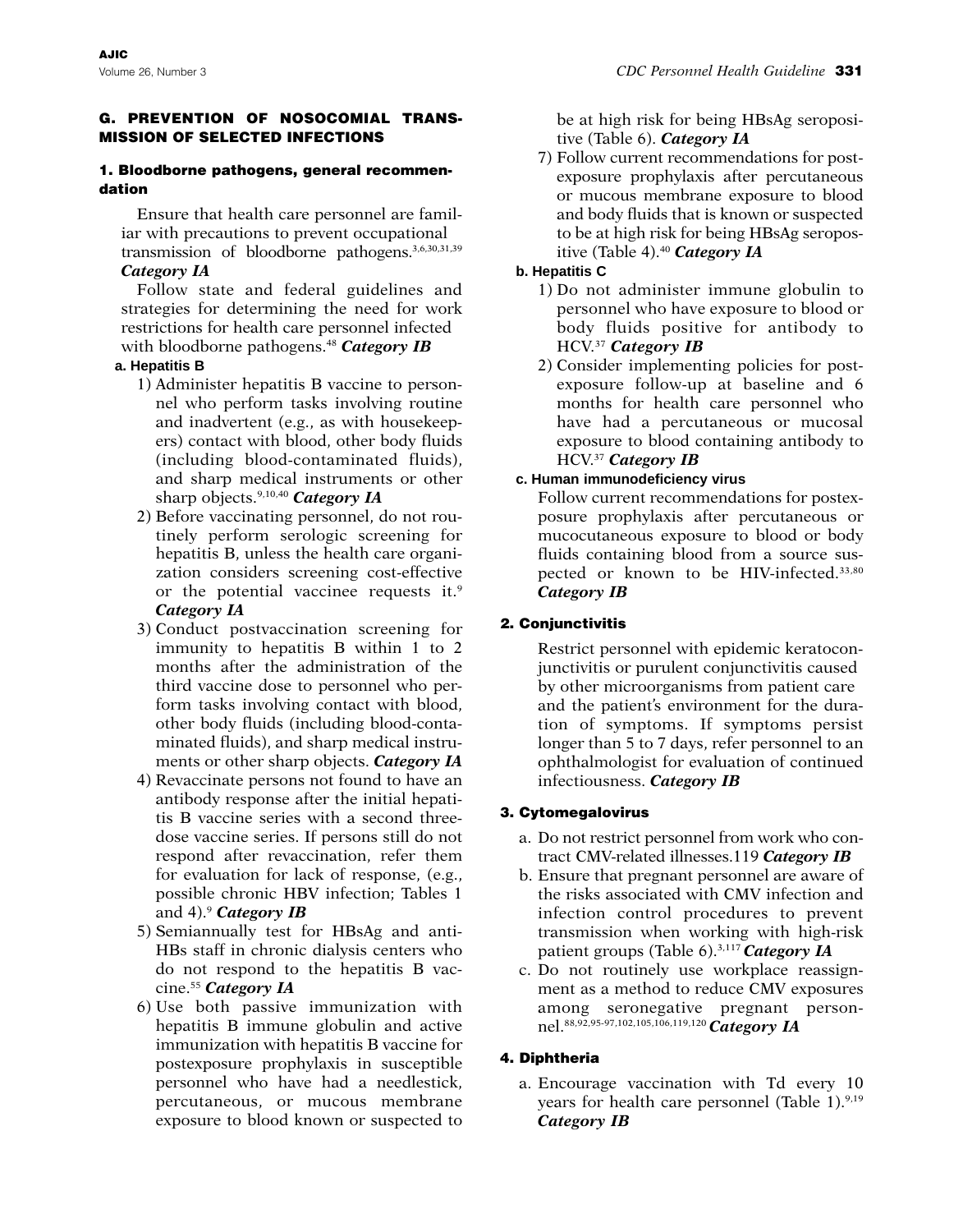- b. Obtain nasopharyngeal cultures from exposed personnel and monitor for signs and symptoms of diphtheria for 7 days after exposure.149 *Category IB*
- c. Administer antimicrobial prophylaxis to personnel who have contact with respiratory droplets or cutaneous lesions of patients infected with diphtheria. Also administer a dose of Td to previously immunized exposed personnel who have not been vaccinated within the previous 5 years (Table 1).19,149 *Category IB*
- d. Repeat nasopharyngeal cultures of personnel found to have positive cultures at least 2 weeks after completion of antimicrobial therapy. Repeat antimicrobial therapy if personnel remain culture positive.149 *Category IB*
- e. Exclude exposed personnel and those identified as asymptomatic carriers from duty until antimicrobial therapy is completed and results of two nasopharyngeal cultures obtained at least 24 hours apart are negative (Table 3).149 *Category IB*

# **5. Gastroenteritis**

- a. Vaccinate microbiology laboratory personnel who work with S. typhi on a regular basis, according to published guidelines.151,162 *Category II*
- b. Pending their evaluation, exclude personnel with acute gastrointestinal illnesses (vomiting or diarrhea, with or without other symptoms such as nausea, fever, or abdominal pain) from contact with patients and their environment or from food handling (Table 3).3,171 *Category IB*
- c. Consult local and state health authorities regarding work restrictions for patient care personnel or food handlers with enteric infections. *Category IB*
- d. Determine the etiology of gastrointestinal illness among personnel who care for patients at high risk for severe disease. *Category IB*
- e. Allow personnel infected with enteric pathogens to return to work after their symptoms resolve, unless local regulations require exclusion from duty. *Category II*
- f. Ensure that personnel returning to work after a gastrointestinal illness practice good hygienic practices, especially handwashing, to reduce or eliminate the risk of transmission of the infecting agents.<sup>167</sup> *Category IB*
- g. Do not routinely perform follow-up cultures or examinations of stool for enteric patho-

gens other than Salmonella to determine when the stool is free of the infecting organism, unless local regulations require such procedures. *Category IB* 

h. Do not perform routine stool cultures on asymptomatic health care personnel, unless required by state and local regulations. *Category IB* 

# **6. Hepatitis A virus**

- a. Do not routinely administer inactivated hepatitis A vaccine to health care personnel. Susceptible personnel living in areas where hepatitis A is highly endemic should be vaccinated to prevent acquisition of community-acquired infection.<sup>9,204</sup> *Category IB*
- b. Do not routinely administer immune globulin as prophylaxis for personnel providing care or who are exposed to a patient with hepatitis A.204 *Category IB*
- c. Administer immune globulin (0.02 ml/kg) to personnel who have had oral exposure to fecal excretions from a person acutely infected with HAV (Table 1).204 *Category IA*
- d. In documented outbreaks involving transmission of HAV from patient to patient or from patient to health care worker, use of immune globulin may be indicated in persons with close contact with infected persons. Contact the local health department regarding control measures (Table 1). *Category IB*
- e. Exclude personnel who have acute hepatitis A from duty until 1 week after the onset of jaundice (Table 3). *Category IA*

# **7. Herpes simplex virus**

- a. Evaluate personnel with primary or recurrent orofacial herpes simplex infections on a case-by-case basis to assess the potential for transmission to high-risk patients (e.g., neonates, intensive care unit patients, patients with severe burns or eczema, and severely immunocompromised patients) and the need for exclusion from the care of such patients (Table 3).209,218 *Category IB*
- b. Counsel personnel with orofacial herpes simplex to cover and not touch the infected lesions, to observe handwashing policies, and not to allow the lesions to touch patients with dermatitis.215 *Category IB*
- c. Exclude personnel with herpes simplex infections of the fingers or hands (herpetic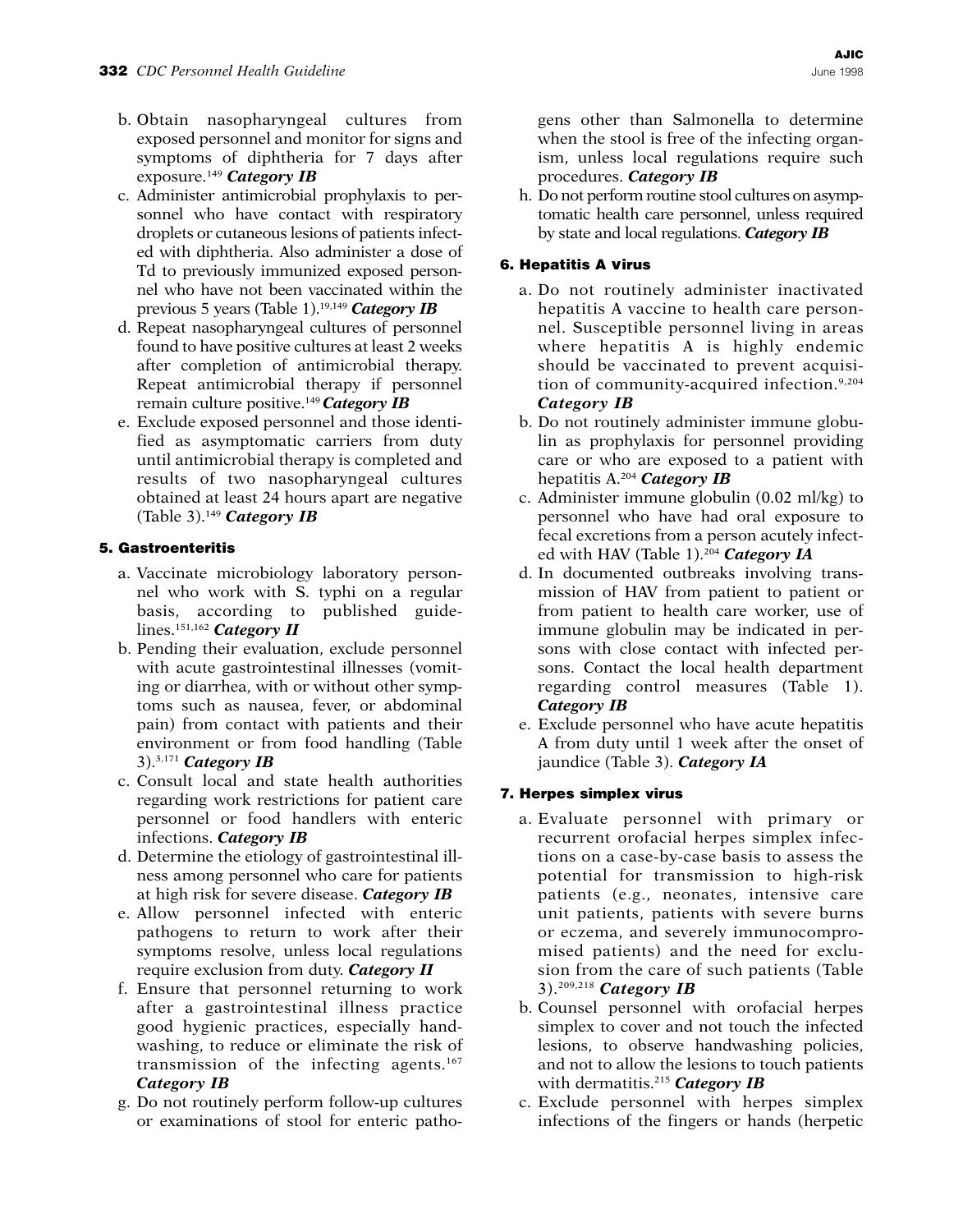whitlow) from contact with patients until their lesions are healed.213,214 *Category IB* 

# **8. Measles**

- a. Ensure that all personnel have documented immunity to measles.
	- 1) Administer measles vaccine\* to persons born in 1957 or later, unless they have evidence of measles immunity. <sup>9</sup>*Category IA*
	- 2) Administer measles vaccine\* to personnel born before 1957 if they do not have evidence of measles immunity and are at risk for occupational exposure to measles (Table 1).8,221,233,234 *Category IA*
	- 3) Do not routinely perform serologic screening for measles before administering measles vaccine\* to personnel, unless the health care employer considers screening cost-effective or the potential vaccinee requests it.8,11,235-238 *Category IA*
	- 4) Administer postexposure measles vaccine\* to measles-susceptible personnel who have contact with persons with measles within 72 hours after the exposure (Tables 1 through 3).8 *Category IA*
- b. Exclude exposed personnel who do not have documented immunity to measles from duty from the fifth day after the first exposure until the 21st day after the last exposure to measles, regardless of whether they receive 3).11,237 postexposure vaccine (Table *Category IB*
- c. Exclude personnel who acquire measles from duty for 7 days after rash develops or for the duration of their acute illness, whichever is longer (Table 3).<sup>9</sup> Category **IB**

# **9. Meningococcal disease**

- a. Do not routinely administer meningococcal vaccine to health care personnel.15 *Category IB*
- b. Consider vaccination of laboratory personnel who are routinely exposed to N. meningitidis in solutions that may be aerosolized (Table 1).15 *Category IB*
- c. Immediately offer antimicrobial prophylaxis to personnel who have had intensive close contact (e.g., mouth-to-mouth resuscitation, endotracheal intubation, endotracheal tube management) with a patient with meningococcal disease before administration of

antibiotics without the use of proper precautions (Table 1).15 *Category IB* 

- d. Do not routinely give quadrivalent A,C,Y,W-135 meningococcal vaccines for postexposure prophylaxis (Table 1).15 *Category II*
- e. Administer meningococcal vaccine to personnel (and other persons likely to have contact with infected persons) to control serogroup C outbreaks after consultation with public health authorities.15 *Category IB*
- f. Consider preexposure vaccination of laboratory personnel who routinely handle soluble preparations of N. meningitidis.15 *Category II*
- g. Exclude personnel with N. meningitidis infections from duty until 24 hours after the start of effective therapy. Do not routinely exclude personnel from duty who only have nasopharyngeal carriage of N. meningitidis. *Category IA*

# **10. Mumps**

- a. Administer mumps vaccine\* to all personnel without documented evidence of mumps immunity, unless otherwise contraindicated (Table 1).9,258 *Category IA*
- b. Before vaccinating personnel with mumps vaccine,\* do not routinely perform serologic screening for mumps, unless the health care employer considers screening cost-effective or it is requested by the potential vaccinee.12 *Category IB*
- c. Exclude susceptible personnel who are exposed to mumps from duty from the 12th day after the first exposure through the 26th day after the last exposure or, if symptoms develop, until 9 days after the onset of parotitis (Table 3).9,255 *Category IB*

# **11. Parvovirus**

- a. Ensure that pregnant personnel are aware of the risks associated with parvovirus infection and of infection control procedures to prevent transmission when working with high-risk patient groups (Table 6).274,275 *Category IB*
- b. Do not routinely exclude pregnant personnel from caring for patients with B19. *Category IB*

# **12. Pertussis**

- a. Do not administer whole-cell pertussis vaccine to personnel (Table 1).9 *Category IB*
- b. NO RECOMMENDATION for routine administration of an acellular pertussis vaccine to health care personnel. UNRE-SOLVED ISSUE

<sup>\*</sup>MMR is the vaccine of choice. If the recipient is known to be immune to one or more of the components, monovalent or bivalent vaccines may be used.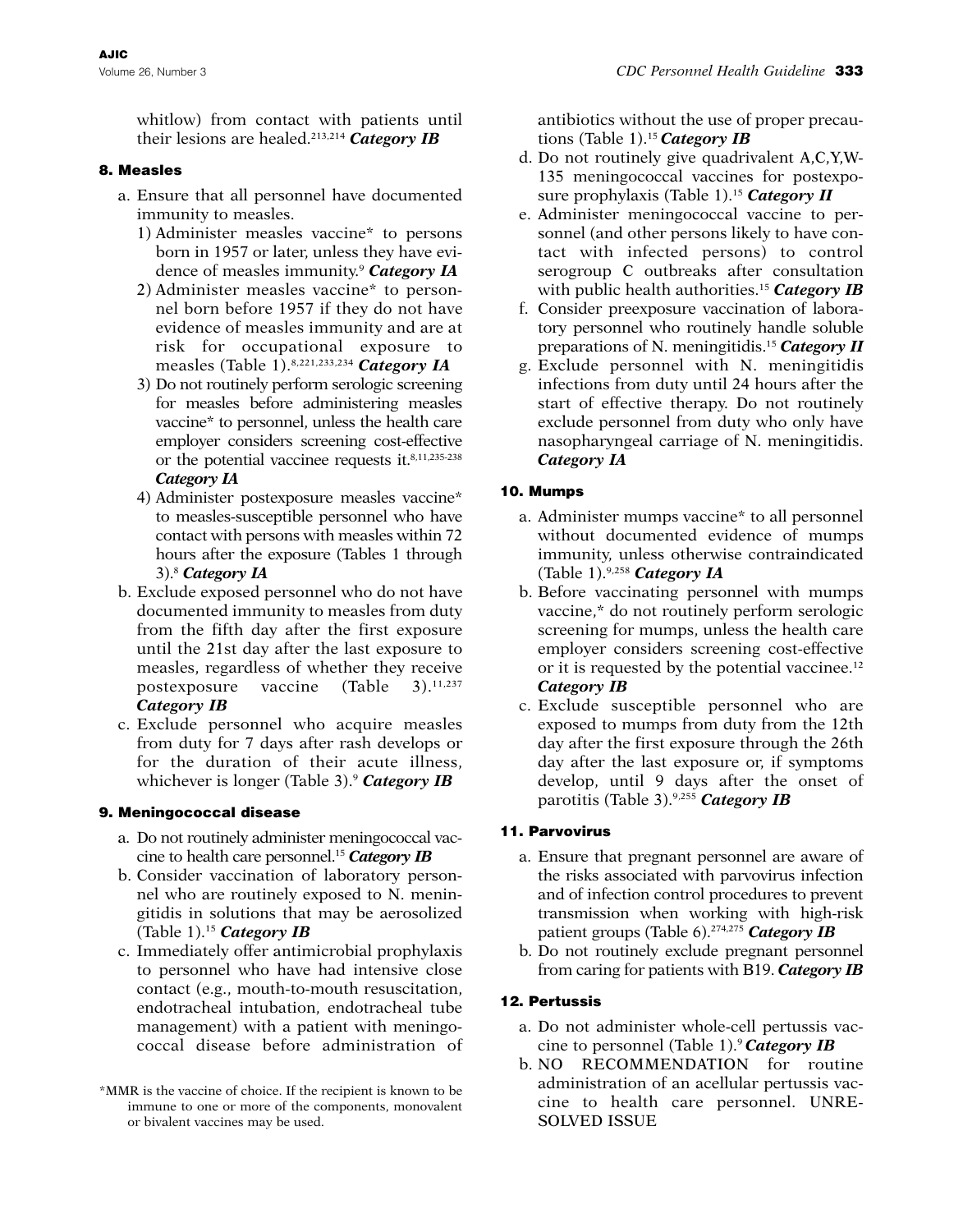- c. Immediately offer antimicrobial prophylaxis against pertussis to personnel who have had unprotected (i.e., without the use of proper precautions), intensive (i.e., close, face-toface) contact with a patient who has a clinical syndrome highly suggestive of pertussis and whose cultures are pending; discontinue prophylaxis if results of cultures or other tests are negative for pertussis and the clinical course is suggestive of an alternate diagnosis (Table 1).287,288 *Category II*
- d. Exclude personnel in whom symptoms develop (e.g., cough  $\geq$ 7 days, particularly if accompanied by paroxysms of coughing, inspiratory whoop, or posttussive vomiting) after known exposure to pertussis from patient care areas until 5 days after the start of appropriate therapy (Table 3).9 *Category IB*

## **13. Poliomyelitis**

- a. Determine whether the following personnel have completed a primary vaccination series: (1) persons who may have contact with patients or the secretions of patients who may be excreting wild polioviruses and (2) laboratory personnel who handle specimens that might contain wild polioviruses or who do cultures to amplify virus (Table 1).<sup>21</sup> *Category IA*
- b. For above personnel, including pregnant personnel or personnel with an immunodeficiency, who have no proof of having completed a primary series of polio immunization, administer the enhanced inactivated poliovirus vaccine rather than oral poliovirus vaccine for completion of the series (Table 1).<sup>21</sup> *Category IB*
- c. When a case of wild-type poliomyelitis infection is detected or an outbreak of poliomyelitis occurs, contact the CDC through the state health department. *Category IB*

#### **14. Rabies**

- a. Provide preexposure vaccination to personnel who work with rabies virus or infected animals in rabies diagnostic or research activities (Table 1).5,22 *Category IA*
- b. After consultation with public health authorities, give a full course of antirabies treatment to personnel who either have

been bitten by a human being with rabies or have scratches, abrasions, open wounds, or mucous membranes contaminated with saliva or other potentially infective material from a human being with rabies. In previously vaccinated individuals, postexposure therapy is abbreviated to include only a single dose of vaccine on day 0 and one on day 3 (Table 1).<sup>295-297</sup> *Category IB* 

## **15. Rubella**

- a. Vaccinate all personnel without documented immunity to rubella with rubella vaccine\* (Table 1).9,309 *Category IA*
- b. Consult local and state health departments regarding regulations for rubella immunity in health care personnel. *Category IA*
- c. Do not perform serologic screening for rubella before vaccinating personnel with rubella vaccine,\* unless the health care employer considers it cost-effective or the potential vaccinee requests it.237 *Category IB*
- d. Do not administer rubella vaccine\* to susceptible personnel who are pregnant or might become pregnant within 3 months of vaccination (Table 1).9 *Category IA*
- e. Administer rubella vaccine\* in the postpartum period to female personnel not known to be immune. *Category IA*
- f. Exclude susceptible personnel who are exposed to rubella from duty from the seventh day after the first exposure through the 21st day after the last exposure (Table 3).<sup>9</sup> *Category IB*
- g. Exclude personnel who acquire rubella from duty until 7 days after the beginning of the rash (Table 3).9 *Category IB*

#### **16. Scabies and pediculosis**

- a. Evaluate exposed personnel for signs and symptoms of mite infestation and provide appropriate therapy for confirmed or suspected scabies.311 *Category IA*
- b. Evaluate exposed personnel for louse infestation and provide appropriate therapy for confirmed pediculosis.330 *Category IA*
- c. Do not routinely provide prophylactic scabicide treatment to personnel who have had skin-to-skin contact with patients or other persons with scabies (Table 1).<sup>310,311,316,326</sup> *Category II*
- d. Consider providing prophylactic scabicide treatment to personnel who have skin-to

<sup>\*</sup>MMR is the vaccine of choice. If the recipient is known to be immune to one or more of the components, monovalent or bivalent vaccines may be used.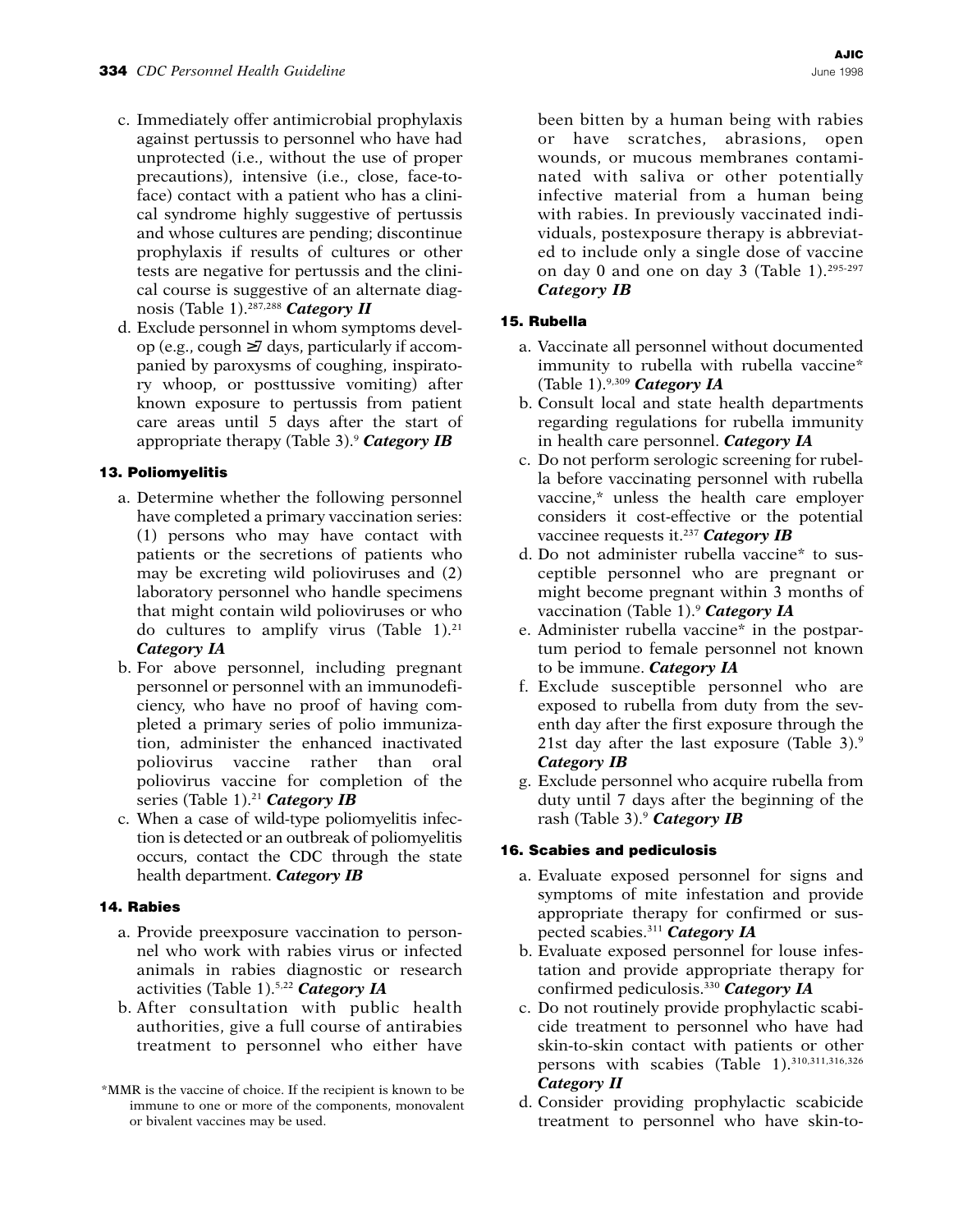Volume 26, Number 3 *CDC Personnel Health Guideline* **335** 

skin contact with patients or other persons with scabies in situations where transmission has occurred.311,331 *Category II* 

- e. Do not routinely provide prophylactic pediculicide treatment to personnel who have had contact with patients or other persons with pediculosis, unless they have evidence of infestation. *Category II*
- f. Exclude personnel with confirmed scabies from the care of patients until they have received appropriate treatment and have been shown, by medical evaluation, to have been effectively treated.311 *Category II*
- g. Exclude personnel with confirmed or suspected louse infestation from contact with patients until after they receive appropriate initial treatment and are found to be free of adult and immature lice (Table 3).335 *Category IB*

# **17. Staphylococcal infection or carriage**

- a. Obtain appropriate cultures and exclude personnel from patient care or food handling if they have a draining lesion suspected to be caused by S. aureus, until the infections have been ruled out or personnel have received adequate therapy and their infections have resolved (Table 3).340 *Category IB*
- b. Do not routinely exclude personnel with suspected or confirmed carriage of S. aureus (on nose, hand, or other body site) from patient care or food handling unless it is shown epidemiologically that they are responsible for disseminating the organism in the health care setting (Table 3).<sup>340,342,343,350</sup> *Category IB*

# **18. Group A Streptococcus infections**

- a. Obtain appropriate cultures and exclude personnel from patient care or food handling if they have draining lesions that are suspected to be caused by Streptococcus. Work restrictions should be maintained until streptococcal infection has been ruled out or personnel have received adequate therapy for 24 hours (Table 3).<sup>369-</sup> 371,374 *Category IB*
- b. Do not routinely exclude personnel with suspected or confirmed carriage of group A Streptococcus from patient care or food handling unless it is shown epidemiologically that they are responsible for disseminating the organism in the health care setting (Table 3).369,373,378 *Category IB*

# **19. Tuberculosis**

# **a. General recommendations**

- 1) Educate all health care personnel regarding the recognition, transmission, and prevention of TB. *Category IB*
- 2) Follow current recommendations outlined in the "Guidelines for Preventing the Transmission of Mycobacterium tuberculosis in Health-Care Facilities, 1994."382 *Category IB*

# **b. TB screening program**

- 1) Include all health care personnel who have potential for exposure to M. tuberculosis in a PPD skin-test program.<sup>382</sup> *Category IA*
- 2) Administer PPD tests by using the intracutaneous (Mantoux) method of administration of 5 tuberculin units (0.1 ml) PPD.382,406-408 *Category IB*
- 3) Do not routinely test personnel known to have conditions that cause severe suppression of cell-mediated immunity (such as HIV-infected persons with lowered CD4+ counts and organ-transplant recipients receiving immunosuppressive therapy) for cutaneous anergy at the time of PPD testing.408 *Category IB*
- 4) Ensure that the administration, reading, and interpretation of PPD tests are performed by specified, trained personnel.<sup>382</sup> *Category IA*

# **c. Baseline PPD**

- 1) Perform baseline PPD tests on health care personnel who are new to a facility and who have potential for exposure to M. tuberculosis, including those with a history of BCG vaccination.382 *Category IB*
- 2) Perform two-step, baseline PPD tests on newly employed health care personnel who have negative results of initial PPD testing and have not had a documented negative PPD-test result during the preceding 12 months, unless the institution has determined that two-step testing is not warranted in its facility. <sup>382</sup>*Category II*
- 3) Interpret baseline PPD-test results as outlined in the "Guidelines for Preventing the Transmission of Mycobacterium tuberculosis in Health-Care Facilities, 1994."382 **Category IB**

# **d. Follow-up (repeat) PPD**

1) Perform periodic follow-up PPD tests on all health care personnel with negative baseline PPD-test results who have the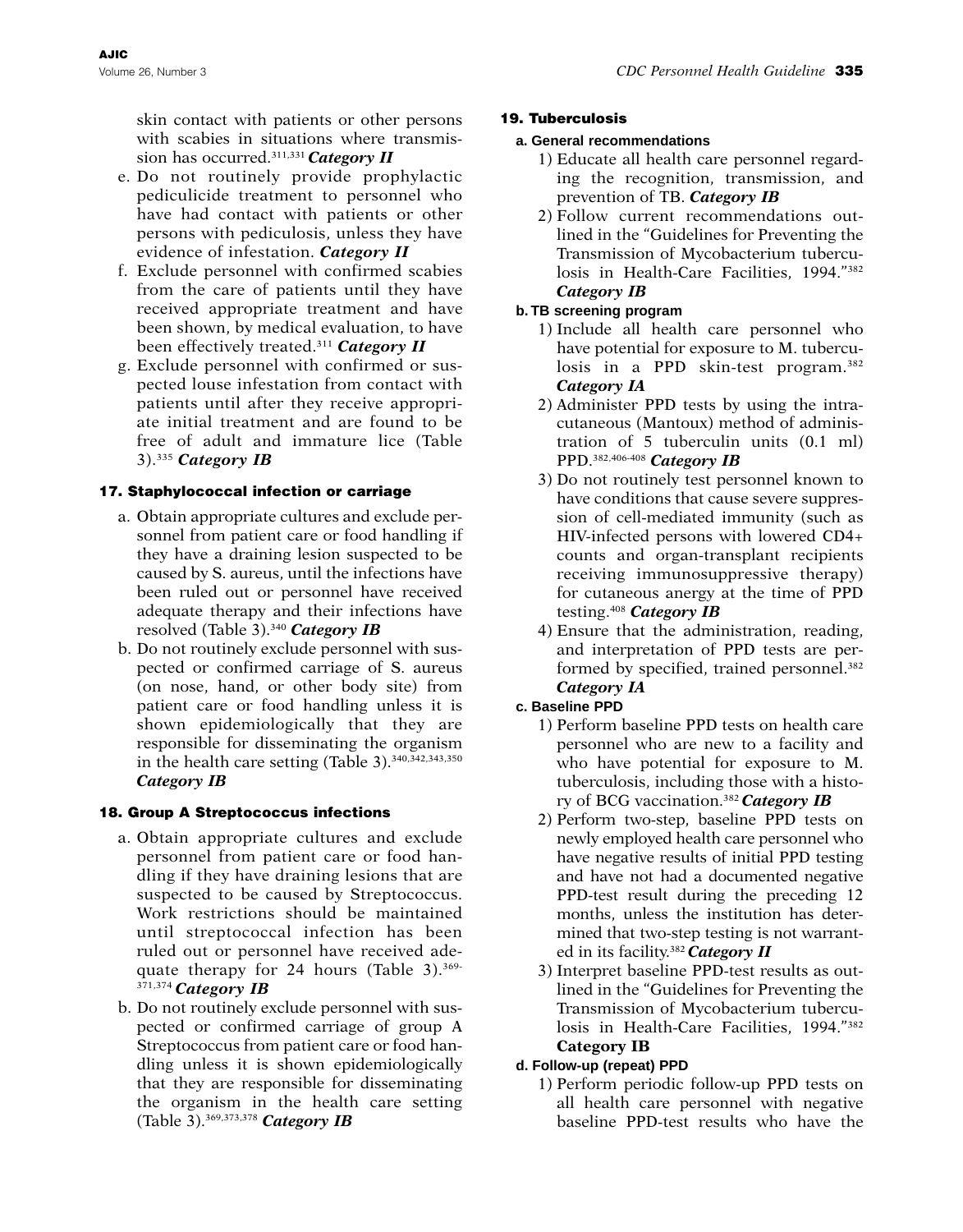potential for exposure to M. tuberculosis.382 *Category IA* 

- 2) Base the frequency of repeat PPD testing on the hospital's risk assessment, as described in the "Guidelines for Preventing the Transmission of Mycobacterium tuberculosis in Health-Care Facilities, 1994" and as provided by federal, state, and local regulations.382 *Category IB*
- 3) Exempt from follow-up PPD tests personnel with documented history of positive baseline PPD-test result or adequate treatment for TB.382 *Category IB*
- 4) Consider retesting immunocompromised health care personnel who have potential for exposure to M. tuberculosis at least every 6 months.382 *Category II*
- 5) Interpret follow-up-PPD test results as outlined in the "Guidelines for Preventing the Transmission of Mycobacterium tuberculosis in Health-Care Facilities, 1994."382 *Category IB*
- 6) Management of PPD-positive personnel
	- a) Promptly evaluate personnel with positive PPD-test results for active disease and obtain an adequate history on TB exposure to help determine whether the infection is occupational or community acquired.382 *Category IB*
	- b) Perform chest radiographic examinations on personnel with a positive PPD-test result as part of the evaluation for active TB. If results of the initial chest radiographic examination are negative, do not repeat chest radiograph unless symptoms suggestive of TB develop.382 *Category IB*
	- c) Periodically remind all personnel, especially those with positive PPD-test results, about the symptoms of TB and the need for prompt evaluation of any pulmonary symptoms suggestive of TB.382 *Category IB*
	- d) Do not require routine chest radiographs for asymptomatic, PPD-negative workers.382 *Category IB*

# **e. Preventive therapy**

1) Offer preventive therapy to the following personnel, regardless of age, who have conversion of their PPD test: (a) recent converters, (b) close contacts of persons with active TB, (c) those with medical conditions that increase their risk for active TB, (d) those with HIV infection, and (e) injecting-drug users.382,407 *Category IB* 

- 2) Offer preventive therapy to all other personnel (i.e., who do not have the above risk factors) with positive PPD reactions if they are younger than 35 years.407 *Category IA*
- 3) Provide preventive therapy to personnel through the occupational health program or refer them to the health department or their health care provider, as appropriate. *Category IB*

# **f. Postexposure management of personnel**

- 1) As soon as possible after an exposure to TB (i.e., exposure to a person with pulmonary or laryngeal TB for whom proper isolation precautions were not implemented), conduct PPD testing on personnel who are known to have negative PPD-test results. If the initial postexposure PPD-test result is negative, repeat the PPD test 12 weeks after the exposure.382 *Category IB*
- 2) Do not perform PPD tests or chest radiographs on personnel with previous positive PPD-test results, unless they have symptoms suggestive of active TB.<sup>382</sup> *Category IB*

# **g. Workplace restrictions**

- 1) Exclude personnel with infectious pulmonary or laryngeal TB from the workplace until the facility has documentation from their health care provider that they are receiving adequate therapy, their coughs have resolved, and that they have had three consecutive sputum smears collected on different days with negative results for AFB. After personnel return to work, obtain periodic documentation from their health care provider that effective drug therapy has been maintained for the recommended period and that sputum smear results remain negative for AFB (Table 3).382 *Category IB*
- 2) Promptly evaluate for infectiousness those personnel with active TB who discontinue treatment before they are cured. Exclude from duty those who are found to remain infectious until (a) treatment is resumed, (b) an adequate response to therapy is documented, and (c) sputum smear results are negative for AFB.382 *Category IB*
- 3) Consider directly observed therapy for personnel with active TB who have not been compliant with drug regimens. *Category IB*
- 4) Do not exclude personnel from the workplace who have TB only at sites other than the lung or larynx.382 *Category IB*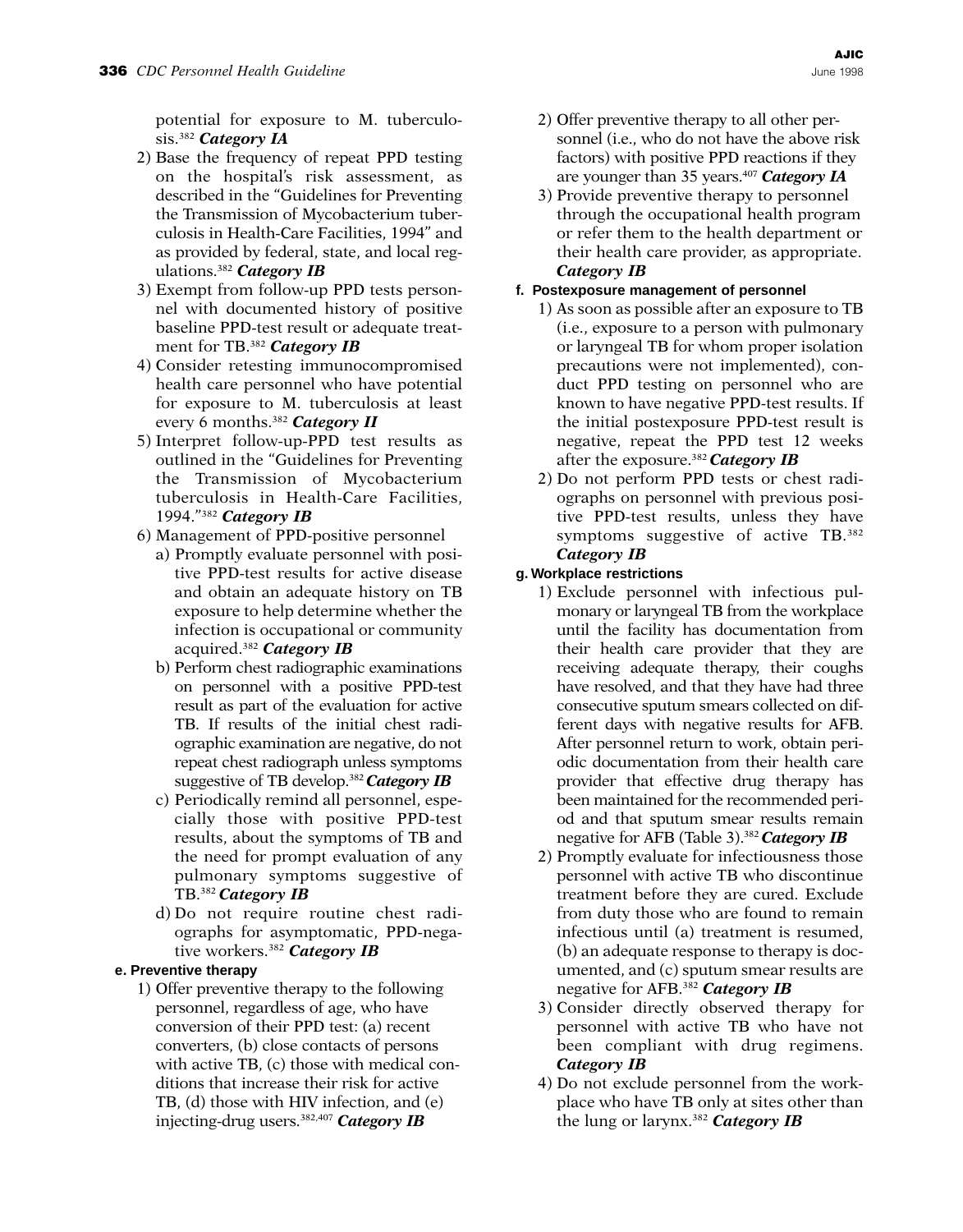5) Do not restrict personnel from their usual work activities if they are receiving preventive therapy because of positive PPDtest results, even if they are unable or unwilling to accept or complete a full course of preventive therapy. Instruct them to seek prompt evaluation if symptoms suggestive of TB develop.382 *Category IB* 

# **h. Immunocompromised personnel**

- 1) Refer personnel who are known to be immunocompromised to personnel health professionals who can individually counsel them regarding their risk for TB.382 **Category II**
- 2) At the request of immunocompromised personnel, offer but do not compel reasonable accommodations for work settings in which they would have the lowest possible risk for occupational exposure to M. tuberculosis. Consider the provisions of the Americans With Disabilities Act of 1990 and other federal, state, and local regulations in evaluating these situations.382 *Category II*

# **i. Bacille Calmette-Guérin vaccination**

- 1) In settings associated with high risk for M. tuberculosis transmission:
	- a) Consider BCG vaccination of personnel on an individual basis, and only in settings where (1) a high proportion of isolates of M. tuberculosis are resistant to isoniazid and rifampin, (2) there is a strong likelihood of transmission and infection with such drug-resistant organisms, and (3) comprehensive infection control precautions have been implemented and have failed to halt nosocomial transmission of TB.412 Consult with the local and state health departments in making this determination. *Category II*
	- b) Do not require BCG vaccination for employment or for assignment of personnel in specific work areas.<sup>412</sup> *Category II*
- 2) Counsel health care personnel who are being considered for receipt of BCG vaccination about the risks and benefits of both BCG vaccination and preventive therapy, including (a) the variable data on the efficacy of BCG vaccination, (b) the potentially serious complications of BCG vaccine in immunocompromised individuals, such as those with HIV infection, (c) the lack of information on chemoprophylaxis for

MDR-TB infections, (d) the risks of drug toxicity with multidrug prophylactic regimens, and (e) the fact that BCG vaccination interferes with the diagnosis of newly acquired TB infection.412 *Category IB* 

- 3) Do not administer BCG vaccine to personnel in settings associated with a low risk for M. tuberculosis transmission. *Category IB*
- 4) Do not administer BCG vaccine to pregnant or immunocompromised persons with negative baseline PPD-test results. *Category II*

# **20. Vaccinia**

- a. Ensure that personnel who directly handle cultures of or animals contaminated or infected with vaccinia, recombinant vaccinia viruses, or other orthopox viruses (e.g., monkeypox, cowpox) that infect human beings receive smallpox vaccination every 10 years (Table 1).9,18 *Category IB*
- b. Consider administering vaccinia vaccine to personnel who provide clinical care to recipients of recombinant vaccinia virus vaccines (Table 1).9,18 *Category II*
- c. Do not administer vaccinia vaccine to pregnant personnel or personnel with immunosuppression or eczema (Tables 1 and 2). *Category IB*
- d. Do not exclude from duty personnel who receive the vaccine, if they keep the vaccination site covered and adhere to handwashing practices.18 *Category IB*

# **21. Varicella**

- a. Administer varicella vaccine to susceptible personnel, especially those that will have contact with patients at high risk for serious complications (Table 1).9,13 *Category IA*
- b. Do not perform serologic screening of persons with negative or uncertain history of varicella before administering varicella vaccine to personnel, unless the institution considers it cost-effective.9,13 *Category IB*
- c. Do not routinely perform postvaccination testing of personnel for antibodies to varicella.9 *Category IB*
- d. NO RECOMMENDATION for administering postexposure varicella vaccination for the protection of exposed, susceptible personnel.9 *UNRESOLVED ISSUE*
- e. Develop guidelines for managing health care personnel who receive varicella vaccine; for example, consider precautions for personnel who acquire a rash after receipt of varicella vaccine and for other health care personnel who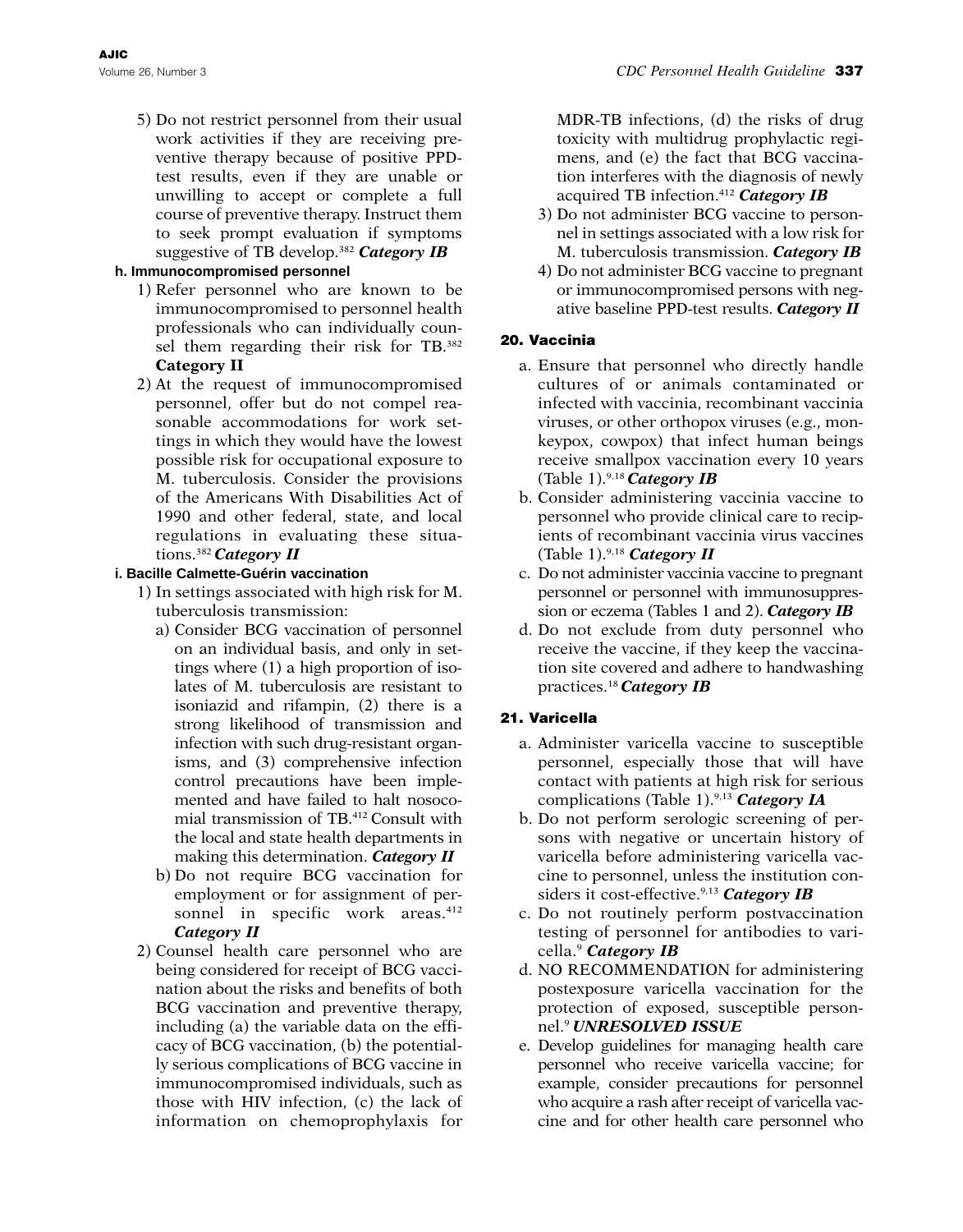receive varicella vaccine and will have contact with susceptible persons at high risk for serious complications from varicella.9 *Category IB* 

- f. Develop written guidelines for postexposure management of vaccinated or susceptible personnel who are exposed to wild-type varicella.9 *Category IB*
- g. Exclude personnel from work who have onset of varicella until all lesions have dried and crusted (Table 3).3 *Category IB*
- h. Exclude from duty after exposure to varicella personnel who are not known to be immune to varicella (by history or serology), beginning on the tenth day after the first exposure until the 21st day after the last exposure (28th day if VZIG was given; Table 3).9 *Category IB*
- i. Restrict immunocompetent personnel with localized zoster from the care of high-risk patients until lesions are crusted; allow them to care for other patients with lesions covered.9 *Category IB*
- j. Restrict immunocompromised personnel with zoster from contact with patients until their lesions are crusted (Table 3).9 *Category IB*
- k. Restrict susceptible personnel exposed to zoster from patient contact from the tenth day after the first exposure through the 21st day after the last exposure (28th day if VZIG was given; Table 3).9 *Category IB*
- l. Perform serologic screening for immunity to varicella on exposed personnel who have not had varicella or are unvaccinated against varicella.9,13 *Category IB*
- m. Consider performing serologic screening for immunity to varicella on exposed, vaccinated personnel whose antibody status is not known. If the initial test result is negative, retest 5 to 6 days after exposure to determine whether an immune response occurred. *Category IB*
- n. Consider excluding vaccinated personnel from work beginning on the 10th day after the first exposure through the 21st day after the last exposure if they do not have detectable antibodies to varicella, or screen daily for symptoms of varicella (Table 3).<sup>9</sup> *Category IB*
- o. Do not routinely give VZIG to exposed susceptible personnel, unless immunosuppressed, HIV infected, or pregnant. If VZIG is given, exclude personnel from duty from the 10th day after the first exposure through the 28th day after the last exposure (Tables 1 and 3).9,13 *Category IB*

# **22. Viral respiratory infections**

- a. Administer influenza vaccine annually to all personnel, including pregnant women, before the influenza season, unless otherwise contraindicated (Table 1).9,17 *Category IB*
- b. Consider the use of antiviral postexposure prophylaxis for unvaccinated health care personnel during institutional or community outbreaks of influenza for the duration of influenza activity, or consider giving vaccine to unvaccinated personnel and providing them with antiviral postexposure prophylaxis for 2 weeks after vaccination (Table 1).3,17,459 *Category IB*
- c. Consider excluding personnel with acute febrile respiratory infections or with laboratory evidence of epidemiologically significant viruses from the care of highrisk patients (e.g., neonates, young infants, patients with chronic obstructive lung disease, and immunocompromised patients) during community outbreaks of influenza or RSV infections (Table 3).3 *Category IB*

# **H. SPECIAL ISSUES**

- **1. Pregnancy** 
	- a. Counsel pregnant women and women of childbearing age regarding the risk of transmission of particular infectious diseases (e.g., CMV, hepatitis, herpes simplex, HIV, parvovirus, rubella) that, if acquired during pregnancy, may have adverse effects on the fetus, whether the infection is acquired in nonoccupational or occupational environments. Provide such women with information on standard and transmission-based precautions appropriate for each infection (Table 6).3,489-491 *Category IB*
	- b. Do not routinely exclude women only on the basis of their pregnancy or intent to be pregnant from the care of patients with particular infections that have potential to harm the fetus (e.g., CMV, HIV, hepatitis, herpes simplex, parvovirus, rubella, and varicella; Table 6).<sup>489-491</sup> Category IB

# **2. Emergency-response employees**

Ensure that emergency-response employees are routinely notified of infectious diseases in patients they have cared for or transported, in accordance with the mandates of the 1990 Ryan White Comprehensive AIDS Resources Emergency Act (Subtitle B 42 USC 300ff-80). *Category IA*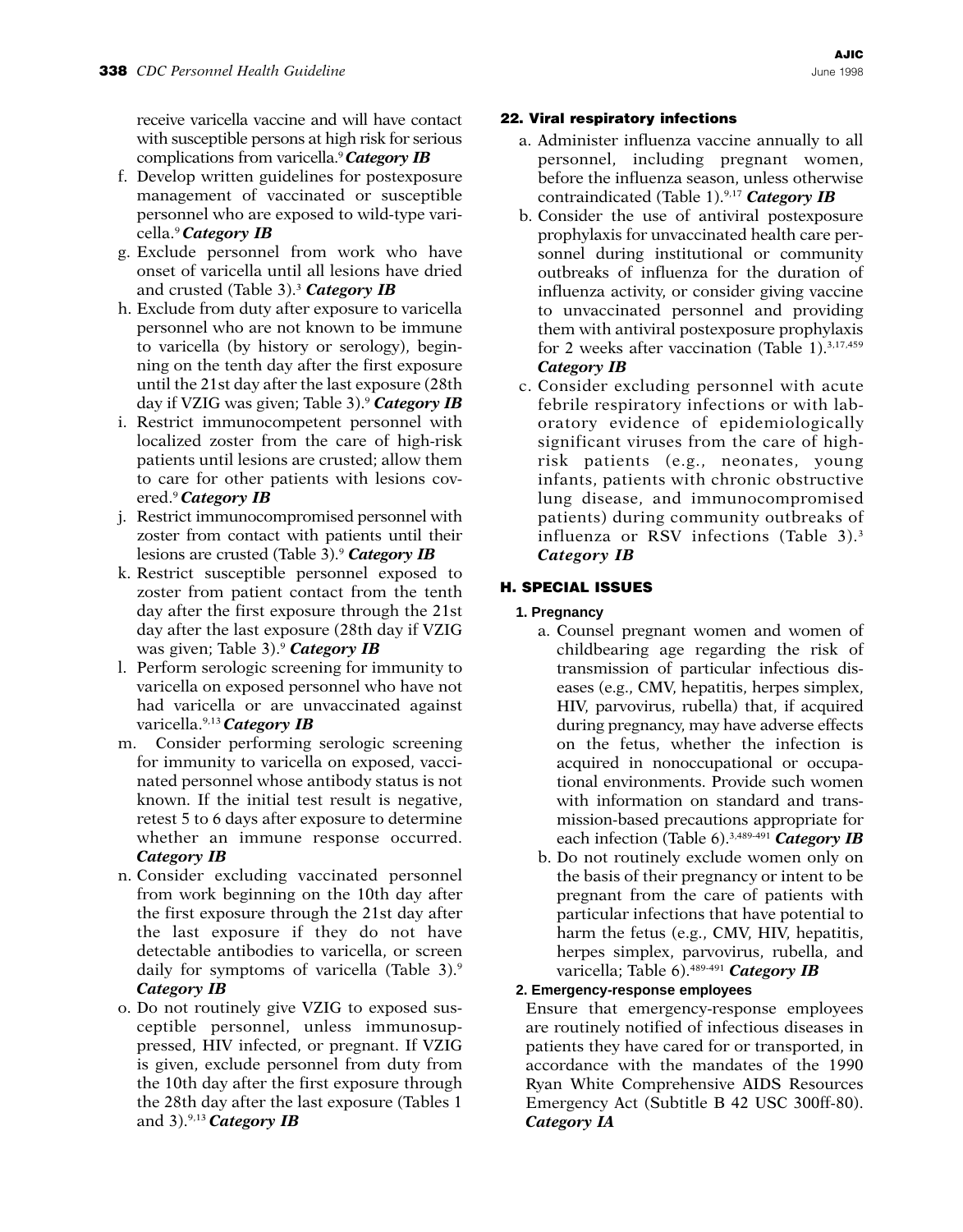- **3. Personnel linked to outbreaks of bacterial infection** 
	- a. Perform cultures and organism typing only on personnel who are linked epidemiologically to an increase in bacterial infections caused by a pathogen associated with a carrier state; if culture results are positive, exclude personnel from patient contact until carriage is eradicated or the risk of disease transmission is eliminated. *Category IB*
	- b. Do not perform routine surveillance cultures of health care personnel for bacteria or multidrug-resistant organisms in the absence of a cluster or epidemic of bacterial infections in which personnel are implicated. *Category IA*
	- c. Do not exclude personnel from duty who are colonized with bacteria, including multidrug-resistant bacteria, who are not epidemiologically linked to an increase in infections. *Category IB*

## **4. Latex hypersensitivity**

- a. Develop an institutional protocol for (1) evaluating and managing personnel with suspected or known latex allergy, (2) establishing surveillance for latex reactions within the facility, (3) purchasing gloves, and (4) measuring the impact of preventive measures. Educational materials and activities should be provided to inform personnel about appropriate glove use and the manifestations and potential risk of latex allergy.31,546 *Category IB*
- b. Glove purchasers should review information on the barrier effectiveness of gloves and consider worker acceptance (e.g., comfort and fit) when selecting gloves for use in the health care organization.31,547-549 *Category IB*
- c. To facilitate the appropriate selection of gloves, the occupational health service should maintain a list of all gloves used the institution according to whether they do or do not contain latex. *Category II*
- d. Evaluate personnel with symptoms suggestive of latex allergy (e.g., localized dermatitis and workplace-related asthma).522 Use serologic tests only for those who, on the basis of this evaluation, have suspected latex allergy.504,516 *Category IB*
- e. Avoid the use of all latex products by personnel with a history of systemic reactions to latex.509-512,520,522-524 *Category IB*
- f. Use nonlatex gloves for personnel with localized reactions to latex.502,507,513-515 *Category IB*
- g. Target interventions (e.g., substitution of nonlatex gloves and powder-free latex gloves) to areas of the facility where personnel have acquired systemic allergic reaction to latex.506,533,534 *Category IB*
- h. NO RECOMMENDATION for institutionwide substitution of nonlatex products in health care facilities to prevent sensitization to latex among health care personnel. *UNRESOLVED ISSUE*
- i. NO RECOMMENDATION for the routine use of environmental abatement interventions (such as laminar-flow or high-efficiency particulate air filtration) to reduce latex aeroallergens.534 *UNRESOLVED ISSUE*

The Hospital Infection Practices Advisory Committee (HICPAC) thanks the following subject-matter experts for reviewing a preliminary draft of this guideline: Bradley N. Doebbeling, MD, MSc, University of Iowa, Iowa City, Iowa; Victoria J. Fraser, MD, Washington University School of Medicine, St. Louis, Missouri; Kent A. Sepkowitz, MD, Memorial Sloan-Kettering Cancer Center, New York, New York; David J. Weber, MD, MPH, University of North Carolina, Chapel Hill, North Carolina. The opinions of all the reviewers might not be reflected in all the recommendations contained in this document.

## **References**

- 1. Sepkowitz KA. Occupationally acquired infections in health care workers. Part I. Ann Intern Med 1996; 125:826-34.
- 2. Sepkowitz KA. Occupationally acquired infections in health care workers Part II. Ann Intern Med 1996; 125:917-28.
- 3. Garner JS, Hospital Infection Control Practices Advisory Committee. Guideline for isolation precautions in hospitals. Infect Control Hosp Epidemiol 1996;17:53-80.
- 4. Williams WW. CDC guideline for infection control in hospital personnel. Infect Control 1983;4(suppl):326-49.
- 5. Centers for Disease Control and Prevention, National Institutes for Health. Biosafety in microbiological and biomedical laboratories. 3rd ed. Atlanta: US Department of Health and Human Services, Public Health Service; 1993.
- 6. National Committee for Clinical Laboratory Standards. Protection of laboratory workers from infectious disease transmitted by blood, body fluids, and tissue: tentative guideline. NCCLS Document M29-T2. Villanova (PA): NCCLS; 1991;11(14):1-214.
- 7. Heseltine PNR, Ripper M, Wohlford P. Nosocomial rubella—consequences of an outbreak and efficacy of a mandatory immunization program. Infect Control 1985;6:371-4.
- 8. Centers for Disease Control. Update on adult immunization: recommendations of the Immunization Practices Advisory Committee (ACIP). MMWR Morb Mortal Wkly Rep 1991;40(RR-12):1-94.
- 9. Centers for Disease Control and Prevention. Immunization of health-care workers: recommendations of the Advisory Committee on Immunization Practices (ACIP) and the Hospital Infection Control Practices Advisory Committee (HICPAC). MMWR Morb Mortal Wkly Rep 1997;46(RR-18):1-42.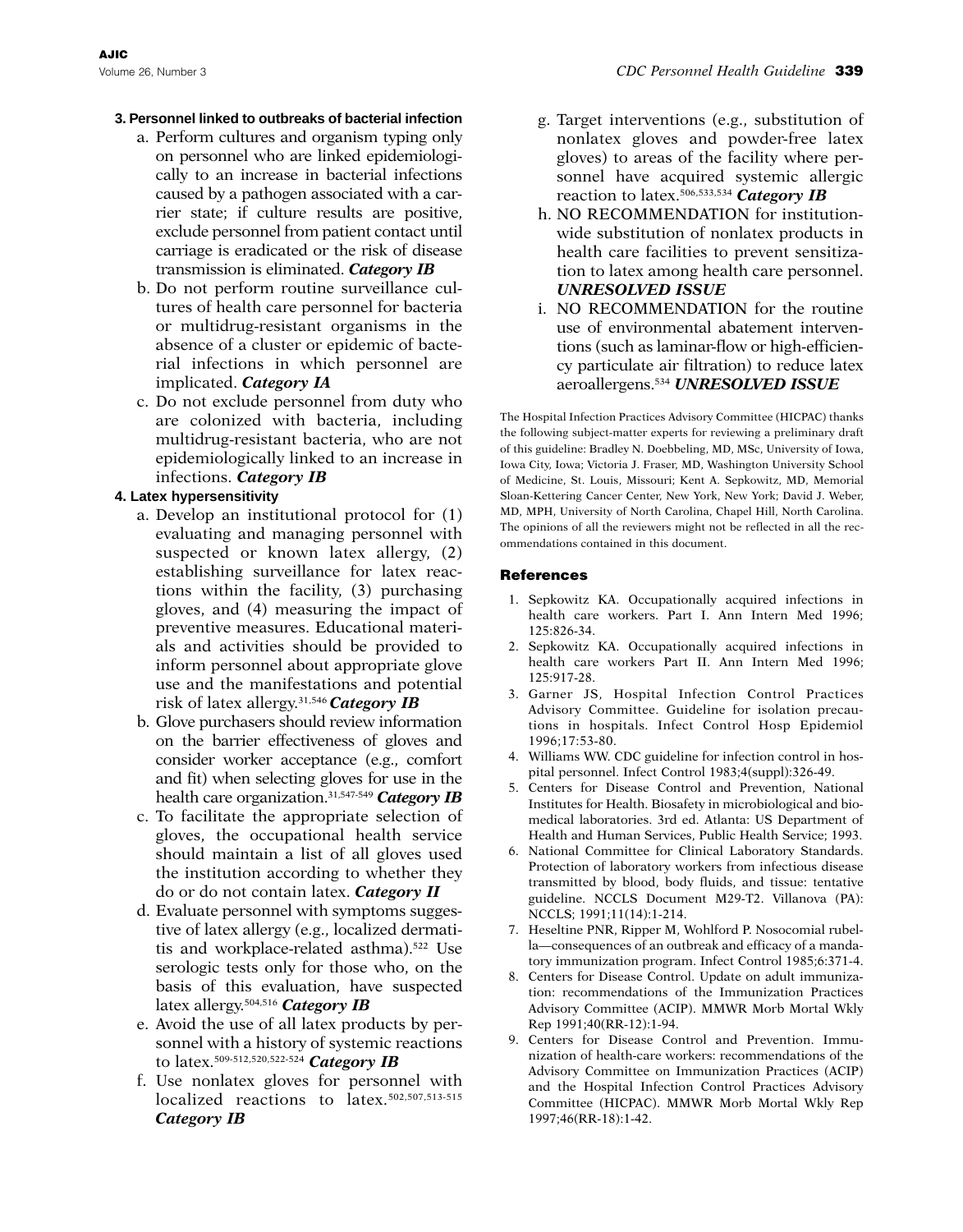- 10. Centers for Disease Control. Protection against viral hepatitis: recommendations of the Advisory Committee on Immunization Practices (ACIP). MMWR Morb Mortal Wkly Rep 1990;39 (RR-2):1-27.
- 11. Centers for Disease Control. Measles prevention: recommendations of the Immunization Practices Advisory Committee (ACIP). MMWR Morb Mortal Wkly Rep 1989;38(S-9):1-18.
- 12. Centers for Disease Control. Mumps prevention: recommendations of the Immunization Practices Advisory Committee (ACIP). MMWR Morb Mortal Wkly Rep 1989;38:388-92, 397-400.
- 13. Centers for Disease Control and Prevention. Prevention of varicella: recommendations of the Advisory Committee on Immunizations Practices (ACIP). MMWR Morb Mortal Wkly Rep 1996;45(RR-11):1-36.
- 14. Centers for Disease Control. Rubella prevention: recommendations of the Advisory Committee on Immunization Practices (ACIP). MMWR Morb Mortal Wkly Rep 1990;39(RR-15):1-18.
- 15. Centers for Disease Control and Prevention. Control and prevention of meningococcal disease and control and prevention of serogroup C meningococcal disease: evaluation and management of suspected outbreaks: recommendations of the Advisory Committee on Immunization Practices (ACIP). MMWR Morb Mortal Wkly Rep 1997;46(RR-5):1-21.
- 16. Centers for Disease Control and Prevention. Update: vaccine side effects, adverse reactions, contraindications, and precautions: recommendations of the Advisory Committee on Immunization Practices (ACIP). MMWR Morb Mortal Wkly Rep 1996;45(RR-12):1-35.
- 17. Centers for Disease Control and Prevention. Prevention and control of influenza: recommendations of the Advisory Committee on Immunization Practices (ACIP). MMWR Morb Mortal Wkly Rep 1997;46(RR-9):1-25.
- 18. Centers for Disease Control. Vaccinia (smallpox) vaccine: recommendations of the Immunization Practices Advisory Committee (ACIP). MMWR Morb Mortal Wkly Rep 1991;40(RR-14):1-10.
- 19. Centers for Disease Control. Diphtheria, tetanus, pertussis: recommendations for vaccine use and other preventive measures—recommendations of the Immunization Practices Advisory Committee (ACIP). MMWR Morb Mortal Wkly Rep 1991;40(RR-10):1-28.
- 20. Centers for Disease Control and Prevention. Prevention of pneumococcal disease: recommendations of the Advisory Committee on Immunization Practices (ACIP). MMWR Morb Mortal Wkly Rep 1997;46(RR-8):1-24.
- 21. Centers for Disease Control and Prevention. Poliomyelitis prevention in the United States: introduction of a sequential vaccination schedule of inactivated poliovirus vaccine followed by oral poliovirus vaccine: recommendations of the Advisory Committee on Immunization Practices (ACIP). MMWR Morb Mortal Wkly Rep 1997;46(RR-3):1-25.
- 22. Centers for Disease Control. Rabies prevention—United States, 1991: recommendations of the Immunization Practices Advisory Committee (ACIP). MMWR Morb Mortal Wkly Rep 1991;40(RR-3):1-19.
- 23. Centers for Disease Control and Prevention. Recommendations of the Advisory Committee on Immunization Practices (ACIP): use of vaccines and immune globulins in persons with altered immunocompetence. MMWR Morb Mortal Wkly Rep 1993;42(RR-4):1-18.
- 24. American College of Physicians Task Force on Adult Immunization and Infectious Diseases Society of

America. Guide for adult immunization. 3rd ed. Philadelphia: American College of Physicians; 1994.

- 25. Herwaldt LA, Pottinger JM, Carter CD, Barr BA, Miller ED. Exposure workups. Infect Control Hosp Epidemiol 1997;18:850-71.
- 26. US Department of Labor, Occupational Health and Safety Administration. Record keeping guidelines for occupational injuries and illnesses: the occupational safety and health act of 1970 and 29 CFR 1904. OMB no. 120-0029. Washington, DC: US Department of Labor; 1986.
- 27. US Department of Labor, Occupational Safety and Health Administration. Occupational exposure to bloodborne pathogens; final rule. CFR part 1910.1030. Federal Register 1991;56:64004-182.
- 28. US Department of Labor, Occupational Health and Safety Administration. Criteria for recording on OSHA form 200. OSHA instruction 1993; standard 1904. Washington, DC: US Department of Labor; 1993
- 29. US Department of Labor, Occupational Safety and Health Administration. Enforcement procedures and scheduling for occupational exposure to tuberculosis. OSHA instruction 1996; CPL 2.106. Washington, DC: US Department of Labor; 1996.
- 30. Centers for Disease Control. Recommendations for prevention of HIV transmission in health-care settings. MMWR Morb Mortal Wkly Rep 1987;36(2S):1S-18S.
- 31. Centers for Disease Control. Update: universal precautions for prevention of transmission of human immunodeficiency virus, hepatitis B virus, and other bloodborne pathogens in health-care settings. MMWR Morb Mortal Wkly Rep 1988;37:377-82, 387-8.
- 32. Centers for Disease Control. Guidelines for prevention of transmission of human immunodeficiency virus and hepatitis B virus to health-care and public-safety workers. MMWR Morb Mortal Wkly Rep 1989;38(S-6):1-36.
- 33. Centers for Disease Control. Public Health Service statement on management of occupational exposure to human immunodeficiency virus, including considerations regarding zidovudine postexposure use. MMWR Morb Mortal Wkly Rep 1990;39(RR-1):1-14.
- 34. Centers for Disease Control. Public Health Service interagency guidelines for screening donors of blood, plasma, organs, tissues, and semen for evidence of hepatitis B and hepatitis C. MMWR Morb Mortal Wkly Rep 1991;40(RR-4):1-17.
- 35. Centers for Disease Control and Prevention. Recommended infection-control practices for dentistry, 1993. MMWR Morb Mortal Wkly Rep 1993;41(RR-8):1-12.
- 36. Centers for Disease Control and Prevention. Human immunodeficiency virus transmission in household settings—United States. MMWR Morb Mortal Wkly Rep 1994;43:347, 353-6.
- 37. Centers for Disease Control. Recommendations for follow-up of health-care workers after occupational exposure to hepatitis C virus. MMWR Morb Mortal Wkly Rep 1997;46:603-6.
- 38. Centers for Disease Control and Prevention, National Institutes for Health. Agent summary statement: retroviruses, including human and simian immunodeficiency viruses. In: Richmond JY, McKinney RW, editors. Biosafety in microbiological and biomedical laboratories. 3rd ed. Washington, DC: US Government Printing Office; 1993. p. 116-21.
- 39. Centers for Disease Control and Prevention. Occupationally acquired human immunodeficiency virus infections in laboratories producing virus concentrates in large quantities: conclusions and recommendations of an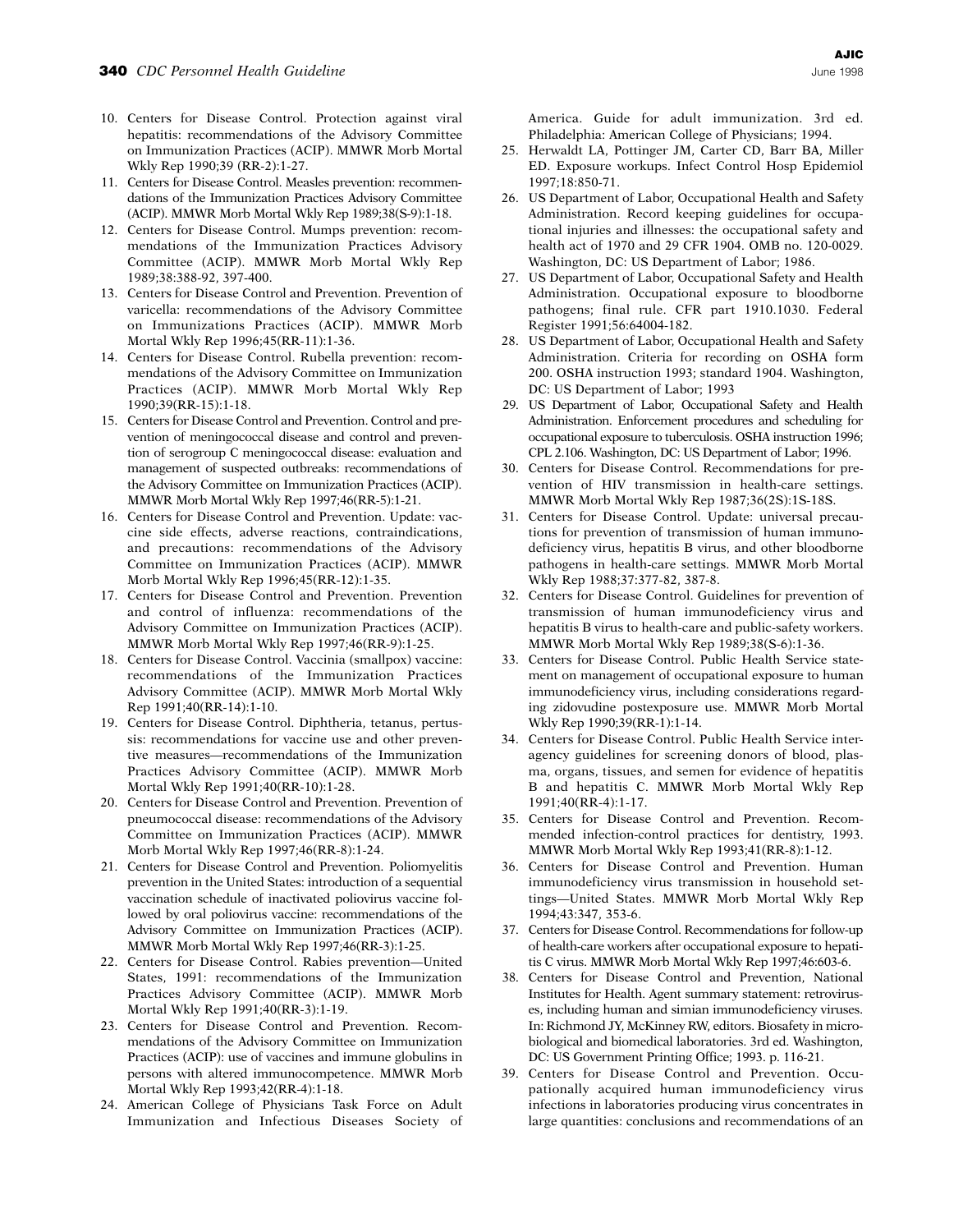expert team convened by the director of the National Institutes of Health (NIH). MMWR Morb Mortal Wkly Rep 1988;37(S-4):19-22.

- 40. Centers for Disease Control. Hepatitis B virus: a comprehensive strategy for eliminating transmission in the United States through universal childhood vaccination recommendations of the Immunization Practices Advisory Committee (ACIP). MMWR Morb Mortal Wkly Rep 1991;40(RR-13):1-25.
- 41. Bolyard EA, Bell DM. Universal precautions in the health care setting. In: Devita VT, Hellman S, Rosenberg SA, editors. AIDS: etiology, diagnosis, treatment and prevention. 4th ed. Philadelphia: Lippincott-Raven; 1997. p. 655-64.
- 42. Benson JS. FDA safety alert: needlestick and other risks from hypodermic needles on secondary IV administration sets—piggyback and intermittent IV. Rockville (MD): US Department of Health and Human Services, Food and Drug Administration; 1992 April 16.
- 43. Rhodes RS, Bell DM, editors. Prevention of transmission of bloodborne pathogens. Surg Clin North Am 1995;75:1047-217.
- 44. Short LJ, Benson DR. Special considerations for surgeons. In: Devita VT, Hellman H, Rosenberg SA, editors. AIDS: etiology, diagnosis, treatment, and prevention. Philadelphia: Lippincott-Raven; 1997. p. 665-73.
- 45. Cardo DM, Culver DH, Ciesielski C, Srivastava PU, Marcus R, Abiteboul D, et al. A case-control study of HIV seroconversion in health care workers after percutaneous exposure. N Engl J Med 1997;337:1485-90.
- 46. Centers for Disease Control and Prevention. Evaluation of safety devices for preventing percutaneous injuries among health-care workers during phlebotomy procedures— Minneapolis–St. Paul, New York City, and San Francisco, 1993-1995. MMWR Morb Mortal Wkly Rep 1997;46:21-5.
- 47. Centers for Disease Control and Prevention. Evaluation of blunt suture needles in preventing percutaneous injuries among health-care workers during gynecologic surgical procedures—New York City, March 1993-June 1994. MMWR Morb Mortal Wkly Rep 1997;46:25-9.
- 48. Centers for Disease Control. Recommendations for preventing transmission of human immunodeficiency virus and hepatitis B virus to patients during exposure-prone invasive procedures. MMWR Morb Mortal Wkly Rep 1991;40(RR-8):1-9.
- 49. Thomas DL, Factor SH, Kelen GD, Washington AS, Taylor E Jr, Quinn TC. Viral hepatitis in health care personnel at the Johns Hopkins Hospital: the seroprevalence of and risk factors for hepatitis B virus and hepatitis C virus infection. Arch Intern Med 1993;153:1705-12.
- 50. Dienstag JL, Ryan DM. Occupational exposure to hepatitis B virus in hospital personnel: infection or immunization? Am J Epidemiol 1982;115:26-39.
- 51. Shapiro CN, Tokars JI, Chamberland ME, American Academy of Orthopaedic Surgeons Serosurvey Study Committee. Use of the hepatitis B vaccine and infection with hepatitis B and C among orthopaedic surgeons. J Bone Joint Surg 1996;78A:1791-800.
- 52. Gibas A, Blewett DR, Schoenfield DA, Dienstag JL. Prevalence and incidence of viral hepatitis in health workers in the prehepatitis B vaccination era. Am J Epidemiol 1992;136:603-10.
- 53. Hadler SC, Doto IL, Maynard JE, Smith J, Clark B, Mosley J, et al. Occupational risk of hepatitis B infection in hospital workers. Infect Control 1985;6:24-31.
- 54. Shapiro CN. Occupational risk of infection with hepatitis B and hepatitis C virus. Surg Clin North Am 1995;75:1047-56.
- 55. Moyer LA, Alter MJ, Favero MS. Hemodialysis-associated hepatitis B: revised recommendations for serologic screening. Semin Dialysis 1990;3:201-4.
- 56. Hadler SC, Margolis HS. Hepatitis B immunization: vaccine types, efficacy, and indications for immunization. Curr Clin Top Infect Dis 1992;12:282-308.
- 57. Wainwright RB, Bulkow LR, Parkinson AJ, Zanis C, McMahon BJ. Protection provided by hepatitis B vaccine in a Yupik Eskimo population—results of a 10-year study. J Infect Dis 1997;175:674-7.
- 58. Alter MJ, Coleman PJ, Alexander WJ, Kramer E, Miller JK, Mandel E, et al. Importance of heterosexual activity in the transmission of hepatitis B and non-A, non-B hepatitis. JAMA 1989;262:1201-5.
- 59. Alter MJ. The detection, transmission, and outcome of hepatitis C virus infection. Infect Agents Dis 1993;2:155-66.
- 60. Alter MJ, Gerety RJ, Smallwood LA, Sampliner RE, Tabor E, Deinhardt F, et al. Sporadic non-A, non-B hepatitis: frequency and epidemiology in an urban United States population. J Infect Dis 1982;145:886-93.
- 61. Polish LB, Tong MJ, Co RL, Coleman PJ, Alter MJ. Risk factors for hepatitis C virus infection among health care personnel in a community hospital. AJIC Am J Infect Control 1993;21:196-200.
- 62. Cooper BW, Krusell A, Tilton RC, Goodwin R, Levitz RE. Seroprevalence of antibodies to hepatitis C virus in highrisk hospital personnel. Infect Control Hosp Epidemiol 1992;13:82-5.
- 63. Panlilio AL, Shapiro CN, Schable CA, Mendelson MH, Montecalvo MA, Kunches LM, et al. Serosurvey of human immunodeficiency virus, hepatitis B virus, and hepatitis C virus infection among hospital-based surgeons. J Am Coll Surg 1995;180:16-24.
- 64. Nishimura Y, Yamaguchi K, Williams NP, Takatsuki K. Antibodies to hepatitis C virus in Japanese blood donors and in hospital personnel. Transfusion 1990;30:667-8.
- 65. Herbert AM, Walker DM, Kavies KJ, Bagg J. Occupationally acquired hepatitis C virus infection [letter]. Lancet 1992;339:305.
- 66. Tsude K, Fujiyama S, Sato S, Kawano S, Taura Y, Yoshida K, et al. Two cases of accidental transmission of hepatitis C to medical staff. Hepatogastroenterology 1992;39:73-5.
- 67. Zuckerman J, Clewley G, Griffiths P, Cockcroft A. Prevalence of hepatitis C antibodies in clinical health-care workers. Lancet 1994;343:1618-20.
- 68. Petrosilla N, Puro V, Ipolito G, and the Italian Study Group on bloodborne Occupational Risk in Dialysis. Prevalence of hepatitis C antibodies in health-care workers. Lancet 1994;344:339-40.
- 69. Lanphear BP, Linneman CC, Cannon CG, DeRonde MM, Pendy L, Kerley LM. Hepatitis C virus infection in health care workers: risk of exposure and infection. Infect Control Hosp Epidemiol 1994;15:745-50.
- 70. Mitsui T, Iwano K, Masuko K, Yamazak C, Okamoto H, Tsuda F, et al. Hepatitis C virus infection in medical personnel after needlestick accident. Hepatology 1992;16:1109-14.
- 71. Knodell RG, Conrad ME, Ginsberg AL, Bell CJ. Efficacy of prophylactic gamma-globulin in preventing non-A, non-B post-transfusion hepatitis. Lancet 1976;1:557-61.
- 72. Seeff LB, Zimmerman HJ, Wright EC, Finkelstein JD, Garcia-Pont P, Greenlee HB, et al. A randomized, double blind controlled trial of the efficacy of immune serum globulin for the prevention of post-transfusion hepatitis: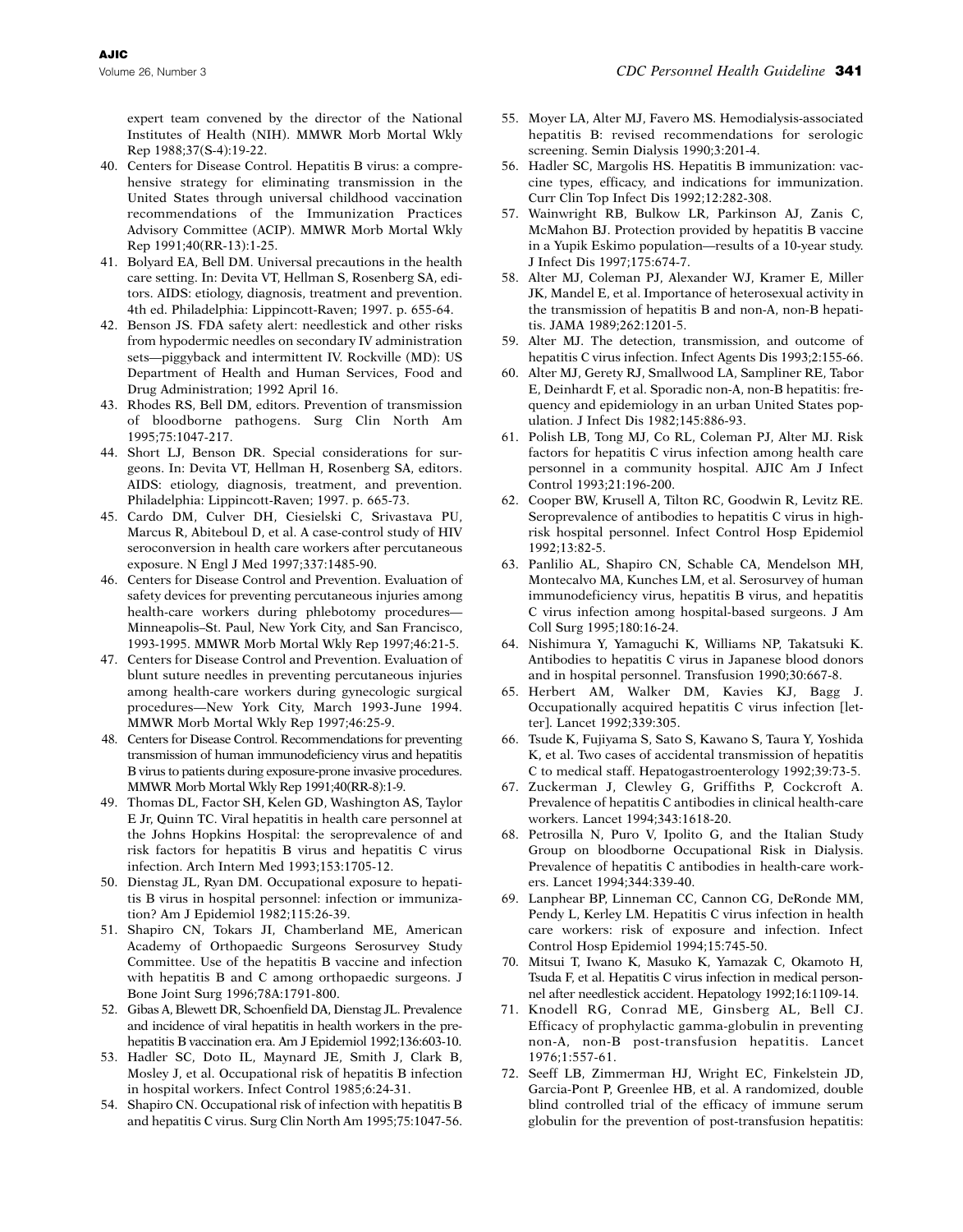a Veterans Administration cooperative study. Gastroenterology 1977;72:111-21.

- 73. Sanchez-Quijano A, Pineda JA, Lissen E, Leal M, Diaz-Torres MA, Garcia DePesquera F, et al. Prevention of post-transfusion non-A, non-B hepatitis by non-specific immunoglobulin in heart surgery patients. Lancet 1988;1:1245-9.
- 74. Krawczynski K, Alter MJ, Govindarajan S, Tankersley DL, Lambert S, Meeks E, et al. Studies on protective efficacy of hepatitis C immunoglobulins (HCIG) in experimental hepatitis C virus infection [abstract]. Hepatology 1993;18:110A.
- 75. Tokars JI, Marcus R, Culver DH, Schable CA, McKibben PS, Bandea CL, et al. Surveillance of HIV infection and zidovudine use among health care workers after occupational exposure to HIV-infected blood. Ann Intern Med 1993;118:913-9.
- 76. Henderson D. HIV-1 in the health care setting. In: Mandel G, Bennett J, Dolan R, editors. Principles and practices of infectious diseases. 4th ed. New York: Churchill Livingstone; 1995. p. 2632-56.
- 77. Puro V, Ippolito G, Guzzanti E, Serafin I, Pagano G, Suter F, et al. Zidovudine prophylaxis after accidental exposure to HIV: the Italian experience. AIDS 1992;6:963-9.
- 78. Chamberland ME, Ciesielski CA, Howard RJ, Fry DE, Bell DM. Occupational risk of infection with human immunodeficiency virus. Surg Clin North Am 1995;75:1057-70.
- 79. Marcus R, Bell DM. Occupational risk of human immunodeficiency virus. In: Devita VT, Hellman S, Rosenberg SA, editors. AIDS: etiology, diagnosis, treatment and prevention. 4th ed. Philadelphia: Lippincott-Raven; 1997. p. 645-54.
- 80. Centers for Disease Control and Prevention. Update: provisional Public Health Service recommendations for chemoprophylaxis after occupational exposure to HIV. MMWR Morb Mortal Wkly Rep 1996;45:468-72.
- 81. Centers for Disease Control and Prevention. Public Health Service (PHS) guidelines for the management of health care workers exposures to HIV and recommendations for postexposure prophylaxis. MMWR Morb Mortal Wkly Rep. In press 1998.
- 82. Centers for Disease Control. Epidemic keratoconjunctivitis in an ophthalmology clinic—California. MMWR Morb Mortal Wkly Rep 1990;39:598-601.
- 83. Ford E, Nelson KE, Warren D. Epidemiology of epidemic keratoconjunctivitis. Epidemiol Rev 1987;9:244-61.
- 84. Birenbaum E, Linder N, Varsano N, Azar R, Kuint J, Spierer A, et al. Adenovirus type 8 conjunctivitis outbreak in a neonatal intensive care unit. Arch Dis Child 1993;68:610-1.
- 85. Warren D, Nelson KE, Farrar JA, Hurwitz E, Hierholzer J, Ford E, et al. A large outbreak of epidemic keratoconjunctivitis: problems in controlling nosocomial spread. J Infect Dis 1989;160:938-43.
- 86. Jernigan JA, Lowry BS, Hayden FG, Kyger SA, Conway BP, Gröschel DHM, et al. Adenovirus type 8 epidemic keratoconjunctivitis in an eye clinic: risk factors and control. J Infect Dis 1993;167:1307-13.
- 87. Adler SP. Molecular epidemiology of cytomegalovirus: a study of factors affecting transmission among children at three day-care centers. Pediatr Infect Dis J 1991;10:584-90.
- 88. Adler SP, Bagget J, Wilson M, Lawrence L, McVoy M. Molecular epidemiology of cytomegalovirus in a nursery: lack of evidence for nosocomial transmission. J Pediatr 1986;108:117-23.
- 89. Meyers JD, Fluornoy N, Thomas ED. Nonbacterial pneumonia after allogeneic marrow transplantation: a review of ten years' experience. Rev Infect Dis 1982;3:1119-32.
- 90. Bowden RA, Fisher LD, Rogers K, Cays M, Meyers JD. Cytomegalovirus (CMV)-specific intravenous immunoglobulin for the prevention of primary CMV infection and disease after marrow transplant. J Infect Dis 1991;164:483-7.
- 91. Brady MT, Demmler GJ, Reis S. Factors associated with cytomegalovirus excretion in hospitalized children. Am J Infect Control 1988;16:41-5.
- 92. Demmler GJ, Yow MD, Spector SA, Reis SC, Brady MT, Anderson DC, et al. Nosocomial cytomegalovirus infections within two hospitals caring for infants and children. J Infect Dis 1987;156:9-16.
- 93. Rubin RH, Wolfson JS, Cosimi AB, Tolkoff-Rubin NE. Infection in the renal transplant recipient. Am J Med 1981;70:405-11.
- 94. Pomeroy C, Englund JA. Cytomegalovirus: epidemiology and infection control. Am J Infect Control 1987;15:107-19.
- 95. Ahlfors K, Ivarsson SA, Johnson T, Renmarker K. Risk of cytomegalovirus infection in nurses and congenital infection in their offspring. Acta Paediatr Scand 1981;70:819-23.
- 96. Dworsky ME, Welch K, Cassady G, Stango S. Occupational risk for primary cytomegalovirus infection among pediatric health-care workers. N Engl J Med 1983;309:950-3.
- 97. Yeager AS. Longitudinal, serological study of cytomegalovirus infections in nurses and in personnel without patient contact. J Clin Microbiol 1975;2:448-52.
- 98. Gerberding JL, Bryant-LeBlanc CE, Nelson K, Moss AR, Osmond D, Chambers HF, et al. Risk of transmitting the human immunodeficiency virus, cytomegalovirus, and hepatitis B virus to health care workers exposed to patients with AIDS and AIDS-related conditions. J Infect Dis 1987;156:1-8.
- 99. Blackman JA, Murph JR, Bale JF. Risk of cytomegalovirus infection among educators and health care personnel serving disabled children. Pediatr Infect Dis J 1987;6:725-9.
- 100. Tolkoff-Rubin NE, Rubin RH, Keller EE, Baker GP, Stewart JA, Hirsh MS. Cytomegalovirus infection in dialysis patients and personnel. Ann Intern Med 1978;89:625-8.
- 101. Adler SP. Hospital transmission of cytomegalovirus. Infect Agents Dis 1992;1:43-9.
- 102. Balfour CL, Balfour HH. Cytomegalovirus is not an occupational risk for nurses in renal transplant and neonatal units. JAMA 1986;256:1909-14.
- 103. Brady MT, Demmler GJ, Anderson DC. Cytomegalovirus infection in pediatric house officers: susceptibility to and new rate of primary infection. Infect Control 1987;8:329-32.
- 104. Lipscomb JA, Linneman CC, Hurst PF, Myers MG, Stringer W, Moore P, et al. Prevalence of cytomegalovirus antibody in nursing personnel. Infect Control 1984;5:513-8.
- 105. Friedman HM, Lewis MR, Nemerosky DM, Plotkin SA. Acquisition of cytomegalovirus infection among female employees at a pediatric hospital. Pediatr Infect Dis J 1984;3:233-5.
- 106. Balcarek KB, Bagley R, Cloud GA, Pass RF. Cytomegalovirus infection among employees of a children's hospital: no evidence for increased risk associated with patient care. JAMA 1990;263:840-4.
- 107. Tookey P, Peckham CS. Does cytomegalovirus present an occupational risk? Arch Dis Child 1991;66:1009-10.
- 108. Hokeberg I, Grillner L, Reisenfeld T, Diderholm H. No evidence of hospital-acquired cytomegalovirus on environmental surfaces. Pediatr Infect Dis J 1988;7:812-4.
- 109. Yow MD, Lakeman AD, Stagno S, Reynolds RB, Plavidal FJ. Use of restriction enzymes to investigate the source of a primary cytomegalovirus infection in a pediatric nurse. Pediatrics 1982;70:713-6.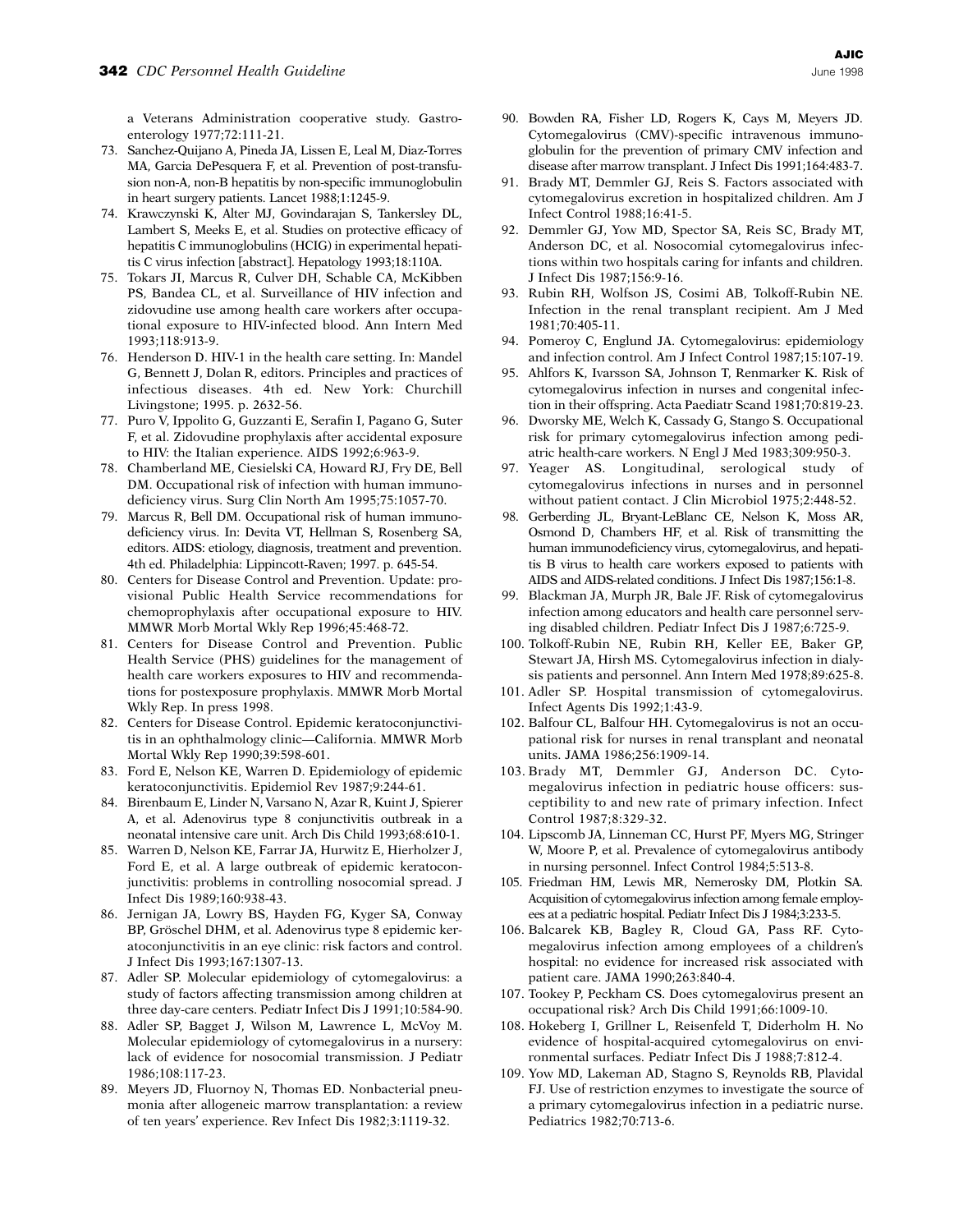- 110. Wilfert CM, Huang E, Stagno S. Restriction endonuclease analysis of cytomegalovirus deoxyribonucleic acid as an epidemiologic tool. Pediatrics 1982;70:717-21.
- 111. Spector SA. Transmission of cytomegalovirus among infants in hospital documented by restriction-endonuclease-digestion analyses. Lancet 1983;2:378-81.
- 112. Pass RF, Hutto C, Lyon MD, Cloud G. Increased rate of cytomegalovirus infection among day care center workers. Pediatr Infect Dis J 1990;9:465-70.
- 113. Pass RF, Hutto C, Ricks R, Cloud GA. Increased rate of cytomegalovirus infection among parents of children attending day-care centers. N Engl J Med 1986;314:1414-8.
- 114. Adler SP. Cytomegalovirus and child day care: evidence for an increased infection rate among day-care workers. N Engl J Med 1989;321:1290-6.
- 115. Hutto C, Little EA, Ricks R. Isolation of cytomegalovirus from toys and hands in a day care center. J Infect Dis 1986;154:527-30.
- 116. Faix RG. Survival of cytomegalovirus on environmental surfaces. J Pediatr 1985;106:649-52.
- 117. Finney JW, Miller KM, Adler SP. Changing protective and risky behaviors to prevent child-to-parent transmission of cytomegalovirus. J Appl Behav Anal 1993;26:471-2.
- 118. Stagno S, Pass RF, Dworsky ME, Alford CA Jr. Maternal cytomegalovirus infection and perinatal transmission. Clin Obstet Gynecol 1982;25:563-76.
- 119. Onorato IM, Morens DM, Martone WJ, Stansfield SK. Epidemiology of cytomegaloviral infections: recommendations for prevention and control. Rev Infect Dis 1985;7:479-97.
- 120. Balcarek KB, Bagley R, Cloud GA. Nosocomial cytomegalovirus infections within two hospitals caring for infants and children. J Infect Dis 1987;145:9-16.
- 121. American Academy of Pediatrics. Summaries of infectious diseases: cytomegalovirus infection. In: Peter G, editor. 1997 red book: report of the Committee on Infectious Diseases. 24th ed. Elk Grove (IL): American Academy of Pediatrics; 1997. p. 187-91.
- 122. Plotkin SA, Starr SE, Friedman HM, Gonczole E, Brayman K. Vaccines for the prevention of human cytomegalovirus infection. Rev Infect Dis 1990;12(suppl 7):S827-38.
- 123. Adler SP, Starr SE, Plotkin SA, Hempfling SH, Buis J, Manning ML, et al. Immunity induced by primary human cytomegalovirus infection protects against secondary infection among women of childbearing age. J Infect Dis 1994;171:26-32.
- 124. Plotkin SA, Starr SE, Friedman HM, Brayman K, Harris S, Jackson S, et al. Effect of Towne live vaccine on cytomegalovirus disease after renal transplants: a controlled trial. Ann Intern Med 1991;114:525-31.
- 125. Fleisher GR, Starr SE, Friedman HM, Plotkin SA. Vaccination of pediatric nurses with live attenuated cytomegalovirus. Am J Dis Child 1982;136:294-6.
- 126. Snydman DR, Werner BG, Heinz-Lacy B, Berardi VP, Tilney NL, Kirkman RL, et al. Use of cytomegalovirus immune globulin to prevent cytomegalovirus disease in renal-transplant recipients. N Engl J Med 1987;317:1049-54.
- 127. Meyers JD, Reed EC, Shepp DH, Thornquist M, Dandliker PS, Vicary CA, et al. Acyclovir for prevention of cytomegalovirus infection and disease after allogeneic marrow transplantation. N Engl J Med 1988;318:70-5.
- 128. Goodrich JM, Mori M, Gleaves CA, DuMond C, Cays M, Ebeling DF, et al. Early treatment with ganciclovir to prevent

cytomegalovirus disease after allogeneic bone marrow transplantation. N Engl J Med 1991;325:1601-7.

- 129. Bailey TC, Trulock EP, Ettinger NA, Storch GA, Cooper JD, Powderly WG. Failure of prophylactic ganciclovir to prevent cytomegalovirus disease in recipients of lung transplants. J Infect Dis 1992;165:548-52.
- 130. Hatherly LI. Is primary cytomegalovirus infection an occupational hazard for obstetric nurses? A serological study. Infect Control 1986;7:452-5.
- 131. Anderson GS, Penfold JB. An outbreak of diphtheria in a hospital for the mentally subnormal. J Clin Pathol 1973;26:606-15.
- 132. Gray RD, James SM. Occult diphtheria infection in a hospital for the mentally subnormal. Lancet 1973;1:1105-6.
- 133. Palmer SR, Balfour AH, Jephcott AE. Immunisation of adults during an outbreak of diphtheria. BMJ 1983;286:624-6.
- 134. Bisgard KM, Hardy IRB, Popvic T, Strebel PM, Wharton M, Chen T, et al. Respiratory diphtheria in the United States, 1980-1995. Am J Public Health. In press 1997.
- 135. Harnisch JP, Tronca E, Nolan CM, Turck M, Holmes KK. Diphtheria among alcoholic urban adults: a decade of experience in Seattle. Ann Intern Med 1989;111:71-82.
- 136. Centers for Disease Control and Prevention. Toxigenic *Corynebacterium diphtheriae*—northern plains Indian community, August-October 1996. MMWR Morb Mortal Wkly Rep 1997;46:506-10.
- 137. Centers for Disease Control and Prevention. Update: diphtheria epidemic—new independent states of the former Soviet Union, January 1995-March 1996. MMWR Morb Mortal Wkly Rep 1996;45:693-7.
- 138. Centers for Disease Control and Prevention. Diphtheria epidemic—new independent states of the former Soviet Union, 1990-1994. MMWR Morb Mortal Wkly Rep 1995;44:177-81.
- 139. Hardy IRB, Dittmann S, Sutter RW. Current situation and control strategies for resurgence of diphtheria in newly independent states of the former Soviet Union. Lancet 1996;347:1739-44.
- 140. Centers for Disease Control and Prevention. Diphtheria outbreak—Saraburi Province, Thailand, 1994. MMWR Morb Mortal Wkly Rep 1996;45:271-3.
- 141. Lumio J, Jahkola M, Vuento R, Haikala O, Eskila J. Diphtheria after visit to Russia. Lancet 1993;342:53-4.
- 142. Centers for Disease Control and Prevention. Diphtheria acquired by U.S. citizens in the Russian Federation and Ukraine—1994. MMWR Morb Mortal Wkly Rep 1995;44:237, 243-4.
- 143. American Academy of Pediatrics. Summaries of infectious diseases: diphtheria. In: Peter G, editor. 1997 red book: report of the Committee on Infectious Diseases. 24th ed. Elk Grove Village (IL): American Academy of Pediatrics; 1997. p. 191-5.
- 144. Sargent RK, Rossing TH, Dowton SB, Breyer MD, Levine L, Weinstein L. Diphtheria immunity in Massachusetts a study of three urban patient populations. Am J Med Sci 1984;287:37-9.
- 145. Weiss BP, Strassburg MA, Feeley JC. Tetanus and diphtheria immunity in an elderly population in Los Angeles County. Am J Public Health 1983;73:802-4.
- 146. Crossley K, Irvine P, Warren JB, Lee BK, Mead K. Tetanus and diphtheria immunity in urban Minnesota adults. JAMA 1979;242:2298-3000.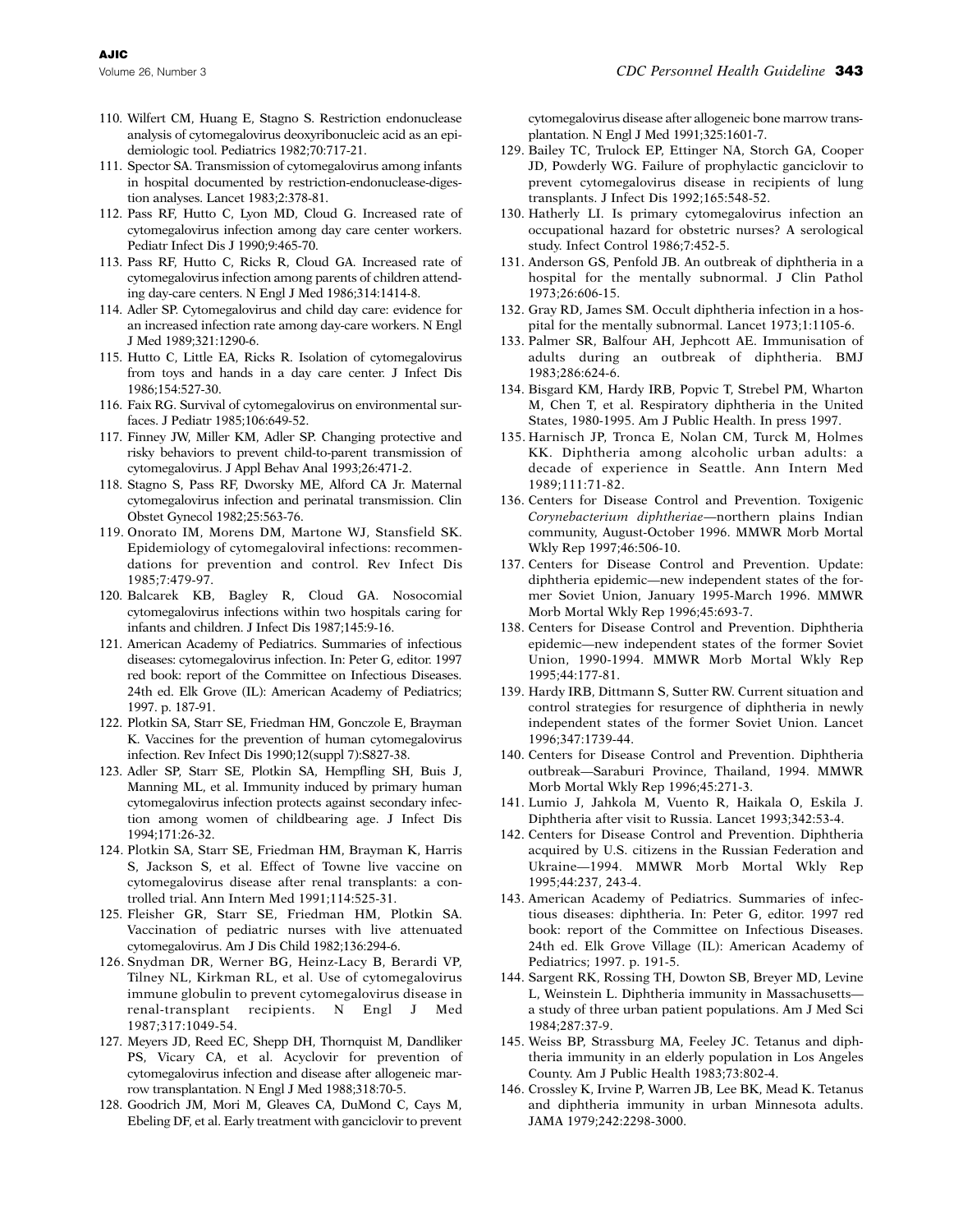- 147. Ruben FL, Nagel J, Fireman P. Antitoxin responses in the elderly to tetanus-diphtheria (TD) immunization. Am J Epidemiol 1978;108:145-9.
- 148. Koblin BA, Townsend TR. Immunity to diphtheria and tetanus in inner-city women of childbearing age. Am J Public Health 1989;79:1297-8.
- 149. Farizo KM, Strebel PM, Chen RT, Kimbler A, Cleary TJ, Cochi SL. Fatal respiratory disease due to *Corynebacterium diphtheriae*: case report and review of guidelines for management, investigation, and control. Clin Infect Dis 1993;16:59-68.
- 150. Steere AC, Craven PJ, Hall WJ 3rd, Leotsukis N, Wells JG, Farmer JJ 3rd, et al. Person-to-person spread of *Salmonella typhimurium* after a hospital common-source outbreak. Lancet 1975;1:319-22.
- 151. Blaser MJ, Hickman FW, Farmer JJ 3rd, Brenner DJ, Balow SA, Feldman RA. *Salmonella typhi*: the laboratory as a reservoir of infection. J Infect Dis 1980;142:934-8.
- 152. Standaert SM, Hutcheson RH, Schaffner W. Nosocomial transmission of *Salmonella* gastroenteritis to laundry workers in a nursing home. Infect Control Hosp Epidemiol 1994;15:22-6.
- 153. Toivanen P, Toivanen A, Olkkonen L, Aantaa S. Hospital outbreak of *Yersinia enterocolitica* infection. Lancet 1973;1:801-3.
- 154. Ratnam S, Mercer E, Picco B, Parsons S, Butler R. A nosocomial outbreak of diarrheal disease due to *Yersinia enterocolitica* serotype 0:5, biotype 1. J Infect Dis 1982;145:242-7.
- 155. Anglim AM, Farr BM. Nosocomial gastrointestinal tract infections. In: Mayhall CG, editor. Hospital epidemiology and infection control. Baltimore: Williams & Wilkins; 1996. p. 196-219.
- 156. Mitchell DK, Pickering LK. Nosocomial gastrointestinal tract infections in pediatric patients. In: Mayhall CG, editor. Hospital epidemiology and infection control. Baltimore: Williams & Wilkins; 1996. p. 506-23.
- 157. McGowan JE Jr. Nosocomial infections in diagnostic laboratories. In: Mayhall CG, editor. Hospital epidemiology and infection control. Baltimore: Williams & Wilkins; 1996. p. 883-92.
- 158. Kurtz JB, Lee TW, Pickering D. Astrovirus associated gastroenteritis in a children's ward. J Clin Pathol 1977;30:948-52.
- 159. Dryjanski J, Gold JWM, Ritchie MT, Kurtz RC, Lim SL, Armstrong D. Cryptosporidiosis: case report in a health team worker. Am J Med 1986;80:751-2.
- 160. Lewis DC, Lightfoot NF, Cubitt WD, Wilson SA. Outbreaks of astrovirus type 1 and rotovirus gastroenteritis in a geriatric in-patient population. J Hosp Infect 1989;14:9-14.
- 161. Koch KL, Phillips DJ, Aber RC, Current WL. Cryptosporidiosis in hospital personnel: evidence for person-to-person transmission. Ann Intern Med 1985;102:593-6.
- 162. Pike RM. Laboratory-associated infections: summary and analysis of 3921 cases. Health Lab Sci 1976;13:105-14.
- 163. Rodriguez EM, Parrott C, Rolka H, Monroe SS, Dwyer DM. An outbreak of viral gastroenteritis in a nursing home: importance of excluding ill employees. Infect Control Hosp Epidemiol 1996;17:587-92.
- 164. Gellert GA, Waterman SH, Ewert D, Oshiro L, Giles MP, Monroe SS, et al. An outbreak of acute gastroenteritis caused by a small round structured virus in a geriatric convalescent facility. Infect Control Hosp Epidemiol 1990;11:459-64.
- 165. Chadwick PR, McCann R. Transmission of a small round structured virus by vomiting during a hospital outbreak of gastroenteritis. J Hosp Infect 1994;26:251-9.
- 166. Linneman CC Jr, Cannon CG, Staneck JL, McNeely BL. Prolonged hospital epidemic of salmonellosis: use of trimethoprim-sulfamethoxazole for control. Infect Control 1985;6:221-5.
- 167. Tauxe RV, Hassan LF, Findeisen KO, Sharrar RG, Blake PA. Salmonellosis in nurses: lack of transmission to patients. J Infect Dis 1988;157:370-3.
- 168. Guerrant RL. Cryptosporidiosis: an emerging, highly infectious threat. Emerging Infect Dis 1997;3:51-7.
- 169. Schroeder SA, Aserkoff B, Brachman PS. Epidemic salmonellosis in hospitals and institutions: public health importance and outbreak management. N Engl J Med 1968;279:674-8.
- 170. Khuri-Bulos NA, Abu Khalaf M, Shehabi A, Shami K. Foodhandler-associated *Salmonella* outbreak in a university hospital despite routine surveillance cultures of kitchen employees. Infect Control Hosp Epidemiol 1994;15:311-4.
- 171. Centers for Disease Control. Viral agents of gastroenteritis. MMWR Morb Mortal Wkly Rep 1990;39;(RR-5):1-24.
- 172. Caul EO. Small round structured viruses: airborne transmission and hospital control. Lancet 1994;343:1240-2.
- 173. Noah ND. Airborne transmission of a small round structured virus. Lancet 1994;343:608-9.
- 174. Sawyer LA, Murphy JJ, Kaplan JE, Pinsky PF, Chacon D, Walmsley S, et al. 25-to 30-nm virus particle associated with a hospital outbreak of acute gastroenteritis with evidence for airborne transmission. Am J Epidemiol 1988;127:1261-71.
- 175. Sharp TW, Hyams KC, Watts D, Trofa AF, Martin GJ, Kapikian AZ, et al. Epidemiology of Norwalk virus during an outbreak of acute gastroenteritis aboard a US aircraft carrier. J Med Virol 1995;45:61-7.
- 176. Doebbeling BN, Stanley GL, Sheetz CT, Pfaller MA, Houston AK, Annis L, et al. Comparative efficacy of alternative handwashing agents in reducing nosocomial infections in intensive care units. N Engl J Med 1992;327:88-93.
- 177. Black DE, Dykes AC, Anderson KE, Wells JG, Sinclair SP, Gary GW, et al. Handwashing to prevent diarrhea in day care centers. Am J Epidemiol 1982;113:445-51.
- 178. Centers for Disease Control and Prevention. Typhoid immunization: recommendations of the Advisory Committee on Immunization Practices (ACIP). MMWR Morb Mortal Wkly Rep 1994;43(RR14):1-7.
- 179. Ho MS, Glass RI, Monroe SS, Madore HP, Stine S, Pinsky PF, et al. Viral gastroenteritis aboard a cruise ship. Lancet 1989;2:961-5.
- 180. Kilgore PE, Belay ED, Hamlin DM, Noel JS, Humphrey CD, Gary HE Jr, et al. A university outbreak of gastroenteritis due to a small round-structured virus: application of molecular diagnostics to identify the etiologic agent and patterns of transmission. J Infect Dis 1996;173:787-93.
- 181. Grohmann GS, Glass RI, Pereira HG, Monroe SS, Hightower AW, Weber R, et al. Enteric viruses and diarrhea in HIV-infected patients. N Engl J Med 1993;329:14-20.
- 182. Centers for Disease Control. Recommendations for collection of laboratory specimens associated with outbreaks of gastroenteritis. MMWR Morb Mortal Wkly Rep 1990;39(RR-14):1-13.
- 183. Salam MA, Bennish ML. Antimicrobial therapy for shigellosis. Rev Infect Dis 1991;13(suppl 4):S332-41.
- 184. Allos BM, Blaser MJ. *Campylobacter jejuni* and the expanding spectrum of related infections. Clin Infect Dis 1995;20:1092-9.
- 185. Buchwald DS, Blaser MJ. A review of human salmonellosis: II. duration of excretion following infection with nontyphi *Salmonella*. Rev Infect Dis 1984;6:345-56.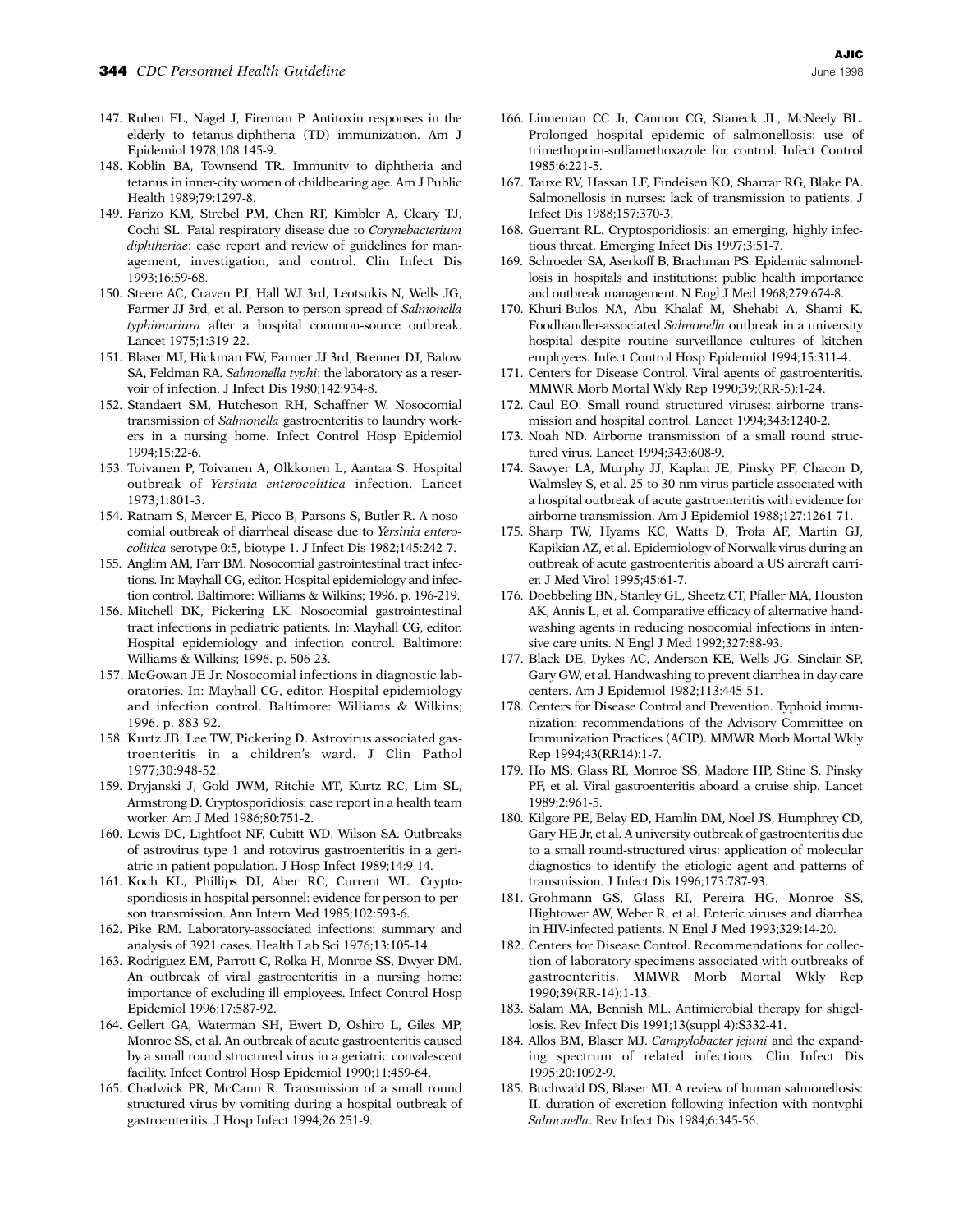- 186. Aserkoff B, Bennett JV. Effect of antibiotic therapy in acute salmonellosis in the fecal excretion of *Salmonellae*. N Engl J Med 1969;281:636-40.
- 187. Pavia AT, Shipman LD, Wells JG, Puhr ND, Smith JD, McKinney TW, et al. Epidemiologic evidence that prior antimicrobial exposure decreases resistance to infection by antimicrobial-sensitive *Salmonella*. J Infect Dis 1990; 161:255-60.
- 188. Miller SI, Hohmann EL, Pegues DA. *Salmonella* (including *Salmonella typhi*). In: Mandell GL, Bennett JE, Dolin R, editors. Principles and practice of infectious diseases. 4th ed. New York: Churchill Livingstone; 1995. p. 2013-33.
- 189. Rosenblum LS, Villarino ME, Nainan OV, Melish ME, Hadler SC, Pinsley PP, et al. Hepatitis A outbreak in a neonatal intensive care unit: risk factors for transmission and evidence of prolonged viral excretion among preterm infants. J Infect Dis 1991;164:476-82.
- 190. Carl M, Kantor RJ, Webster HM, Fields MA, Maynard JE. Excretion of hepatitis A virus in the stools of hospitalized patients. J Med Virol 1982;9:125-9.
- 191. Drusin LM, Sohmer M, Groshen SL, Spiritos MD, Senterfit LB, Christenson WN. Nosocomial hepatitis A infection in a paediatric intensive care unit. Arch Dis Child 1987;62:690-5.
- 192. Baptiste R, Koziol D, Henderson DK. Nosocomial transmission of hepatitis A in an adult population. Infect Control 1987;8:364-70.
- 193. Azimi PH, Roberto RR, Guralnik J, Livermore T, Hoag S, Hagens S, et al. Transfusion-acquired hepatitis A in a premature infant with secondary nosocomial spread in an intensive care nursery. Am J Dis Child 1986;140:23-7.
- 194. Goodman RA, Carder CC, Allen JR, Orenstein WA, Finton RJ. Nosocomial hepatitis A transmission by an adult patient with diarrhea. Am J Med 1982;73:220-6.
- 195. Skidmore SJ, Gully PR, Middleton JD, Hassam ZA, Singal GM. An outbreak of hepatitis A on a hospital ward. J Med Virol 1985;17:175-7.
- 196. Klein BS, Michaels JA, Rytel MW, Berg KG, Davis JP. Nosocomial hepatitis A: a multinursery outbreak in Wisconsin. JAMA 1984;252:2716-21.
- 197. Krober MS, Bass JW, Brown JD, Lemon SM, Rupert KJ. Hospital outbreak of hepatitis A: risk factors for spread. Pediatr Infect Dis J 1984;3:296-9.
- 198. Reed CM, Gustafson TL, Siegel J, Duer P. Nosocomial transmission of hepatitis A from a hospital-acquired case. Pediatr Infect Dis J 1984;3:300-3.
- 199. Doebbeling BN, Li N, Wenzel RP. An outbreak of hepatitis A among health care workers: risk factors for transmission. Am J Public Health 1993;83:1679-84.
- 200. Watson JC, Fleming DC, Borella AJ, Olcott ES, Conrad RE, Baron RC. Vertical transmission of hepatitis A resulting in an outbreak in a neonatal intensive care unit. J Infect Dis 1993;167:567-71.
- 201. Noble RC, Kane MA, Reeves SA, Roeckel I. Posttransfusion hepatitis A in a neonatal intensive care unit. JAMA 1984;252:2711-5.
- 202. Lee KK, Vargo LR, Le CT, Fernando L. Transfusion-acquired hepatitis A outbreak from fresh frozen plasma in a neonatal intensive care unit. Pediatr Infect Dis J 1992;11:122-3.
- 203. Coulepis AG, Locarnini SA, Lehman NI, Gust ID. Detection of hepatitis A virus in the feces of patients with naturally acquired infections. J Infect Dis 1980;141:151-6.
- 204. Centers for Disease Control and Prevention. Prevention of hepatitis A through active or passive immunization: recommendations of the Advisory Committee on Immunization

Practices (ACIP). MMWR Morb Mortal Wkly Rep 1996;45(RR-15):1-30.

- 205. Meyers JD, Romm FJ, Tihen WS, Bryan JA. Food-borne hepatitis A in a general hospital: epidemiologic study of an outbreak attributed to sandwiches. JAMA 1975;231:1049-53.
- 206. Eisenstein AB, Aach RD, Jacobsohn W, Goldman A. An epidemic of infectious hepatitis in a general hospital: probable transmission by contaminated orange juice. JAMA 1963;185:171-4.
- 207. Papaevangelou GJ, Roumeliotou-Karayannis AJ, Contoyannis PC. The risk of nosocomial hepatitis A and B virus infections from patients under care without isolation precaution. J Med Virol 1981;7:143-8.
- 208. Kashiwagi S, Hayashi J, Ikematsu H, Nomura H, Kajiyama W, Ikematsu W, et al. Prevalence of immunologic markers of hepatitis A and B infection in hospital personnel in Miyazaki Prefecture, Japan. Am J Epidemiol 1985;122:960-9.
- 209. Van Dyke RB, Spector SA. Transmission of herpes simplex virus type 1 to a newborn infant during endotracheal suctioning for meconium aspiration. Pediatr Infect Dis J 1984;3:153-6.
- 210. Linneman CC, Buchman TG, Light IJ, Ballard JL. Transmission of herpes-simplex virus type 1 in a nursery for the newborn: identification of isolates by D.N.A. "fingerprinting." Lancet 1978;1:964-6.
- 211. Kleiman MB, Schreiner RL, Eitzen H, Lemons JA, Jansen RD. Oral herpesvirus infection in nursery personnel: infection control policy. Pediatrics 1982;70:609-12.
- 212. Buchman TG, Roizman B, Adams G, Stover BH. Restriction endonuclease fingerprinting of herpes simplex virus DNA: a novel epidemiological tool applied to a nosocomial outbreak. J Infect Dis 1978;138:488-98.
- 213. Greaves WL, Kaiser AB, Alford RH, Schaffner W. The problem of herpetic whitlow among hospital personnel. Infect Control 1980;1:381-5.
- 214. Adams G, Stover BH, Keenlyside RA, Hooton TM, Buchman TG, Roizman B, et al. Nosocomial herpetic infections in a pediatric intensive care unit. Am J Epidemiol 1981;113:126-32.
- 215. American Academy of Pediatrics. Summaries of infectious diseases: herpes simplex. In: Peter G, editor. 1997 red book: report of the Committee on Infectious Diseases. 24th ed. Elk Grove Village (IL): American Academy of Pediatrics; 1997. p. 266-76.
- 216. Pereira FA. Herpes simplex: evolving concepts. J Am Acad Dermatol 1996;35:503-20.
- 217. Perl TM, Haugen TH, Pfaller MA, Hollis R, Lakeman AD, Whitley RJ, et al. Transmission of herpes simplex virus type 1 infection in an intensive care unit. Ann Intern Med 1992;117:584-6.
- 218. Turner R, Shehab Z, Osborne K, Hendley JO. Shedding and survival of herpes simplex virus from "fever blisters." Pediatrics 1982;70:547-9.
- 219. Spruance SL, Overall JC Jr, Kern ER, Krueger GG, Pliam V, Miller W. The natural history of recurrent herpes simplex labialis: implications for antiviral therapy. N Engl J Med 1977;297:69-75.
- 220. Davis RM, Orenstein WA, Frank JA Jr, Sacks JJ, Dales LG, Preblud SR, et al. Transmission of measles in medical settings, 1980 through 1984. JAMA 1986;255:1295-8.
- 221. Atkinson WL, Markowitz LE, Adams NC, Seastrom GR. Transmission of measles in medical settings— United States, 1985-1989. Am J Med 1991;91(suppl 3B):320S-4S.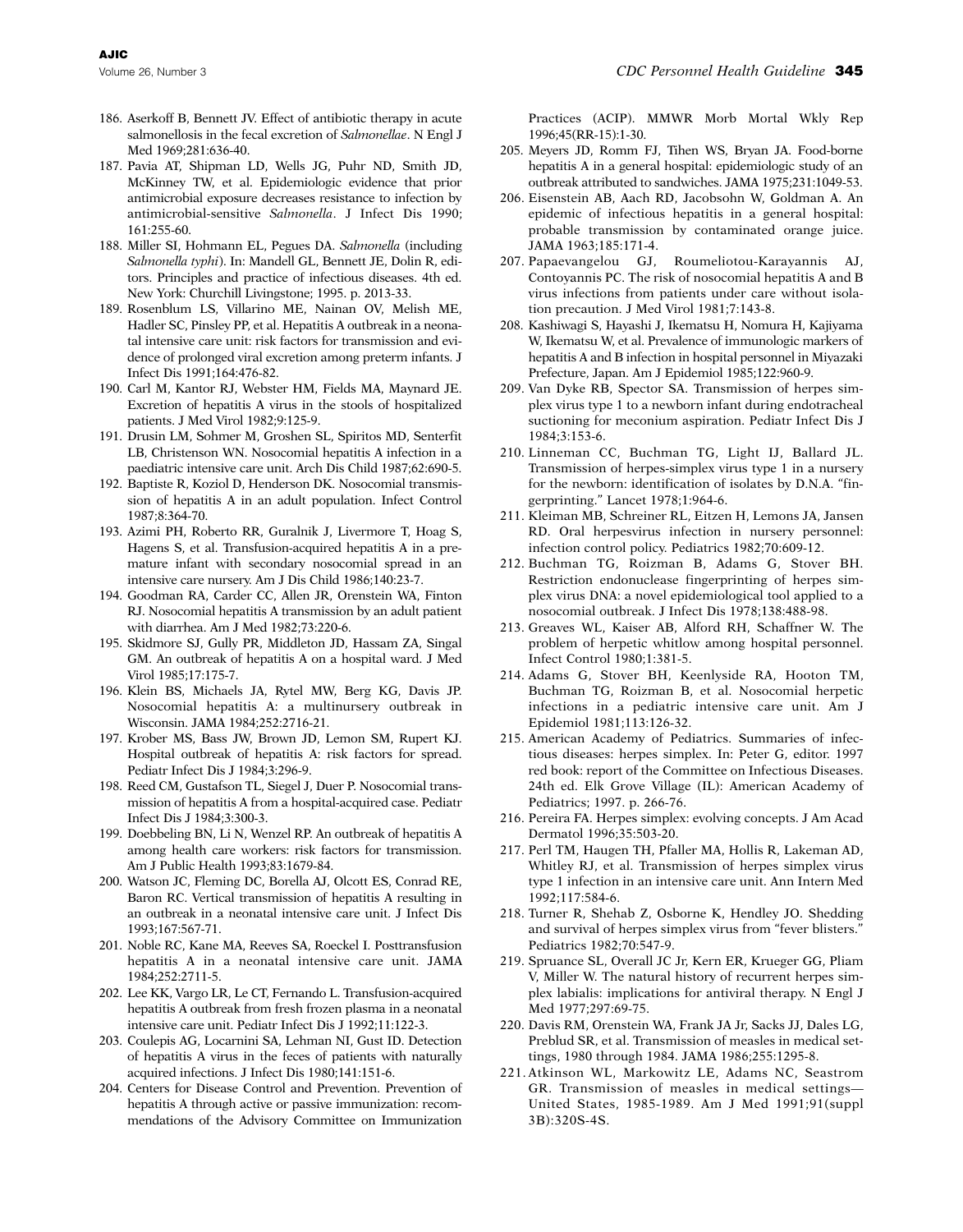- 222. Raad II, Sheretz RJ, Rains CS, Cusick JL, Fauerbach LL, Reuman PD, et al. The importance of nosocomial transmission of measles in the propagation of a community outbreak. Infect Control Hosp Epidemiol 1989;10:161-6.
- 223. Istre GR, McKee PA, West GR, O'Mara DJ, Rettig PJ, Stuemky J, et al. Measles spread in hospital settings: an important focus of disease transmission? Pediatrics 1987;79:356-8.
- 224. Dales LG, Kizer KW. Measles transmission in medical facilities. West J Med 1985;142:415-6.
- 225. Sienko DG, Friedman C, McGee HB, Allen MJ, Simeson WF, Wentworth BB, et al. A measles outbreak at university medical setting involving medical health care providers. Am J Public Health 1987;77:1222-4.
- 226. Rivera ME, Mason WH, Ross LA, Wright HT Jr. Nosocomial measles infection in a pediatric hospital during a community-wide epidemic. J Pediatr 1991;119:183-6.
- 227. Rank EL, Brettman L, Katz-Pollack H, DeHertogh D, Neville D. Chronology of a hospital-wide measles outbreak: lessons learned and shared from an extraordinary week in late March 1989. AJIC Am J Infect Control 1992;209:315-8.
- 228. Watkins NM, Smith RP Jr, St. Germain DL, MacKay DN. Measles (rubeola) infection in a hospital setting. AJIC Am J Infect Control 1987;15:201-6.
- 229. Remington PL, Hall WN, Davis IH, Herald A, Gunn RA. Airborne transmission of measles in a physician's office. JAMA 1985;253:1574-7.
- 230. Atkinson WL. Measles and health care workers. Infect Control Hosp Epidemiol 1994;15:5-7.
- 231. Bloch AB, Orenstein WA, Ewing WM. Measles outbreak in a pediatric practice: airborne transmission in an office setting. Pediatrics 1985;75:676-83.
- 232. American Academy of Pediatrics. Summaries of infectious diseases: measles. In: Peter G, editor. 1997 red book: report of the Committee on Infectious Diseases. 24th ed. Elk Grove Village (IL): American Academy of Pediatrics; 1997. p. 334-57.
- 233. Braunstein H, Thomas S, Ito R. Immunity to measles in a large population of varying age. Am J Dis Child 1990;144:296-8.
- 234. Smith E, Welch W, Berhow M, Wong VK. Measles susceptibility of hospital employees as determined by ELISA [abstract]. Clin Res 1990;38:183A.
- 235. Subbarao EK, Amin S, Kumar ML. Prevaccination serologic screening for measles in health care workers. J Infect Dis 1991;163:876-78.
- 236. Sellick J Jr, Longbine D, Schiffeling R, Mylotte JM. Screening hospital employees for measles immunity is more cost effective than blind immunization. Ann Intern Med 1992;116:982-4.
- 237. Grabowsky M, Markowitz LE. Serologic screening, mass immunization, and implications for immunization programs. J Infect Dis 1991;164:1237-8.
- 238. Stover BH, Adams G, Kuebler CA, Cost KM, Rabalais GP. Measles-mumps-rubella immunization of susceptible hospital employees during a community measles outbreak: cost-effectiveness and protective efficacy. Infect Control Hosp Epidemiol 1994;15:18-21.
- 239. Jackson LA, Schuchat A, Reeves NW, Wenger JD. Serogroup C meningococcal outbreaks in the United States: an emerging threat. JAMA 1995;273:383-9.
- 240. Houck P, Patnode M, Atwood R, Powell K. Epidemiologic characteristics of an outbreak of serogroup C meningococcal disease and the public health response. Public Health Rep 1995;110:343-9.
- 241. Centers for Disease Control. Laboratory-acquired meningococcemia—California and Massachusetts. MMWR Morb Mortal Wkly Rep 1991;40:46-7, 55.
- 242. Centers for Disease Control. Nosocomial meningococcemia—Wisconsin. MMWR Morb Mortal Wkly Rep 1978;27:358-63.
- 243. Rose HD, Lenz IE, Sheth NK. Meningococcal pneumonia: a source of nosocomial infection. Arch Intern Med 1981;141:575-7.
- 244. Cohen MS, Steere AC, Baltimore R, von Graevenitz A, Pantelick E, Camp B, et al. Possible nosocomial transmission of group Y *Neisseria meningitidis* among oncology patients. Ann Intern Med 1979;91:7-12.
- 245. Broome CV. The carrier state: *Neisseria meningitidis*. J Antimicrob Chemother 1986;18(suppl. A):25-34.
- 246. Gaunt PN, Lambert BE. Single dose ciprofloxacin for the eradication of pharyngeal carriage of *Neisseria meningitidis*. J Antimicrob Chemother 1988;21:489-96.
- 247. Munford RS, Taunay A, de Morais JS, Fraser DW, Feldman RA. Spread of meningococcal infection within households. Lancet 1974;1:1275-8.
- 248. American Academy of Pediatrics. Meningococcal disease prevention and control strategies for practice-based physicians. Pediatrics 1996;97:404-11.
- 249. Riedo FX, Plikaytis BD, Broome CV. Epidemiology and prevention of meningococcal disease. Pediatr Infect Dis J 1995;14:643-57.
- 250. Griffis JM. Epidemic meningococcal disease: synthesis of a hypothetical immunoepidemiologic model. Rev Infect Dis 1982;4:159-72.
- 251. Caugant DA, Hoiby EA, Magnus P, Scheel O, Hoel T, Bjune G, et al. Asymptomatic carriage of *Neisseria meningitidis* in a randomly sampled population. J Clin Microbiol 1994;32:323-30.
- 252. Caugant DA, Hoiby EA, Rosenqvist E, Froholm LO, Selander RK. Transmission of *Neisseria meningitidis* among asymptomatic military recruits and antibody analysis. Epidemiol Infect 1992;109:241-53.
- 253. Wharton M, Cochi SL, Hutcheson RH, Schaffner W. Mumps transmission in hospitals. Arch Intern Med 1990;150:47-9.
- 254. Fischer PR, Brunetti C, Welch V, Christenson JC. Nosocomial mumps: report of an outbreak and its control. AJIC Am J Infect Control 1996;24:13-8.
- 255. American Academy of Pediatrics. Summaries of infectious diseases: mumps. In: Peter G, editor. 1997 red book: report of the Committee on Infectious Diseases. 24th ed. Elk Grove Village (IL): American Academy of Pediatrics; 1997:366-9.
- 256. Williams WW, Preblud SR, Reichelderfer PS, Hadler SC. Vaccines of importance in the hospital setting: problems and developments. Infect Dis Clin North Am 1989;3:701-22.
- 257. Koplan JP, Preblud SR. A benefit-cost analysis of mumps vaccine. Am J Dis Child 1982;136:362-4.
- 258. Hersh BS, Fine PEM, Kent WK, Cochi SL, Kahn LH, Zell ER, et al. Mumps outbreak in a highly vaccinated population. J Pediatr 1991;119:187-93.
- 259. Anderson LJ, Török TJ. The clinical spectrum of human parvovirus B19 infections. Curr Clin Top Infect Dis 1991;11:267-80.
- 260. Török TJ. Parvovirus B19 and human disease. Adv Intern Med 1992;37:431-55.
- 261. Shishiba T, Matsunaga Y. An outbreak of erythema infectiosum among hospital staff members including a patient with pleural fluid and pericardial effusion. J Am Acad Dermatol 1993;29:265-7.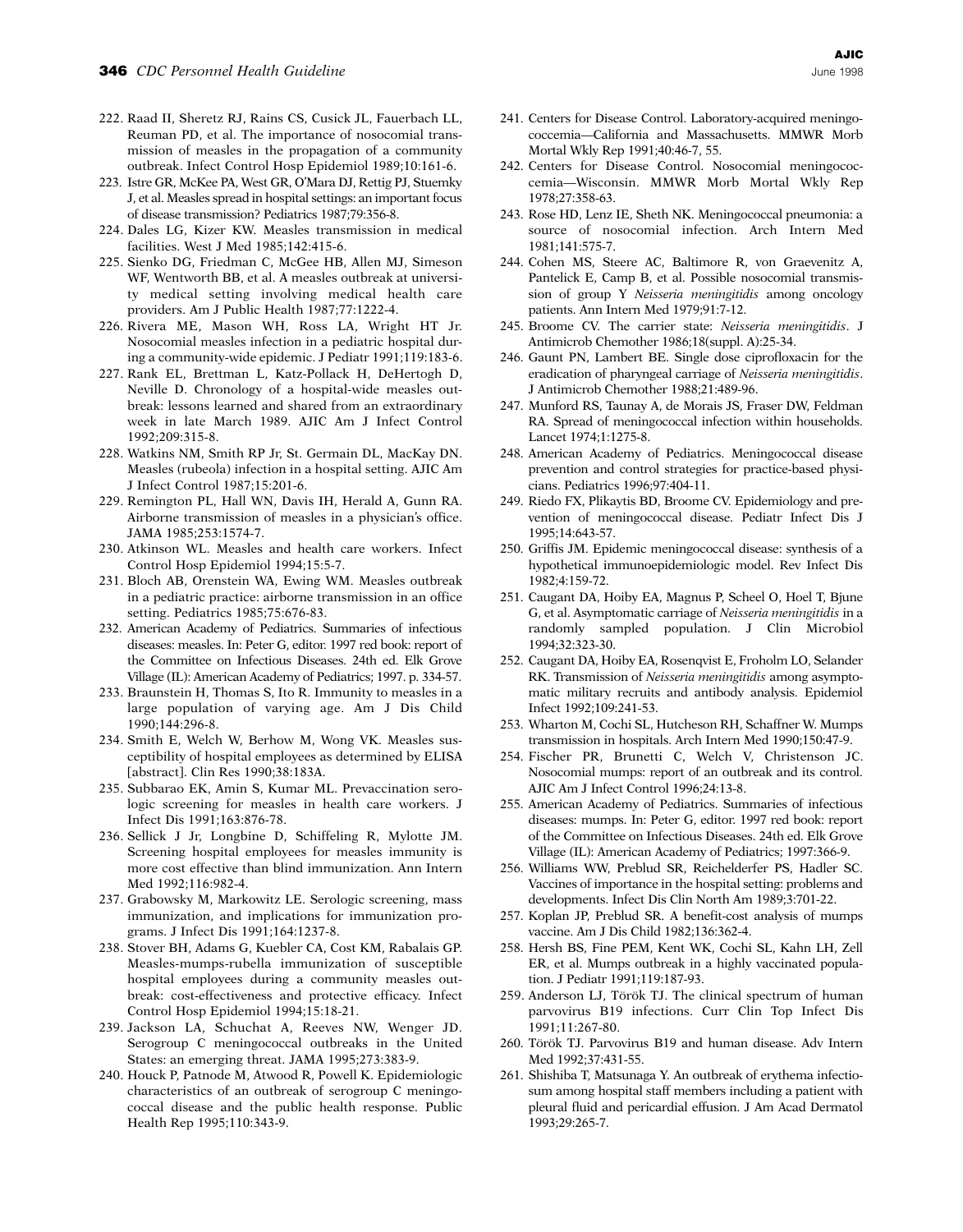- 262. Seng C, Watkins P, Morse D, Barrett SP, Zambon M, Andrews N, et al. Parvovirus B19 outbreak on an adult ward. Epidemiol Infect 1994;113:345-53.
- 263. Bell LM, Naides J, Stoffman P, Hodinka RL, Plotkin SA. Human parvovirus B19 infection among hospital staff members after contact with infected patients. N Engl J Med 1989;321:485-91.
- 264. Harrison J, Jones DE. Human parvovirus B19 in health care workers. Occup Med 1995;45:93-6.
- 265. Pillay D, Patou G, Hurt S, Kibbler CC, Griffiths PD. Parvovirus B19 outbreak in a children's ward. Lancet 1992;339:107-9.
- 266. Dowell SF, Török TJ, Thorp JA, Hedrick J, Erdman DD, Zaki SR, et al. Parvovirus B19 infection in hospital workers: community or hospital acquisition. J Infect Dis 1995;172:1076-9.
- 267. Ray SM, Erdman DD, Berschling JD, Cooper JE, Török TJ, Blumberg HM, et al. Nosocomial exposure to parvovirus B19: low risk of transmission to healthcare workers. Infect Control Hosp Epidemiol 1997;18:109-14.
- 268. Koziol DE, Kurtzman G, Ayub J, Young NS, Henderson DK. Nosocomial human parvovirus B19 infection: lack of transmission from a chronically infected patient to hospital staff. Infect Control Hosp Epidemiol 1992;13:343-8.
- 269. Evans JP, Rossiter MA, Kumaran TO, Marsh GW, Mortimer PP. Human parvovirus aplasia: case due to cross infection in a ward. BMJ 1984;288:681.
- 270. Cohen BJ, Courouce AM, Schwartz TF, Okochi K, Kurtzman GJ. Laboratory infection with parvovirus B19 [letter]. J Clin Pathol 1988;41:1027-8.
- 271. Anderson LJ, Gillespie SM, Török TJ, Hurwitz ES, Tsou J, Gary GW. Risk of infection following exposures to human parvovirus B19. Behring Inst Mitt 1990;85:60-3.
- 272. Anderson MJ, Lewis E, Kidd IM, Hall SM, Cohen BJ. An outbreak of erythema infectiosum associated with human parvovirus infection. J Hyg 1984;93:85-93.
- 273. Chorba T, Coccia P, Holman RC, Tattersall P, Anderson LJ, Sudman J, et al. The role of parvovirus B19 in aplastic crisis and erythema infectiosum. J Infect Dis 1986;154:383-93.
- 274. Török TJ. Human parvovirus B19. In: Remington JS, Klein JO, editors. Infectious diseases of the fetus and newborn infant. 4th ed. Philadelphia: WB Saunders; 1995. p. 668-702.
- 275. Török TJ. Human parvovirus B19 infections in pregnancy. Pediatr Infect Dis J 1990;9:772-6.
- 276. Kurt TL, Yeager AS, Guennette S, Dunlop S. Spread of pertussis by hospital staff. JAMA 1972;221:264-7.
- 277. Linneman CC Jr, Ramundo N, Perlstein PH, Minton SD, Englender GS. Use of pertussis vaccine in an epidemic involving hospital staff. Lancet 1975;2:540-3.
- 278. Valenti WM, Pincus PH, Messner MK. Nosocomial pertussis: possible spread by a hospital visitor. Am J Dis Child 1980;134:520-1.
- 279. Christie C, Glover AM, Willke MJ, Marx ML, Reising SF, Hutchinson NM. Containment of pertussis in the regional pediatric hospital during the greater Cincinnati epidemic of 1993. Infect Control Hosp Epidemiol 1995;16:556-63.
- 280. Shefer A, Dales L, Nelson M, Werner B, Baron R, Jackson R. Use and safety of acellular pertussis vaccine among adult hospital staff during an outbreak of pertussis. J Infect Dis 1995;171:1053-6.
- 281. Deville JG, Cherry JD, Christenson PD, Pineda E, Leach CT, Kuhls TL, et al. Frequency of unrecognized *Bordetella pertussis* in adults. Clin Infect Dis 1995;21:639-42.
- 282. Nennig ME, Shinefield HR, Edwards KM, Black SB, Fireman BH. Prevalence and incidence of adult pertussis in an urban population. JAMA 1996;275:1672-4.
- 283. Mortimer EA Jr. Pertussis vaccine. In: Plotkin SA, Mortimer EA Jr, editors. Vaccines. Philadelphia: WB Saunders; 1994. p. 91-137.
- 284. Mortimer EA Jr. Pertussis and its prevention: a family affair. J Infect Dis 1990;161:473-9.
- 285. Deen JL, Mink CA, Cherry JD, Christenson PD, Pineda EF, Lewis K, et al. Household contact study of *Bordetella pertussis* infections. Clin Infect Dis 1995;21:1211-9.
- 286. Edwards KM, Decker MD, Graham BS, Mozzatesta J, Scott J, Hackell J. Adult immunization with acellular pertussis vaccine. JAMA 1993;269:53-6.
- 287. Weber DJ, Rutala WA. Management of healthcare workers exposed to pertussis. Infect Control Hosp Epidemiol 1994;15:411-5.
- 288. Halsey NA, Welling MA, Lehman RM. Nosocomial pertussis: a failure of erythromycin treatment and prophylaxis. Am J Dis Child 1980;134:521-2.
- 289. Centers for Disease Control and Prevention. Paralytic poliomyelitis—United States, 1980-1994. MMWR Morb Mortal Wkly Rep 1997;46:79-83.
- 290. American Academy of Pediatrics. Summaries of infectious diseases: poliovirus infections. In: Peter G, editor. 1997 red book: report of the Committee on Infectious Diseases. 24th ed. Elk Grove Village (IL): American Academy of Pediatrics; 1997. p. 424-33.
- 291. Fishbein DB, Robinson LE. Current concepts: rabies. N Engl J Med 1997;329:1632-8.
- 292. Winkler WG, Fashinell TR, Leffingwell L, Howard P, Conomy JP. Airborne rabies transmission in a laboratory worker. JAMA 1973;226:1219-21.
- 293. Centers for Disease Control. Rabies in a laboratory worker—New York. MMWR Morb Mortal Wkly Rep 1977;26:183-4.
- 294. Helmick CG, Tauxe RV, Vernon AA. Is there a risk to contacts of patients with rabies? Rev Infect Dis 1987;9:511-8.
- 295. Centers for Disease Control and Prevention. Human rabies—New Hampshire, 1996. MMWR Morb Mortal Wkly Rep 1997;46:267-70.
- 296. Centers for Disease Control and Prevention. Human rabies—Connecticut, 1995. MMWR Morb Mortal Wkly Rep 1996;45:207-9.
- 297. Centers for Disease Control and Prevention. Human rabies—Washington, 1995. MMWR Morb Mortal Wkly Rep 1995;44:625-7.
- 298. Greaves WL, Orenstein WA, Stetler HC, Preblud SR, Hinman AR, Bart KJ. Prevention of rubella transmission in medical facilities. JAMA 1982;248:861-4.
- 299. Centers for Disease Control. Rubella in hospitals— California. MMWR Morb Mortal Wkly Rep 1983;32:37-9.
- 300. Poland GA, Nichol KL. Medical students as sources of rubella and measles outbreaks. Arch Intern Med 1990;150:44-6.
- 301. Storch GA, Gruber C, Benz B, Beaudoin J, Hayes J. A rubella outbreak among dental students: description of the outbreak and analysis of control measures. Infect Control 1985;6:150-6.
- 302. Strassburg MA, Stephenson TG, Habel LA, Fannin SL. Rubella in hospital employees. Infect Control 1984;5:123-6.
- 303. Fliegel PE, Weinstein WM. Rubella outbreak in a prenatal clinic: management and prevention. Am J Infect Control 1982;10:29-33.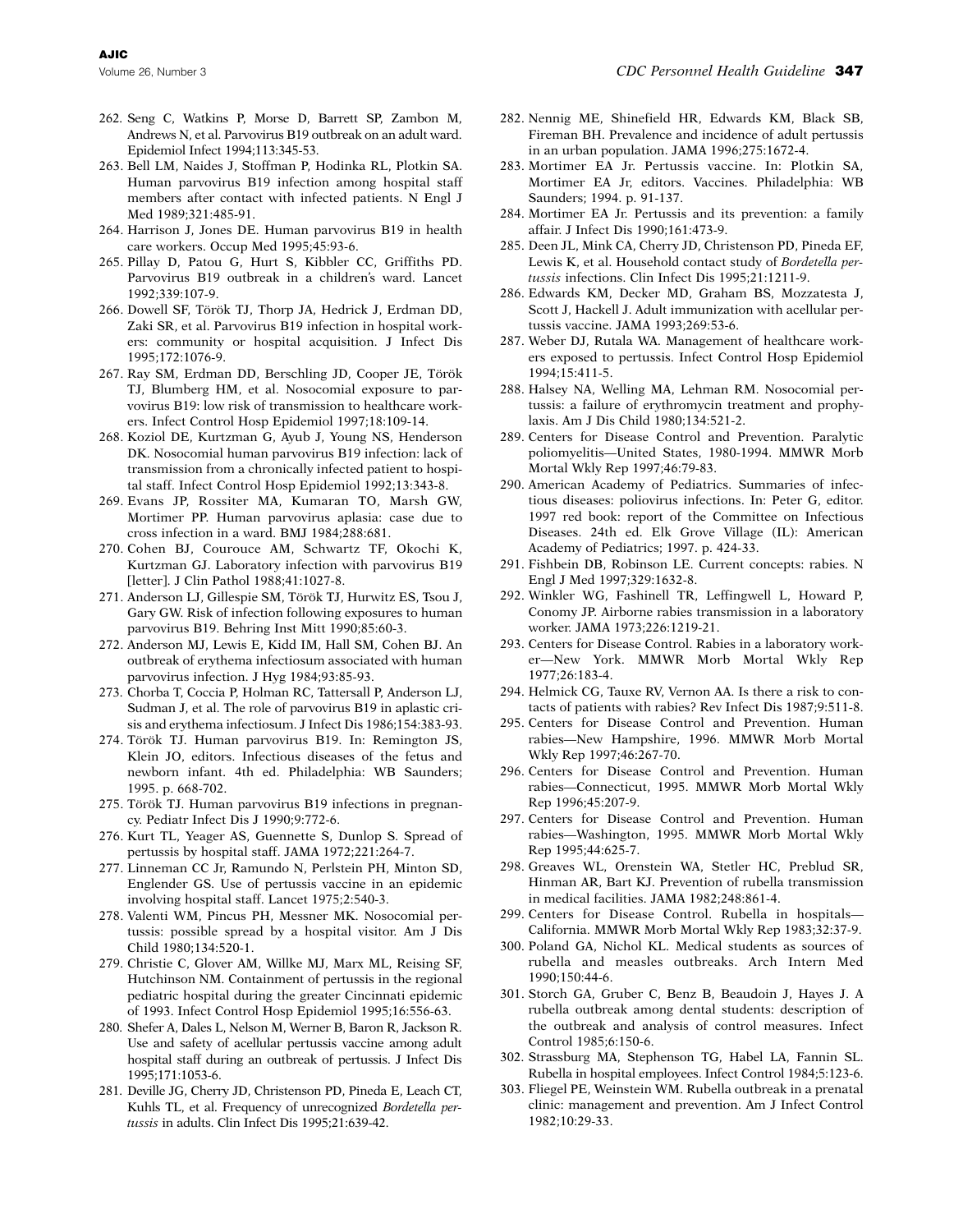- 304. Strassburg MA, Imagawa DT, Fannin SL, Turner JA, Chow AW, Murray RA, et al. Rubella outbreak among hospital employees. Obstet Gynecol 1981;57:283-8.
- 305. Gladstone JL, Millian SJ. Rubella exposure in an obstetric clinic. Obstet Gynecol 1981;57:182-6.
- 306. American Academy of Pediatrics. Summaries of infectious diseases: rubella. In: Peter G, editor. 1997 red book: report of the Committee on Infectious Diseases. 24th ed. Elk Grove Village (IL): American Academy of Pediatrics; 1997. p. 456-62.
- 307. Polk FB, White JA, DeGirolami PC, Modlin JF. An outbreak of rubella among hospital personnel. N Engl J Med 1980;303:541-5.
- 308. Sachs JJ, Olson B, Soter J, Clark C. Employee rubella screening programs in Arizona hospitals. JAMA 1983;249:2675-8.
- 309. Preblud SR. Some current issues relating to the rubella vaccine. JAMA 1985;254:253-6.
- 310. Lettau LA. Nosocomial transmission and infection control aspects of parasitic and ectoparasitic diseases part III. Ectoparasites/summary and conclusions. Infect Control Hosp Epidemiol 1991;12:179-85.
- 311. Juranek DD, Currier RW, Millikan LE. Scabies control in institutions. In: Orkin M, Maiback HI, editors. Cutaneous infestations and insect bites. New York, NY: Dekker; 1985. p. 139-56.
- 312. Jucowics P, Ramon ME, Don PC, Stone RK, Bamji M. Norwegian scabies in an infant with acquired immunodeficiency syndrome. Arch Dermatol 1989;125:1670-1.
- 313. Hench C, Paulson SS, Stevens DA, Thompson JD. Scabies outbreak on a spinal cord injury unit. Rehabil Nurs 1994;19:21-3.
- 314. Jimenez-Lucho VE, Fallon F, Caputo C, Ramsey K. Role of prolonged surveillance in the eradication of nosocomial scabies in an extended care Veterans Affairs medical center. AJIC Am J Infect Control 1995;23:44-9.
- 315. Degelau J. Scabies in long-term care facilities. Infect Control Hosp Epidemiol 1992;13:421-5.
- 316. Lerche NW, Currier RW, Juranek DD, Baer W, Dubay NJ. Atypical crusted "Norwegian" scabies: report of nosocomial transmission in a community hospital and an approach to control. Cutis 1983;31:668-84.
- 317. Lempert KD, Baltz PS, Welton WA, Whittier FC. Pseudouremic pruritus: a scabies epidemic in a dialysis unit. Am J Kidney Dis 1985;5:117-9.
- 318. Thomas MC, Giedinghagen DH, Hoff GL. Brief report: an outbreak of scabies among employees in a hospital-associated commercial laundry. Infect Control 1987;8:427-9.
- 319. Centers for Disease Control. Scabies in health-care facilities—Iowa. MMWR Morb Mortal Wkly Rep 1988;37:178-9.
- 320. Orkin M. Scabies in AIDS. Semin Dermatol 1993;12:9-14.
- 321. Lam S, Brennessel D. Norwegian scabies and HIV infection—case report and literature review. Infect Dis Clin Practice 1993;3:169-73.
- 322. Gooch JJ, Strasius SR, Beamer B, Reiter MD, Correll GW. Nosocomial outbreak of scabies. Arch Dermatol 1978;114:897-8.
- 323. Corbett EL, Crossley I, Holton J, Levell N, Miller RF, DeCock KM. Crusted ("Norwegian") scabies in a specialist HIV unit: successful use of ivermectin and failure to prevent nosocomial transmission. Genitourin Med 1996;72:115-7.
- 324. Taplin D, Rivera A, Walker JG, Roth WI, Reno D, Meinking T. A comparative trial of three treatment schedules for the eradication of scabies. J Am Acad Dermatol 1983;9:550-4.
- 325. Arlian LG, Estes SA, Vyszenski-Moher DL. Prevalence of *Sarcoptes scabei* in the homes and nursing homes of scabietic patients. J Am Acad Dermatol 1988;19:806-11.
- 326. Estes SA, Estes J. Therapy of scabies: nursing homes, hospitals, and the homeless. Semin Dermatol 1993;12:26-33.
- 327. Sargent SJ. Ectoparasites. In: Mayhall CG, editor. Hospital epidemiology and infection control. Baltimore: Williams & Wilkins; 1996. p. 465-72.
- 328. Centers for Disease Control and Prevention. 1998 Guidelines for treatment of sexually transmitted diseases MMWR Morb Mortal Wkly Rep 1998; 47(RR-1):105-8.
- 329. Brown S, Becher J, Brady W. Treatment of ectoparasitic infections: review of the English-language literature, 1982 1992. Clin Infect Dis 1995;20(suppl 1):S104-9.
- 330. Anonymous. Drugs for parasitic infections. Med Lett Drugs Ther 1995;37:102, 105.
- 331. American Academy of Pediatrics. Summaries of infectious diseases: scabies. In: Peter G, editor. 1997 red book: report of the Committee on Infectious Diseases. 27th ed. Elk Grove (IL): American Academy of Pediatrics; 1997. p. 468-70.
- 332. Mienking TL, Taplan D, Hermida JL, Pardo R, Kerdel FA. The treatment of scabies with ivermectin. N Engl J Med 1995;333:26-30.
- 333. Hopper AH, Salisbury J, Jegadeva AN, Scott B, Bennett GCS. Epidemic Norwegian scabies in a geriatric unit. Age Ageing 1990;19:125-7.
- 334. Taplin D, Arrue C, Walker JG, Roth WI, Rivera A. Eradication of scabies with a single treatment schedule. J Am Acad Dermatol 1983;9:546-50.
- 335. Juranek DD. *Pediculosis capitis* in school children: epidemiologic trends, risk factors, and recommendations for control. In: Orkin M, Maiback HI, editors. Cutaneous infestations and insect bites. New York, NY: Dekker; 1985. p. 199-211.
- 336. Wenzel RP. Healthcare workers and the incidence of nosocomial infection: can treatment of one influence the other? A brief review. J Chemother 1994;6(suppl 4):33-7, 39-40.
- 337. Panlilio AL, Culver DH, Gaynes RP, Banerjee S, Henderson TS, Tolson JS, et al. Methicillin-resistant *Staphylococcus aureus* in U.S. hospitals, 1975-1991. Infect Control Hosp Epidemiol 1992;13:582-6.
- 338. Boyce JM. Methicillin-resistant *Staphylococcus aureus*: Detection, epidemiology and control measures. Infect Dis Clin North Am 1989;3:901-13.
- 339. Boyce JM. Methicillin-resistant *Staphylococcus aureus* in hospitals and long-term care facilities: microbiology, epidemiology, and preventive measures. Infect Control Hosp Epidemiol 1992;13:725-37.
- 340. Boyce JM. Should we vigorously try to contain and control methicillin-resistant *Staphylococcus aureus*? Infect Control Hosp Epidemiol 1991;12:46-54.
- 341. Boyce JM, Opal SM, Byone-Potter G, Medeiros AA. Spread of methicillin-resistant *Staphylococcus aureus* in a hospital after exposure to a health care worker with chronic sinusitis. Clin Infect Dis 1993;17:496-504.
- 342. Sherertz RJ, Reagan DR, Hampton KD, Robertson KL, Streed SA, Hoen HM, et al. A cloud adult: the *Staphylococcus aureus*-virus interaction revisited. Ann Intern Med 1996;124:539-47.
- 343. Belani A, Sherertz RJ, Sullivan ML, Russel BA, Reumen PD. Outbreak of staphylococcal infection in two hospital nurseries traced to a single nasal carrier. Infect Control 1986;7:487-90.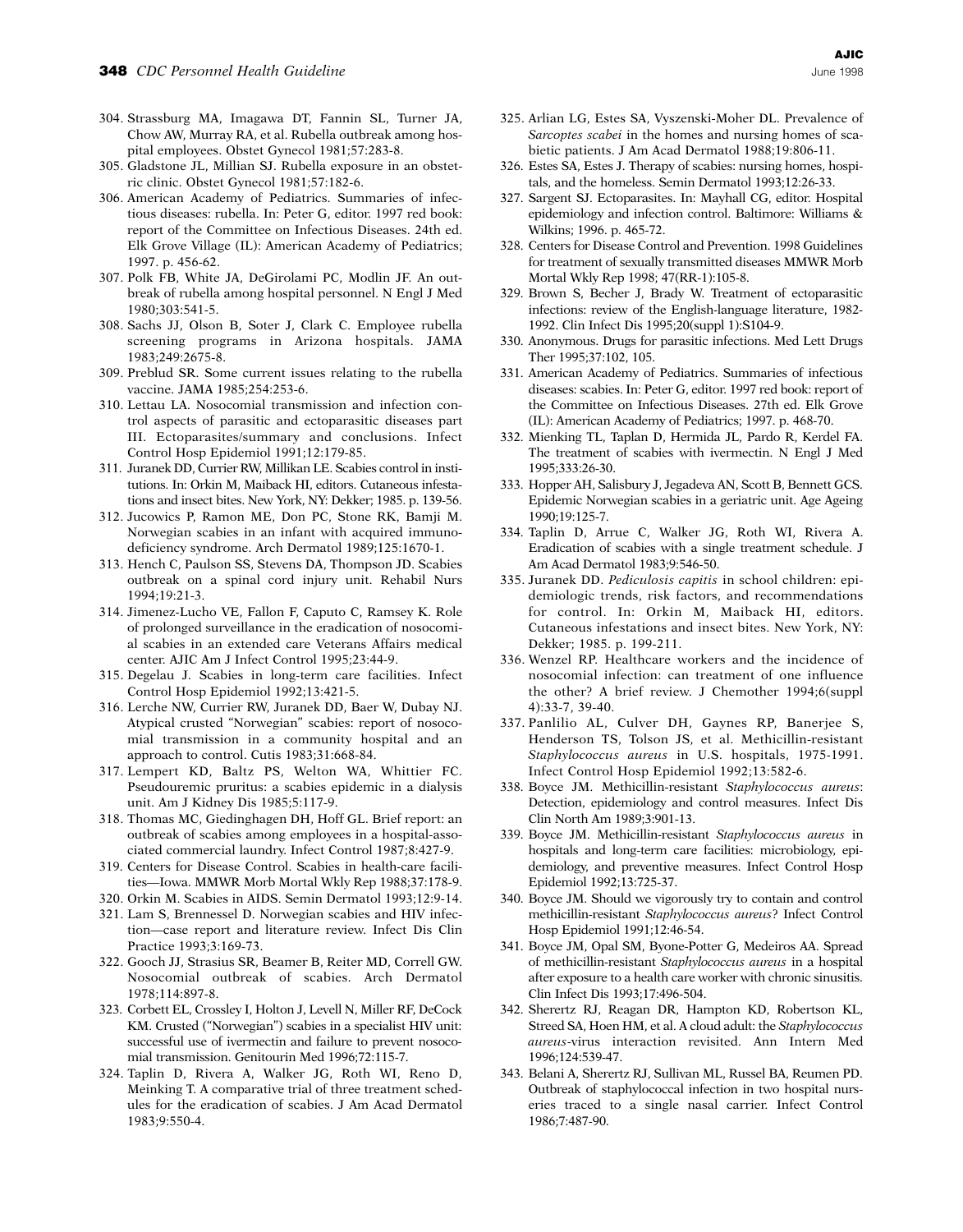- 344. Kreiswirth BN, Kravitz GR, Schlievert PM, Novick RP. Nosocomial transmission of a strain of *Staphylococcus aureus* causing toxic shock syndrome. Ann Intern Med 1986;105:704-7.
- 345. Villarino ME, Vugia DJ, Bean NH, Jarvis WR, Hughes JM. Foodborne disease prevention in health care facilities. In: Bennett JV, Brachman PS, editors. Hospital infections. 3rd ed. Boston: Little, Brown and Company; 1992. p. 345-58.
- 346. Layton MC, Perez M, Heald P, Patterson JE. An outbreak of mupirocin-resistant *Staphylococcus aureus* on a dermatology ward associated with an environmental reservoir. Infect Control Hosp Epidemiol 1993;14:369-75.
- 347. American Academy of Pediatrics. Summaries of infectious diseases: staphylococcal infections. In: Peter G, editor. 1997 red book: report of the Committee on Infectious Diseases. 24th ed. Elk Grove Village (IL): American Academy of Pediatrics; 1997. p. 476-82.
- 348. Boyce JM, Landry M, Deetz TR, DuPont HL. Epidemiologic studies of an outbreak of nosocomial methicillin-resistant *Staphylococcus aureus* infections. Infect Control 1981;2:110-6.
- 349. Walsh TJ, Standiford HD, Reboli AC, John JF, Mulligan ME, Ribner BS, et al. Randomized double-blinded trial of rifampin with either novobiocin or trimethoprim sulfamethoxazole against methicillin-resistant *Staphylococcus aureus* colonization: prevention of antimicrobial resistance and effect of host factors on outcome. Antimicrob Agents Chemother 1993;37:1334-42.
- 350. Mulligan ME, Murray-Leisure KA, Ribner BS, Standiford HC, John JF, Korvick JA, et al. Methicillin-resistant *Staphylococcus aureus*: a consensus review of the microbiology, pathogenesis, and epidemiology with implications for prevention and management. Am J Med 1993;94:313-28.
- 351. Reboli AC, John JF, Platt CG, Cantley JR. Methicillin-resistant *Staphylococcus aureus* outbreak at a Veterans' Affairs medical center: importance of carriage of the organism by hospital personnel. Infect Control Hosp Epidemiol 1990;11:291-6.
- 352. Reagan DR, Doebbeling BN, Pfaller MA, Sheetz CT, Houston AK, Hollis RJ, et al. Elimination of coincident *Staphylococcus aureus* nasal and hand carriage with intranasal application of mupirocin calcium ointment. Ann Intern Med 1991;114:101-6.
- 353. Chambers HF. Treatment of infection and colonization caused by methicillin-resistant *Staphylococcus aureus*. Infect Control Hosp Epidemiol 1991;12:29-35.
- 354. Kauffman CA, Terpenning MS, He X, Zaring LT, Ramsey MA, Jorgensen KA, et al. Attempts to eradicate methicillin-resistant *Staphylococcus aureus* from a long-term-care facility with the use of mupirocin ointment. Am J Med 1993;94:371-8.
- 355. Wenzel RP, Nettleman MD, Jones RN, Pealler MA. Methicillin-resistant *Staphylococcus aureus*: implications for the 1990s and effective control measures. Am J Med 1991;91(suppl 3B):221S-7S.
- 356. Doebbeling BN, Breneman DL, Neu HC, Aly R, Yangco BG, Holley HP Jr, et al. Elimination of *Staphylococcus aureus*  nasal carriage in health care workers: analysis of six clinical trials with calcium mupirocin ointment. Clin Infect Dis 1993;17:466-74.
- 357. Doebbeling BN, Reagan DR, Pfaller MA, Houston AK, Hollis RJ, Wenzel RP. Long-term efficacy of intranasal mupirocin ointment. A prospective cohort study of *Staphylococcus aureus* carriage. Arch Intern Med 1994;154:1505-8.
- 358. Smith SM, Eng RH, Tecson-Tumang F. Ciprofloxacin therapy for methicillin-resistant *Staphylococcus aureus*

infections or colonization. Antimicrob Agents Chemother 1989;33:181-4.

- 359. Darouiche R, Wright C, Hamill R, Koza M, Lewis D, Markowski J. Eradication of colonization by methicillinresistant *Staphylococcus aureus* by using oral minocyclinerifampin and topical mupirocin. Antimicrob Agents Chemother 1991;35:1612-5.
- 360. Arathoon EG, Hamilton JR, Hench CE, Stevens DA. Efficacy of short courses of oral novobiocin-rifampin in eradicating carrier state of methicillin-resistant *Staphylococcus aureus*  and in vitro killing studies of clinical isolates. Antimicrob Agents Chemother 1990;34:1655-9.
- 361. Bartzokas CA, Paton JH, Gibson MF, Graham F, McLoughlin GA, Croton RS. Control and eradication of methicillin-resistant *Staphylococcus aureus* on a surgical unit. N Engl J Med 1984;311:1422-5.
- 362. Ward TT, Winn RE, Hartstein AL, Sewell DL. Observations relating to an inter-hospital outbreak of methicillin-resistant *Staphylococcus aureus*: role of antimicrobial therapy in infection control. Infect Control 1981;2:453-9.
- 363. Boyce JM, Jackson MM, Pugliese G, Batt MD, Fleming D, Garner JS, et al. Methicillin-resistant *Staphylococcus aureus*  (MRSA): a briefing for acute care hospitals and nursing facilities. Infect Control Hosp Epidemiol 1994;15:105-15.
- 364. Strasbaugh LJ, Jacobson C, Sewell DL, Potter S, Ward TT. Antimicrobial therapy for methicillin-resistant *Staphylococcus aureus* colonization in residents and staff of a Veterans Affairs nursing home care unit. Infect Control Hosp Epidemiol 1992;13:151-9.
- 365. Miller MA, Dascal A, Portnoy J, Mendelson J. Development of mupirocin resistance among methicillin-resistant *Staphylococcus aureus* after widespread use of nasal mupirocin ointment. Infect Control Hosp Epidemiol 1996;17:811-3.
- 366. Santos KRN, Fonseca LS, Filho PPG. Emergence of highlevel mupirocin resistance in methicillin-resistant *Staphylococcus aureus* isolated from Brazilian university hospitals. Infect Control Hosp Epidemiol 1996;17:813-6.
- 367. Valenzuela TD, Hooton TM, Kaplan EL, Schlievert PM. Transmission of toxic strep syndrome from an infected child to a firefighter during CPR. Ann Emerg Med 1991;20:90-2.
- 368. Rammelkamp CH, Mortimer EA, Wolinsky E. Transmission of streptococcal and staphylococcal infection. Ann Intern Med 1964;60:753-8.
- 369. Weber DJ, Rutala WA, Denny FW Jr. Management of healthcare workers with pharyngitis or suspected streptococcal infections. Infect Control Hosp Epidemiol 1996;17:753-61.
- 370. Mastro TD, Farley TA, Elliott JA, Facklam RR, Perks JR, Hadler JL, et al. An outbreak of surgical-wound infections due to group A *Streptococcus* carried on the scalp. N Engl J Med 1990;323:968-72.
- 371. Viglionese A, Nottebart VF, Bodman HA, Platt R. Recurrent group A streptococcal carriage in a health care worker associated with widely separated nosocomial outbreaks. Am J Med 1991;91(suppl 3B):329S-33S.
- 372. Paul SM, Genese C, Spitalny K. Postoperative group A β hemolytic *Streptococcus* outbreak with the pathogen traced to a member of a healthcare worker's household. Infect Control Hosp Epidemiol 1990;11:643-6.
- 373. Ridgway EJ, Allen KD. Clustering of group A streptococcal infections on a burns unit: important lessons in outbreak management. J Hosp Infect 1993;25:173-82.
- 374. Berkelman RL, Martin D, Graham DR, Mowry J, Freisem R, Weber JA, et al. Streptococcal wound infections caused by a vaginal carrier. JAMA 1982;247:2680-2.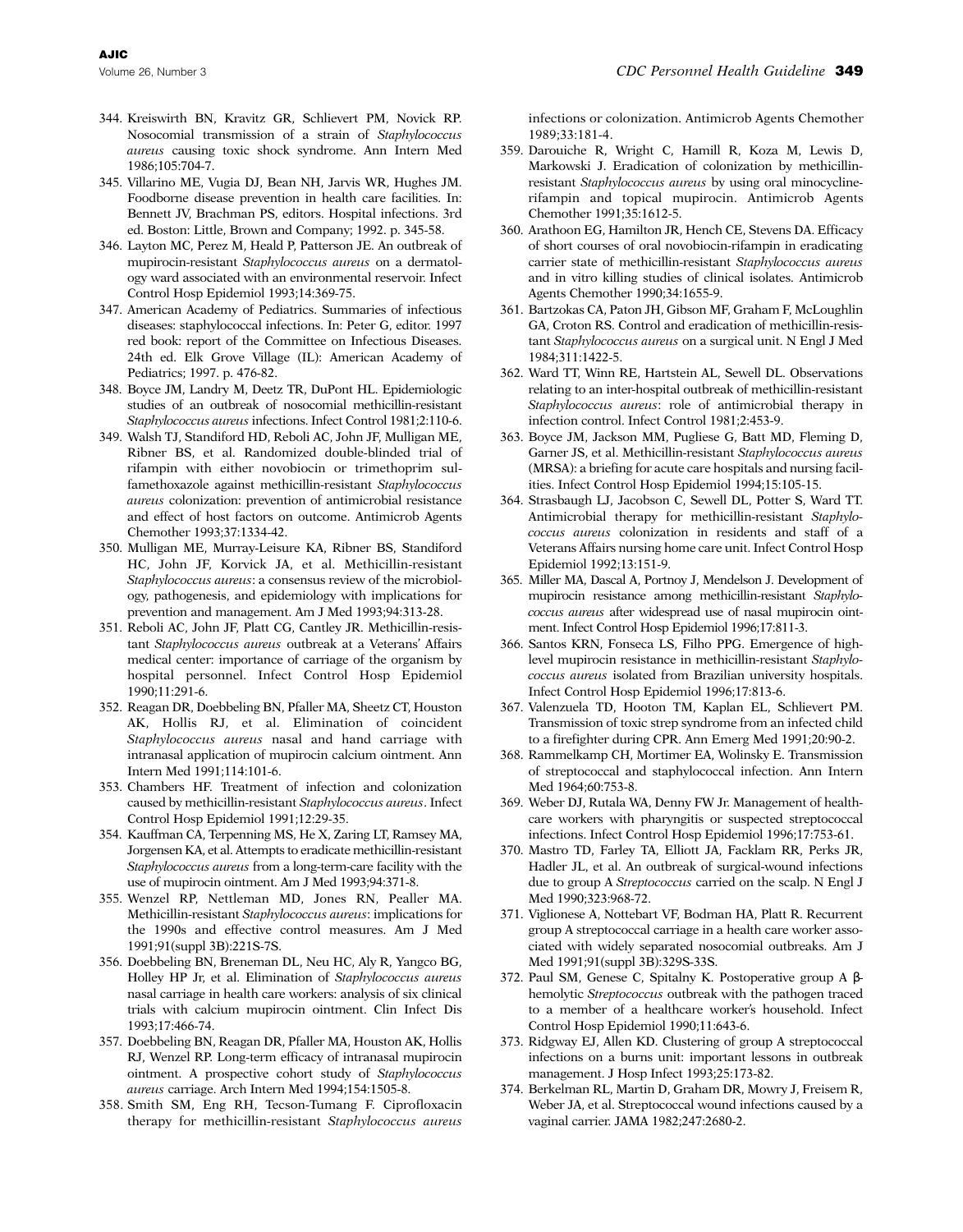- 375. Schaffner W, Lefkowitz LB Jr, Goodman JS, Koenig MG. Hospital outbreak of infections with group A streptococci traced to an asymptomatic anal carrier. N Engl J Med 1969;280:1224-5.
- 376. Richman DD, Breton SJ, Goldmann DA. Scarlet fever and group A streptococcal surgical wound infection traced to an anal carrier. J Pediatr 1977;90:387-90.
- 377. Decker MD, Lavely GB, Hutcheson RHJ, Schaffner W. Foodborne streptococcal pharyngitis in a hospital pediatrics clinic. JAMA 1986;253:679-81.
- 378. Stromberg A, Schwan A, Cars O. Throat carrier rates of betahemolytic streptococci among healthy adults and children. Scand J Infect Dis 1988;20:411-7.
- 379. Stamm WE, Feeley JC, Facklam RR. Wound infection due to group A *Streptococcus* traced to a vaginal carrier. J Infect Dis 1978;138:287-92.
- 380. American Academy of Pediatrics. Summaries of infectious diseases: group A streptococcal infections. In: Peter G, editor. 1997 red book: report of the Committee on Infectious Diseases. 24th ed. Elk Grove Village (IL): American Academy of Pediatrics; 1997. p. 483-94.
- 381. Barnes PF, Bloch AB, Davidson PT, Snider DE. Tuberculosis in patients with human immunodeficiency syndrome. N Engl J Med 1991;324:1644-50.
- 382. Centers for Disease Control and Prevention. Guidelines for preventing the transmission of *Mycobacterium tuberculosis*  in health-care facilities, 1994. MMWR Morb Mortal Wkly Rep 1994;43(RR-13):1-132.
- 383. Edlin BR, Tokars JI, Grieco MH, Crawford JT, Williams J, Sordillo EM, et al. An outbreak of multidrug-resistant tuberculosis among hospitalized patients with the acquired immunodeficiency syndrome. N Engl J Med 1992;326:1514-21.
- 384. Stroud LA, Tokars JI, Grieco MH, Crawford JT, Culver DH, Edlin BR, et al. Evaluation of infection control measures in preventing the nosocomial transmission of multidrug-resistant *Mycobacterium tuberculosis* in a New York City hospital. Infect Control Hosp Epidemiol 1995;16:141-7.
- 385. Beck-Sagué CM, Dooley SW, Hutton MD, Otten J, Breeden A, Crawford JT, et al. Hospital outbreak of multidrug-resistant *Mycobacterium tuberculosis* infections: factors in transmission to staff and HIV-infected patients. JAMA 1992;268:1280-6.
- 386. Wenger PN, Otten J, Breeden A, Orfas E, Beck-Sagué CM, Jarvis WR. Control of nosocomial transmission of multidrugresistant *Mycobacterium tuberculosis* among healthcare workers and HIV-infected patients. Lancet 1995;345:235-40.
- 387. Dooley SW, Villarino ME, Lawrence M, Salinas L, Amil S, Rullan JV, et al. Nosocomial transmission of tuberculosis in a hospital unit for HIV-infected patients. JAMA 1992;267:2632-5.
- 388. Pearson ML, Jereb JA, Frieden TR, Crawford JT, Davis BJ, Dooley SW, et al. Nosocomial transmission of multidrugresistant *Mycobacterium tuberculosis*: a risk to patients and health care workers. Ann Intern Med 1992;117:191-6.
- 389. Cleveland JL, Kent J, Gooch BF, Valway SE, Marianos DW, Butler WR, et al. Multidrug-resistant *Mycobacterium tuberculosis* in an HIV dental clinic. Infect Control Hosp Epidemiol 1995;16:7-11.
- 390. Ridzon R, Kenyon T, Luskin-Hawk R, Schultz C, Valway S, Onorato IM. Nosocomial transmission of human immunodeficiency virus and subsequent transmission of multidrugresistant tuberculosis in a healthcare worker. Infect Control Hosp Epidemiol 1997;18:422-3.
- 391. Jereb JA, Klevens M, Privett TD, Smith PJ, Crawford JT, Sharp VL, et al. Tuberculosis in health care workers at a hospital with an outbreak of multidrug-resistant *Mycobacterium tuberculosis*. Arch Intern Med 1995;155:854-9.
- 392. Sepkowitz KA. Tuberculosis and the health care worker: a historical perspective. Ann Intern Med 1994;120:71-9.
- 393. Menzies D, Fanning A, Yuan L, Fitzgerald M. Tuberculosis among health care workers. N Engl J Med 1995;332:92-8.
- 394. McKenna MT, Hutton MD, Cauthen G, Onorato IM. The association between occupation and tuberculosis: a population based survey. Am J Respir Crit Care Med 1996;154:587-9.
- 395. Zaza S, Blumberg HM, Beck-Sagué C, Haas WH, Woodley CL, Pineda M, et al. Nosocomial transmission of *Mycobacterium tuberculosis*: role of health care workers in outbreak propagation. J Infect Dis 1995;172:1542-9.
- 396. Jarvis WR. Nosocomial transmission of multidrug-resistant *Mycobacterium tuberculosis*. AJIC Am J Infect Control 1995;23:146-51.
- 397. Ikeda RM, Birkhead GS, DiFerdinando GT Jr, Bornstein DL, Dooley SW, Kubica GP, et al. Nosocomial tuberculosis: an outbreak of a strain resistant to seven drugs. Infect Control Hosp Epidemiol 1995;16:152-9.
- 398. Ussery XT, Bierman JA, Valway S, Seitz TA, DiFerdinando GT Jr, Ostroff SM. Transmission of multidrug-resistant *Mycobacterium tuberculosis* among persons exposed in a medical examiner's office, New York. Infect Control Hosp Epidemiol 1995;16:160-5.
- 399. Hutton MD, Stead WW, Cauthen GM, Bloch AB, Ewing WM. Nosocomial transmission of tuberculosis associated with a draining abscess. J Infect Dis 1990;161:286-95.
- 400. Kramer F, Sasse SA, Simms JC, Leedom JM. Primary cutaneous tuberculosis after a needlestick injury from a patient with AIDS and undiagnosed tuberculosis. Ann Intern Med 1993;119:594-5.
- 401. Rattner SL, Fleischer JA, Davidson BL. Tuberculin positivity and patient contact in healthcare workers in the urban United States. Infect Control Hosp Epidemiol 1996;17:369-71.
- 402. Chaisson R, Benson C. Tuberculosis. New York: McGraw-Hill; 1995.
- 403. Selwyn PA, Hartel D, Lewis VA, Schoenbaum EE, Vermund SH, Klein RS. A prospective study of the risk of tuberculosis among intravenous drug users with human immunodeficiency virus infection. N Engl J Med 1989;320:545-50.
- 404. Pugliese G, Tapper ML. Tuberculosis control in health care. Infect Control Hosp Epidemiol 1996;17:819-27.
- 405. Maloney SA, Pearson ML, Gordon MT, DelCastillo R, Boyle JF, Jarvis WR. Efficacy of control measures in preventing nosocomial transmission of multidrug-resistant tuberculosis to patients and health care workers. Ann Intern Med 1995;122:90-5.
- 406. American Thoracic Society, Centers for Disease Control. Diagnostic standards and classification of tuberculosis. Am Rev Respir Dis 1990;142:725-35.
- 407. Centers for Disease Control and Prevention. Screening for tuberculosis and tuberculosis infection in high-risk populations: recommendations of the Advisory Council for the Elimination of Tuberculosis. MMWR Morb Mortal Wkly Rep 1995;44(RR-11):19-34.
- 408. Centers for Disease Control and Prevention. Anergy skin testing and preventive therapy for HIV-infected persons: revised recommendations. MMWR Morb Mortal Wkly Rep 1997;46(RR-15):1-10.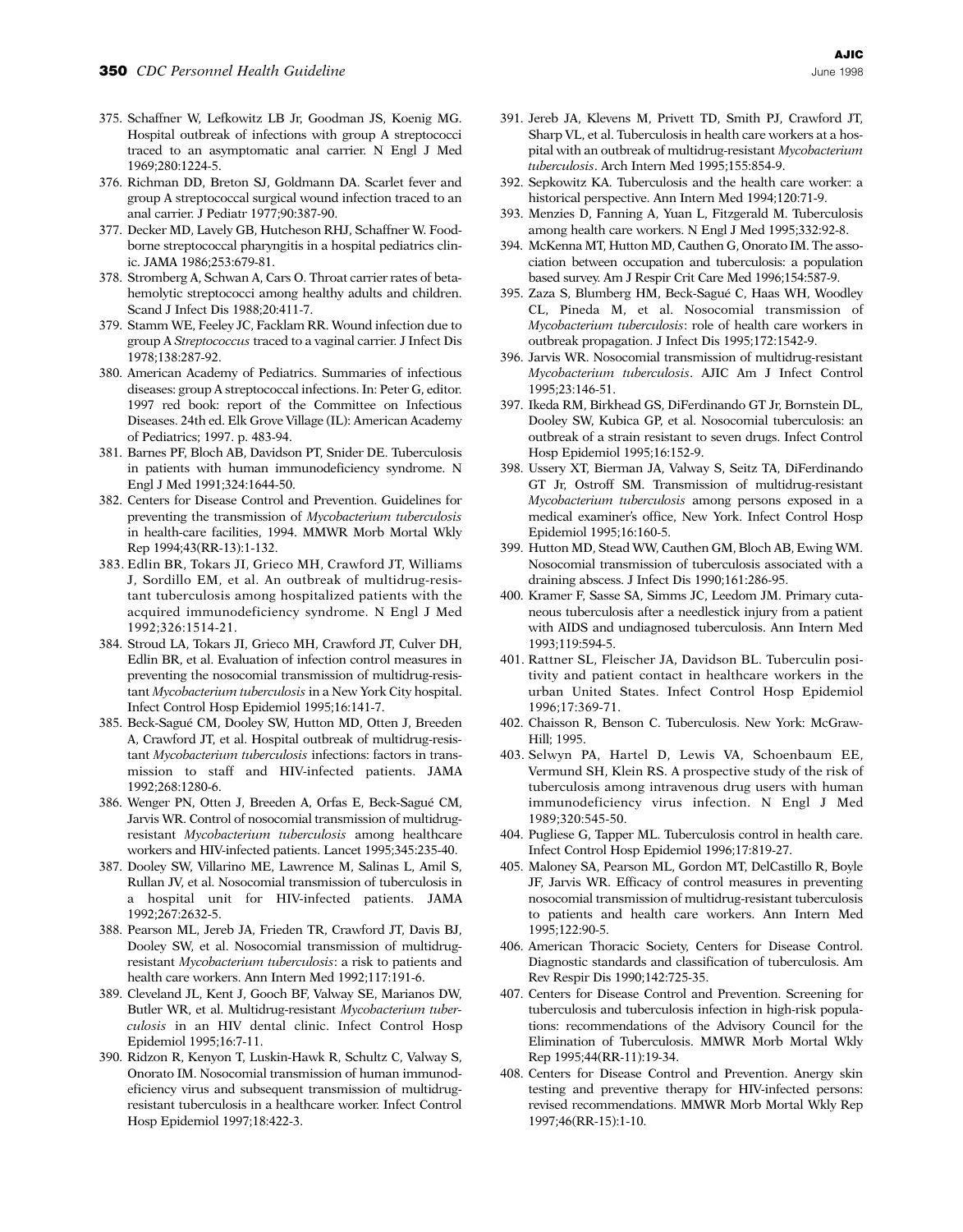- 409. Centers for Disease Control and Prevention. Management of persons exposed to multidrug-resistant tuberculosis. MMWR Morb Mortal Wkly Rep 1992;41(RR-11):59-71.
- 410. Rodrigues L, Diwan D, Wheeler J. Protective effect of BCG against tuberculosis meningitis and miliary tuberculosis: a meta-analysis. Int J Epidemiol 1993;22:1154-8.
- 411. Colditz GA, Brewer TF, Berkey CS, Wilson ME, Burdick E, Fineberg HV, et al. Efficacy of BCG vaccine in the prevention of tuberculosis: meta-analysis of the published literature. JAMA 1994;271:698-702.
- 412. Centers for Disease Control and Prevention. The role of BCG vaccine in the prevention and control of tuberculosis in the United States: a joint statement by the Advisory Council for the Elimination of Tuberculosis and the Advisory Committee on Immunization Practices. MMWR Morb Mortal Wkly Rep 1996;45(RR-4):1-18.
- 413. Lotte A, Wasz-Hockert O, Poisson N, Engbaek H, Landmann H, Quast U. Second IUATLD study on complications induced by intradermal BCG vaccination. Bull Int Union Tuberc Lung Dis 1988;63:47-59.
- 414. Caglayan S, Yegin O, Kayran K, Timocin N, Kasirga E, Gun M. Is medical therapy effective for regional lymphadenitis following BCG vaccination? Am J Dis Child 1987;141:1213-4.
- 415. Brewer T, Colditz G. Bacille Calmette-Guérin vaccination for prevention of tuberculosis in health care workers. Clin Infect Dis 1995;20:136-42.
- 416. Centers for Disease Control and Prevention. Disseminated *Mycobacterium bovis* infection from BCG vaccination of a patient with acquired immunodeficiency syndrome. MMWR Morb Mortal Wkly Rep 1985;34:227-8.
- 417. Ninane J, Grymonprez A, Burtonboy G, Francois A, Cornu G. Disseminated BCG in HIV infection. Arch Dis Child 1988;63:1268-9.
- 418. Smith E, Thybo S, Bennedsen J. Infection with *Mycobacterium bovis* in a patient with AIDS: a late complication of BCG vaccination. Scand J Infect Dis 1992;24:109-10.
- 419. von Reyn CF, Clements CJ, Mann JM. Human immunodeficiency virus infection and routine childhood immunisation. Lancet 1987;2:669-72.
- 420. Comstock GW, Edwards LB, Nabangxang H. Tuberculin sensitivity eight to fifteen years after BCG vaccination. Am Rev Respir Dis 1971;103:572-5.
- 421. Guld J, Waaler H, Sundaresan TK, Kaufmann PC, Dam HG. The duration of BCG-induced tuberculin sensitivity in children, and its irrelevance for revaccination: results of two 5 year prospective studies. Bull World Health Organ 1968;39:829-36.
- 422. Orefici G, Scopetti F, Grandolfo ME, Annes I, Kissopoulos A. Study of a BCG vaccine: influence of dose and time. Boll Ist Sieroter Milan 1982;61:24-8.
- 423. Fine PEM, Pönnighaus JM, Maine NP. The relationship between delayed type hypersensitivity and protective immunity induced by mycobacterial vaccines in man. Lepr Rev 1986;57(suppl 2):275-83.
- 424. Fine PEM, Sterne JAC, Pönnighaus JM, Rees RJW. Delayedtype hypersensitivity, mycobacterial vaccines and protective immunity. Lancet 1994;344:1245-9.
- 425. American Thoracic Society, Centers for Disease Control. The tuberculin test. Am Rev Respir Dis 1981;124:356-63.
- 426. Lane JM, Ruben FL, Neff JM, Millar JD. Complications of smallpox vaccination, 1968: results of ten statewide surveys. J Infect Dis 1970;122:303-9.
- 427. Centers for Disease Control. Contact spread of vaccinia from a recently vaccinated Marine—Louisiana. MMWR Morb Mortal Wkly Rep 1984;33:37-8.
- 428. Centers for Disease Control. Contact spread of vaccinia from a National Guard vaccinee—Wisconsin. MMWR Morb Mortal Wkly Rep 1985;34:182-3.
- 429. Centers for Disease Control. Vaccinia outbreak-Newfoundland. MMWR Morb Mortal Wkly Rep 1981;30:453-5.
- 430. Meyers JD, MacQuarrie MB, Merigan TC, Jennison MH. Nosocomial varicella. Part 1: outbreak in oncology patients at a children's hospital. West J Med 1979;130:196-9.
- 431. Morens DM, Bregman DJ, West CM, Green MH, Mazur MH, Dolin R, et al. An outbreak of varicella-zoster virus infection among cancer patients. Ann Intern Med 1980;93:414-9.
- 432. Baltimore RS. Nosocomial infections in the pediatric intensive care unit. Yale J Biol Med 1984;57:185-97.
- 433. Gustafson TL, Shebab A, Brunell PA. Outbreak of varicella in a newborn intensive care nursery. Am J Dis Child 1984;138:548-50.
- 434. Hyams PJ, Stuewe MCS, Heitzer V. Herpes zoster causing varicella (chicken pox) in hospital employees: cost of a casual attitude. Infect Control 1984;12:2-5.
- 435. Weitekamp MR, Schan P, Aber RC. An algorithm for the control of varicella-zoster virus infection. Am J Infect Control 1985;13:193-8.
- 436. Alter SJ, Hammond JA, McVey CJ, Myers MG. Susceptibility to varicella-zoster virus among adults at high risk for exposure. Infect Control 1986;7:448-51.
- 437. Krasinski K, Holzman RS, LaCouture R, Florman A. Hospital experience with varicella-zoster virus. Infect Control 1986;7:312-6.
- 438. Haiduven-Griffiths D, Fecko H. Varicella in hospital personnel: a challenge for the infection control practitioner. Am J Infect Control 1987;15:207-11.
- 439. Weber DJ, Rutala WA, Parham C. Impact and costs of varicella prevention in a university hospital. Am J Public Health 1988;78:19-23.
- 440. McKinney WP, Horowitz MM, Battiola RJ. Susceptibility of hospital-based health care personnel to varicella-zoster virus infections. Am J Infect Control 1989;17:26-30.
- 441. Weber DJ, Rutala WA, Hamilton H. Prevention and control of varicella-zoster infections in healthcare facilities. Infect Control Hosp Epidemiol 1996;17:694-705.
- 442. American Academy of Pediatrics. Summaries of infectious diseases: varicella-zoster infections. In: Peter G, editor. 1997 red book: report of the Committee on Infectious Diseases. 24th ed. Elk Grove Village (IL): American Academy of Pediatrics; 1997. p. 573-85.
- 443. Asano Y, Iwayama S, Miyata T, Yazaki T, Ozaki T, Tsuzuki K, et al. Spread of varicella in hospitalized children having no direct contact with an indicator zoster case and its prevention by a live vaccine. Biken J 1980;23:157-61.
- 444. Sawyer MH, Chamberlin CJ, Wu YN, Aintablian N, Wallace MR. Detection of varicella-zoster virus DNA in air samples from hospital rooms. J Infect Dis 1994;169:91-4.
- 445. LeClair JM, Zaia JA, Levin MJ, Congdon RG, Goldmann DA. Airborne transmission of chickenpox in a hospital. N Engl J Med 1980;302:450-3.
- 446. Gustafson TL, Lavely GB, Brawner ER Jr, Hutcheson RH, Wright PF, Schaffner W. An outbreak of airborne nosocomial varicella. Pediatrics 1982;70:550-6.
- 447. Josephson A, Gombert M. Airborne transmission of nosocomial varicella from localized zoster. J Infect Dis 1988;158:238-41.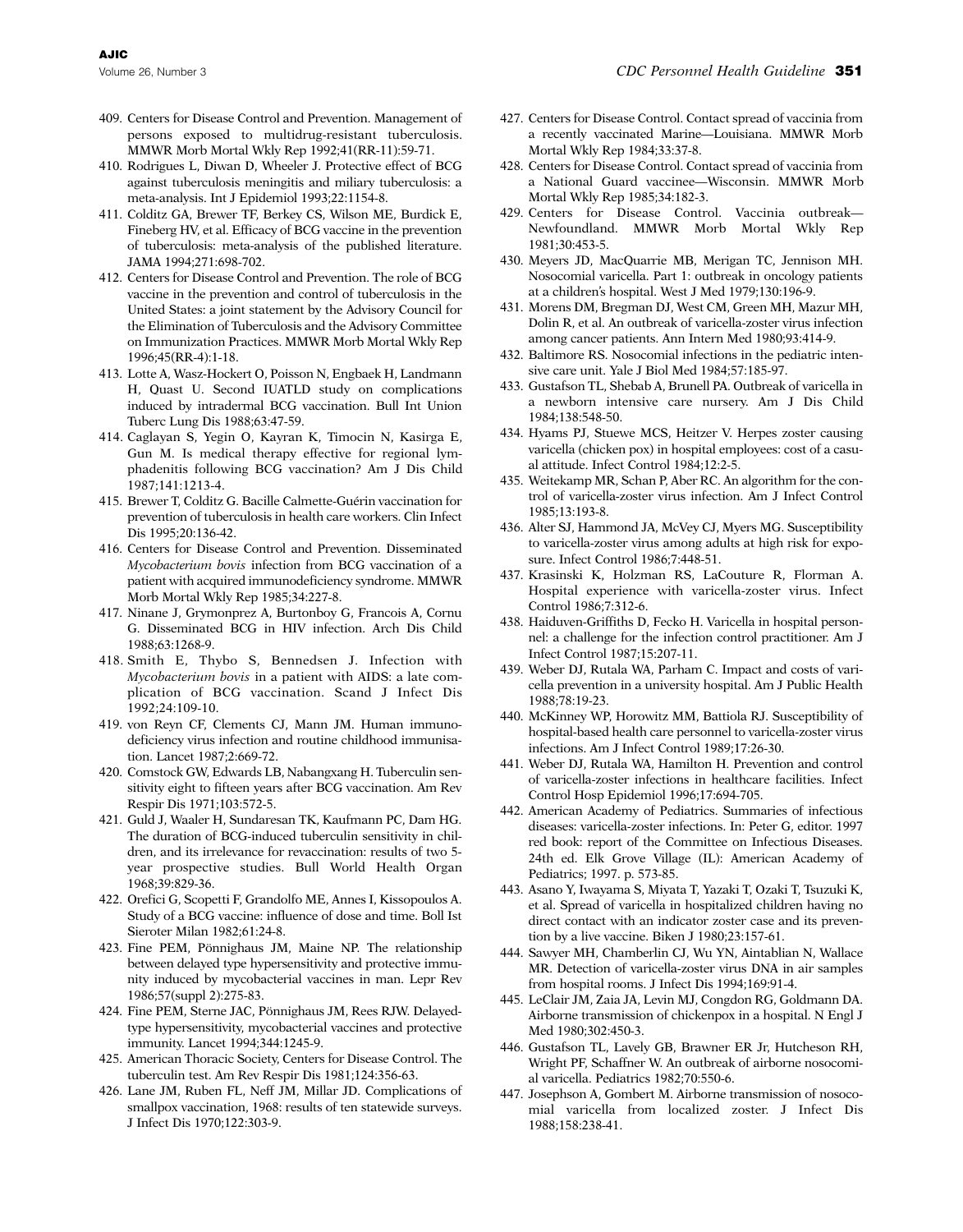- 448. Ferson MJ, Bell SM, Robertson PW. Determination and importance of varicella immune status of nursing staff in a children's hospital. J Hosp Infect 1990;15:347-51.
- 449. Kelley PW, Petruccelli BP, Stehr-Green P, Erickson RL, Mason CJ. The susceptibility of young adult Americans to vaccine-preventable infections: a national survey of US Army recruits. JAMA 1991;266:2724-9.
- 450. Struewing JP, Hyams KC, Tueller JE, Gray GC. The risk of measles, mumps, and varicella among young adults: a serosurvey of US Navy and Marine Corps recruits. Am J Public Health 1993;83:1717-20.
- 451. Gershon AA, Steinberg SP, LaRussa P, Ferrara A, Hammerschlag M, Gelb L. Immunization of healthy adults with live attenuated varicella vaccine. J Infect Dis 1988;158:132-7.
- 452. Gardner P, Eickhoff T, Poland GA, Gross P, Griffin M, LaForce F, et al. Adult immunizations: recommendations of the American College of Physicians. Ann Intern Med 1996;124:35-40.
- 453. White CJ, Kuter BJ, Ngai A, Hildebrand CS, Isganitis KL, Patterson CM, et al. Modified cases of chicken pox after varicella vaccination: correlation of protection with antibody response. Pediatr Infect Dis J 1992;11:19-23.
- 454. Bernstein HH, Rothstein EP, Watson BM, Reisinger KS, Blatter MM, Wellman CO, et al. Clinical survey of natural varicella compared with breakthrough varicella after immunization with live attenuated Oka/Merck varicella vaccine. Pediatrics 1993;92:833-7.
- 455. Weibel RE, Neff BJ, Kuter BJ, Guess HA, Rothenberger CA, Fitzgerald AJ, et al. Live attenuated varicella vaccine: efficacy trial in healthy children. N Engl J Med 1984;310:1409-15.
- 456. Tsolia M, Gershon AA, Steinberg SP, National Institute of Allergy and Infectious Diseases Varicella Vaccine Collaborative Study Group. Live attenuated varicella vaccine: evidence that the vaccine virus is attenuated and the importance of skin lesions is transmission of varicella-zoster virus. J Pediatr 1990;116:184-9.
- 457. Centers for Disease Control and Prevention. Varicella-related deaths among adults—United States, 1997. MMWR Morb Mortal Wkly Rep 1997;46:409-12.
- 458. Wallace MR, Bowler WA, Murray NB, Brodine SK, Oldfield ECI. Treatment of adult varicella with oral acyclovir: a randomized, placebo-controlled trial. Ann Intern Med 1992;117:358-63.
- 459. Centers for Disease Control and Prevention, Hospital Infection Control Practices Advisory Committee. Guideline for prevention of nosocomial pneumonia. Infect Control Hosp Epidemiol 1994;15:587-627.
- 460. Balkovic ES, Goodman RA, Rose FB, Borel CO. Nosocomial influenza A (H1N1) infection. Am J Med Tech 1980;46:318-20.
- 461. Evans ME, Hall KL, Berry SE. Influenza control in acute care hospitals. AJIC Am J Infect Control 1997;25:357-62.
- 462. Kapila R, Lintz DI, Tecson FT, Ziskin L, Louria DB. A nosocomial outbreak of influenza A. Chest 1977;71:576-9.
- 463. Kimball AM, Foy HM, Cooney MK, Allan ID, Matlock M, Plourde JJ. Isolation of respiratory syncytial and influenza viruses from the sputum of patients hospitalized with pneumonia. J Infect Dis 1983;147:181-4.
- 464. Van Voris LP, Belshe RB, Shaffer JL. Nosocomial influenza B virus infection in the elderly. Ann Intern Med 1982;96:153-8.
- 465. Pachucki CT, Walsh Pappas SA, Fuller GF, Krause SL, Lentino JR, Schaoff DM. Influenza A among hospital per-

sonnel and patients: implications for recognition, prevention, and control. Arch Intern Med 1989;149:77-80.

- 466. Centers for Disease Control. Suspected nosocomial influenza cases in an intensive care unit. MMWR Morb Mortal Wkly Rep 1988;37:3-4, 9.
- 467. Hammond GW, Cheang M. Absenteeism among hospital staff during an influenza epidemic: implications for immunoprophylaxis. Can Med Assoc J 1984;131:449-52.
- 468. Horman JT, Stetler HC, Israel E, Sorley O, Schiper MT, Joseph JM. An outbreak of influenza A in a nursing home. Am J Public Health 1986;76:501-4.
- 469. Patriarca PA, Weber JA, Parker RA, Orenstein WA, Hall WN, Kendal AP, et al. Risk factors for outbreaks of influenza in nursing homes: a case-control study. Am J Epidemiol 1986;124:114-9.
- 470. Centers for Disease Control and Prevention. Outbreak of influenza A in a nursing home—New York, December 1991 January 1992. MMWR Morb Mortal Wkly Rep 1992;41:129-31.
- 471. Gross PA, Rodstein M, LaMontagne JR, Kaslow RA, Saah AJ, Wallenstein S, et al. Epidemiology of acute respiratory illness during an influenza outbreak in a nursing home. Arch Intern Med 1988;148:559-61.
- 472. Cartter ML, Renzullo PO, Helgerson SD, Martin SM, Jekel JF. Influenza outbreaks in nursing homes: how effective is influenza vaccine in the institutionalized elderly? Infect Control Hosp Epidemiol 1990;11:473-8.
- 473. Bean B, Moore BM, Sterner B, Peterson LR, Gerding DN, Balfour HH Jr. Survival of influenza viruses on environmental surfaces. J Infect Dis 1982;146:47-51.
- 474. Kilbourne ED, editor. Influenza. New York: Plenum Medical Book; 1987.
- 475. Hall CB, Douglas RG. Nosocomial influenza infection as a cause of intercurrent fevers in infants. Pediatrics 1975;55:673-7.
- 476. Noble GR. Epidemiological and clinical aspects of influenza. In: Beare AS, editor. Applied influenza research. Boca Raton (FL): CRC Press; 1982. p. 11-49.
- 477. Adal KA, Flowers RH, Anglim AM, Hayden FG, Titus MG, Coyner BJ, et al. Prevention of nosocomial influenza. Infect Control Hosp Epidemiol 1996;17:641-8.
- 478. Nichol KL, Margolis KL, Lind A, Murdoch M, McFadden R, Hauge M, et al. Side effects associated with influenza vaccination in healthy working adults: a randomized, placebocontrolled trial. Arch Intern Med 1996;156:1546-50.
- 479. Arden NH, Patriarca PA, Fasano MB, Lui KJ, Harmon MW, Kendal AP, et al. The roles of vaccination and amantadine prophylaxis in controlling an outbreak of influenza A (H3N2) in a nursing home. Arch Intern Med 1988;148:865-8.
- 480. Falsey AR, Cunningham CK, Barker WH, Kouides RW, Yeun JB, Menegus M, et al. Respiratory syncytial virus and influenza A infections in the hospitalized elderly. J Infect Dis 1995;172:389-94.
- 481. Valenti WM, Clarke TA, Hall CB, Menegus MA, Shapiro DL. Concurrent outbreaks of rhinovirus and respiratory syncytial virus in an intensive care nursery: epidemiology and associated risk factors. J Pediatr 1982;100:722-6.
- 482. Hall CB. Respiratory syncytial virus: its transmission in the hospital environment. Yale J Biol Med 1982;55:219-23.
- 483. Snydman DR, Greer C, Meissner HC, McIntosh K. Prevention of nosocomial transmission of respiratory syncytial virus in a newborn nursery. Infect Control Hosp Epidemiol 1988;9:105-8.
- 484. Harrington RD, Hooton TM, Hackman RC, Storch GA, Osborne B, Gleaves CA, et al. An outbreak of respiratory syncytial virus in a bone marrow transplant center. J Infect Dis 1992;165:987-93.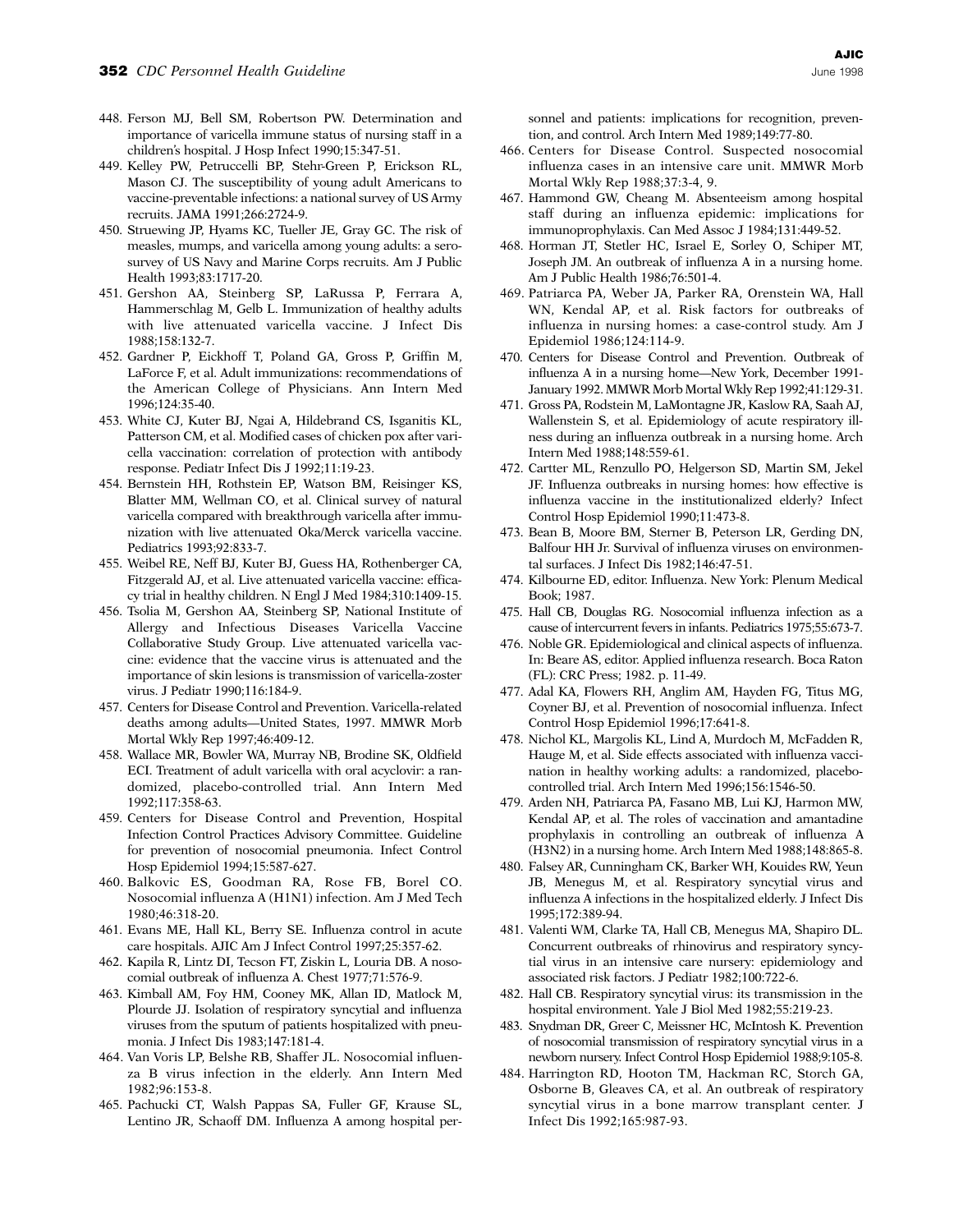- 485. Guidry GG, Black-Payne CA, Payne DK, Jamison RM, George RB, Bocchini JA Jr. Respiratory syncytial virus infection among intubated adults in a university medical intensive care unit. Chest 1991;100:1377-84.
- 486. Falsey AR. Noninfluenza respiratory virus infection in long-term care facilities. Infect Control Hosp Epidemiol 1991;12:602-8.
- 487. Sorvillo FJ, Huie SF, Strassburg MA, Butsumyo A, Shandera WX, Fannin SL. An outbreak of respiratory syncytial virus pneumonia in a nursing home for the elderly. J Infect 1984;9:252-6.
- 488. Valenti WM, Hruska JF, Menegus MA, Freeburn MJ. Nosocomial viral infections: III. Guidelines for prevention and control of exanthematous viruses, gastroenteritis viruses, picornaviruses, and uncommonly seen viruses. Infect Control 1980;2:38-49.
- 489. Siegel JD. Risks and exposures for the pregnant healthcare worker. In: Olmstead RN, editor. APIC infection control and applied epidemiology: principles and practice. St Louis: Mosby; 1996. p. 22-1, 22-8.
- 490. Valenti WM. Infection control and the pregnant health care worker. Nurs Clin North Am 1993;28:673-86.
- 491. Shortridge-McCauley LA. Reproductive hazards: an overview of exposures to health care workers. AAOHN J 1995;43:614-21.
- 492. Pike RM. Past and present hazards of working with infectious agents. Arch Pathol Lab Med 1978;102:333-6.
- 493. Pike RM. Laboratory-associated infections: incidence, fatalities, causes, and prevention. Annu Rev Microbiol 1979;33:41-66.
- 494. Favero MS. Biological hazards in the laboratory. Lab Med 1987;18:665-70.
- 495. Jacobson JT, Orlob RB, Clayton JL. Infections acquired in clinical laboratories in Utah. J Clin Microbiol 1985; 21:486-9.
- 496. Grist NR, Emslie JAN. Infections in British clinical laboratories, 1986-87. J Clin Pathol 1989;42:677-81.
- 497. Vesley D, Hartmann HM. Laboratory-acquired infections and injuries in clinical laboratories: a 1986 survey. Am J Public Health 1988;78:1213-5.
- 498. Grist NR, Emslie JAN. Association of Clinical Pathologists' survey of infection in British clinical laboratories, 1970-1989. J Clin Pathol 1994;47:391-4.
- 499. Gilchrist MJR, Hindler J, Fleming DO. Laboratory safety management. In: Isenberg HI, editor. Clinical microbiology procedures handbook. Washington, DC: American Society for Microbiology; 1992. p. xxix-xxxvii.
- 500. Gilchrist MJR. Biosafety precautions for airborne pathogens. In: Fleming DO, Richardson JH, Tulis JJ, Vesley D, editors. Laboratory safety principles and practices. 2nd ed. Washington, DC: American Society for Microbiology; 1995. p. 67-76.
- 501. Centers for Disease Control and Prevention. Implementation of provisions of the Ryan White Comprehensive AIDS Resources Emergency Act regarding emergency response employees. Federal Register 1994;59(54):13418-28.
- 502. Hamann CP. Natural rubber latex protein sensitivity in review. Contact Dermatitis 1993;4:4-21.
- 503. Zaza S, Reeder JM, Charles LE, Jarvis WR. Latex sensitivity among perioperative nurses. AORN J 1994;60:806-12.
- 504. Bubak ME, Reed CE, Fransway AF, Yunginger JW, Jones RT, Carlson CA, et al. Allergic reactions to latex among health-care workers. Mayo Clin Proc 1992;67:1075-9.
- 505. Berky ZT, Luciano WJ, James WD. Latex glove allergy: a survey of the US Army Dental Corps. JAMA 1992;268:2695-7.
- 506. Yassin MS, Lierl MB, Fischer TJ, O'Brian K, Cross J, Steinmetz C. Latex allergy in hospital employees. Ann Allergy 1994;72:245-9.
- 507. Fisher AA. Allergic contact reactions in health personnel. J Allergy Clin Immunol 1992;90:729-38.
- 508. Hunt LW, Fransway AF, Reed CE, Miller LK, Jones RT, Swanson MC, et al. An epidemic of occupational allergy to latex involving health care workers. J Occup Environ Med 1995;37:1204-9.
- 509. Sussman GL, Tario S, Dolovich J. The spectrum of IgEmediated responses to latex. JAMA 1991;265:2844-7.
- 510. Cormio L, Turjanmaa K, Talja M, Anderson LC, Ruutu M. Toxicity and immediate allergenicity of latex gloves. Clin Exp Allergy 1993;23:618-23.
- 511. Hamann CP, Kick SA. Update: immediate and delayed hypersensitivity to natural rubber latex. Cutis 1993;52:307-11.
- 512. Ownby DR. Manifestation of latex allergy. Immun Allergy Clin North Am 1995;15:31-43.
- 513. Estlander T, Jolanski R, Kanerva L. Dermatitis and urticaria from rubber and plastic gloves. Contact Dermatitis 1985;14:20-5.
- 514. Conde-Salazar L, del-Rio E, Guimaraens D, Gonzalez DA. Type IV allergy to rubber additives: a 10-year study of 686 cases. J Am Acad Dermatol 1993;29:176-80.
- 515. Heese A, Hintzenstern J, Peters KP, Koch HU, Hornstein OP. Allergic and irritant reactions to rubber gloves in medical health services. J Am Acad Dermatol 1991;25:831-9.
- 516. Lagier F, Vervloet D, Lhermet I, Poyen D, Charpin D. Prevalence of latex allergy in operating room nurses. J Allergy Clin Immunol 1992;90:319-22.
- 517. Gerber AC, Jorg W, Zbinden S, Seger RA, Dangel PH. Severe intraoperative anaphylaxis to surgical gloves: latex allergy, an unfamiliar condition. Anesthesiology 1989;71:800-2.
- 518. Arellano R, Bradley J, Sussman G. Prevalence of latex sensitization among hospital physicians occupationally exposed to latex gloves. Anesthesiology 1992;77:905-8.
- 519. Kaczmarek RG, Silverman BG, Gross TP, Hamilton RG, Kessler E, Arrowsmith-Lowe JT, et al. Prevalence of latexspecific IgE antibodies in hospital personnel. Ann Allergy Asthma Immunol 1996;76:51-6.
- 520. Marcos C, Lazaro M, Fraj J, Quirce S, de la Hoz B, Fernandes-Rivas M, et al. Occupational asthma due to latex surgical gloves. Ann Allergy 1991;67:319-23.
- 521. Frosch PJ, Wahl R, Bahmer FA, Maasch HJ. Contact urticaria to rubber gloves is IgE-mediated. Contact Dermatitis 1986;14:241-5.
- 522. Vandenplas O, Delwiche JP, Evrard G, Aimont P, VanDerBrempt X, Jamart J, et al. Prevalence of occupational asthma due to latex among hospital personnel. Am J Respir Crit Care Med 1995;151:54-60.
- 523. Tarlo SM, Wong L, Roos J, Booth N. Occupational asthma caused by latex in a surgical glove manufacturing plant. J Allergy Clin Immunol 1990;85:626-31.
- 524. Seaton A, Cherrie B, Turnbull J. Rubber glove asthma. BMJ 1988;296:531-2.
- 525. O'Byrne PM, Dolovich J, Hargreave FE. Late asthmatic responses. Am Rev Respir Dis 1987;136:130-1.
- 526. De Zotti R, Larese F, Fiorito A. Asthma and contact urticaria from latex gloves in a hospital nurse. Br J Ind Med 1992;49:596-8.